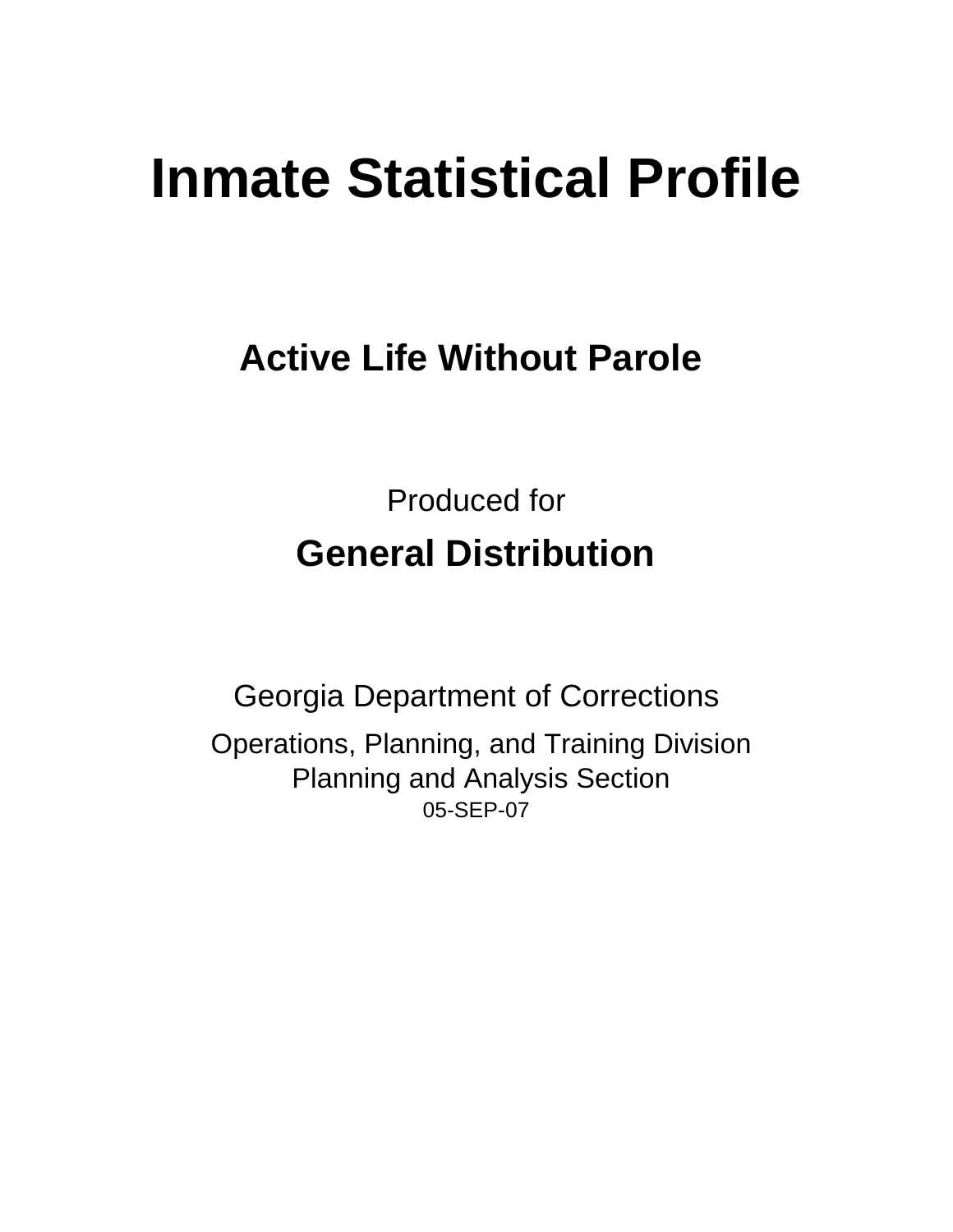**Contents** 

**Active Life Without Parole** 

Produced for **General Distribution**

# Table of Contents

| <b>Demographic information</b>                                       |
|----------------------------------------------------------------------|
| 5 Current age, broken out in ten year age groups                     |
| 6 Race group                                                         |
| 7 Hispanic Origin                                                    |
| 8 Marital status, self-reported at entry to prison                   |
| 9 Number of children, self-reported at entry to prison               |
| 10 Religious affiliation, self-reported at entry to prison           |
| 11 Home county - self-reported at entry to prison                    |
| 14 Socioeconomic class, self-reported at entry to prison             |
| 15 Environment to age 16, self-reported at entry to prison           |
| 16 Guardian status to age 16, self-reported at entry to prison       |
| 17 Employment status before prison, self-reported at entry to prison |
| 18 Age at admission                                                  |
| 20 Age at release                                                    |
| 21 Height, measured at entry to prison                               |
| 22 Weight, measured at entry to prison                               |
| 23 Military service                                                  |
| <b>Correctional information</b>                                      |
| 24 Type of admission to prison                                       |
| 25 Current / last security status                                    |
| 26 Current / last institution type                                   |
| 27 Institution type - transitional centers                           |
| 28 Institution type - mental hospitals                               |
| 29 Institution type - county prisons                                 |
| 30 Institution type - state prisons                                  |
| 31 Institution type - private prisons                                |
| 32 Institution type - prison annexes                                 |
| 33 Institution type - pre-release centers                            |
| 34 Institution type - inmate boot camp                               |
| 35 Number of disciplinary reports                                    |
| 36 Number of transfers                                               |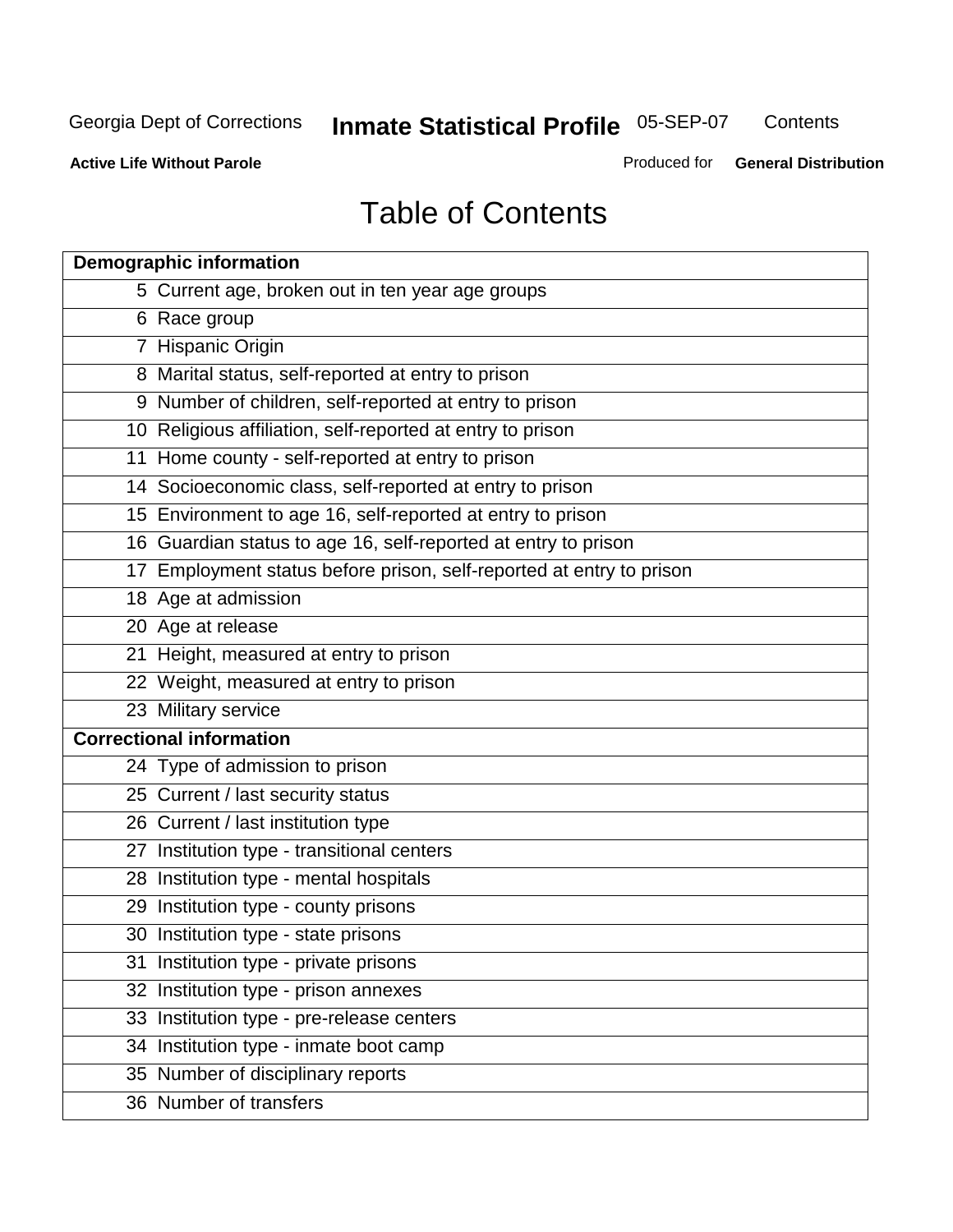**Contents** 

**Active Life Without Parole** 

Produced for **General Distribution**

# Table of Contents

| <b>Correctional information</b>                                  |
|------------------------------------------------------------------|
| 37 Number of escapes                                             |
| 38 Probable future release type                                  |
| 39 Actual release type                                           |
| 40 Time served in current (or last) institution                  |
| Educational, psychological and physical information              |
| 41 Highest grade level attained                                  |
| 42 Culture fair IQ scores                                        |
| 43 Wide Range Achievement Test (WRAT) reading score              |
| 44 Wide Range Achievement Test (WRAT) math score                 |
| 45 Wide Range Achievement Test (WRAT) spelling score             |
| 46 Scope of substance abuse - summary                            |
| 47 Scope of substance abuse - detail                             |
| 48 Current / last mental health treatment level                  |
| 49 PULHESDWIT medical scale - 'P' overall condition ('P'hysical) |
| 50 PULHESDWIT medical scale - 'U' upper body                     |
| 51 PULHESDWIT medical scale - 'L' lower body                     |
| 52 PULHESDWIT medical scale - 'H' hearing                        |
| 53 PULHESDWIT medical scale - 'E' vision                         |
| 54 PULHESDWIT medical scale -'S' psychiatric                     |
| 55 PULHESDWIT medical scale - 'D' dental                         |
| 56 PULHESDWIT medical scale - 'W' work ability                   |
| 57 PULHESDWIT medical scale - 'I' impairment                     |
| 58 PULHESDWIT medical scale - 'T' transportability               |
| 59 Criminality in family, self-reported                          |
| 60 Alcoholism in family, self-reported                           |
| Drug abuse in family, self-reported<br>61                        |
| 62 Subjected to frequent beatings, self-reported                 |
| 63 Father absent during inmate's childhood                       |
| 64 Mother absent during inmate's childhood                       |
| <b>Crimes and criminal history information</b>                   |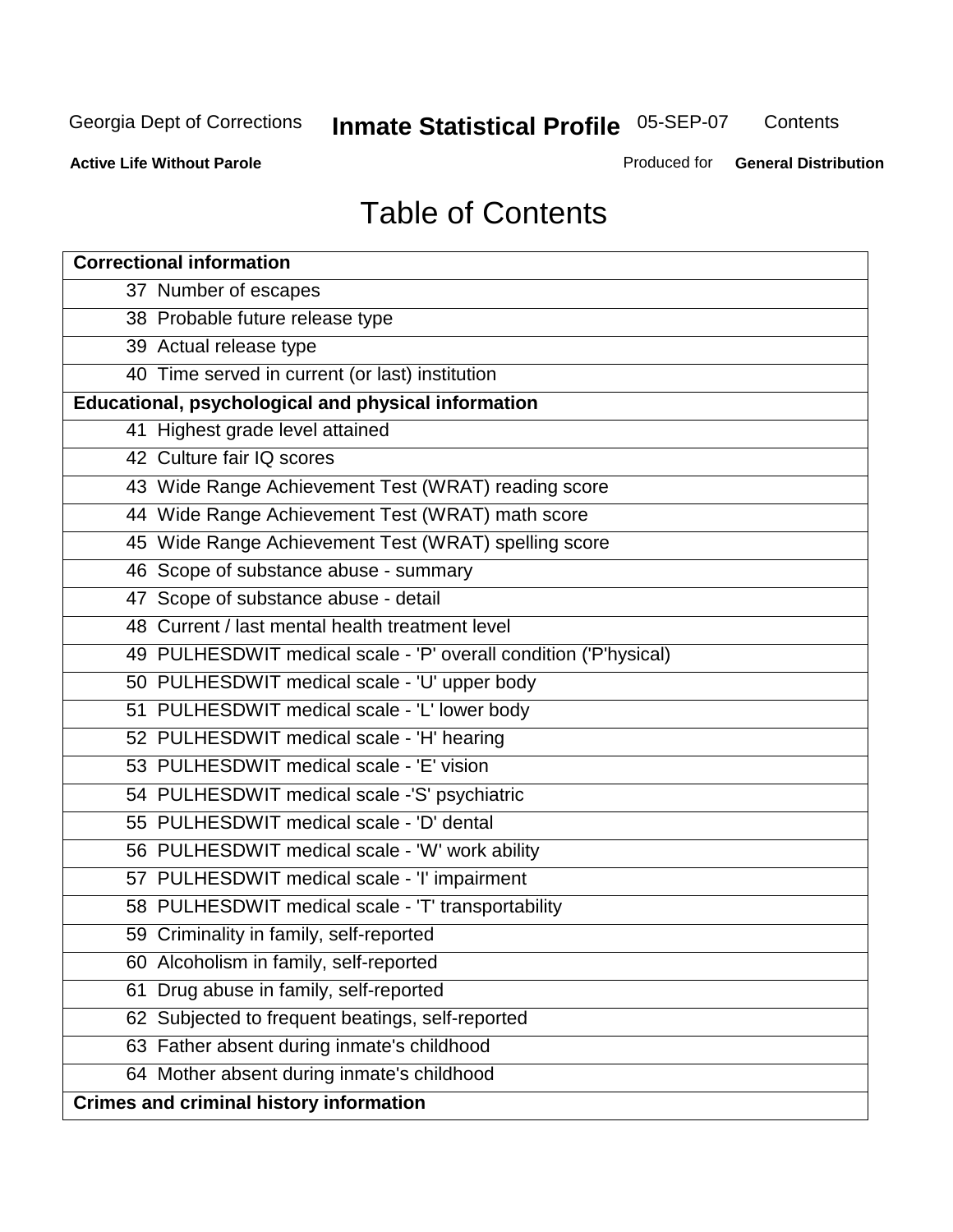**Contents** 

**Active Life Without Parole** 

Produced for **General Distribution**

# Table of Contents

| <b>Crimes and criminal history information</b>                 |
|----------------------------------------------------------------|
| 65 Number of prior Georgia incarcerations                      |
| 66 Prison sentence in years                                    |
| 67 Primary offense, broken out into felonies vs misdemeanors   |
| 68 Primary offense, broken out into six broad crime categories |
| 69 Primary offense, detailed offense code                      |
| 70 County of conviction of primary offense                     |
| 73 Circuit of conviction of primary offense                    |
| 75 Years served (jail + prison) in this incarceration          |
|                                                                |
| <b>Medical information</b>                                     |
| 76 Results of most recent HIV test                             |
| 77 Results of most recent tuberculosis test                    |
| 78 Results of most recent syphilis test                        |
| 79 Results of most recent Hepatitis-C test                     |
| 80 Results of most recent pregnancy test                       |
| 81 Results of most recent diabetes test                        |
| 82 Results of most recent hypertension test                    |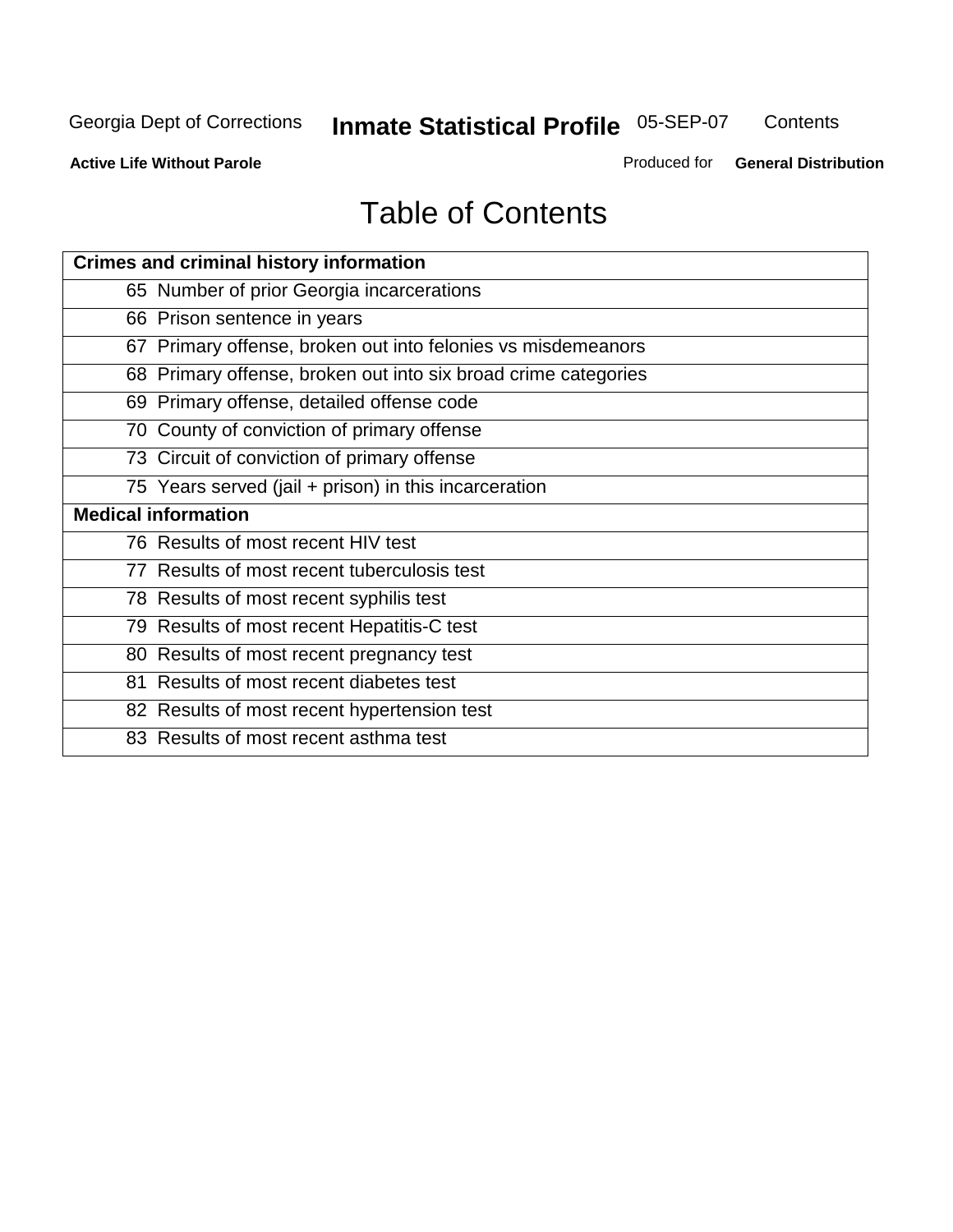#### **Active Life Without Parole**

#### Produced for **General Distribution**

### Current age, broken out in ten-year age groups

|                       |              | <b>Male</b> |         |              | <b>Female</b> |       |                 | <b>Total</b> |
|-----------------------|--------------|-------------|---------|--------------|---------------|-------|-----------------|--------------|
| <b>Current Age</b>    | <b>Count</b> | Col %       | Row %   | <b>Count</b> | Col %         | Row % | <b>Total</b>    | Col %        |
| <b>Twenties</b>       | 69           | 14.97%      | 98.57%  |              | 16.67%        | 1.43% | 70 l            | 14.99%       |
| <b>Thirties</b>       | 169          | 36.66%      | 99.41%  |              | 16.67%        | 0.59% |                 | 170 36.40%   |
| <b>Forties</b>        | 140          | $30.37\%$   | 97.90%  | 3            | 50.00%        | 2.10% |                 | 143 30.62%   |
| <b>Fifties</b>        | 61           | 13.23%      | 98.39%  |              | 16.67%        | 1.61% | 621             | 13.28%       |
| <b>Sixties</b>        | 16           | $3.47\%$    | 100.00% |              |               |       | 16 <sup>1</sup> | 3.43%        |
| Seventy +             | 6            | $1.30\%$    | 100.00% |              |               |       | 6               | 1.28%        |
| <b>Total Reported</b> | 461          | 100%        | 98.72%  | 6            | 100%          | 1.28% | 467             | 100%         |

| <b>Not Reported</b> |            |            |
|---------------------|------------|------------|
| <b>Grand Total</b>  | AR'<br>ּט+ | A67<br>40. |

| Mean (average)       | 41.44 |    | 41.43 |
|----------------------|-------|----|-------|
| Median (middle)      | 40    | 44 | 40    |
| Mode (most frequent) | 38    |    | 38    |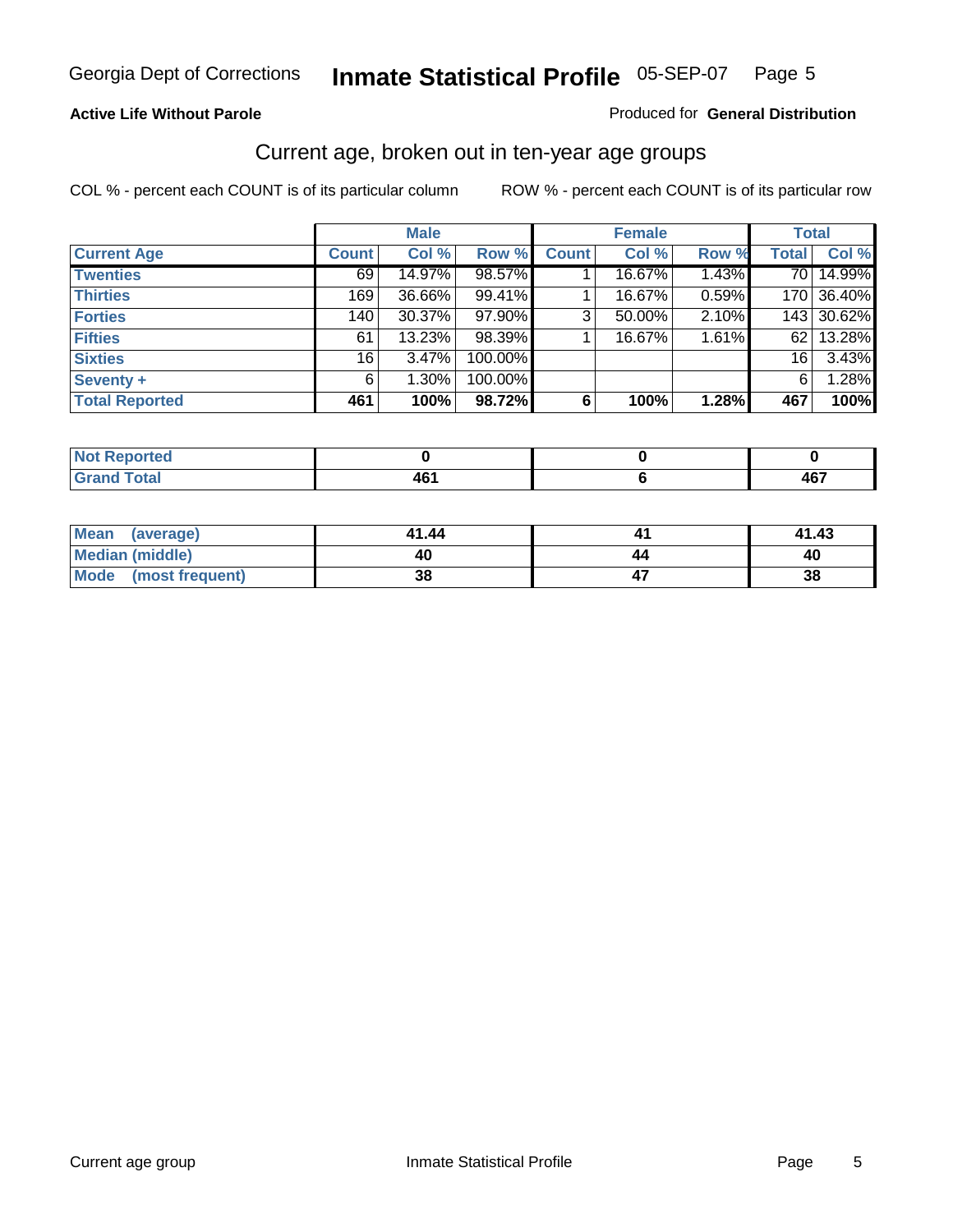**Active Life Without Parole** 

Produced for **General Distribution**

### Race group

|                       |                  | <b>Male</b> |                    |   | <b>Female</b> |          |       | <b>Total</b> |
|-----------------------|------------------|-------------|--------------------|---|---------------|----------|-------|--------------|
| <b>Race Group</b>     | <b>Count</b>     | Col %       | <b>Row % Count</b> |   | Col %         | Row %    | Total | Col %        |
| <b>White</b>          | 121              | 26.25%      | 96.80%             | 4 | 66.67%        | $3.20\%$ | 125   | 26.77%       |
| <b>Black</b>          | 340 <sub>1</sub> | 73.75%      | 99.42%             |   | $33.33\%$     | .58%     | 342   | 73.23%       |
| <b>Total Reported</b> | 461              | 100%        | 98.72%             |   | 100%          | 1.28%    | 467   | 100%         |

| <b>eported</b><br>$\sim$ . The set of $\sim$ |                          |              |
|----------------------------------------------|--------------------------|--------------|
| $f \wedge f \wedge f$<br>ι νιαι              | .<br>тч<br>$\sim$ $\sim$ | 167<br>$  -$ |

| $^1$ Mo. | Rlack | White | 3lack |
|----------|-------|-------|-------|
| .        |       |       |       |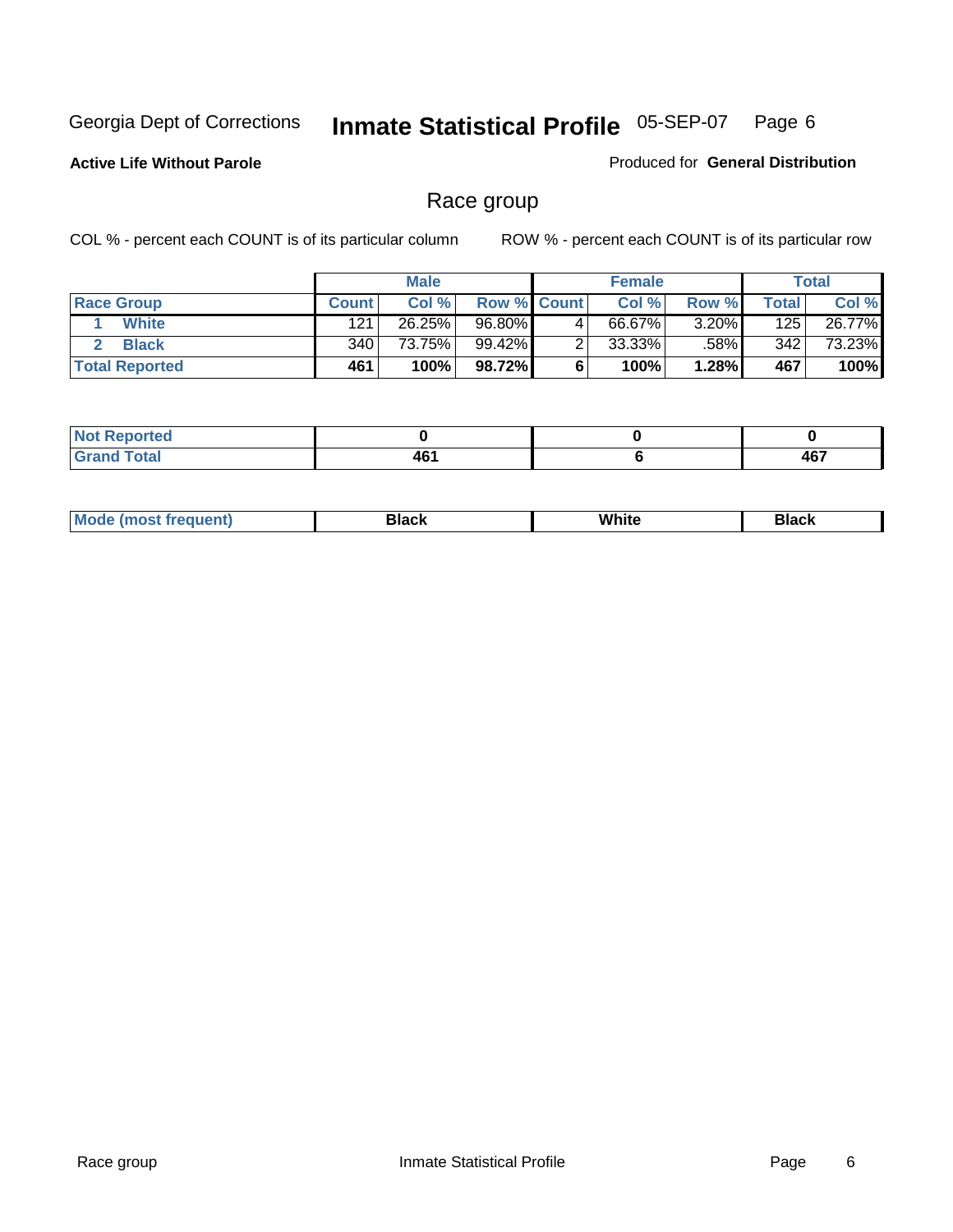**Active Life Without Parole** 

Produced for **General Distribution**

### Hispanic Origin

COL % - percent each COUNT is of its particular column ROW % - percent each COUNT is of its particular row

|                        |              | <b>Male</b> |                    |   | <b>Female</b> |          |              | <b>Total</b> |
|------------------------|--------------|-------------|--------------------|---|---------------|----------|--------------|--------------|
| <b>Hispanic Origin</b> | <b>Count</b> | Col %       | <b>Row % Count</b> |   | Col %         | Row %    | <b>Total</b> | Col %        |
| <b>Non Hispanic</b>    | 453          | 98.26%      | 98.69%             | 6 | 100.00%       | $1.31\%$ | 459          | $98.29\%$    |
| <b>Hispanic</b>        |              | 1.74%       | 100.00%            |   |               |          |              | 1.71%        |
| <b>Total Reported</b>  | 461          | 100%        | 98.72%             |   | 100%          | 1.28%    | 467          | 100%         |

**An inmate is counted as Hispanic if** 

**(a) he self-reported as Hispanic during the diagnostic process, or** 

**(b) his primary language is Spanish, or** 

**(c) he claimed birth or citizenship in Spain or a Latin American country, or** 

**(d) he had a common Spanish surname such as Lopez or Garcia**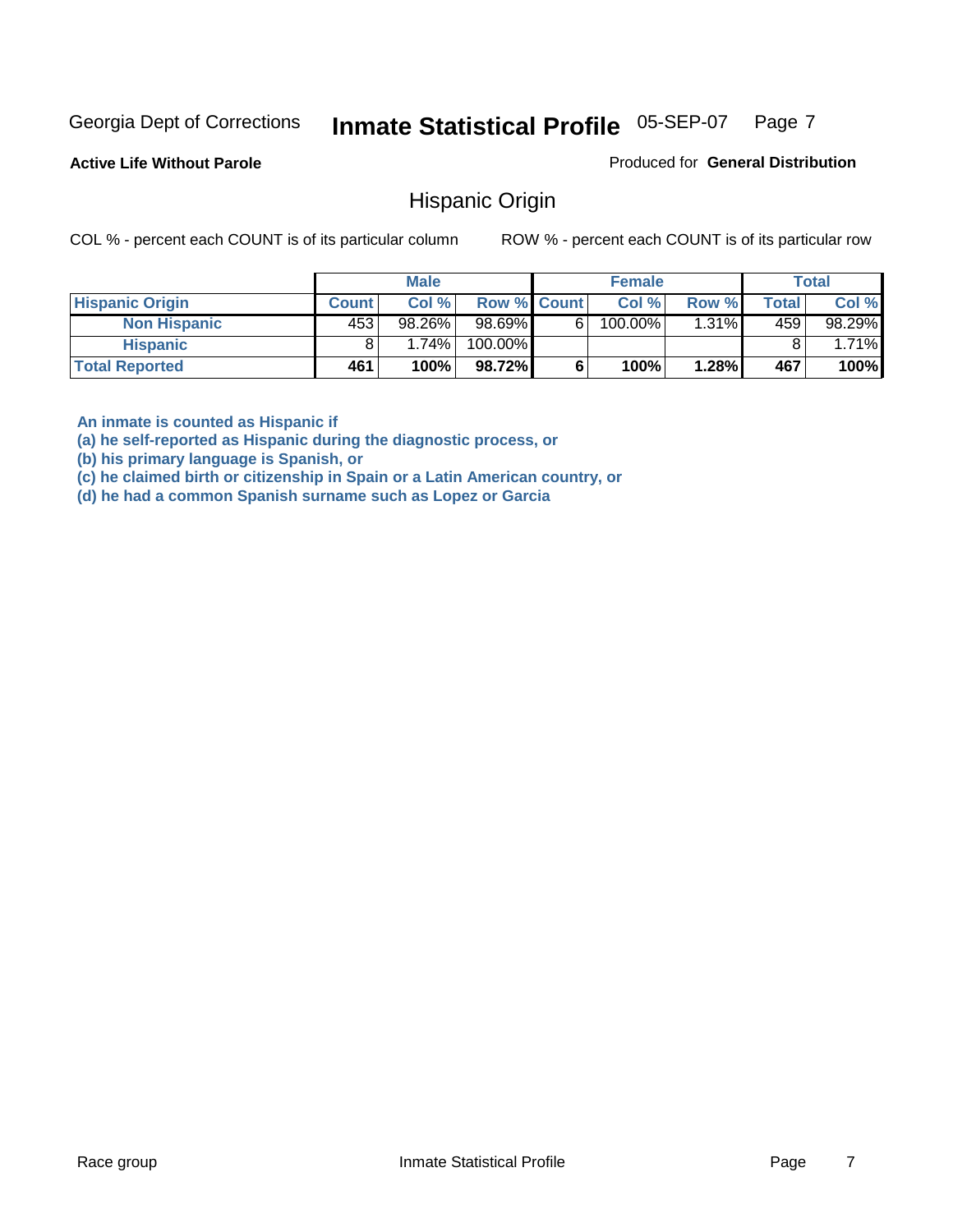**Active Life Without Parole** 

#### Produced for **General Distribution**

### Marital status, self-reported at entry to prison

|                                    | <b>Male</b>  |          |         | <b>Female</b> |        |       | <b>Total</b> |        |
|------------------------------------|--------------|----------|---------|---------------|--------|-------|--------------|--------|
| <b>Marital Status</b>              | <b>Count</b> | Col %    | Row %   | <b>Count</b>  | Col %  | Row % | <b>Total</b> | Col %  |
| <b>Single</b>                      | 261          | 57.74%   | 98.49%  | 4             | 66.67% | 1.51% | 265          | 57.86% |
| <b>Married</b>                     | 59           | 13.05%   | 100.00% |               |        |       | 59           | 12.88% |
| <b>Separated</b><br>3 <sup>1</sup> | 18           | 3.98%    | 100.00% |               |        |       | 18           | 3.93%  |
| <b>Divorced</b><br>4               | 57           | 12.61%   | 98.28%  |               | 16.67% | 1.72% | 58           | 12.66% |
| <b>Widowed</b><br>5                | 16           | $3.54\%$ | 94.12%  |               | 16.67% | 5.88% | 17           | 3.71%  |
| <b>Common Law</b><br>6             | 41           | 9.07%    | 100.00% |               |        |       | 41           | 8.95%  |
| <b>Total Reported</b>              | 452          | 100%     | 98.69%  | 6             | 100%   | 1.31% | 458          | 100%   |

| THE.                        |                   |                        |
|-----------------------------|-------------------|------------------------|
| $\sim$ $\sim$ $\sim$ $\sim$ | AB'<br>т.<br>$ -$ | 1 G 7<br>. .<br>$\sim$ |

| <b>Mode (most frequent)</b><br>Sinale<br>≒ınale |
|-------------------------------------------------|
|-------------------------------------------------|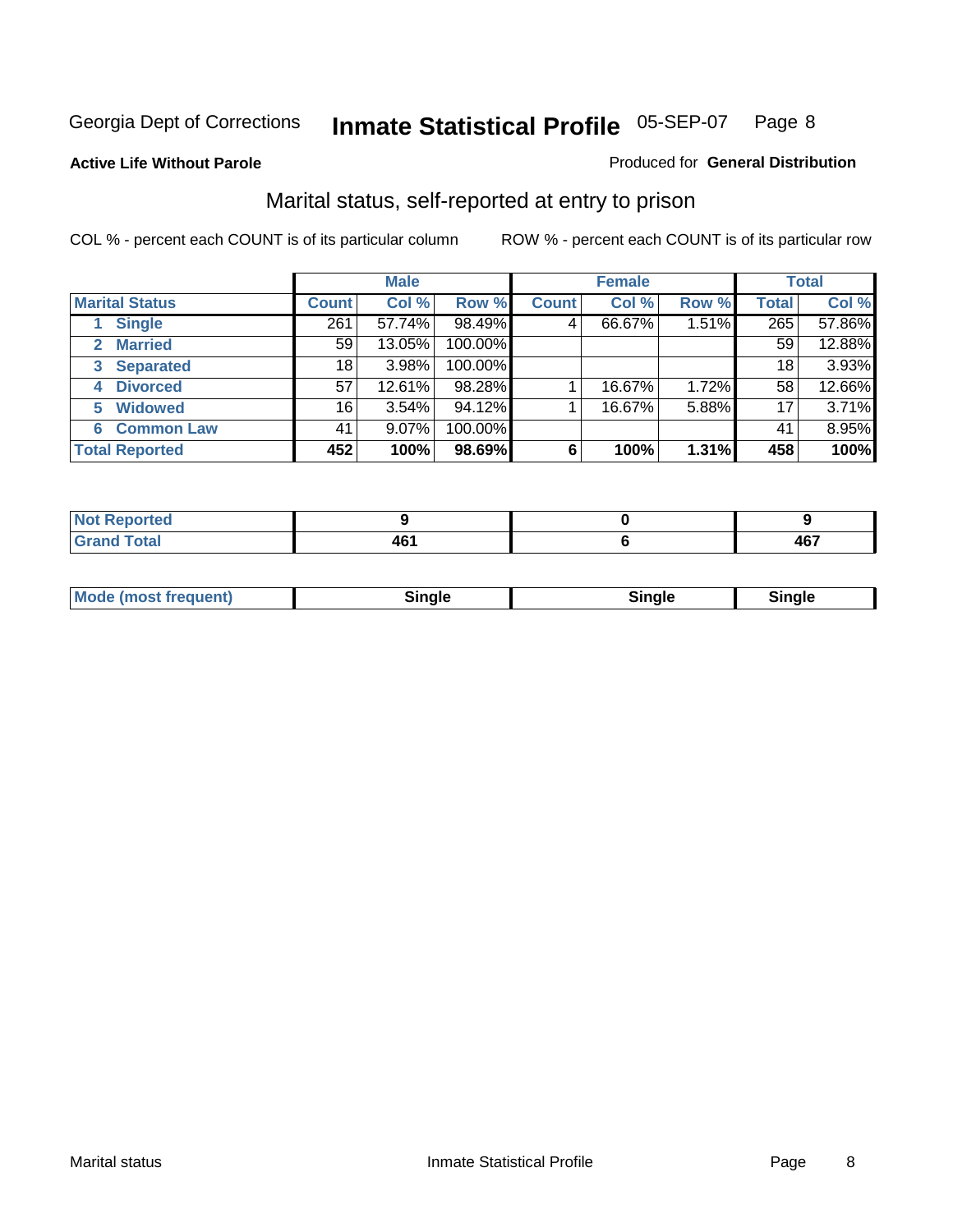#### **Active Life Without Parole**

#### Produced for **General Distribution**

### Number of children, self reported at entry to prison

|                           |              | <b>Male</b> |         |              | <b>Female</b> |       | <b>Total</b> |        |
|---------------------------|--------------|-------------|---------|--------------|---------------|-------|--------------|--------|
| <b>Number of Children</b> | <b>Count</b> | Col %       | Row %   | <b>Count</b> | Col %         | Row % | <b>Total</b> | Col %  |
| $\bf{0}$                  | 167          | 36.38%      | 99.40%  |              | 16.67%        | 0.60% | 168          | 36.13% |
|                           | 121          | 26.36%      | 96.80%  | 4            | 66.67%        | 3.20% | 125          | 26.88% |
| $\overline{2}$            | 79           | 17.21%      | 98.75%  |              | 16.67%        | 1.25% | 80           | 17.20% |
| 3                         | 48           | 10.46%      | 100.00% |              |               |       | 48           | 10.32% |
| 4                         | 20           | 4.36%       | 100.00% |              |               |       | 20           | 4.30%  |
| 5                         | 12           | 2.61%       | 100.00% |              |               |       | 12           | 2.58%  |
| $6\phantom{a}$            | 2            | 0.44%       | 100.00% |              |               |       | 2            | 0.43%  |
|                           | 2            | 0.44%       | 100.00% |              |               |       | 2            | 0.43%  |
| 8                         |              | 0.22%       | 100.00% |              |               |       |              | 0.22%  |
| 9                         | 2            | 0.44%       | 100.00% |              |               |       | 2            | 0.43%  |
| 10                        |              | 0.22%       | 100.00% |              |               |       |              | 0.22%  |
| Over 10                   | 4            | 0.87%       | 100.00% |              |               |       | 4            | 0.86%  |
| <b>Total Reported</b>     | 459          | 100%        | 98.71%  | 6            | 100%          | 1.29% | 465          | 100%   |

| prteu<br>$\sim$                         |        |                      |
|-----------------------------------------|--------|----------------------|
| <b>otal</b><br>$\sim$ . $\sim$ . $\sim$ | $\sim$ | $\sim$<br>л ь<br>TV. |

| <b>Mean</b><br>(average) | 1.46 | 1.46 |
|--------------------------|------|------|
| Median (middle)          |      |      |
| Mode (most frequent)     |      |      |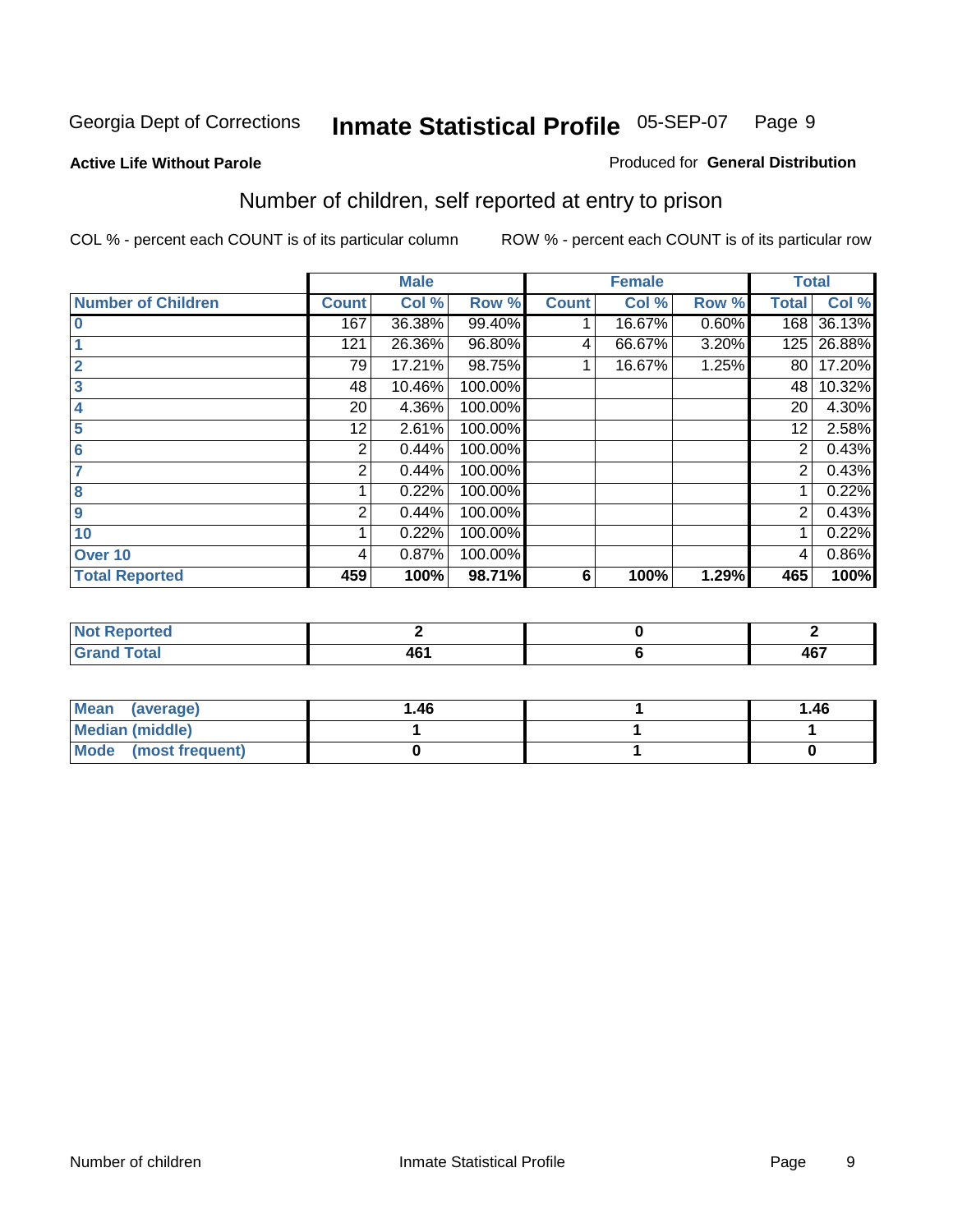#### **Active Life Without Parole**

#### Produced for **General Distribution**

### Religious affiliation, self-reported at entry to prison

|              |                              |              | <b>Male</b> |         |              | <b>Female</b> |       |              | <b>Total</b> |
|--------------|------------------------------|--------------|-------------|---------|--------------|---------------|-------|--------------|--------------|
|              | <b>Religious Affiliation</b> | <b>Count</b> | Col %       | Row %   | <b>Count</b> | Col %         | Row % | <b>Total</b> | Col %        |
|              | <b>Islam</b>                 | 29           | 7.25%       | 100.00% |              |               |       | 29           | 7.14%        |
| $\mathbf{2}$ | <b>Catholic</b>              | 12           | 3.00%       | 100.00% |              |               |       | 12           | 2.96%        |
| 3            | <b>Baptist</b>               | 179          | 44.75%      | 98.35%  | 3            | 50.00%        | 1.65% | 182          | 44.83%       |
| 4            | <b>Methodist</b>             | 5            | 1.25%       | 100.00% |              |               |       | 5            | 1.23%        |
| 7            | <b>Chc Of God</b>            |              | .25%        | 100.00% |              |               |       |              | .25%         |
| 8            | <b>Holiness</b>              | 10           | 2.50%       | 90.91%  |              | 16.67%        | 9.09% | 11           | 2.71%        |
| 9            | <b>Jewish</b>                |              | .25%        | 100.00% |              |               |       |              | .25%         |
| 16           | <b>Seven D Ad</b>            | 4            | 1.00%       | 100.00% |              |               |       | 4            | $.99\%$      |
| 17           | <b>Jehovah Wt</b>            | 6            | 1.50%       | 100.00% |              |               |       | 6            | 1.48%        |
| 18           | <b>Latr Day S</b>            |              | .25%        | 100.00% |              |               |       |              | .25%         |
| 20           | <b>Other Prot</b>            | 57           | 14.25%      | 96.61%  | 2            | 33.33%        | 3.39% | 59           | 14.53%       |
| 96           | <b>None</b>                  | 95           | 23.75%      | 100.00% |              |               |       | 95           | 23.40%       |
|              | <b>Total Reported</b>        | 400          | 100%        | 98.52%  | 6            | 100%          | 1.48% | 406          | 100%         |

| <b>rted</b> |   | u         |
|-------------|---|-----------|
| <b>otal</b> | . | A67<br>TV |

| ' Mo<br>went | <b>}aptist</b> | Baptist<br>$ -$ | <b>Baptist</b> |
|--------------|----------------|-----------------|----------------|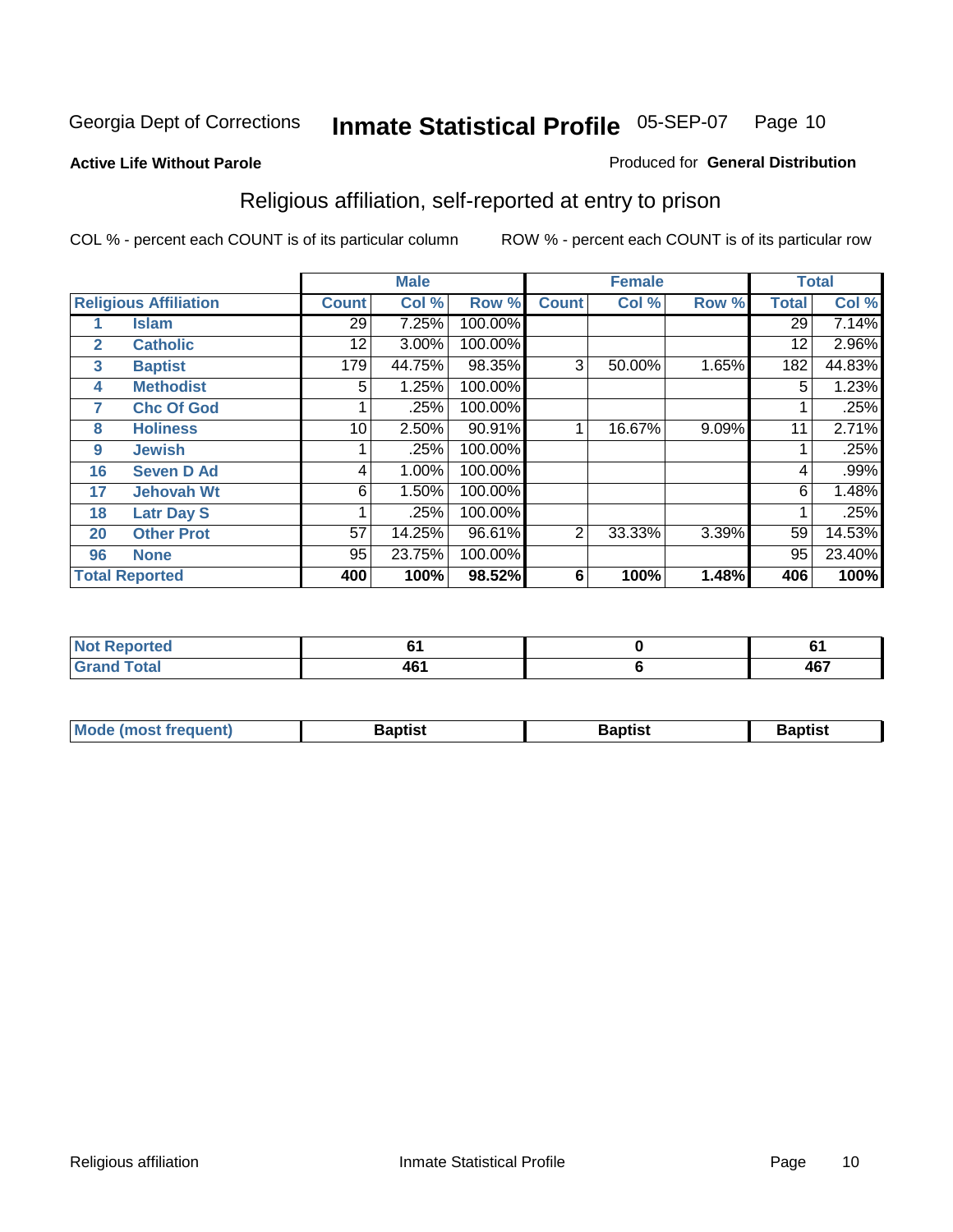#### **Active Life Without Parole**

#### Produced for **General Distribution**

### Home county, self-reported at entry to prison

|                |                      |                 | <b>Male</b> |         |              | <b>Female</b> |        | <b>Total</b>    |        |
|----------------|----------------------|-----------------|-------------|---------|--------------|---------------|--------|-----------------|--------|
|                | <b>Home County</b>   | <b>Count</b>    | Col %       | Row %   | <b>Count</b> | Col %         | Row %  | <b>Total</b>    | Col %  |
| $\overline{1}$ | <b>Appling</b>       | $\overline{2}$  | .46%        | 100.00% |              |               |        | $\overline{2}$  | .45%   |
| $\overline{2}$ | <b>Atkinson</b>      | 1               | .23%        | 100.00% |              |               |        | 1               | .23%   |
| 5              | <b>Baldwin</b>       | 4               | .92%        | 100.00% |              |               |        | 4               | .90%   |
| 7              | <b>Barrow</b>        | $\overline{3}$  | .69%        | 100.00% |              |               |        | 3               | .68%   |
| 8              | <b>Bartow</b>        | 4               | .92%        | 100.00% |              |               |        | 4               | .90%   |
| 9              | <b>Ben Hill</b>      | 3               | .69%        | 100.00% |              |               |        | $\overline{3}$  | .68%   |
| 11             | <b>Bibb</b>          | 9               | 2.06%       | 100.00% |              |               |        | 9               | 2.03%  |
| 12             | <b>Bleckley</b>      | 3               | .69%        | 100.00% |              |               |        | 3               | .68%   |
| 14             | <b>Brooks</b>        | 1               | .23%        | 100.00% |              |               |        | 1               | .23%   |
| 16             | <b>Bulloch</b>       | $\overline{2}$  | .46%        | 100.00% |              |               |        | $\overline{2}$  | .45%   |
| 17             | <b>Burke</b>         | 4               | .92%        | 100.00% |              |               |        | 4               | .90%   |
| 18             | <b>Butts</b>         | 1               | .23%        | 100.00% |              |               |        | 1               | .23%   |
| 20             | <b>Camden</b>        | 4               | .92%        | 100.00% |              |               |        | 4               | .90%   |
| 22             | <b>Carroll</b>       | $\overline{2}$  | .46%        | 100.00% |              |               |        | $\overline{2}$  | .45%   |
| 25             | <b>Chatham</b>       | $\overline{22}$ | 5.03%       | 100.00% |              |               |        | $\overline{22}$ | 4.97%  |
| 26             | <b>Chattahoochee</b> | 1               | .23%        | 100.00% |              |               |        | 1               | .23%   |
| 28             | <b>Cherokee</b>      | $\overline{2}$  | .46%        | 100.00% |              |               |        | $\overline{2}$  | .45%   |
| 29             | <b>Clarke</b>        | $\overline{10}$ | 2.29%       | 100.00% |              |               |        | $\overline{10}$ | 2.26%  |
| 31             | <b>Clayton</b>       | $\overline{11}$ | 2.52%       | 91.67%  | 1            | 16.67%        | 8.33%  | $\overline{12}$ | 2.71%  |
| 33             | <b>Cobb</b>          | $\overline{16}$ | 3.66%       | 100.00% |              |               |        | 16              | 3.61%  |
| 34             | <b>Coffee</b>        | $\overline{3}$  | .69%        | 100.00% |              |               |        | $\overline{3}$  | .68%   |
| 35             | <b>Colquitt</b>      | $\overline{2}$  | .46%        | 100.00% |              |               |        | $\overline{2}$  | .45%   |
| 36             | <b>Columbia</b>      | $\overline{3}$  | .69%        | 100.00% |              |               |        | $\overline{3}$  | .68%   |
| 37             | <b>Cook</b>          | 2               | .46%        | 100.00% |              |               |        | $\overline{2}$  | .45%   |
| 38             | <b>Coweta</b>        | 1               | .23%        | 100.00% |              |               |        | 1               | .23%   |
| 40             | <b>Crisp</b>         | $\overline{2}$  | .46%        | 100.00% |              |               |        | $\overline{2}$  | .45%   |
| 43             | <b>Decatur</b>       | 1               | .23%        | 100.00% |              |               |        | 1               | .23%   |
| 44             | <b>Dekalb</b>        | 30              | 6.86%       | 100.00% |              |               |        | $\overline{30}$ | 6.77%  |
| 46             | <b>Dooly</b>         | 1               | .23%        | 100.00% |              |               |        | 1               | .23%   |
| 47             | <b>Dougherty</b>     | 14              | 3.20%       | 100.00% |              |               |        | $\overline{14}$ | 3.16%  |
| 48             | <b>Douglas</b>       | 6               | 1.37%       | 85.71%  | 1            | 16.67%        | 14.29% | $\overline{7}$  | 1.58%  |
| 51             | <b>Effingham</b>     | 1               | .23%        | 100.00% |              |               |        | 1               | .23%   |
| 52             | <b>Elbert</b>        | $\overline{2}$  | .46%        | 100.00% |              |               |        | $\overline{2}$  | .45%   |
| 56             | <b>Fayette</b>       | $\overline{3}$  | .69%        | 100.00% |              |               |        | $\overline{3}$  | .68%   |
| 57             | <b>Floyd</b>         | $\overline{4}$  | .92%        | 100.00% |              |               |        | 4               | .90%   |
| 59             | <b>Franklin</b>      | $\overline{2}$  | .46%        | 100.00% |              |               |        | $\overline{2}$  | .45%   |
| 60             | <b>Fulton</b>        | $\overline{54}$ | 12.36%      | 100.00% |              |               |        | $\overline{54}$ | 12.19% |
| 61             | <b>Gilmer</b>        | 1               | .23%        | 100.00% |              |               |        | 1               | .23%   |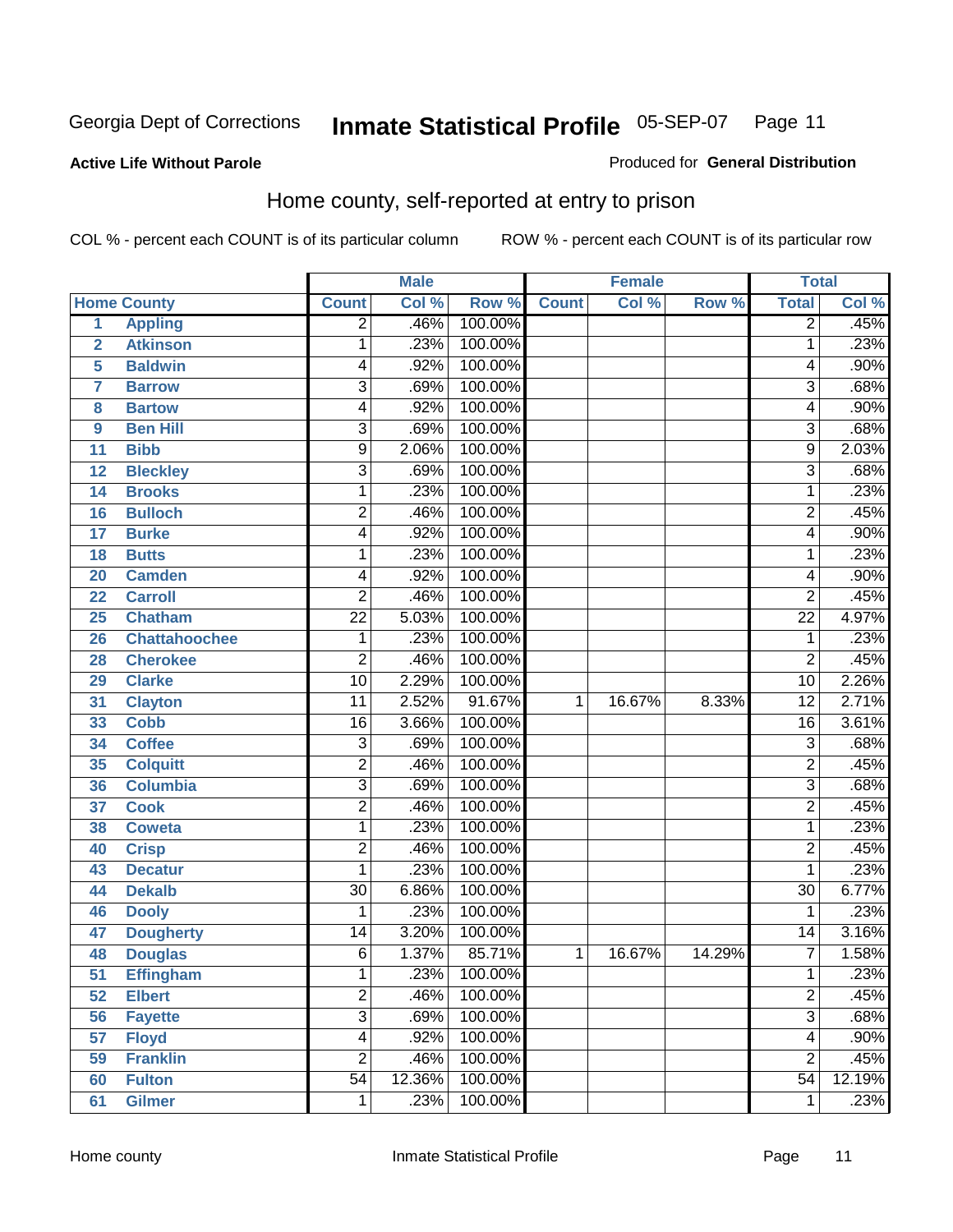Produced for **General Distribution**

#### **Active Life Without Parole**

### Home county, self-reported at entry to prison

|     |                    |                 | <b>Male</b> |         |              | <b>Female</b> |        | <b>Total</b>    |       |
|-----|--------------------|-----------------|-------------|---------|--------------|---------------|--------|-----------------|-------|
|     | <b>Home County</b> | <b>Count</b>    | Col %       | Row %   | <b>Count</b> | Col %         | Row %  | <b>Total</b>    | Col%  |
| 63  | <b>Glynn</b>       | $\overline{8}$  | 1.83%       | 100.00% |              |               |        | $\overline{8}$  | 1.81% |
| 65  | Grady              | 1               | .23%        | 100.00% |              |               |        | 1               | .23%  |
| 66  | <b>Greene</b>      | 1               | .23%        | 100.00% |              |               |        | 1               | .23%  |
| 67  | <b>Gwinnett</b>    | $\overline{9}$  | 2.06%       | 100.00% |              |               |        | 9               | 2.03% |
| 68  | <b>Habersham</b>   | 1               | .23%        | 100.00% |              |               |        | 1               | .23%  |
| 69  | <b>Hall</b>        | 7               | 1.60%       | 100.00% |              |               |        | 7               | 1.58% |
| 70  | <b>Hancock</b>     | $\overline{2}$  | .46%        | 100.00% |              |               |        | $\overline{2}$  | .45%  |
| 72  | <b>Harris</b>      | 1               | .23%        | 100.00% |              |               |        | 1               | .23%  |
| 73  | <b>Hart</b>        | $\overline{c}$  | .46%        | 100.00% |              |               |        | $\overline{2}$  | .45%  |
| 75  | <b>Henry</b>       | 3               | .69%        | 100.00% |              |               |        | $\overline{3}$  | .68%  |
| 76  | <b>Houston</b>     | 6               | 1.37%       | 100.00% |              |               |        | $\overline{6}$  | 1.35% |
| 78  | <b>Jackson</b>     | 4               | .92%        | 100.00% |              |               |        | 4               | .90%  |
| 80  | <b>Jeff Davis</b>  | 1               | .23%        | 100.00% |              |               |        | 1               | .23%  |
| 82  | <b>Jenkins</b>     | 2               | .46%        | 100.00% |              |               |        | $\overline{2}$  | .45%  |
| 87  | <b>Laurens</b>     | $\overline{2}$  | .46%        | 100.00% |              |               |        | $\overline{2}$  | .45%  |
| 89  | <b>Liberty</b>     | 4               | .92%        | 100.00% |              |               |        | 4               | .90%  |
| 90  | <b>Lincoln</b>     | 1               | .23%        | 100.00% |              |               |        | 1               | .23%  |
| 91  | Long               | 1               | .23%        | 100.00% |              |               |        | 1               | .23%  |
| 92  | <b>Lowndes</b>     | 4               | .92%        | 100.00% |              |               |        | 4               | .90%  |
| 96  | <b>Marion</b>      | $\mathbf{1}$    | .23%        | 100.00% |              |               |        | 1               | .23%  |
| 97  | <b>Mcduffie</b>    | 1               | .23%        | 100.00% |              |               |        | 1               | .23%  |
| 98  | <b>Mcintosh</b>    | $\overline{2}$  | .46%        | 100.00% |              |               |        | $\overline{2}$  | .45%  |
| 100 | <b>Miller</b>      | $\mathbf{1}$    | .23%        | 100.00% |              |               |        | 1               | .23%  |
| 101 | <b>Mitchell</b>    | 1               | .23%        | 100.00% |              |               |        | 1               | .23%  |
| 102 | <b>Monroe</b>      | 1               | .23%        | 100.00% |              |               |        | 1               | .23%  |
| 104 | <b>Morgan</b>      | 1               | .23%        | 100.00% |              |               |        | 1               | .23%  |
| 106 | <b>Muscogee</b>    | $\overline{11}$ | 2.52%       | 100.00% |              |               |        | 11              | 2.48% |
| 107 | <b>Newton</b>      | $\overline{2}$  | .46%        | 66.67%  | 1            | 16.67%        | 33.33% | $\overline{3}$  | .68%  |
| 109 | <b>Oglethorpe</b>  | $\overline{2}$  | .46%        | 100.00% |              |               |        | $\overline{c}$  | .45%  |
| 110 | <b>Paulding</b>    | $\mathbf{1}$    | .23%        | 100.00% |              |               |        | 1               | .23%  |
| 113 | <b>Pierce</b>      | 1               | .23%        | 100.00% |              |               |        | 1               | .23%  |
| 114 | <b>Pike</b>        | 2               | .46%        | 66.67%  | $\mathbf{1}$ | 16.67%        | 33.33% | 3               | .68%  |
| 115 | <b>Polk</b>        | $\mathbf{1}$    | .23%        | 100.00% |              |               |        | 1               | .23%  |
| 117 | <b>Putnam</b>      | $\overline{2}$  | .46%        | 100.00% |              |               |        | $\overline{2}$  | .45%  |
| 119 | <b>Rabun</b>       | 1               | .23%        | 100.00% |              |               |        | 1               | .23%  |
| 120 | <b>Randolph</b>    | $\overline{2}$  | .46%        | 100.00% |              |               |        | $\overline{2}$  | .45%  |
| 121 | <b>Richmond</b>    | $\overline{17}$ | 3.89%       | 94.44%  | 1            | 16.67%        | 5.56%  | $\overline{18}$ | 4.06% |
| 122 | <b>Rockdale</b>    | 1               | .23%        | 100.00% |              |               |        | 1               | .23%  |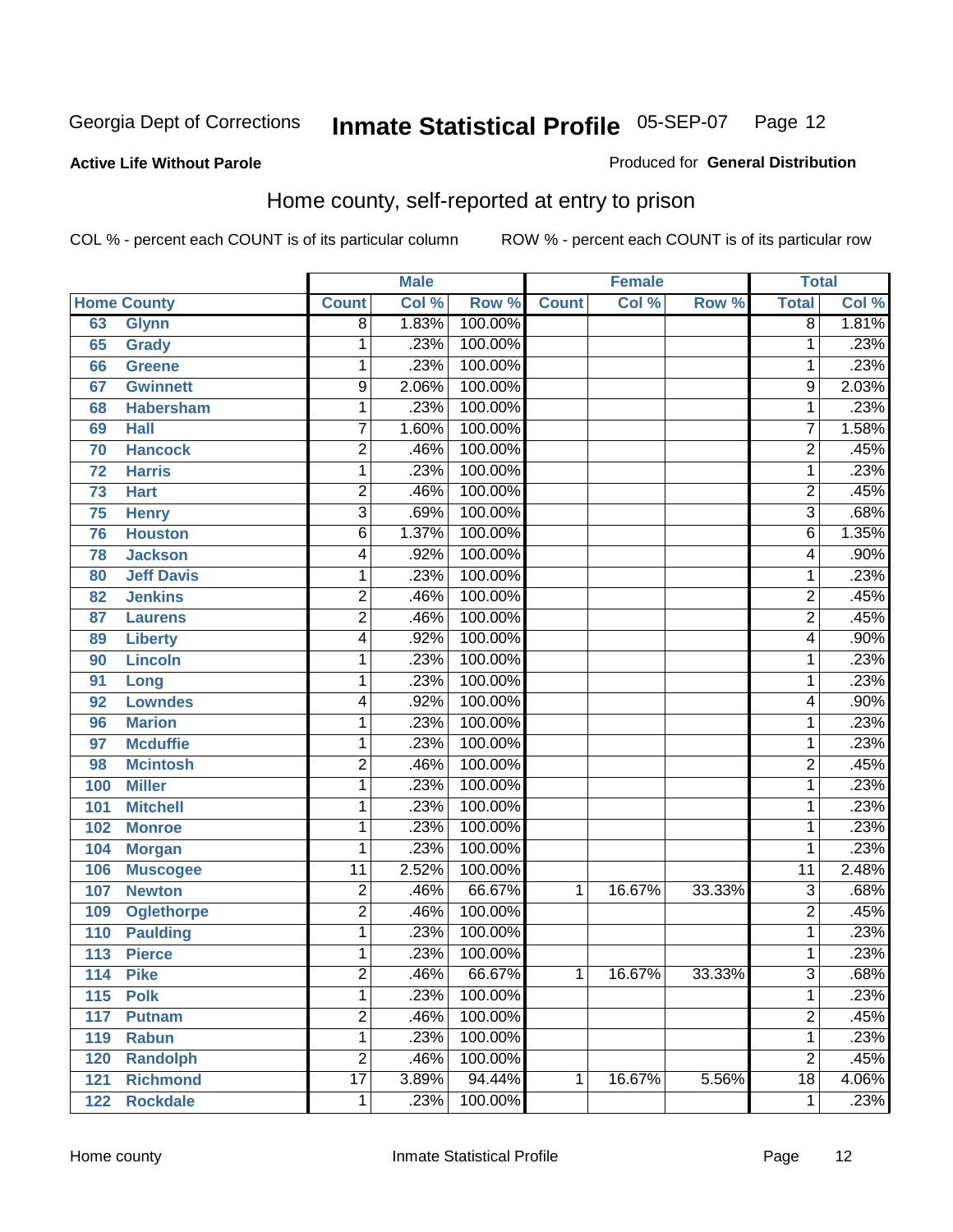#### **Active Life Without Parole**

#### Produced for **General Distribution**

### Home county, self-reported at entry to prison

|     |                      |                | <b>Male</b> |         |              | <b>Female</b> |        | <b>Total</b> |        |
|-----|----------------------|----------------|-------------|---------|--------------|---------------|--------|--------------|--------|
|     | <b>Home County</b>   | <b>Count</b>   | Col %       | Row %   | <b>Count</b> | Col %         | Row %  | <b>Total</b> | Col %  |
| 125 | <b>Seminole</b>      |                | .23%        | 100.00% |              |               |        |              | .23%   |
| 126 | <b>Spalding</b>      | $\overline{5}$ | 1.14%       | 100.00% |              |               |        | 5            | 1.13%  |
| 127 | <b>Stephens</b>      | $\overline{2}$ | .46%        | 100.00% |              |               |        | 2            | .45%   |
| 129 | <b>Sumter</b>        | 1              | .23%        | 100.00% |              |               |        |              | .23%   |
| 132 | <b>Tattnall</b>      | 1              | .23%        | 100.00% |              |               |        | 1            | .23%   |
| 136 | <b>Thomas</b>        | $\overline{3}$ | .69%        | 100.00% |              |               |        | 3            | .68%   |
| 137 | <b>Tift</b>          | 3              | .69%        | 100.00% |              |               |        | 3            | .68%   |
| 138 | <b>Toombs</b>        | 3              | .69%        | 100.00% |              |               |        | 3            | .68%   |
| 141 | <b>Troup</b>         | 1              | .23%        | 100.00% |              |               |        |              | .23%   |
| 144 | <b>Union</b>         | 1              | .23%        | 100.00% |              |               |        |              | .23%   |
| 145 | <b>Upson</b>         | 1              | .23%        | 100.00% |              |               |        |              | .23%   |
| 146 | <b>Walker</b>        | 3              | .69%        | 75.00%  | 1            | 16.67%        | 25.00% | 4            | .90%   |
| 147 | <b>Walton</b>        | 3              | .69%        | 100.00% |              |               |        | 3            | .68%   |
| 148 | <b>Ware</b>          | 6              | 1.37%       | 100.00% |              |               |        | 6            | 1.35%  |
| 150 | <b>Washington</b>    | 3              | .69%        | 100.00% |              |               |        | 3            | .68%   |
| 151 | <b>Wayne</b>         | $\overline{3}$ | .69%        | 100.00% |              |               |        | 3            | .68%   |
| 155 | <b>Whitfield</b>     | $\overline{2}$ | .46%        | 100.00% |              |               |        | 2            | .45%   |
| 158 | <b>Wilkinson</b>     | 1              | .23%        | 100.00% |              |               |        |              | .23%   |
| 160 | <b>Unknown</b>       | 46             | 10.53%      | 100.00% |              |               |        | 46           | 10.38% |
|     | <b>Total Rported</b> | 437            | 100%        | 98.65%  | 6            | 100%          | 1.35%  | 443          | 100%   |

| .<br>Reported     |                   | 44            |
|-------------------|-------------------|---------------|
| <b>otal</b><br>-- | .<br>ŧυ<br>$\sim$ | 467<br>$\sim$ |

| $^{\circ}$ M <sub>c</sub><br>w | __________ |
|--------------------------------|------------|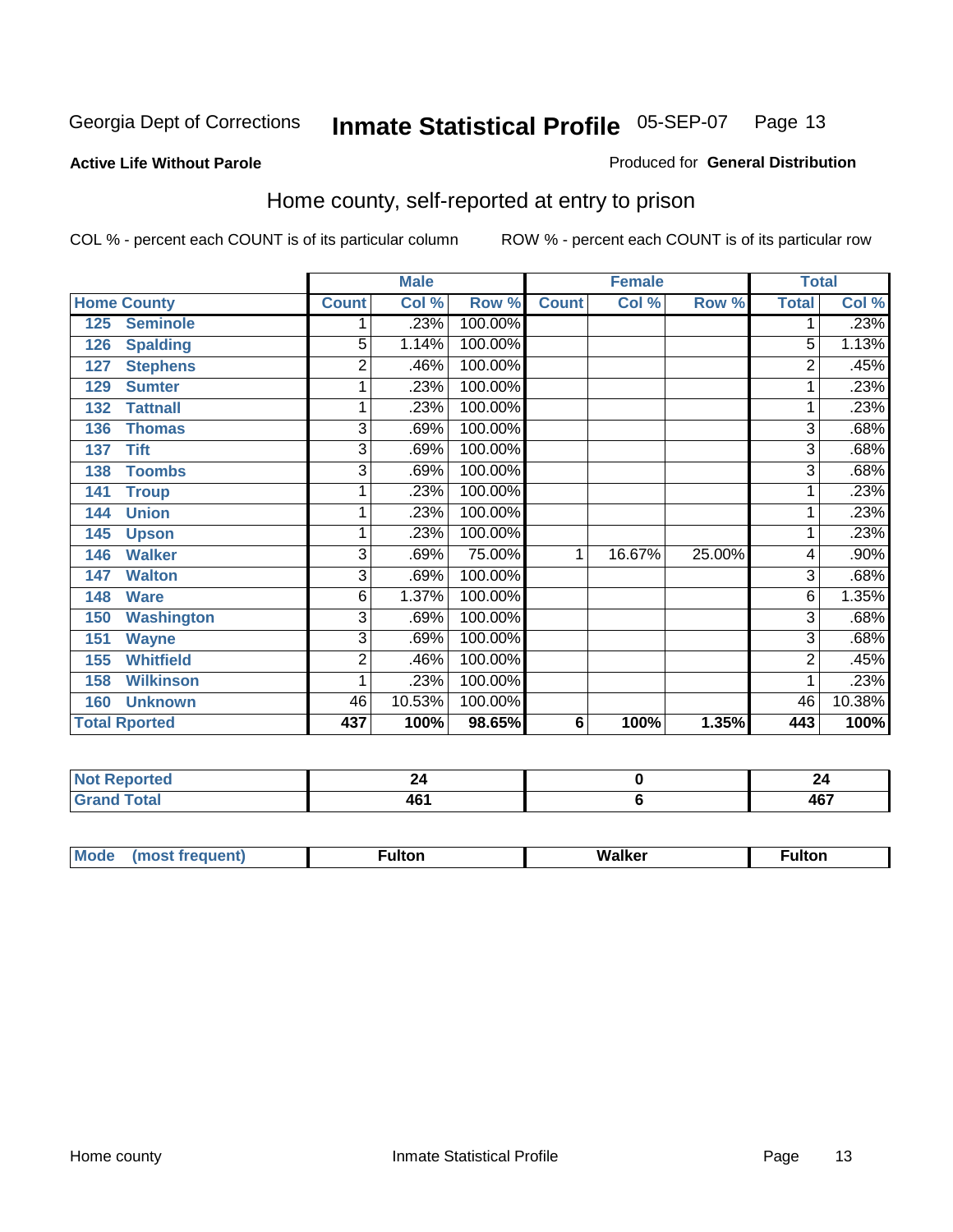#### **Active Life Without Parole**

#### Produced for **General Distribution**

### Socioeconomic class, self-reported at entry to prison

|                            |                | <b>Male</b> |            |         | <b>Female</b> |       |       | <b>Total</b> |
|----------------------------|----------------|-------------|------------|---------|---------------|-------|-------|--------------|
| <b>Socioeconomic Class</b> | <b>Count</b> l | Col %       | Row %      | Count l | Col %         | Row % | Total | Col %        |
| <b>Welfare</b>             | 26             | 5.96%       | 100.00%    |         |               |       | 26    | 5.90%        |
| <b>Occ Employ</b>          | 20             | 4.59%       | $100.00\%$ |         |               |       | 20    | 4.54%        |
| <b>Minimum Std</b>         | 235            | 53.90%      | $99.58\%$  |         | 20.00%        | .42%  | 236   | 53.51%       |
| <b>Middle</b>              | 155            | 35.55%      | 97.48%I    |         | 80.00%        | 2.52% | 159   | 36.05%       |
| <b>Total Reported</b>      | 436            | 100%        | 98.87%     |         | 100%          | 1.13% | 441   | 100%         |

| neo      | ሳር<br>ZJ | $\sim$<br>Δv |
|----------|----------|--------------|
| υιαι     | AC'      | 1C7          |
| $\sim$ . | TV L     | 40 I         |

| .<br>___ |
|----------|
|----------|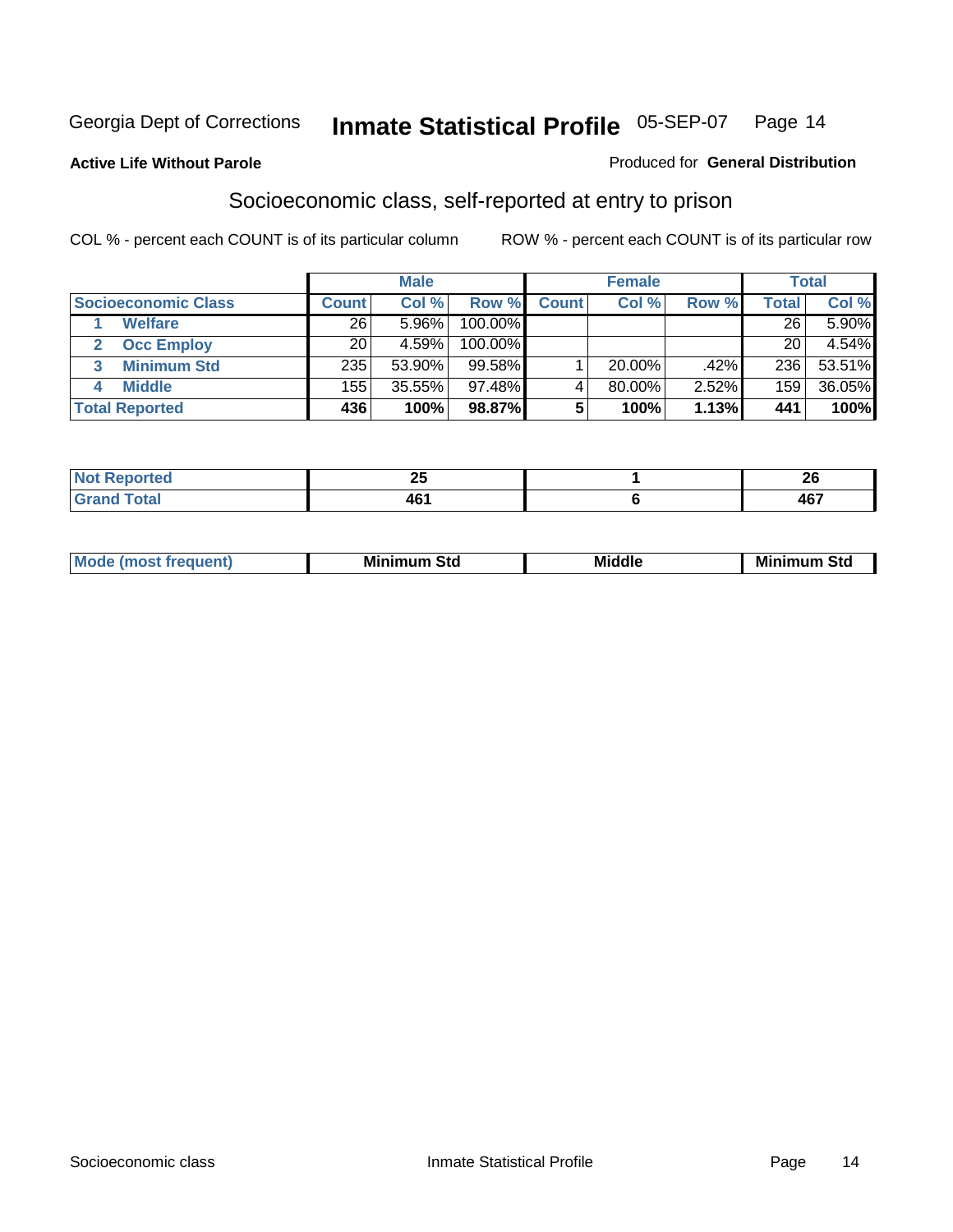**Active Life Without Parole** 

#### Produced for **General Distribution**

### Environment to age 16, self-reported at entry to prison

|                              |                  | <b>Male</b> |            |              | <b>Female</b> |        |              | <b>Total</b> |
|------------------------------|------------------|-------------|------------|--------------|---------------|--------|--------------|--------------|
| <b>Environment to age 16</b> | <b>Count</b>     | Col %       | Row %      | <b>Count</b> | Col %         | Row %  | <b>Total</b> | Col %        |
| <b>Rural/Farm</b>            | 9                | 2.02%       | 100.00%    |              |               |        |              | 1.99%        |
| <b>Rural/Nfarm</b><br>2      | 20               | 4.48%       | 86.96%     | 3            | 50.00%        | 13.04% | 23           | 5.09%        |
| S.M.S.A<br>3                 | 184 <sub>1</sub> | 41.26%      | $100.00\%$ |              |               |        | 184          | 40.71%       |
| <b>Urban</b>                 | 94               | 21.08%      | $97.92\%$  |              | 33.33%        | 2.08%  | 96           | 21.24%       |
| <b>Small Town</b>            | 139              | 31.17%      | $99.29\%$  |              | 16.67%        | .71%   | 140          | 30.97%       |
| <b>Total Reported</b>        | 446              | 100%        | 98.67%     | 6            | 100%          | 1.33%  | 452          | 100%         |

| <b>rted</b>  |                 | . .   |
|--------------|-----------------|-------|
| <b>Total</b> | AR <sup>.</sup> | 1 C 7 |
| Grand        | ו שד            | 407   |

| Mo<br>м s<br>M<br>---<br>.<br>□……<br>rarr |  |  |
|-------------------------------------------|--|--|
|                                           |  |  |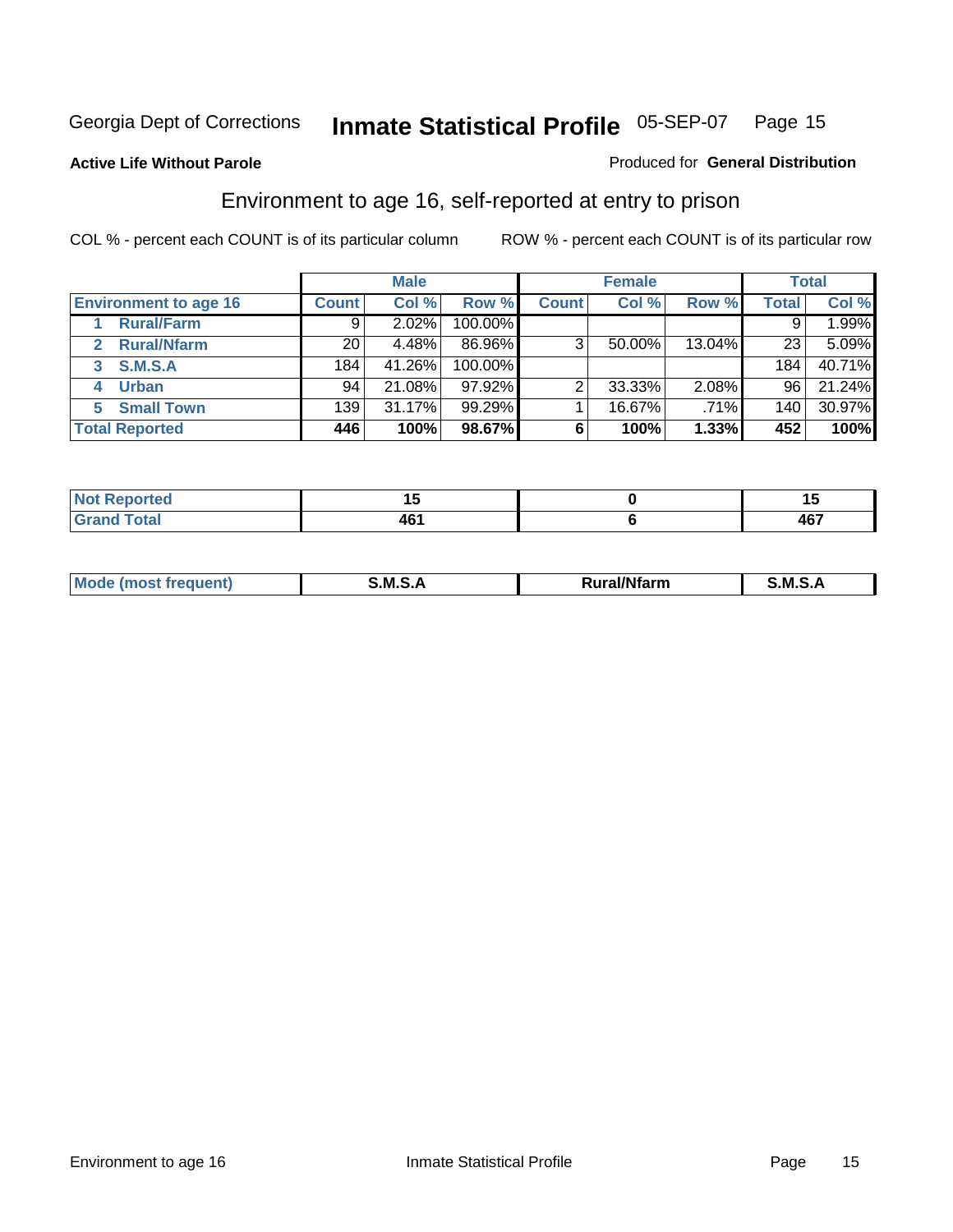Produced for **General Distribution**

#### **Active Life Without Parole**

### Guardian status to age 16, self-reported at entry to prison

|                                  |              | <b>Male</b> |         |              | <b>Female</b> |       |              | <b>Total</b> |
|----------------------------------|--------------|-------------|---------|--------------|---------------|-------|--------------|--------------|
| <b>Guardian Status To Age 16</b> | <b>Count</b> | Col %       | Row %   | <b>Count</b> | Col %         | Row % | <b>Total</b> | Col %        |
| 2 Father Only                    | 9            | 2.24%       | 100.00% |              |               |       | 9            | 2.21%        |
| <b>3 Both Parents</b>            | 170          | 42.39%      | 97.70%  | 4            | 66.67%        | 2.30% | 174          | 42.75%       |
| <b>4 Mother Only</b>             | 159          | 39.65%      | 99.38%  |              | 16.67%        | .63%  | 160          | 39.31%       |
| <b>6 Oth Female</b>              | 14           | 3.49%       | 100.00% |              |               |       | 14           | 3.44%        |
| <b>7 Oth Male</b>                | 3            | .75%        | 100.00% |              |               |       | 3            | .74%         |
| 8 Step-Parents                   | 11           | 2.74%       | 100.00% |              |               |       | 11           | 2.70%        |
| 9 Foster Home                    | 9            | 2.24%       | 100.00% |              |               |       | 9            | 2.21%        |
| <b>10 Grand Parents</b>          | 26           | 6.48%       | 96.30%  |              | 16.67%        | 3.70% | 27           | 6.63%        |
| <b>Total Reported</b>            | 401          | 100%        | 98.53%  | 6            | 100%          | 1.47% | 407          | 100%         |

| .      | งบ                | οu  |
|--------|-------------------|-----|
| i vlai | /I F<br>тv<br>___ | 467 |

| Mode (most frequent) | <b>Both Parents</b> | <b>Both Parents</b> | <b>IBoth Parents</b> |
|----------------------|---------------------|---------------------|----------------------|
|                      |                     |                     |                      |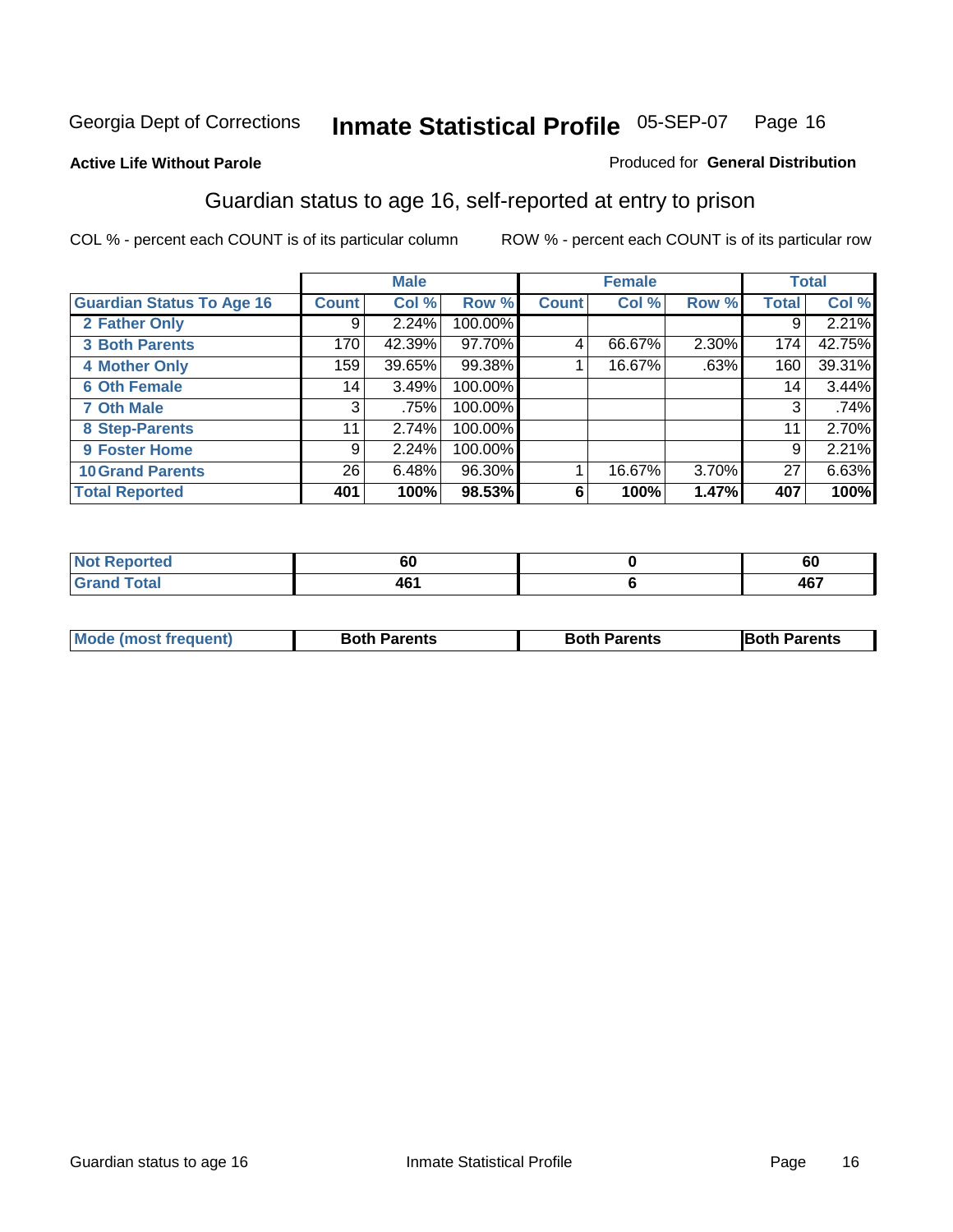#### **Active Life Without Parole**

#### Produced for **General Distribution**

### Employment status before prison, self-reported at entry to prison

|              |                          |       | <b>Male</b> |         |              | <b>Female</b> |       |              | <b>Total</b> |
|--------------|--------------------------|-------|-------------|---------|--------------|---------------|-------|--------------|--------------|
|              | <b>Employment Status</b> | Count | Col %       | Row %   | <b>Count</b> | Col %         | Row % | <b>Total</b> | Col %        |
|              | <b>Full Time</b>         | 229   | 56.54%      | 98.28%  |              | 80.00%        | 1.72% | 233          | 56.83%       |
| $\mathbf{2}$ | <b>Part Time</b>         | 20    | 4.94%       | 100.00% |              |               |       | 20           | 4.88%        |
| 3            | Unempl $<$ 6m            | 42    | 10.37%      | 97.67%  |              | 20.00%        | 2.33% | 43           | 10.49%       |
| 4            | Unempl $> 6m$            | 65    | 16.05%      | 100.00% |              |               |       | 65           | 15.85%       |
| 5            | <b>Never Workd</b>       | 28    | 6.91%       | 100.00% |              |               |       | 28           | 6.83%        |
| 6            | <b>Student</b>           |       | .25%        | 100.00% |              |               |       |              | .24%         |
|              | <b>Incapable</b>         | 20    | 4.94%       | 100.00% |              |               |       | 20           | 4.88%        |
|              | <b>Total Reported</b>    | 405   | 100%        | 98.78%  | 5            | 100%          | 1.22% | 410          | 100%         |

| -тес          | - -<br>ჂႩ | --<br>v. |
|---------------|-----------|----------|
| <b>Coto</b> " | $\sim$    | 107      |
|               | 7V I      | יש       |

| <b>M</b> ດ | the contract of the contract of the contract of the contract of the contract of the contract of the contract of | , ull i<br>ıme<br>the contract of the contract of the contract of the contract of the contract of the contract of the contract of | ïme<br>uı<br>$\sim$ $\sim$ $\sim$ $\sim$ $\sim$ |
|------------|-----------------------------------------------------------------------------------------------------------------|-----------------------------------------------------------------------------------------------------------------------------------|-------------------------------------------------|
|            |                                                                                                                 |                                                                                                                                   |                                                 |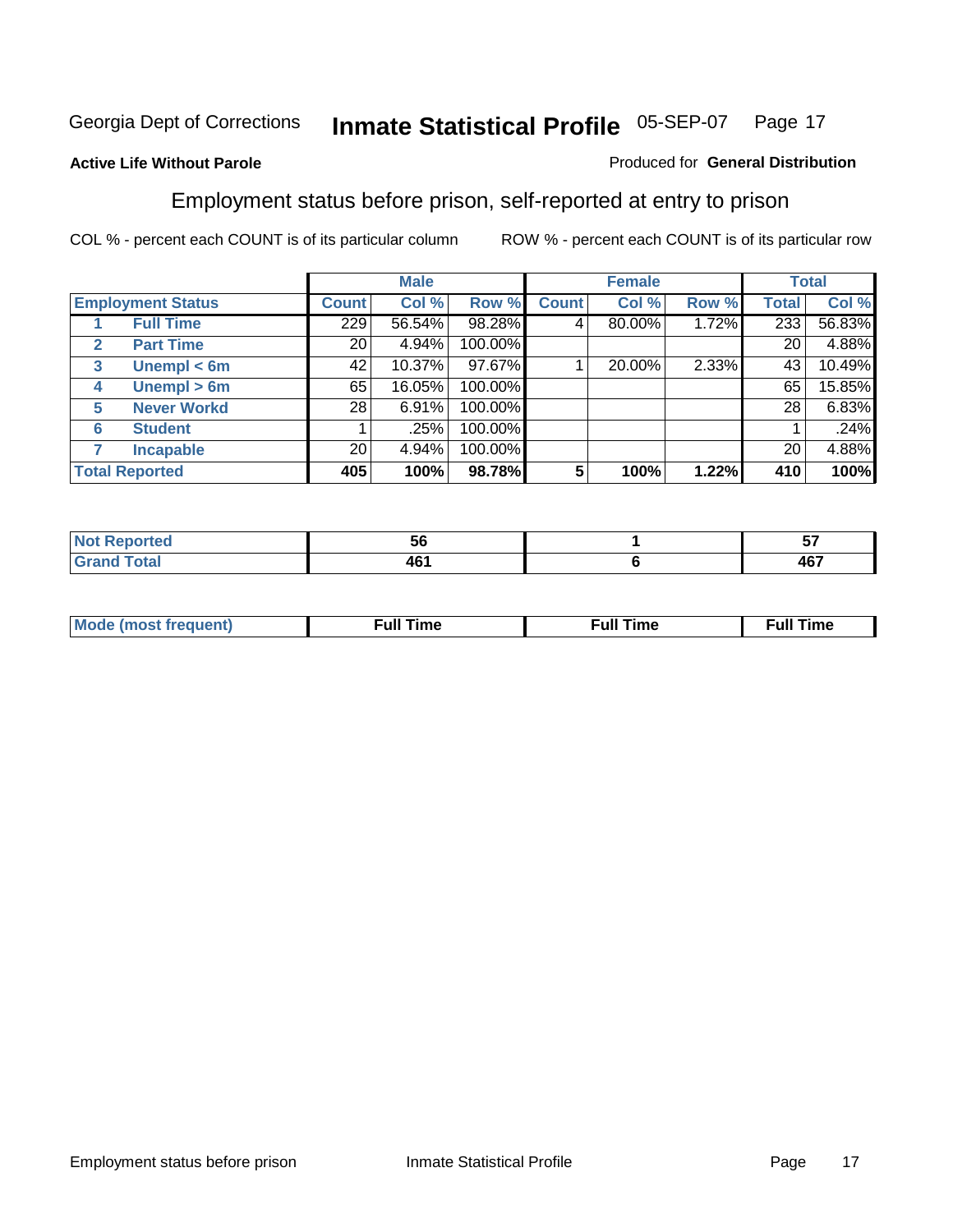#### **Active Life Without Parole**

Produced for **General Distribution**

### Age at admission

|                         |                 | <b>Male</b> |         | <b>Female</b> |        | <b>Total</b> |                 |       |
|-------------------------|-----------------|-------------|---------|---------------|--------|--------------|-----------------|-------|
| <b>Age At Admission</b> | <b>Count</b>    | Col %       | Row %   | <b>Count</b>  | Col %  | Row %        | <b>Total</b>    | Col % |
| 17                      | $\overline{2}$  | 0.43%       | 100.00% |               |        |              | 2               | 0.43% |
| 18                      | $\overline{3}$  | 0.65%       | 100.00% |               |        |              | $\overline{3}$  | 0.64% |
| 19                      | $\overline{11}$ | 2.39%       | 100.00% |               |        |              | $\overline{11}$ | 2.36% |
| 20                      | 6               | 1.30%       | 85.71%  | 1             | 16.67% | 14.29%       | 7               | 1.50% |
| 21                      | 15              | 3.25%       | 100.00% |               |        |              | 15              | 3.21% |
| 22                      | $\overline{24}$ | 5.21%       | 100.00% |               |        |              | $\overline{24}$ | 5.14% |
| 23                      | $\overline{15}$ | 3.25%       | 100.00% |               |        |              | $\overline{15}$ | 3.21% |
| 24                      | $\overline{15}$ | 3.25%       | 100.00% |               |        |              | 15              | 3.21% |
| 25                      | $\overline{17}$ | 3.69%       | 94.44%  | 1             | 16.67% | 5.56%        | $\overline{18}$ | 3.85% |
| 26                      | 19              | 4.12%       | 100.00% |               |        |              | 19              | 4.07% |
| 27                      | $\overline{15}$ | 3.25%       | 100.00% |               |        |              | $\overline{15}$ | 3.21% |
| 28                      | 19              | 4.12%       | 100.00% |               |        |              | 19              | 4.07% |
| 29                      | $\overline{17}$ | 3.69%       | 100.00% |               |        |              | $\overline{17}$ | 3.64% |
| 30                      | $\overline{13}$ | 2.82%       | 100.00% |               |        |              | $\overline{13}$ | 2.78% |
| 31                      | $\overline{13}$ | 2.82%       | 100.00% |               |        |              | $\overline{13}$ | 2.78% |
| 32                      | $\overline{16}$ | 3.47%       | 94.12%  | 1             | 16.67% | 5.88%        | 17              | 3.64% |
| 33                      | 15              | 3.25%       | 100.00% |               |        |              | 15              | 3.21% |
| 34                      | 9               | 1.95%       | 100.00% |               |        |              | 9               | 1.93% |
| 35                      | 15              | 3.25%       | 100.00% |               |        |              | $\overline{15}$ | 3.21% |
| 36                      | $\overline{22}$ | 4.77%       | 100.00% |               |        |              | $\overline{22}$ | 4.71% |
| 37                      | $\overline{17}$ | 3.69%       | 100.00% |               |        |              | $\overline{17}$ | 3.64% |
| 38                      | $\overline{14}$ | 3.04%       | 100.00% |               |        |              | 14              | 3.00% |
| 39                      | $\overline{13}$ | 2.82%       | 100.00% |               |        |              | $\overline{13}$ | 2.78% |
| 40                      | 9               | 1.95%       | 100.00% |               |        |              | 9               | 1.93% |
| 41                      | $\overline{17}$ | 3.69%       | 100.00% |               |        |              | $\overline{17}$ | 3.64% |
| 42                      | $\overline{12}$ | 2.60%       | 100.00% |               |        |              | 12              | 2.57% |
| 43                      | $\overline{13}$ | 2.82%       | 100.00% |               |        |              | $\overline{13}$ | 2.78% |
| 44                      | 8               | 1.74%       | 88.89%  | 1             | 16.67% | 11.11%       | 9               | 1.93% |
| 45                      | 15              | 3.25%       | 100.00% |               |        |              | $\overline{15}$ | 3.21% |
| 46                      | $\overline{8}$  | 1.74%       | 88.89%  | 1             | 16.67% | 11.11%       | $\overline{9}$  | 1.93% |
| 47                      | 5               | 1.08%       | 100.00% |               |        |              | $\overline{5}$  | 1.07% |
| 48                      | 8               | 1.74%       | 88.89%  | 1             | 16.67% | 11.11%       | 9               | 1.93% |
| 49                      | 9               | 1.95%       | 100.00% |               |        |              | 9               | 1.93% |
| 50                      | 4               | 0.87%       | 100.00% |               |        |              | 4               | 0.86% |
| 51                      | 3               | 0.65%       | 100.00% |               |        |              | $\overline{3}$  | 0.64% |
| 52                      | 6               | 1.30%       | 100.00% |               |        |              | 6               | 1.28% |
| 54                      | 1               | 0.22%       | 100.00% |               |        |              | 1               | 0.21% |
| 56                      | 3               | 0.65%       | 100.00% |               |        |              | $\overline{3}$  | 0.64% |
| 57                      | 4               | 0.87%       | 100.00% |               |        |              | $\overline{4}$  | 0.86% |
| 58                      | $\overline{2}$  | 0.43%       | 100.00% |               |        |              | $\overline{2}$  | 0.43% |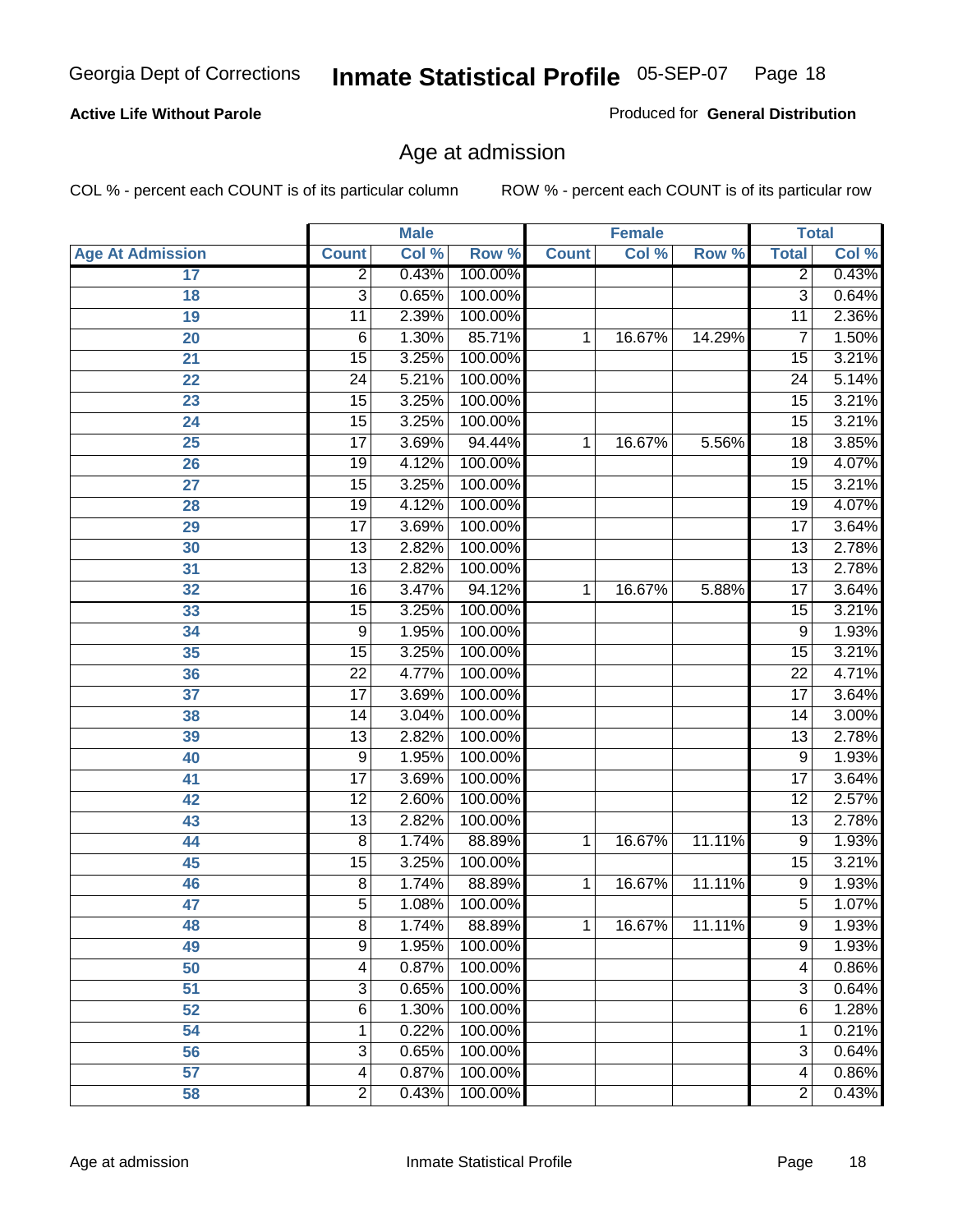#### **Active Life Without Parole**

Produced for **General Distribution**

### Age at admission

|                         |              | <b>Male</b> |         |              | <b>Female</b> |       |              | <b>Total</b> |
|-------------------------|--------------|-------------|---------|--------------|---------------|-------|--------------|--------------|
| <b>Age At Admission</b> | <b>Count</b> | Col %       | Row %   | <b>Count</b> | Col %         | Row % | <b>Total</b> | Col %        |
| 62                      |              | 0.22%       | 100.00% |              |               |       |              | 0.21%        |
| 63                      |              | 0.22%       | 100.00% |              |               |       |              | 0.21%        |
| 64                      | 3            | 0.65%       | 100.00% |              |               |       | 3            | 0.64%        |
| 65                      |              | 0.22%       | 100.00% |              |               |       |              | 0.21%        |
| 66                      |              | 0.22%       | 100.00% |              |               |       |              | 0.21%        |
| 67                      |              | 0.22%       | 100.00% |              |               |       |              | 0.21%        |
| 71                      |              | 0.22%       | 100.00% |              |               |       |              | 0.21%        |
| <b>Total Reported</b>   | 461          | 100%        | 98.72%  | 6            | 100%          | 1.28% | 467          | 100%         |

| AR'<br>$-$ | 107<br>. .<br>$-$ |
|------------|-------------------|

| Mean<br>(average)              | 34.27 | 35.83 | 34.29    |
|--------------------------------|-------|-------|----------|
| <b>Median (middle)</b>         | აა    | 38    | າາ<br>نە |
| <b>Mode</b><br>(most frequent) | LL    | 25    | n.<br>LL |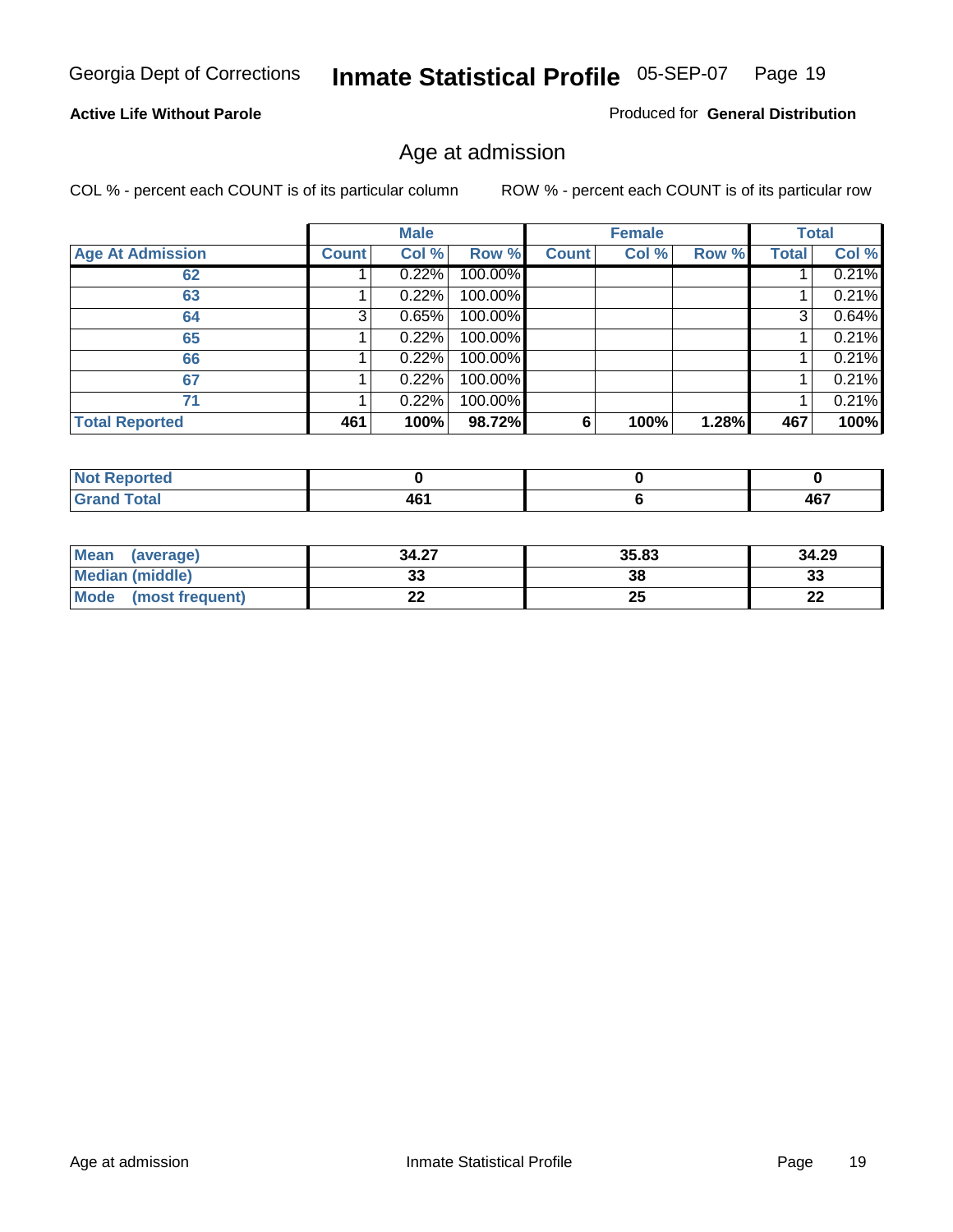**Active Life Without Parole** 

Georgia Dept of Corrections **Inmate Statistical Profile** 05-SEP-07 Page 20

### Produced for **General Distribution**

### Age at release

|                       |              | <b>Male</b> |       |              | <b>Female</b> |       |              | Total |
|-----------------------|--------------|-------------|-------|--------------|---------------|-------|--------------|-------|
| <b>Age At Release</b> | <b>Count</b> | Col %       | Row % | <b>Count</b> | Col %         | Row % | <b>Total</b> | Col % |
| <b>Total Reported</b> |              |             |       |              |               |       |              |       |

| <b>Still Active</b> | 461 | 467 |
|---------------------|-----|-----|
| <b>Not Reported</b> |     |     |
| <b>Grand Total</b>  | 461 | 467 |

| Mean (average)         | N/A | N/A | N/A |
|------------------------|-----|-----|-----|
| <b>Median (middle)</b> | N/A | N/A | N/A |
| Mode (most frequent)   | N/A | N/A | N/A |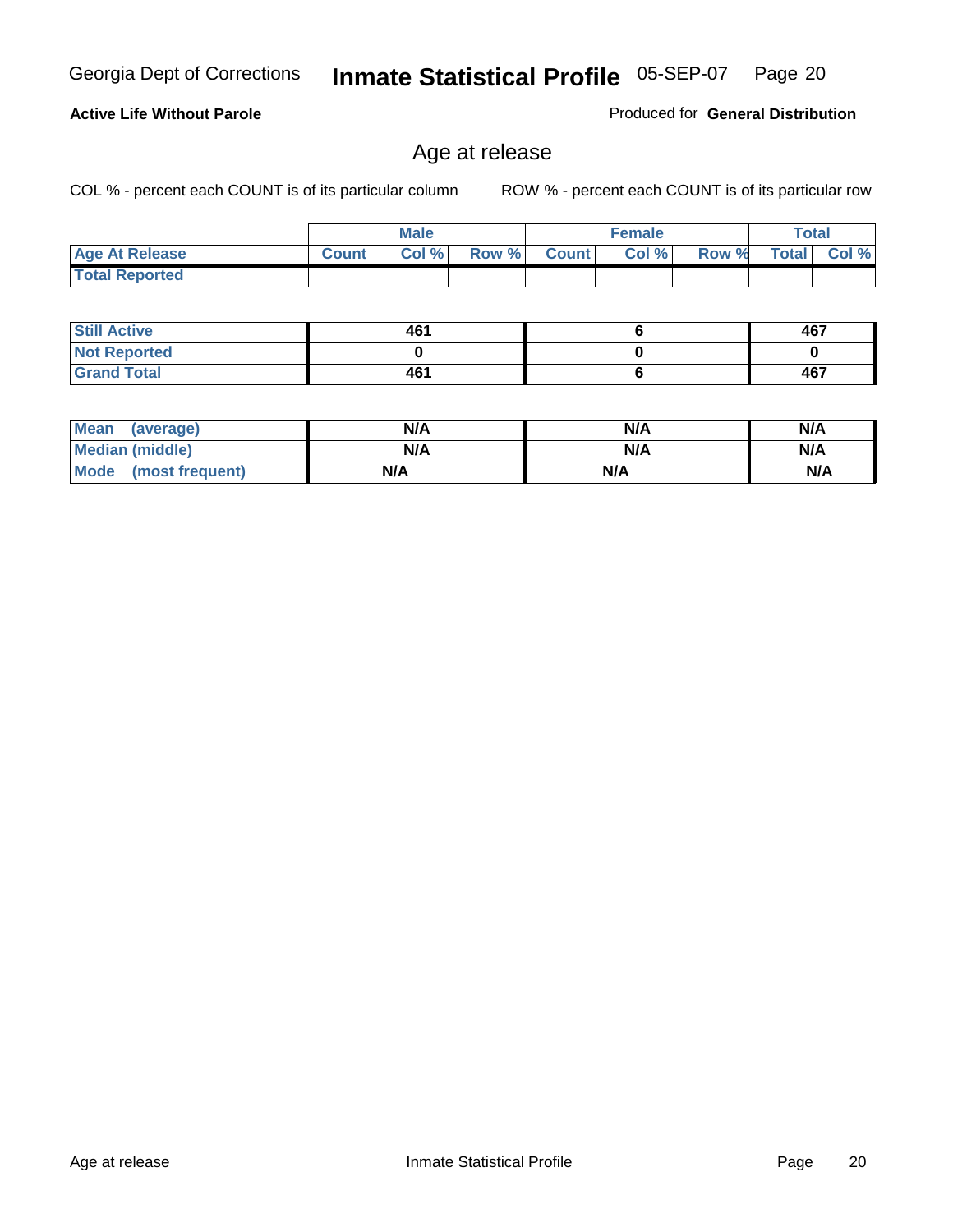#### **Active Life Without Parole**

#### Produced for **General Distribution**

### Height, measured at entry to prison

|                       |                | <b>Male</b> |         |                | <b>Female</b> |        |                 | <b>Total</b> |
|-----------------------|----------------|-------------|---------|----------------|---------------|--------|-----------------|--------------|
| <b>Height</b>         | <b>Count</b>   | Col %       | Row %   | <b>Count</b>   | Col %         | Row %  | <b>Total</b>    | Col %        |
| 5'01''                | 2              | 0.43%       | 100.00% |                |               |        | 2               | 0.43%        |
| 5'02"                 | $\overline{c}$ | 0.43%       | 100.00% |                |               |        | 2               | 0.43%        |
| 5'03"                 | 2              | 0.43%       | 50.00%  | $\overline{c}$ | 33.33%        | 50.00% | 4               | 0.86%        |
| 5'04"                 | 4              | 0.87%       | 80.00%  | 1              | 16.67%        | 20.00% | 5               | 1.07%        |
| 5'05"                 | 15             | 3.26%       | 93.75%  | 1              | 16.67%        | 6.25%  | 16              | 3.43%        |
| 5'06"                 | 31             | 6.74%       | 100.00% |                |               |        | $\overline{31}$ | 6.65%        |
| 5'07''                | 32             | 6.96%       | 96.97%  | 1              | 16.67%        | 3.03%  | 33              | 7.08%        |
| 5'08''                | 48             | 10.43%      | 97.96%  | 1              | 16.67%        | 2.04%  | 49              | 10.52%       |
| <b>5'09"</b>          | 53             | 11.52%      | 100.00% |                |               |        | 53              | 11.37%       |
| 5'10''                | 65             | 14.13%      | 100.00% |                |               |        | 65              | 13.95%       |
| 5'11''                | 59             | 12.83%      | 100.00% |                |               |        | 59              | 12.66%       |
| 6'00"                 | 55             | 11.96%      | 100.00% |                |               |        | 55              | 11.80%       |
| 6'01''                | 34             | 7.39%       | 100.00% |                |               |        | 34              | 7.30%        |
| 6'02''                | 22             | 4.78%       | 100.00% |                |               |        | 22              | 4.72%        |
| 6'03"                 | 18             | 3.91%       | 100.00% |                |               |        | 18              | 3.86%        |
| 6'04"                 | 11             | 2.39%       | 100.00% |                |               |        | 11              | 2.36%        |
| 6'05"                 | $\overline{5}$ | 1.09%       | 100.00% |                |               |        | 5               | 1.07%        |
| 6'06"                 | $\overline{2}$ | 0.43%       | 100.00% |                |               |        | $\overline{2}$  | 0.43%        |
| <b>Total Reported</b> | 460            | 100%        | 98.71%  | 6              | 100%          | 1.29%  | 466             | 100%         |

| oorted<br>TV 6<br>$\sim$         |     |            |
|----------------------------------|-----|------------|
| $int^{\bullet}$<br>---<br>______ | 461 | A67<br>TV. |

| Mean<br>(average)              | 5'10" | 5'05" | 5'10" |
|--------------------------------|-------|-------|-------|
| Median (middle)                | 5'10" |       | 5'10" |
| <b>Mode</b><br>(most frequent) | 5'10" | 5'03" | 5'10" |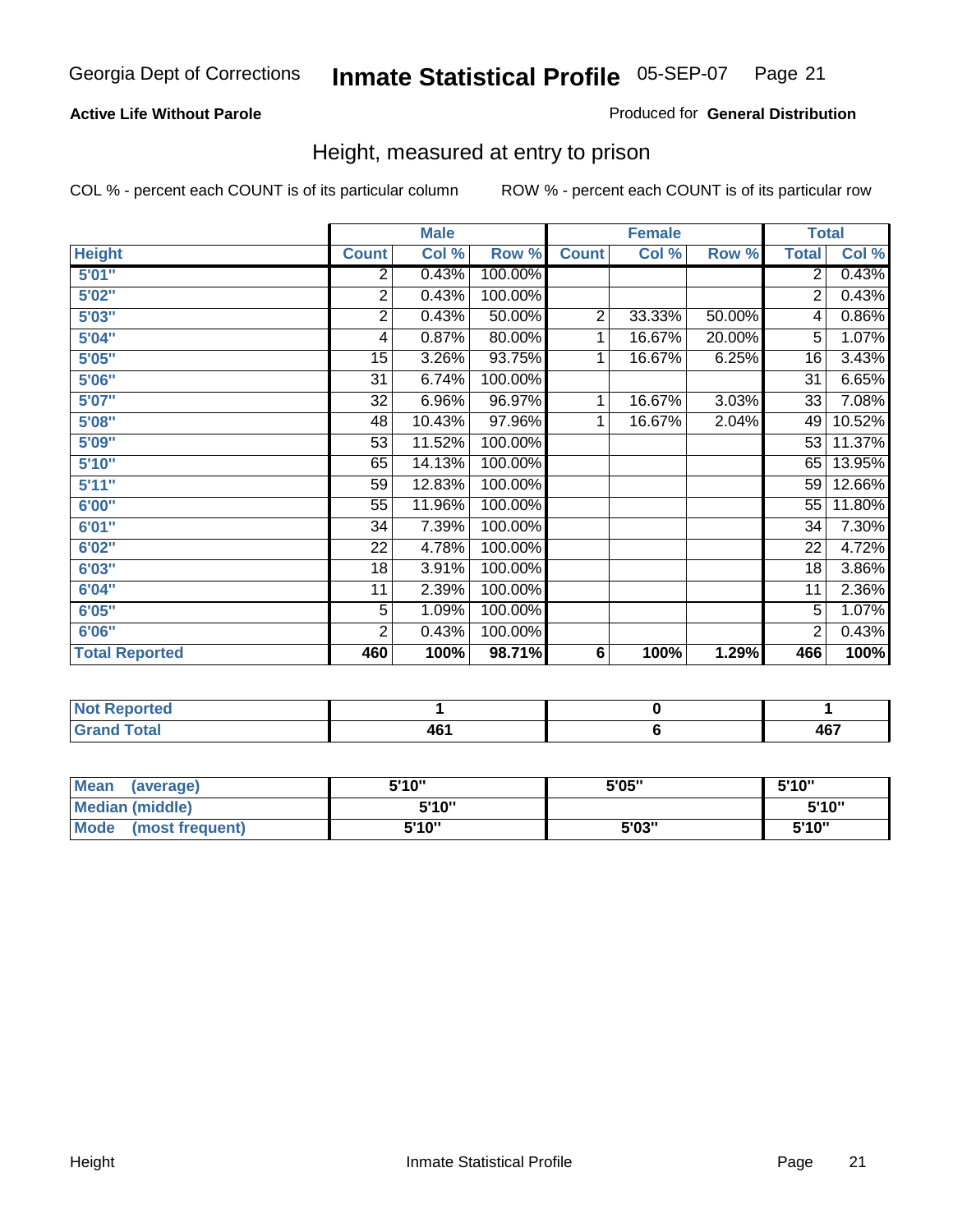#### **Active Life Without Parole**

#### Produced for **General Distribution**

### Weight, measured at entry to prison

|                       |                 | <b>Male</b> |         |                | <b>Female</b> |        |                 | <b>Total</b> |
|-----------------------|-----------------|-------------|---------|----------------|---------------|--------|-----------------|--------------|
| Weight                | <b>Count</b>    | Col %       | Row %   | <b>Count</b>   | Col %         | Row %  | <b>Total</b>    | Col %        |
| 120 - 129 pounds      | 6               | 1.30%       | 85.71%  | 1              | 16.67%        | 14.29% | $\overline{7}$  | 1.50%        |
| 130 - 139 pounds      | 11              | 2.39%       | 100.00% |                |               |        | 11              | 2.36%        |
| 140 - 149 pounds      | $\overline{27}$ | 5.87%       | 96.43%  | 1              | 16.67%        | 3.57%  | $\overline{28}$ | 6.01%        |
| 150 - 159 pounds      | $\overline{33}$ | 7.17%       | 97.06%  | 1              | 16.67%        | 2.94%  | $\overline{34}$ | 7.30%        |
| 160 - 169 pounds      | 70              | 15.22%      | 98.59%  | 1              | 16.67%        | 1.41%  | 71              | 15.24%       |
| 170 - 179 pounds      | 57              | 12.39%      | 96.61%  | $\overline{2}$ | 33.33%        | 3.39%  | 59              | 12.66%       |
| 180 - 189 pounds      | 66              | 14.35%      | 100.00% |                |               |        | 66              | 14.16%       |
| 190 - 199 pounds      | 47              | 10.22%      | 100.00% |                |               |        | 47              | 10.09%       |
| 200 - 209 pounds      | 30              | 6.52%       | 100.00% |                |               |        | 30              | 6.44%        |
| 210 - 219 pounds      | 32              | 6.96%       | 100.00% |                |               |        | 32              | 6.87%        |
| 220 - 229 pounds      | 26              | 5.65%       | 100.00% |                |               |        | 26              | 5.58%        |
| 230 - 239 pounds      | 24              | 5.22%       | 100.00% |                |               |        | $\overline{24}$ | 5.15%        |
| 240 - 249 pounds      | 8               | 1.74%       | 100.00% |                |               |        | 8               | 1.72%        |
| 250 - 259 pounds      | $\overline{6}$  | 1.30%       | 100.00% |                |               |        | $\overline{6}$  | 1.29%        |
| 260 - 269 pounds      | $\overline{7}$  | 1.52%       | 100.00% |                |               |        | 7               | 1.50%        |
| 270 - 279 pounds      | 1               | 0.22%       | 100.00% |                |               |        | 1               | 0.21%        |
| 280 - 289 pounds      | 5               | 1.09%       | 100.00% |                |               |        | $\overline{5}$  | 1.07%        |
| 290 - 299 pounds      | 1               | 0.22%       | 100.00% |                |               |        | 1               | 0.21%        |
| 310 - 319 pounds      | 1               | 0.22%       | 100.00% |                |               |        | 1               | 0.21%        |
| 330 - 339 pounds      | 1               | 0.22%       | 100.00% |                |               |        | 1               | 0.21%        |
| 400 pounds and over   | 1               | 0.22%       | 100.00% |                |               |        | 1               | 0.21%        |
| <b>Total Reported</b> | 460             | 100%        | 98.71%  | 6              | 100%          | 1.29%  | 466             | 100%         |

| <b>A 10</b><br>.<br><b>NO</b><br>™τeo |     |                  |
|---------------------------------------|-----|------------------|
| <b>Total</b>                          | ___ | A67<br>᠇៶<br>$-$ |

| <b>Mean</b><br>(average) | 189 | 155        | 188 |
|--------------------------|-----|------------|-----|
| Median (middle)          | 184 | 160        | 183 |
| Mode (most frequent)     | 170 | ィクク<br>د ۱ | 170 |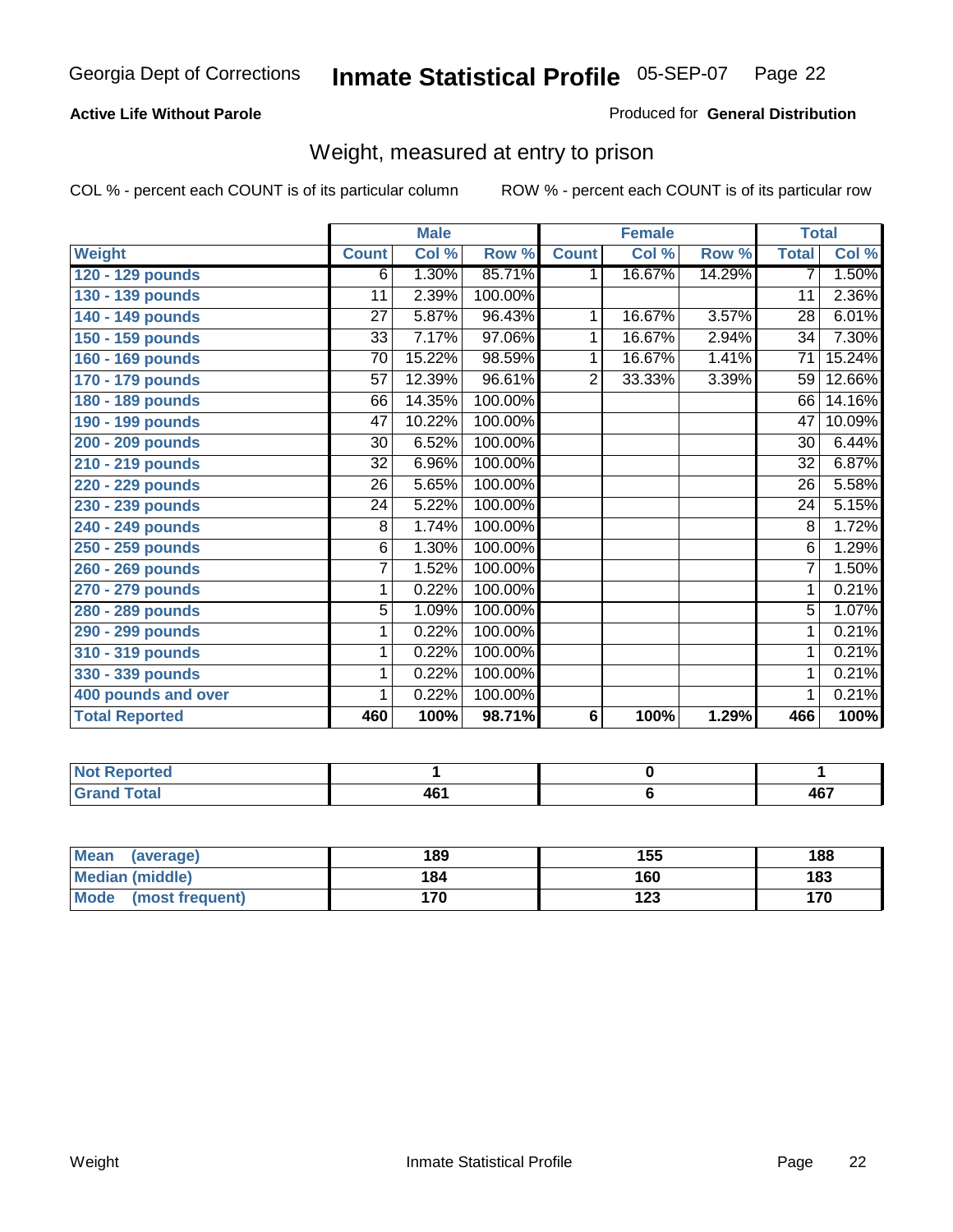**Active Life Without Parole** 

Produced for **General Distribution**

### Military service

|                         |              | <b>Male</b> |             |   | <b>Female</b> |       |              | <b>Total</b> |
|-------------------------|--------------|-------------|-------------|---|---------------|-------|--------------|--------------|
| <b>Military service</b> | <b>Count</b> | Col %       | Row % Count |   | Col %         | Row % | <b>Total</b> | Col %        |
| <b>Air Force</b>        | 6            | $1.97\%$    | 100.00%     |   |               |       | 6            | 1.93%        |
| <b>Army</b>             | 31           | $10.16\%$   | 100.00%     |   |               |       | 31           | 9.97%        |
| <b>Navy</b><br>3        |              | $.98\%$     | 100.00%     |   |               |       | 3            | .96%         |
| <b>Marines</b><br>4     | 3            | $.98\%$     | 100.00%     |   |               |       | 3            | .96%         |
| 96 None                 | 262          | 85.90%      | 97.76%      | 6 | 100.00%       | 2.24% | 268          | 86.17%       |
| <b>Total Reported</b>   | 305          | 100%        | 98.07%      | 6 | 100%          | 1.93% | 311          | 100%         |

| <b>\rted</b> | 1 E C<br>סכו<br>__ | 156<br>__         |
|--------------|--------------------|-------------------|
| $C = 4 - 1$  | 16'<br>70          | <b>AG7</b><br>Ήν. |

| M<br><b>INUIL</b><br>.<br>. |
|-----------------------------|
|-----------------------------|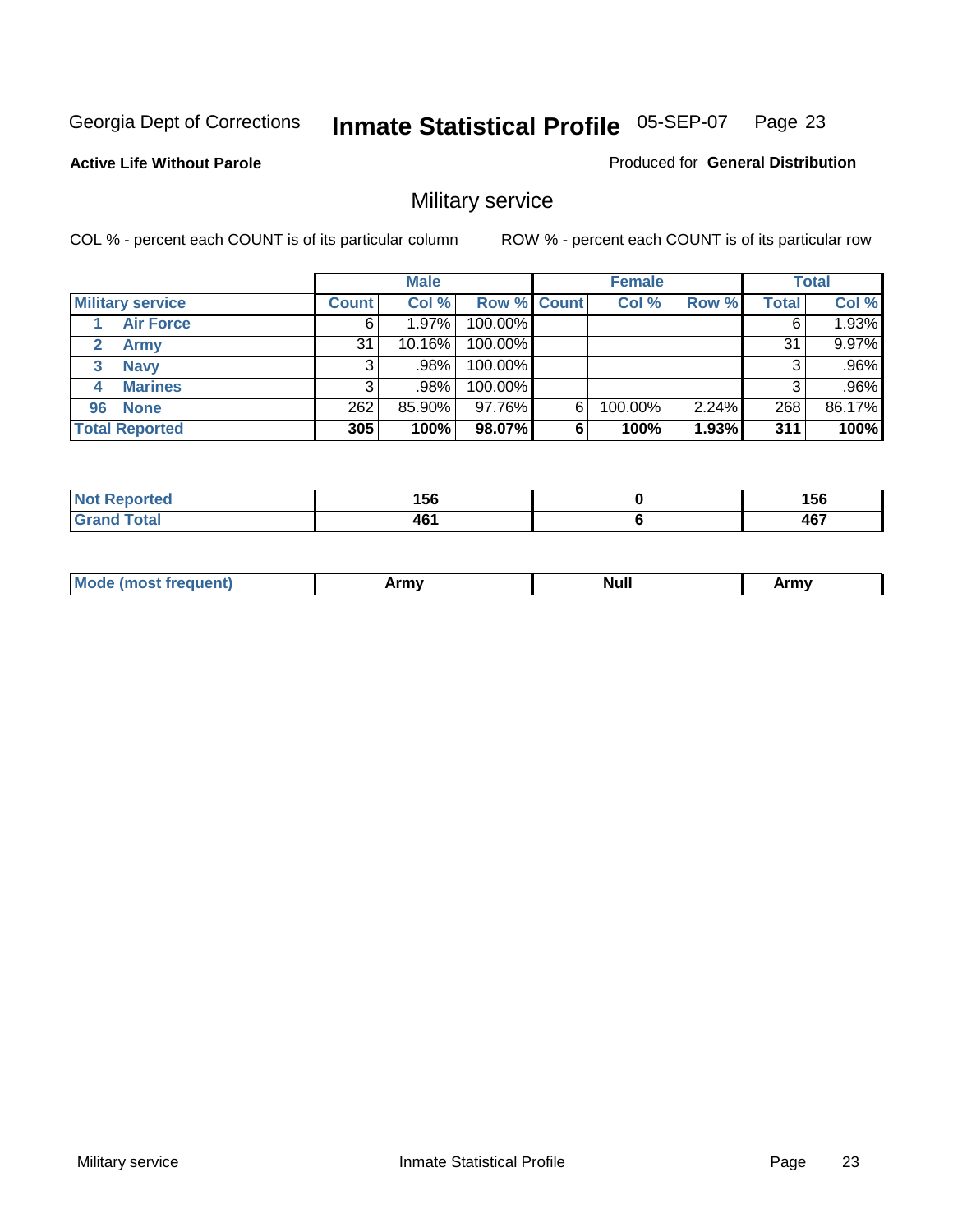#### **Active Life Without Parole**

#### Produced for **General Distribution**

### Type of admission to prison

|    |                             |              | <b>Male</b> |                    |   | <b>Female</b> |          |              | <b>Total</b> |
|----|-----------------------------|--------------|-------------|--------------------|---|---------------|----------|--------------|--------------|
|    | <b>Type of Admission</b>    | <b>Count</b> | Col %       | <b>Row % Count</b> |   | Col %         | Row %    | <b>Total</b> | Col %        |
|    | <b>Committed From Court</b> | 123          | 26.68%      | 97.62%             | 3 | 50.00%        | 2.38%    | 126          | 26.98%       |
| 3  | <b>Parole Rev/New Sent</b>  | 34           | 7.38%       | 100.00%            |   |               |          | 34           | 7.28%        |
| 4  | <b>Par Rev/No New Sent</b>  | 8            | 1.74%       | 100.00%            |   |               |          | 8            | 1.71%        |
| 6  | <b>Prob Viol/Partial</b>    | 3            | .65%        | 100.00%            |   |               |          |              | .64%         |
| 9  | <b>Prob Rev/Remainder</b>   | 11           | 2.39%       | 100.00%            |   |               |          | 11           | 2.36%        |
| 10 | <b>New Sent/Par Rev Pnd</b> |              | .22%        | 100.00%            |   |               |          |              | .21%         |
| 11 | <b>Life W/O Parole</b>      | 280          | 60.74%      | 98.94%             | 3 | 50.00%        | $1.06\%$ | 283          | 60.60%       |
| 30 | <b>Par Rev/Rsn Unknown</b>  |              | .22%        | 100.00%            |   |               |          |              | .21%         |
|    | <b>Total Reported</b>       | 461          | 100%        | 98.72%             | 6 | 100%          | 1.28%    | 467          | 100%         |

| <b>Reported</b><br>NOT<br>.      |           |            |
|----------------------------------|-----------|------------|
| <b>Total</b><br>Caro<br>$\sim$ . | $\bullet$ | AC7<br>וטד |

| <b>Mode (most frequent)</b> | <b>W/O Par</b> | <b>Court Cmmt</b> | M/O Par |  |
|-----------------------------|----------------|-------------------|---------|--|
|                             |                |                   |         |  |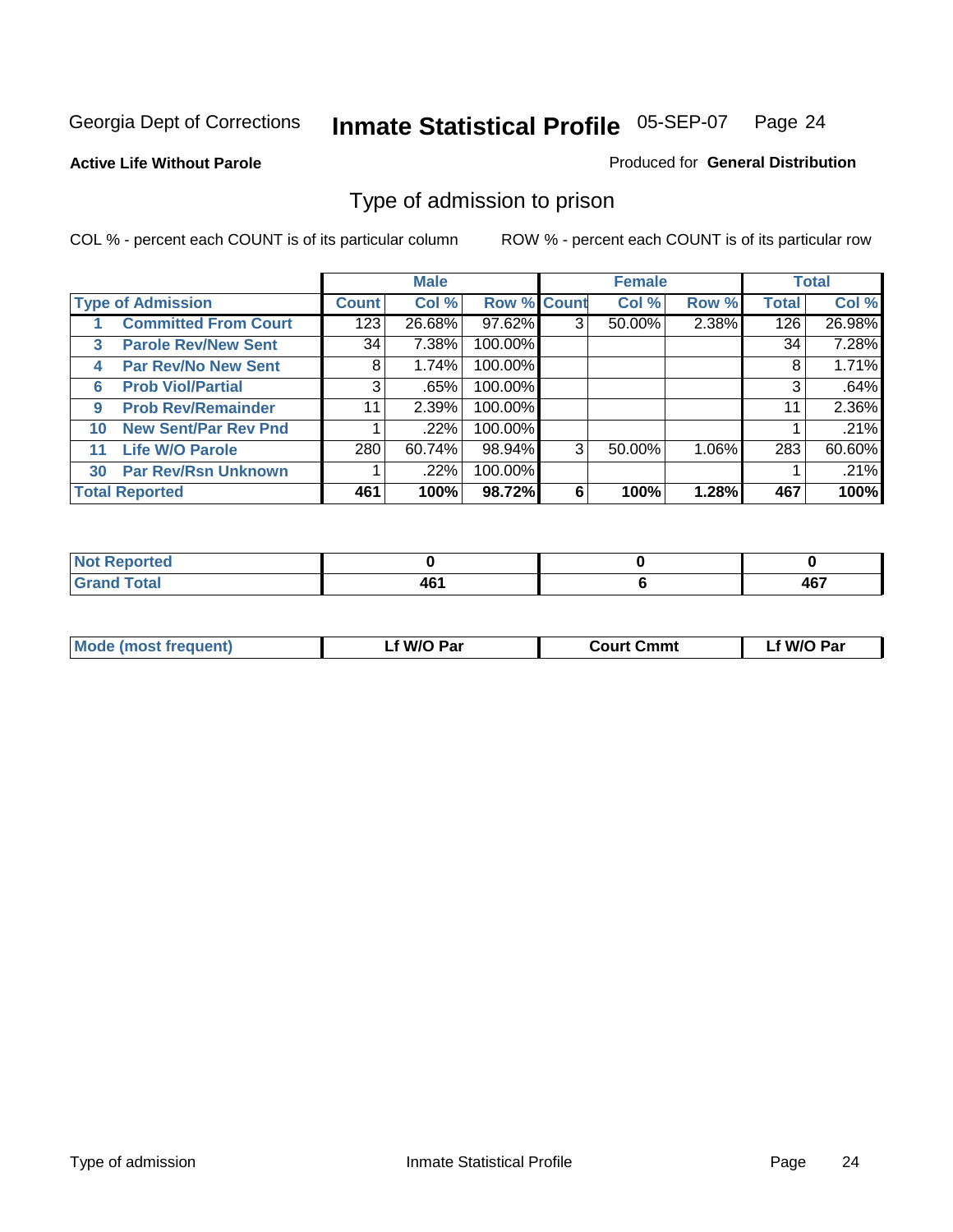**Active Life Without Parole** 

Produced for **General Distribution**

### Current / last security status

|                        |              | <b>Male</b> |                    |   | <b>Female</b> |       |       | <b>Total</b> |
|------------------------|--------------|-------------|--------------------|---|---------------|-------|-------|--------------|
| <b>Security Status</b> | <b>Count</b> | Col %       | <b>Row % Count</b> |   | Col %         | Row % | Total | Col %        |
| 3 Minimum              |              | $.87\%$     | $100.00\%$         |   | .00%          |       |       | $.86\%$      |
| 4 Medium               | 56           | 12.20%      | $100.00\%$         |   | $.00\%$       |       | 56    | 12.04%       |
| 5 Close                | 382          | 83.22%      | 98.45%             | 6 | 100.00%       | 1.55% | 388   | 83.44%       |
| 6 Maximum              | 17           | 3.70%       | 100.00%            |   | .00%          |       | 17    | 3.66%        |
| <b>Total Reported</b>  | 459          | 100%        | 98.71%             | 6 | 100%          | 1.29% | 465   | 100%         |

| <b>Still being diagnosed</b> |     |     |
|------------------------------|-----|-----|
| <b>Not Reported</b>          |     |     |
| <b>Grand Total</b>           | 461 | 467 |

| <b>Mode</b><br><b>OSE</b><br>∵lose<br>(most frequent)<br>oseث<br>- - - -<br>- - - -<br>- - - - |  |
|------------------------------------------------------------------------------------------------|--|
|------------------------------------------------------------------------------------------------|--|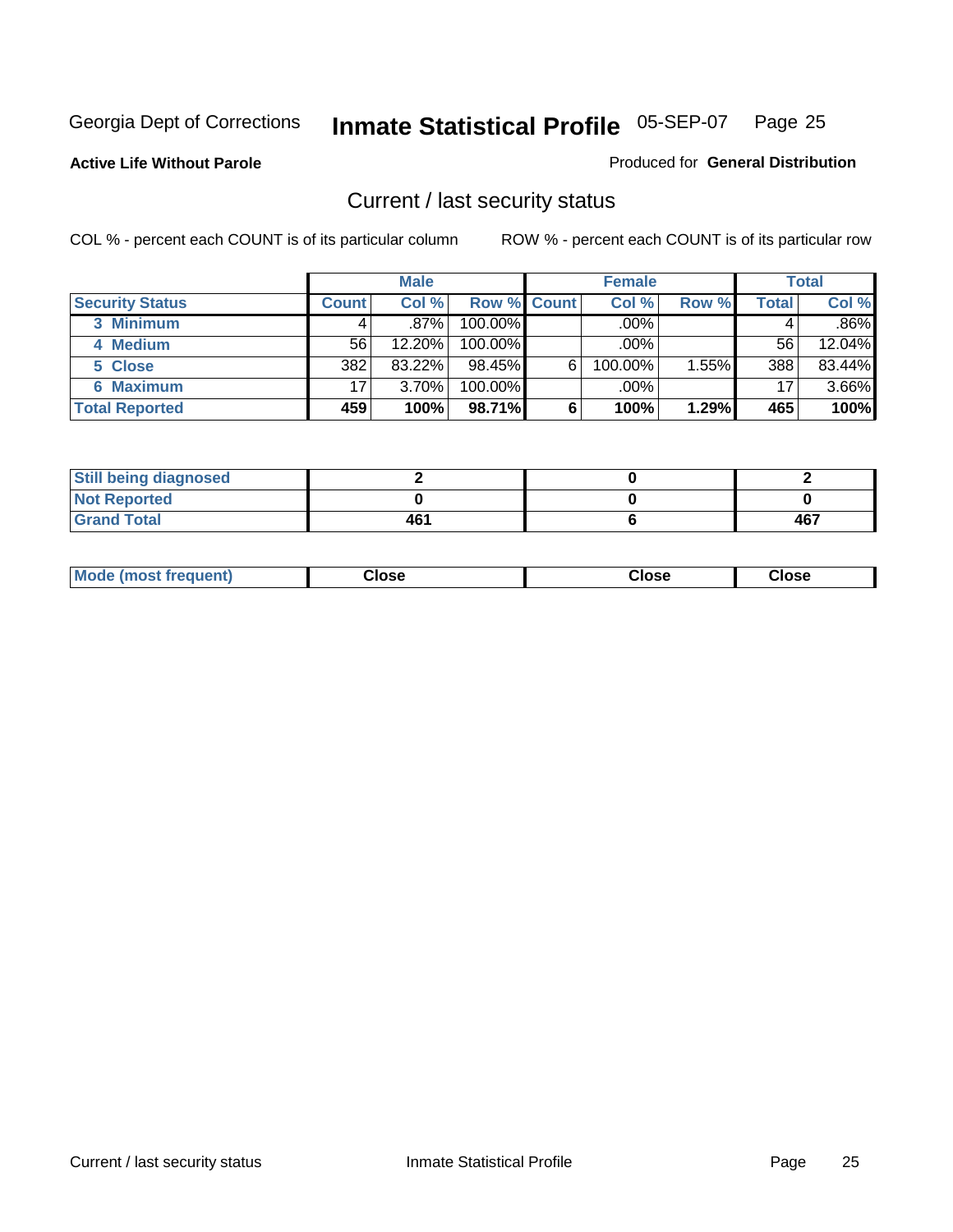**Active Life Without Parole** 

Produced for **General Distribution**

### Current / last type of institution

|                            |              | <b>Male</b> |                    |    | <b>Female</b> |          |              | Total                 |
|----------------------------|--------------|-------------|--------------------|----|---------------|----------|--------------|-----------------------|
| <b>Type of Institution</b> | <b>Count</b> | Col%        | <b>Row % Count</b> |    | Col %         | Row %    | <b>Total</b> | Col %                 |
| <b>State Prison</b>        | 461          | 100.00%     | 98.72%             | 61 | 100.00%       | $1.28\%$ | 467          | $100.\overline{00\%}$ |
| <b>Total Reported</b>      | 461          | 100%        | 98.72%             |    | $100\%$       | 1.28%    | 467          | 100%                  |

| <b>rted</b><br>. |                     |                      |
|------------------|---------------------|----------------------|
| $ -$             | AC<br>$\sim$ $\sim$ | AC7<br>TV.<br>$\sim$ |

|  | <b>Mode (most frequent)</b> | State Prison | <b>State Prison</b> | <b>State Prison</b> |
|--|-----------------------------|--------------|---------------------|---------------------|
|--|-----------------------------|--------------|---------------------|---------------------|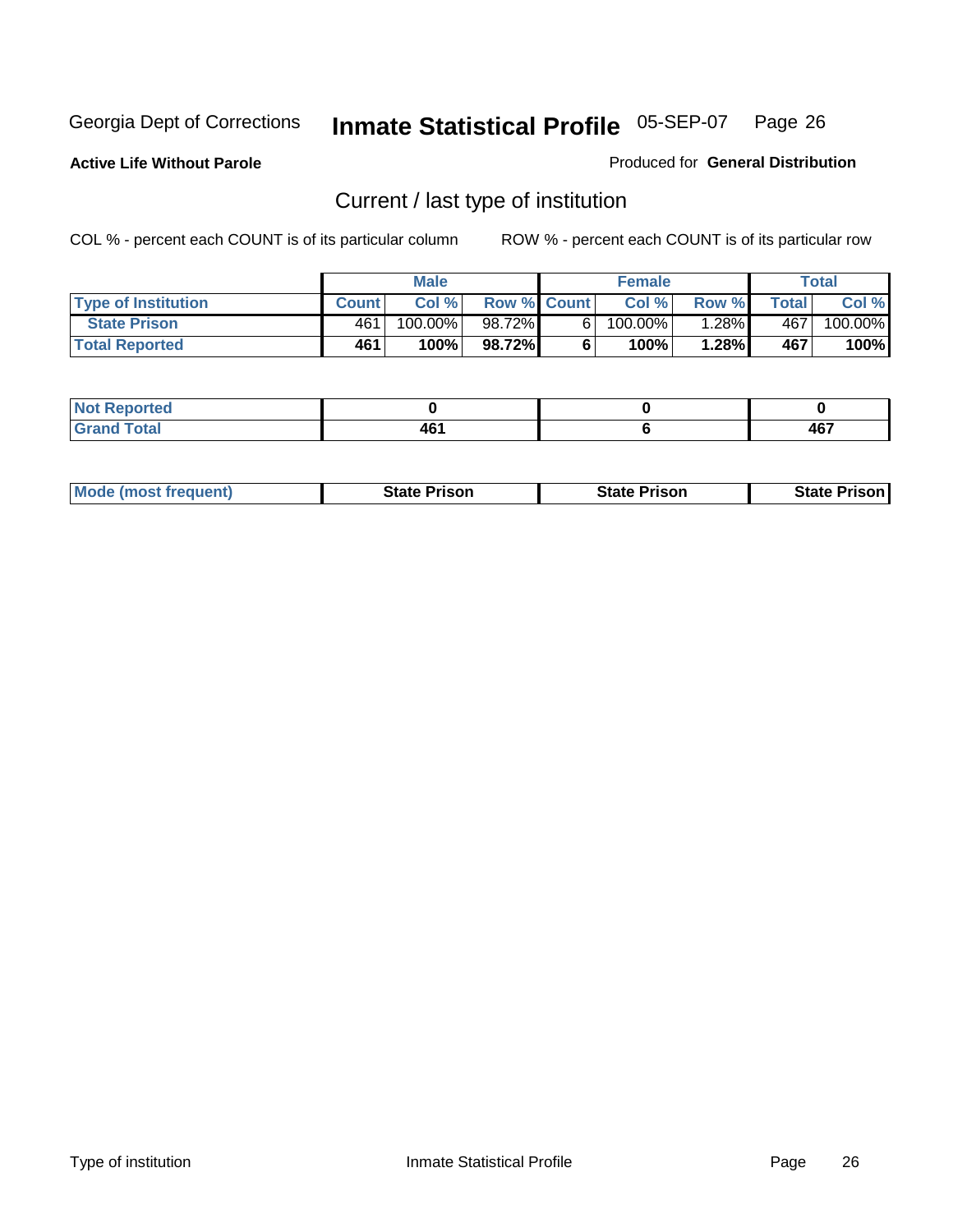**Active Life Without Parole** 

Produced for **General Distribution**

### Institution type - transitional centers

|                                          |              | <b>Male</b> |                    | <b>Female</b> |             | Total |
|------------------------------------------|--------------|-------------|--------------------|---------------|-------------|-------|
| <b>Institution Type - Trans. Centers</b> | <b>Count</b> | Col %       | <b>Row % Count</b> | Col %         | Row % Total | Col % |
| <b>Total Reported</b>                    |              |             |                    |               |             |       |

| <b>Not Reported</b>             |  |  |
|---------------------------------|--|--|
| Cotal<br>Cror<br>. <del>.</del> |  |  |

| Mode (most frequent) | <b>Null</b> | <b>Null</b> | <b>Null</b> |
|----------------------|-------------|-------------|-------------|
|                      |             |             |             |
|                      |             |             |             |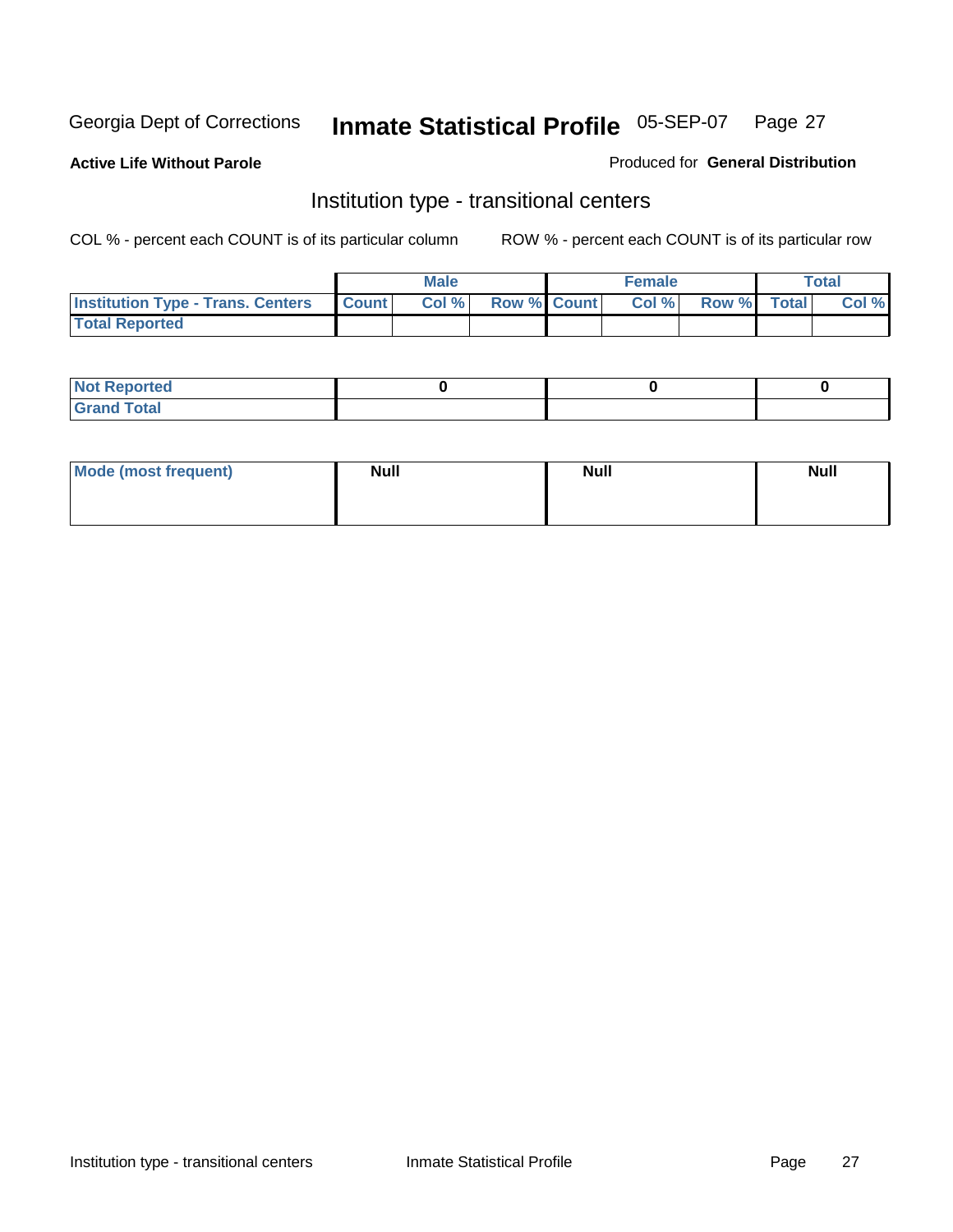**Active Life Without Parole** 

Produced for **General Distribution**

### Institution type - mental hospitals

|                                                  | <b>Male</b> |                    | <b>Female</b> |                   | <b>Total</b> |
|--------------------------------------------------|-------------|--------------------|---------------|-------------------|--------------|
| <b>Institution Type - Mental Hospitals Count</b> | Col%        | <b>Row % Count</b> |               | Col % Row % Total | Col %        |
| <b>Total Reported</b>                            |             |                    |               |                   |              |

| <b>Not Reported</b> |  |  |
|---------------------|--|--|
| <b>Fotal</b><br>Cro |  |  |

| Mode (most frequent) | <b>Null</b> | <b>Null</b> | <b>Null</b> |
|----------------------|-------------|-------------|-------------|
|                      |             |             |             |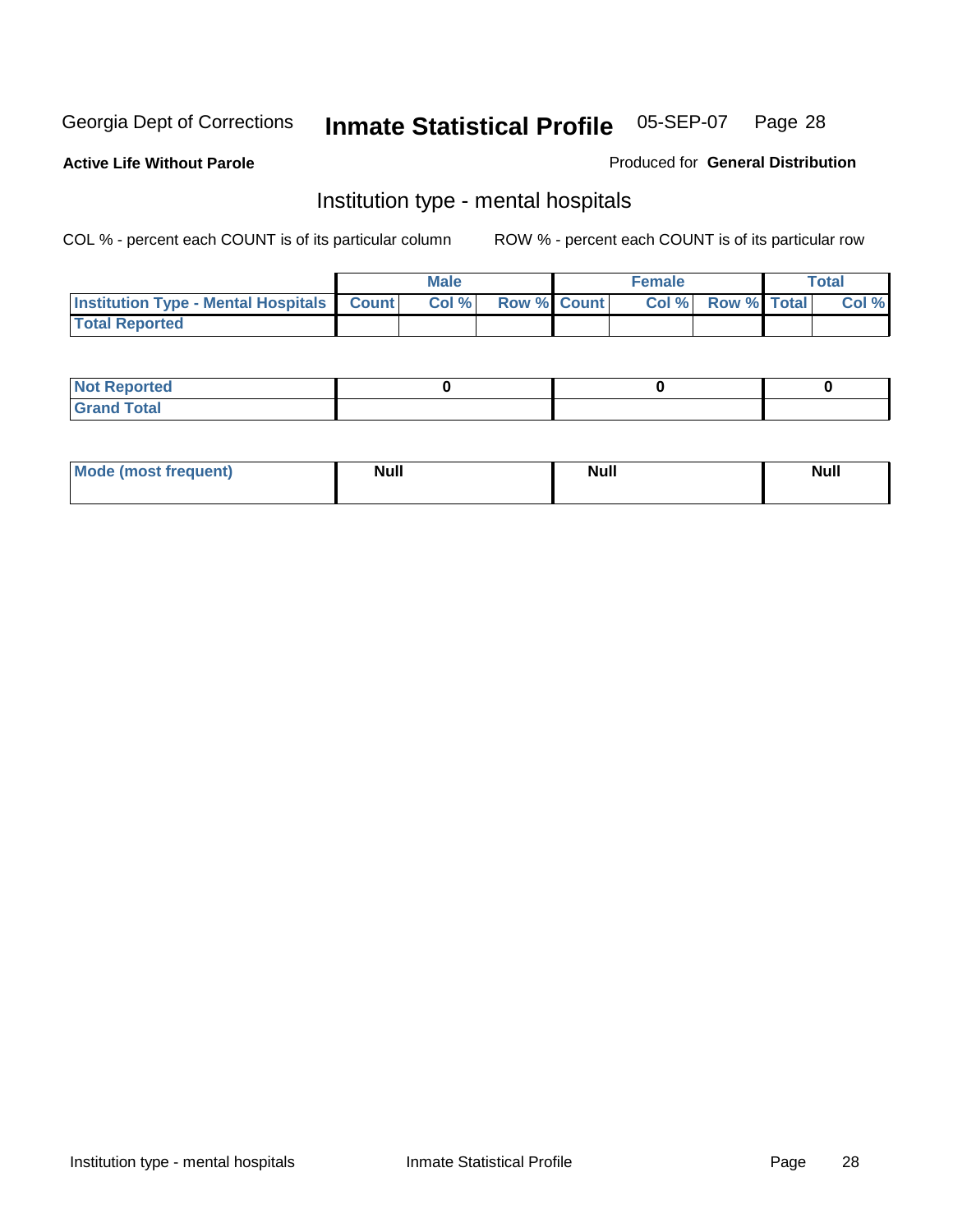**Active Life Without Parole** 

Produced for **General Distribution**

### Institution type - county prisons

|                                                    | <b>Male</b> |  | <b>Female</b>            |              |       | Total |
|----------------------------------------------------|-------------|--|--------------------------|--------------|-------|-------|
| <b>Institution Type - County Prisons   Count  </b> | Col %       |  | <b>Row % Count Col %</b> | <b>Row %</b> | Total | Col % |
| <b>Total Reported</b>                              |             |  |                          |              |       |       |

| <b>Not</b><br><b>Reported</b> |  |  |
|-------------------------------|--|--|
| <b>Grand Total</b>            |  |  |

| Mode (m<br>frequent):<br>nnst | Moll<br>чин.<br>_____ | <b>Moll</b> | <b>Null</b> |
|-------------------------------|-----------------------|-------------|-------------|
|                               |                       |             |             |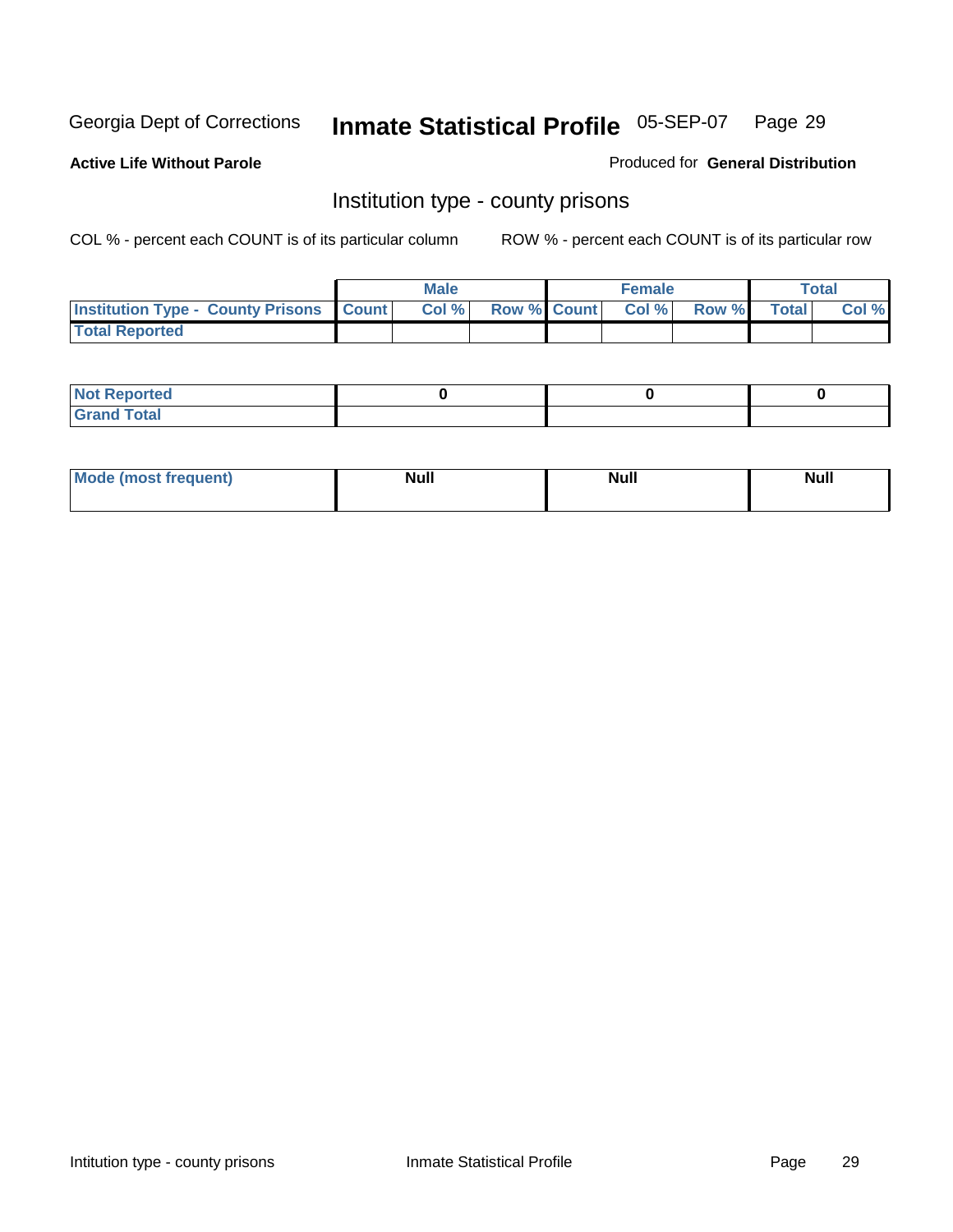**Active Life Without Parole** 

Produced for **General Distribution**

### Institution type - state prisons

|     |                                         |                | <b>Male</b> |         | <b>Female</b> |        | <b>Total</b> |              |          |
|-----|-----------------------------------------|----------------|-------------|---------|---------------|--------|--------------|--------------|----------|
|     | <b>Institution Type - State Prisons</b> | <b>Count</b>   | Col %       | Row %   | <b>Count</b>  | Col %  | Row %        | <b>Total</b> | Col %    |
| 508 | <b>Arrendale State Prison</b>           |                |             |         | 3             | 50.00% | 100.00%      | 3            | .64%     |
| 532 | <b>Augusta State Med.</b>               | 19             | 4.12%       | 100.00% |               |        |              | 19           | 4.07%    |
|     | <b>Prison</b>                           |                |             |         |               |        |              |              |          |
| 553 | <b>Baldwin State Prison</b>             | 1              | .22%        | 100.00% |               |        |              |              | .21%     |
| 547 | <b>Calhoun State Prison</b>             | 5              | 1.08%       | 100.00% |               |        |              | 5            | 1.07%    |
| 523 | <b>Coastal State Prison</b>             | 4              | .87%        | 100.00% |               |        |              | 4            | .86%     |
| 521 | <b>Ga Diag &amp; Class Pris</b>         | $\overline{2}$ | .43%        | 100.00% |               |        |              | 2            | .43%     |
| 522 | <b>Ga Diag &amp; Class Pris-</b>        | 10             | 2.17%       | 100.00% |               |        |              | 10           | 2.14%    |
|     | <b>Perm</b>                             |                |             |         |               |        |              |              |          |
| 517 | <b>Ga State Prison</b>                  | 57             | 12.36%      | 100.00% |               |        |              | 57           | 12.21%   |
| 541 | <b>Hancock State Prison</b>             | 39             | 8.46%       | 100.00% |               |        |              | 39           | 8.35%    |
| 540 | <b>Hays State Prison</b>                | 32             | 6.94%       | 100.00% |               |        |              | 32           | 6.85%    |
| 545 | <b>Johnson State Prison</b>             |                | .22%        | 100.00% |               |        |              |              | .21%     |
| 549 | <b>Macon State Prison</b>               | 81             | 17.57%      | 100.00% |               |        |              | 81           | 17.34%   |
| 519 | <b>Men'S State Prison</b>               |                | .22%        | 100.00% |               |        |              |              | .21%     |
| 505 | <b>Phillips State Prison</b>            | 28             | 6.07%       | 100.00% |               |        |              | 28           | $6.00\%$ |
| 557 | <b>Pulaski State Prison (W)</b>         |                |             |         | 3             | 50.00% | 100.00%      | 3            | .64%     |
| 550 | <b>Smith State Prison</b>               | 34             | 7.38%       | 100.00% |               |        |              | 34           | 7.28%    |
| 542 | <b>Telfair State Prison</b>             | 63             | 13.67%      | 100.00% |               |        |              | 63           | 13.49%   |
| 537 | <b>Valdosta State Prison</b>            | 39             | 8.46%       | 100.00% |               |        |              | 39           | 8.35%    |
| 501 | <b>Ware State Prison</b>                | 39             | 8.46%       | 100.00% |               |        |              | 39           | 8.35%    |
| 552 | <b>Washington Sp</b>                    | 6              | 1.30%       | 100.00% |               |        |              | 6            | 1.28%    |
|     | <b>Total Reported</b>                   | 461            | 100%        | 98.72%  | 6             | 100%   | 1.28%        | 467          | 100%     |

| <b>Reported</b>                 |      |           |
|---------------------------------|------|-----------|
| <b>Total</b><br>Cro<br>$\sim$ . | ∕ א∧ | 1C7<br>1υ |

| Mode (most frequent) | 1549 Macon State Prison | <b>508 Arrendale State Prison</b> | 549 Macon State  <br>Prison |
|----------------------|-------------------------|-----------------------------------|-----------------------------|
|----------------------|-------------------------|-----------------------------------|-----------------------------|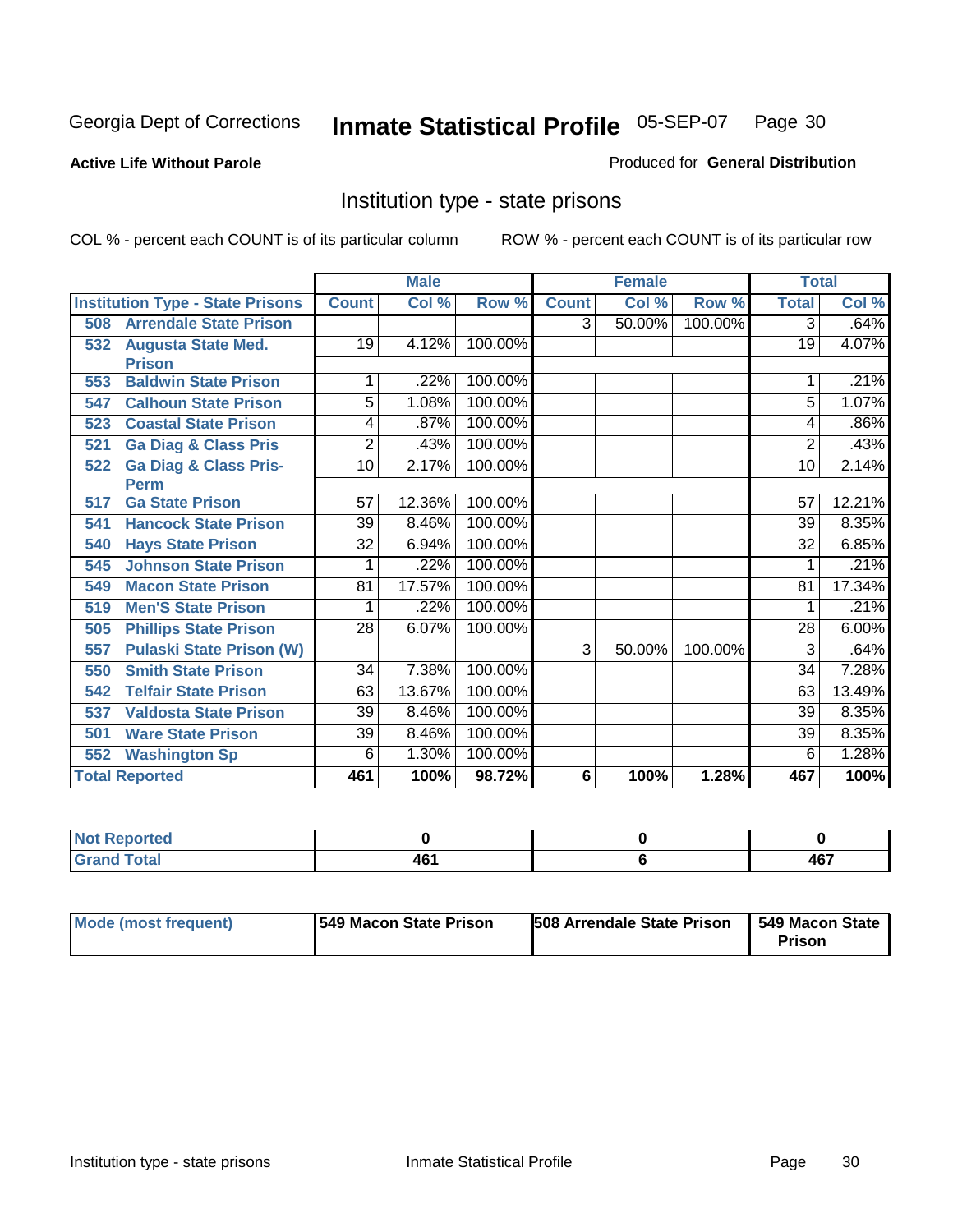**Active Life Without Parole** 

Produced for **General Distribution**

### Institution type - private prisons

|                                                     | <b>Male</b> |                    | <b>Female</b> |             | Total |
|-----------------------------------------------------|-------------|--------------------|---------------|-------------|-------|
| <b>Institution Type - Private Prisons   Count  </b> | Col %       | <b>Row % Count</b> | Col %         | Row % Total | Col % |
| <b>Total Reported</b>                               |             |                    |               |             |       |

| <b>Not Reported</b>        |  |  |
|----------------------------|--|--|
| <b>otal</b><br>. Gror<br>. |  |  |

| Mode (most frequent) | <b>Null</b> | <b>Null</b> | <b>Null</b> |
|----------------------|-------------|-------------|-------------|
|                      |             |             |             |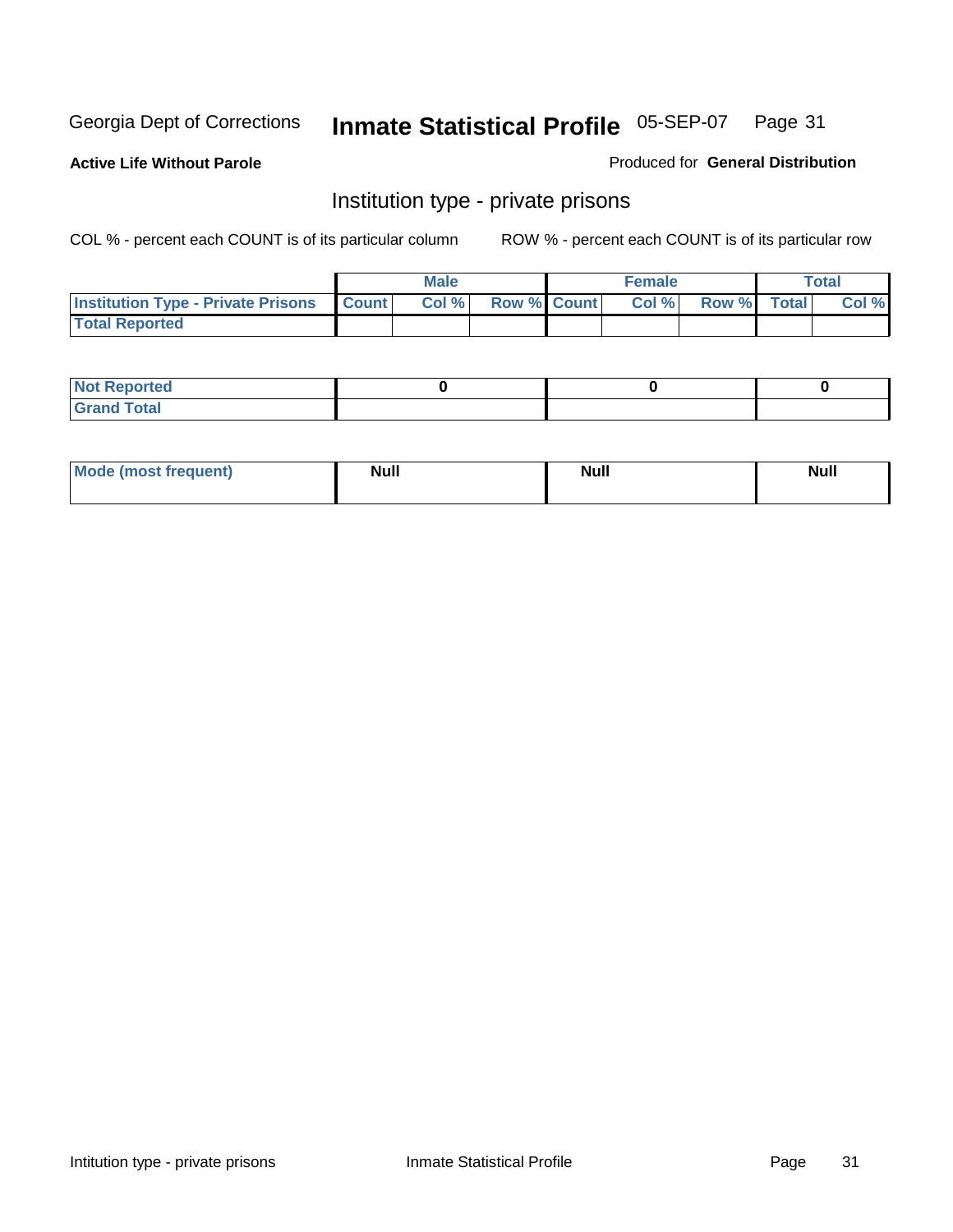**Active Life Without Parole** 

Produced for **General Distribution**

### Institution type - prison annexes

|                                                | <b>Male</b> |             | <b>Female</b> |             | <b>Total</b> |
|------------------------------------------------|-------------|-------------|---------------|-------------|--------------|
| <b>Institution Type - Prison Annexes Count</b> | Col %       | Row % Count | Col%          | Row % Total | Col %        |
| <b>Total Reported</b>                          |             |             |               |             |              |

| <b>Not Reported</b>            |  |  |
|--------------------------------|--|--|
| <b>Total</b><br>Croi<br>$\sim$ |  |  |

| Mode (most frequent) | <b>Null</b> | <b>Null</b> | <b>Null</b> |
|----------------------|-------------|-------------|-------------|
|                      |             |             |             |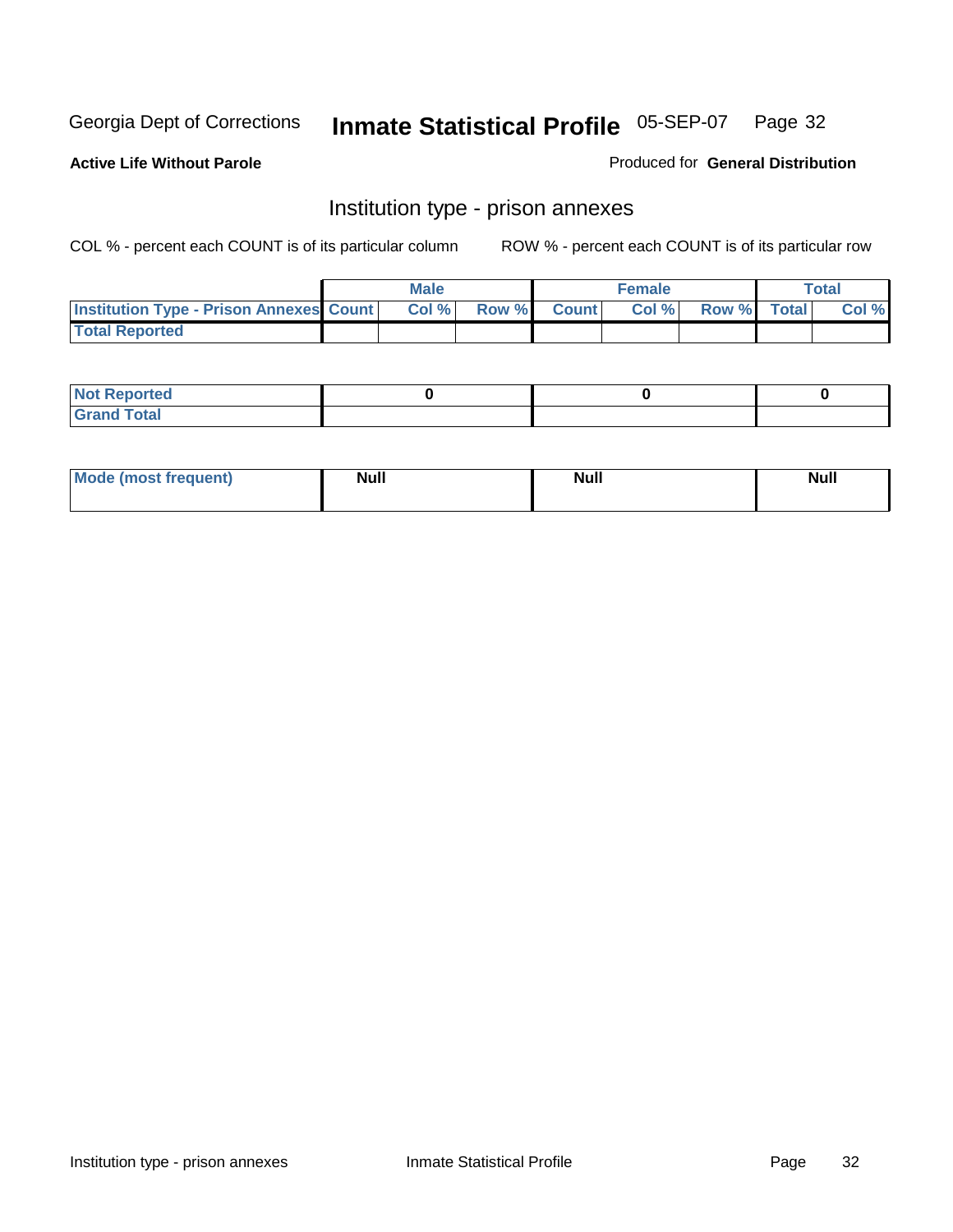**Active Life Without Parole** 

Produced for **General Distribution**

### Institution type - pre-release centers

|                                                | <b>Male</b> |                    | <b>Female</b> |             | <b>Total</b> |
|------------------------------------------------|-------------|--------------------|---------------|-------------|--------------|
| <b>Institution Type - Prison Annexes Count</b> | Col %       | <b>Row % Count</b> | Col %         | Row % Total | Col %        |
| <b>Total Reported</b>                          |             |                    |               |             |              |

| <b>Not Reported</b>            |  |  |
|--------------------------------|--|--|
| <b>Total</b><br>Croi<br>$\sim$ |  |  |

| Mode (most frequent) | <b>Null</b> | <b>Null</b> | <b>Null</b> |
|----------------------|-------------|-------------|-------------|
|                      |             |             |             |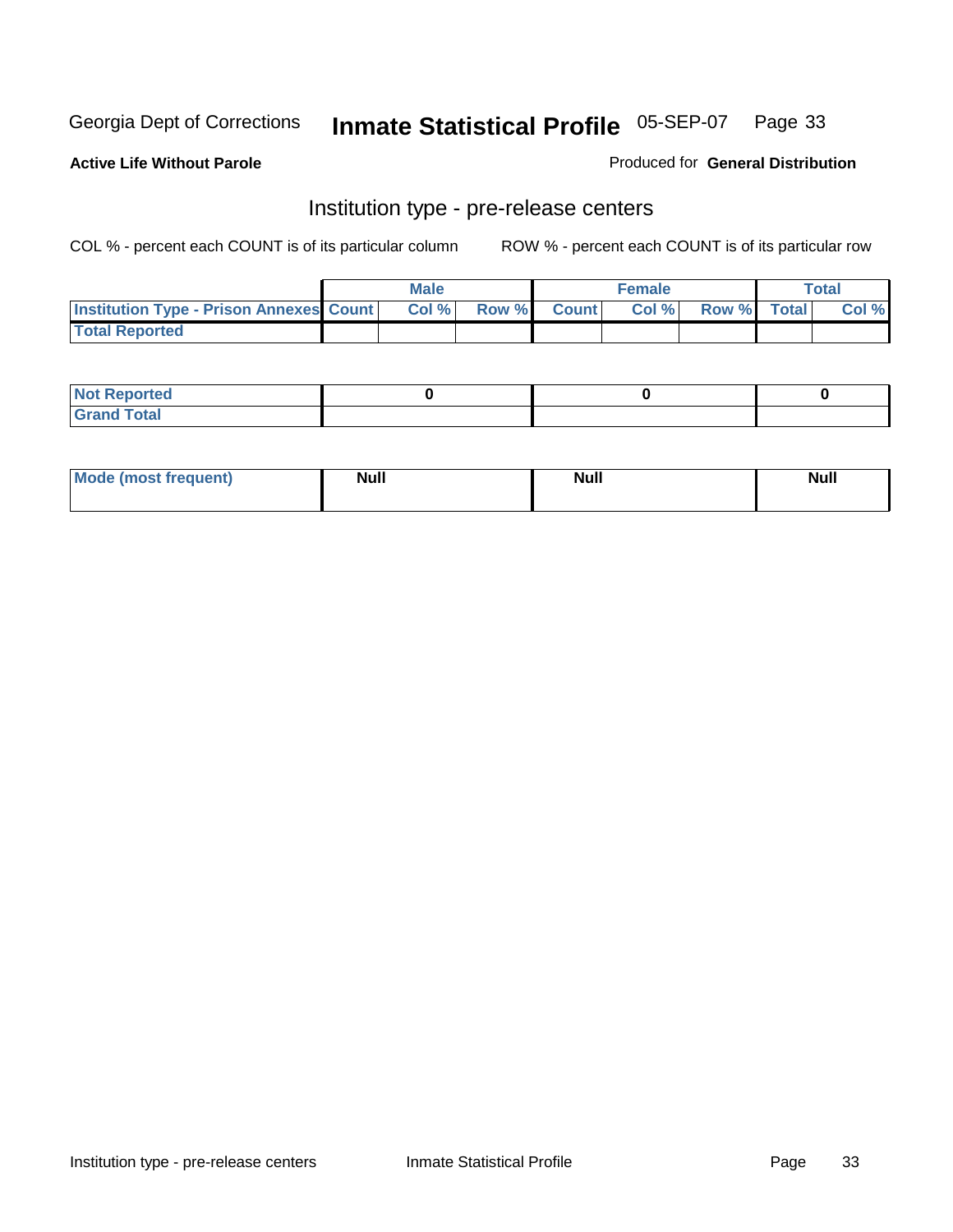**Active Life Without Parole** 

Produced for **General Distribution**

### Institution type - inmate boot camp

|                                      |              | <b>Male</b> |                    | <b>Female</b> |             | <b>Total</b> |
|--------------------------------------|--------------|-------------|--------------------|---------------|-------------|--------------|
| <b>Institution Type - Boot Camps</b> | <b>Count</b> | Col %       | <b>Row % Count</b> | Col%          | Row % Total | Col %        |
| <b>Total Rported</b>                 |              |             |                    |               |             |              |

| <b>Not Reported</b>  |  |  |
|----------------------|--|--|
| <b>Total</b><br>Croy |  |  |

| Mode (most frequent) | <b>Null</b> | <b>Null</b> | <b>Null</b> |
|----------------------|-------------|-------------|-------------|
|                      |             |             |             |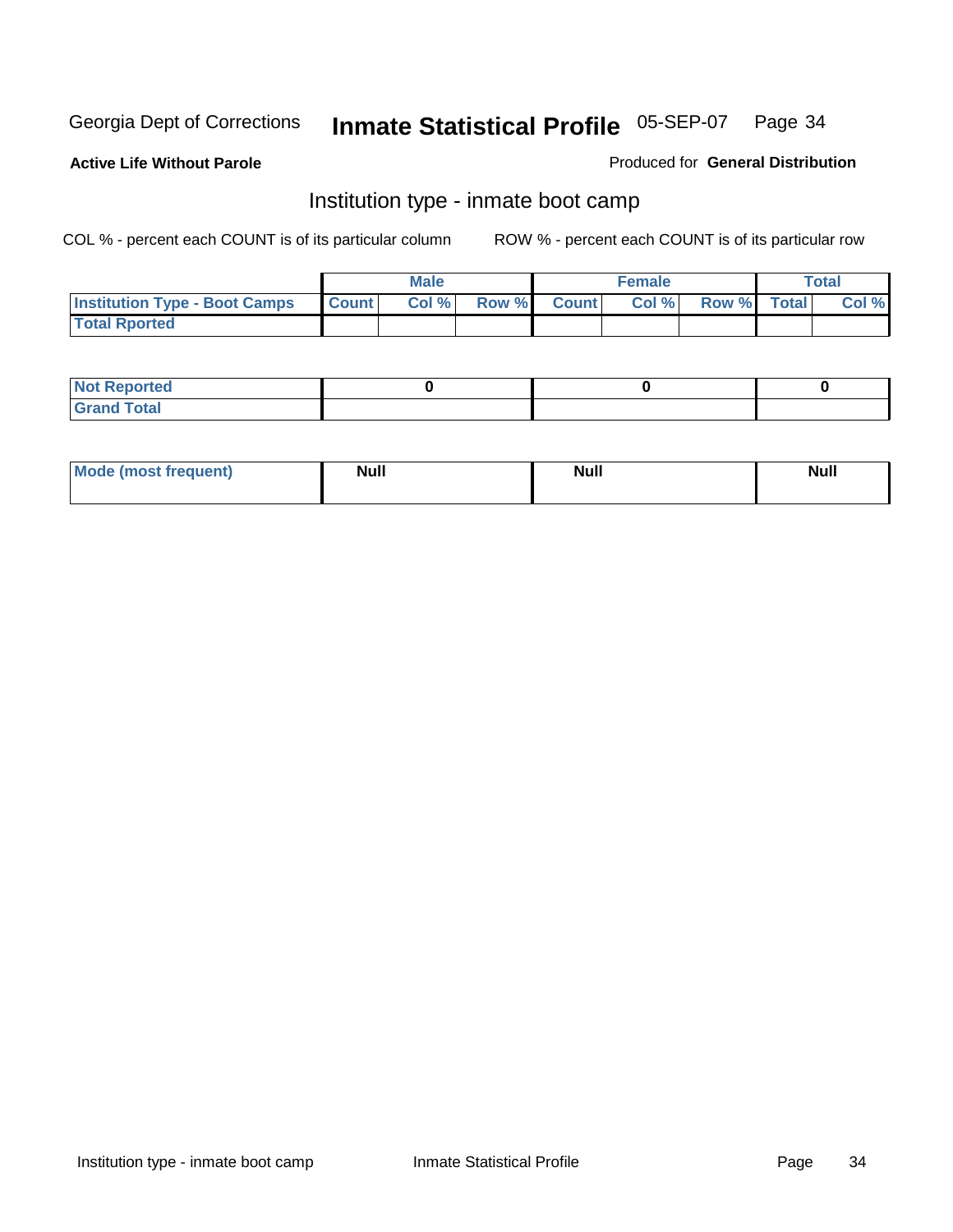**Active Life Without Parole** 

Produced for **General Distribution**

### Number of disciplinary reports

|                                       |              | <b>Male</b> |             |   | <b>Female</b> |       |              | <b>Total</b> |
|---------------------------------------|--------------|-------------|-------------|---|---------------|-------|--------------|--------------|
| <b>Number of Disciplinary Reports</b> | <b>Count</b> | Col %       | Row % Count |   | Col %         | Row % | <b>Total</b> | Col %        |
|                                       | 104          | 22.56%      | 98.11%      | 2 | 33.33%        | 1.89% | 106          | 22.70%       |
|                                       | 58           | 12.58%      | 100.00%     |   |               |       | 58           | 12.42%       |
| 2                                     | 40           | 8.68%       | 97.56%      |   | 16.67%        | 2.44% | 41           | 8.78%        |
| 3                                     | 35           | 7.59%       | 97.22%      |   | 16.67%        | 2.78% | 36           | 7.71%        |
|                                       | 31           | 6.72%       | 100.00%     |   |               |       | 31           | 6.64%        |
| 5                                     | 28           | 6.07%       | 100.00%     |   |               |       | 28           | $6.00\%$     |
| <b>More Than 5</b>                    | 165          | 35.79%      | 98.80%      | 2 | 33.33%        | 1.20% | 167          | 35.76%       |
| <b>Total Reported</b>                 | 461          | 100%        | 98.72%      | 6 | 100%          | 1.28% | 467          | 100.0%       |

| N<br>те. |                      |               |
|----------|----------------------|---------------|
| $T$ otor | . .<br>- -<br>$\sim$ | $\sim$<br>$-$ |

| Mean (average)       | 7.29 | 8.67 | 7 94<br>ا ب، ا |
|----------------------|------|------|----------------|
| Median (middle)      |      | 2.J  |                |
| Mode (most frequent) |      |      |                |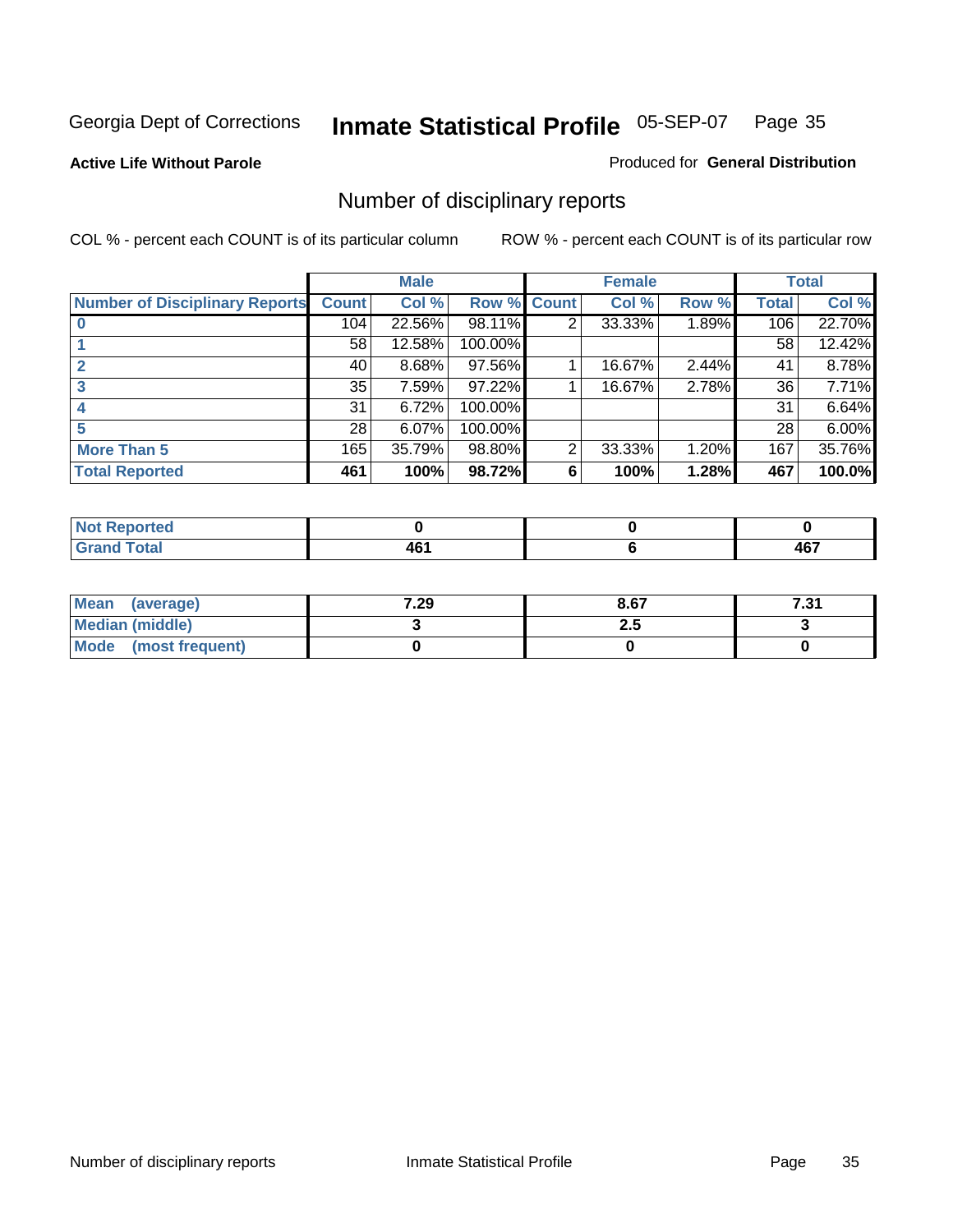**Active Life Without Parole** 

Produced for **General Distribution**

### Number of transfers

|                            |              | <b>Male</b> |                    |   | <b>Female</b> |       |              | <b>Total</b> |
|----------------------------|--------------|-------------|--------------------|---|---------------|-------|--------------|--------------|
| <b>Number of Transfers</b> | <b>Count</b> | Col %       | <b>Row % Count</b> |   | Col %         | Row % | <b>Total</b> | Col %        |
|                            | 3            | 0.65%       | 100.00%            |   |               |       | 3            | 0.64%        |
|                            | 128          | 27.77%      | 97.71%             | 3 | 50.00%        | 2.29% | 131          | 28.05%       |
|                            | 111          | 24.08%      | 97.37%             | 3 | 50.00%        | 2.63% | 114          | 24.41%       |
| 3                          | 89           | 19.31%      | 100.00%            |   |               |       | 89           | 19.06%       |
|                            | 55           | 11.93%      | 100.00%            |   |               |       | 55           | 11.78%       |
| 5                          | 22           | 4.77%       | 100.00%            |   |               |       | 22           | 4.71%        |
| <b>More Than 5</b>         | 53           | 11.50%      | 100.00%            |   |               |       | 53           | 11.35%       |
| <b>Total Reported</b>      | 461          | 100%        | 98.72%             | 6 | 100%          | 1.28% | 467          | 100%         |

| N<br>те. |                      |               |
|----------|----------------------|---------------|
| $T$ otor | . .<br>- -<br>$\sim$ | $\sim$<br>$-$ |

| Mean (average)       | 2.94 |          | 2.92 |
|----------------------|------|----------|------|
| Median (middle)      |      | $\cdots$ |      |
| Mode (most frequent) |      |          |      |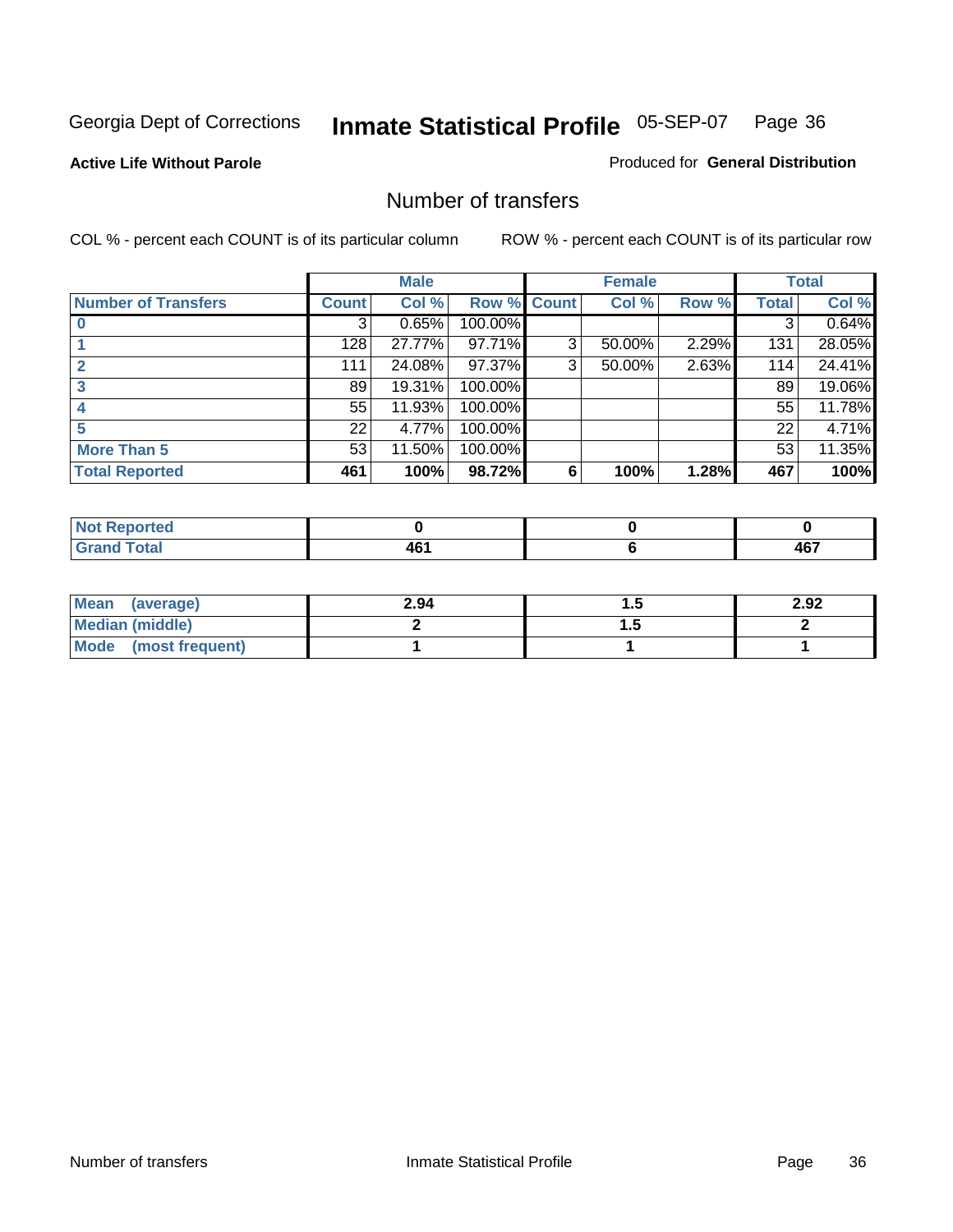**Active Life Without Parole** 

Produced for **General Distribution**

# Number of escapes

|                       |         | <b>Male</b> |                    |    | <b>Female</b> |       |                  | <b>Total</b> |
|-----------------------|---------|-------------|--------------------|----|---------------|-------|------------------|--------------|
| Number of Escapes     | Count l | Col %       | <b>Row % Count</b> |    | Col %         | Row % | Total            | Col %        |
|                       | 460     | $99.78\%$   | $98.71\%$          | 6' | 100.00%       | .29%  | 466 <sup>'</sup> | 99.79%       |
|                       |         | 0.22%       | 100.00%            |    |               |       |                  | 0.21%        |
| <b>Total Reported</b> | 461     | 100%        | 98.72%             |    | 100%          | 1.28% | 467              | 100%         |

| المتحافظ<br>neo                 |                          |            |
|---------------------------------|--------------------------|------------|
| <b>otal</b><br>$\mathbf{v}$ and | $\overline{\phantom{a}}$ | 167<br>40. |

| Mean (average)       |  |  |
|----------------------|--|--|
| Median (middle)      |  |  |
| Mode (most frequent) |  |  |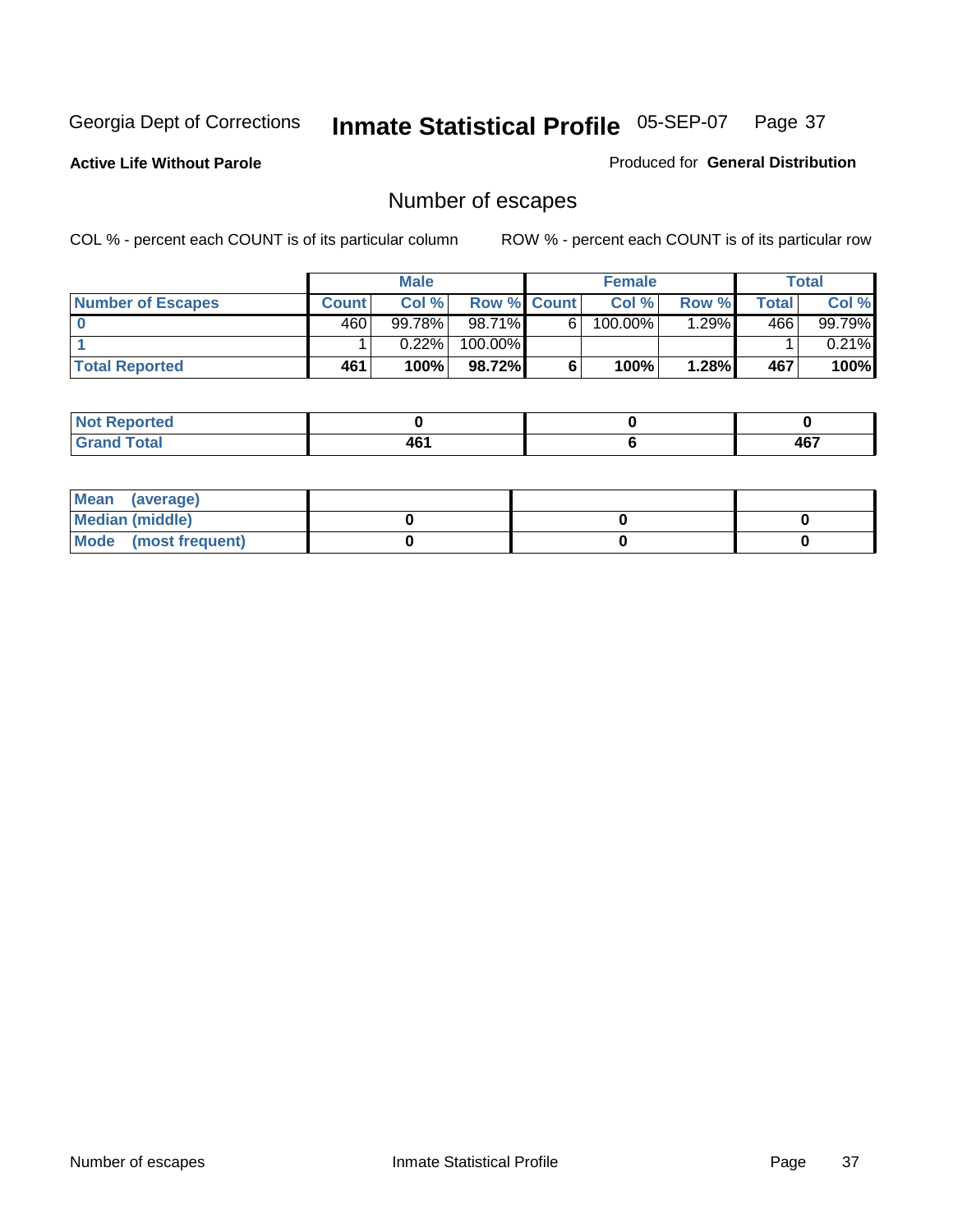**Active Life Without Parole** 

Produced for **General Distribution**

# Probable future release type

|                                     |              | <b>Male</b> |                    |   | <b>Female</b> |          |       | Total   |
|-------------------------------------|--------------|-------------|--------------------|---|---------------|----------|-------|---------|
| <b>Probable Future Release Type</b> | <b>Count</b> | Col%        | <b>Row % Count</b> |   | Col %         | Row %    | Total | Col %   |
| Life, LWOP or death sentence        | 461          | 100.00%     | 98.72%             | 6 | 100.00%       | $1.28\%$ | 467   | 100.00% |
| <b>Total Reported</b>               | 461          | 100%        | 98.72%             | 6 | 100%          | $1.28\%$ | 467   | 100%    |

| rted         |    |       |     |
|--------------|----|-------|-----|
| <b>Total</b> | "  | 8 C 4 | 467 |
| ------       | 70 | rw    |     |

| <b>Mode (most frequent)</b> | Life, LWOP or death | Life, LWOP or death | Life, LWOP or death |
|-----------------------------|---------------------|---------------------|---------------------|
|-----------------------------|---------------------|---------------------|---------------------|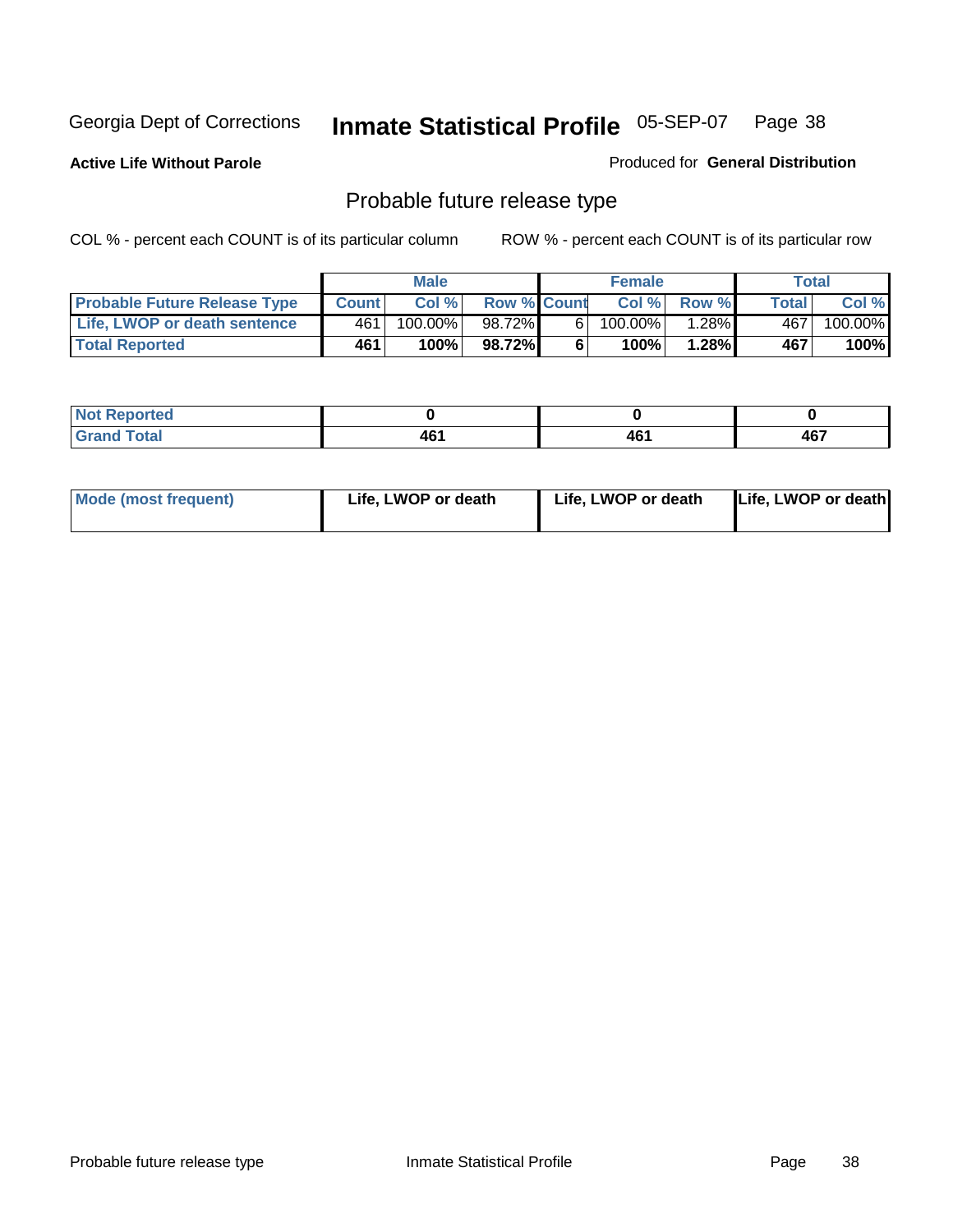**Active Life Without Parole** 

Produced for **General Distribution**

### Actual release type

|                            |              | <b>Male</b> |                    | <b>Female</b> |       |              | $\tau$ otal |
|----------------------------|--------------|-------------|--------------------|---------------|-------|--------------|-------------|
| <b>Actual Release Type</b> | <b>Count</b> | Col %       | <b>Row % Count</b> | Col %         | Row % | <b>Total</b> | Col %       |
| <b>Total Reported</b>      |              | $\%$        | %                  | %             | %     |              | %           |

| <b>Still Active</b> | 461 | 467 |
|---------------------|-----|-----|
| <b>Not Reported</b> |     |     |
| <b>Grand Total</b>  | 461 | 467 |

| M<br>_____<br>_____ | NI | Null | $\cdots$ |
|---------------------|----|------|----------|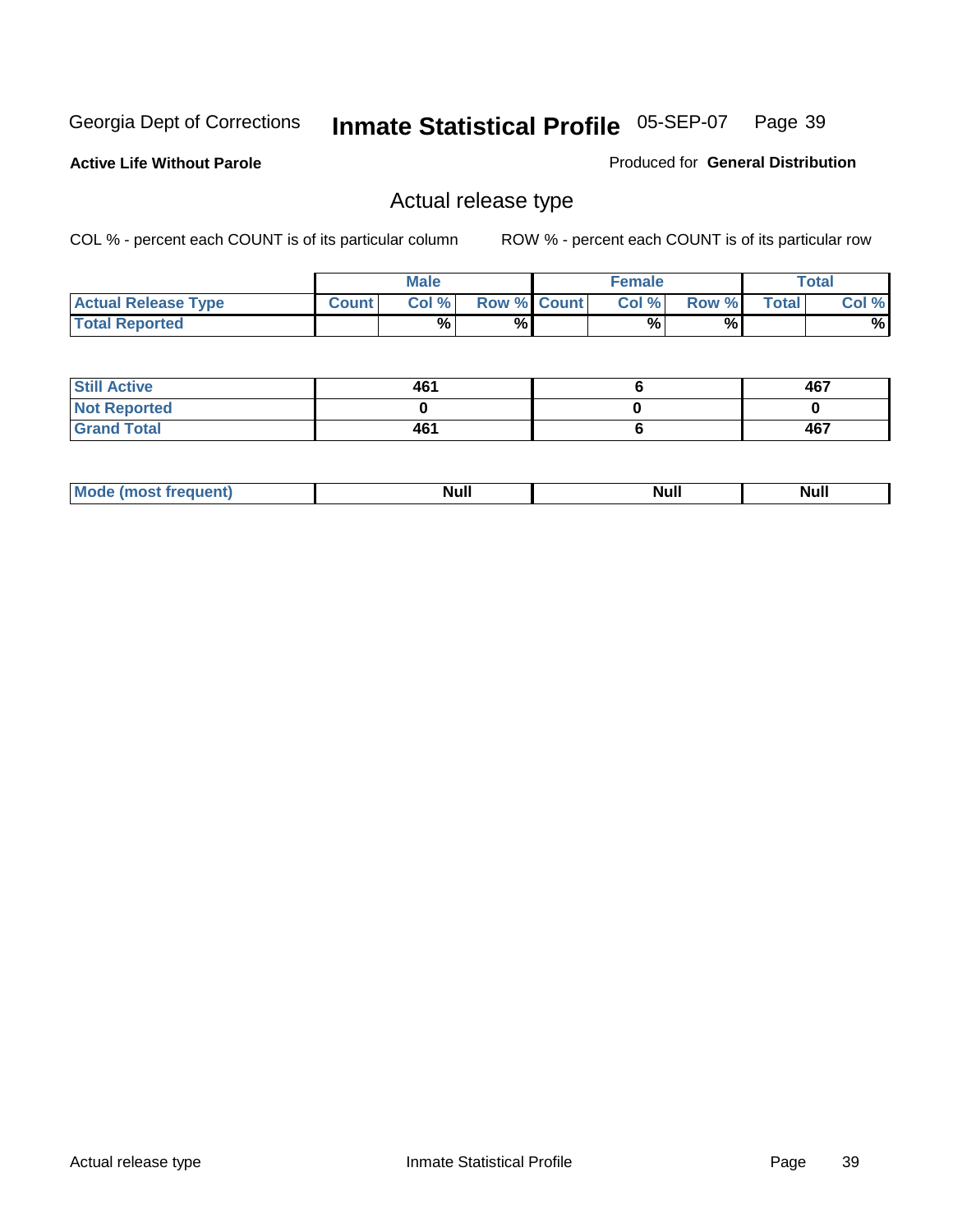### **Active Life Without Parole**

#### Produced for **General Distribution**

### Time served in current (or last) institution

|                            |              | <b>Male</b> |         |              | <b>Female</b> |        |                | <b>Total</b> |
|----------------------------|--------------|-------------|---------|--------------|---------------|--------|----------------|--------------|
| <b>Time In Institution</b> | <b>Count</b> | Col %       | Row %   | <b>Count</b> | Col %         | Row %  | <b>Total</b>   | Col %        |
| 0 to 3 months              | 36           | 7.81%       | 100.00% |              |               |        | 36             | 7.71%        |
| 3.01 to 6 months           | 31           | 6.72%       | 100.00% |              |               |        | 31             | 6.64%        |
| 6.01 to 9 months           | 33           | 7.16%       | 100.00% |              |               |        | 33             | 7.07%        |
| 9.01 to 12 months          | 24           | 5.21%       | 100.00% |              |               |        | 24             | 5.14%        |
| 12.01 to 18 months         | 60           | 13.02%      | 98.36%  | 1            | 16.67%        | 1.64%  | 61             | 13.06%       |
| 18.01 to 24 months         | 38           | 8.24%       | 100.00% |              |               |        | 38             | 8.14%        |
| $2.01$ to 3 years          | 75           | 16.27%      | 94.94%  | 4            | 66.67%        | 5.06%  | 79             | 16.92%       |
| 3.01 to 4 years            | 27           | 5.86%       | 100.00% |              |               |        | 27             | 5.78%        |
| 4.01 to 5 years            | 35           | 7.59%       | 100.00% |              |               |        | 35             | 7.49%        |
| 5.01 to 6 years            | 35           | 7.59%       | 100.00% |              |               |        | 35             | 7.49%        |
| 6.01 to 7 years            | 23           | 4.99%       | 100.00% |              |               |        | 23             | 4.93%        |
| 7.01 to 8 years            | 17           | 3.69%       | 100.00% |              |               |        | 17             | 3.64%        |
| 8.01 to 9 years            | 7            | 1.52%       | 100.00% |              |               |        | $\overline{7}$ | 1.50%        |
| 9.01 to 10 years           | 9            | 1.95%       | 90.00%  | 1            | 16.67%        | 10.00% | 10             | 2.14%        |
| Over 10 years              | 11           | 2.39%       | 100.00% |              |               |        | 11             | 2.36%        |
| <b>Total Reported</b>      | 461          | 100%        | 98.72%  | 6            | 100%          | 1.28%  | 467            | 100.0%       |

| <b>Not Reported</b> |  |             |
|---------------------|--|-------------|
| <b>Total</b>        |  | 1 C 7<br>rv |

| <b>Mean</b><br>(average) | 36 months | 42 months | 36 months |  |
|--------------------------|-----------|-----------|-----------|--|
| Median (middle)          | 25 months | 30 months | 25 months |  |
| Mode (most frequent)     | 27 months | ∣ months  | months    |  |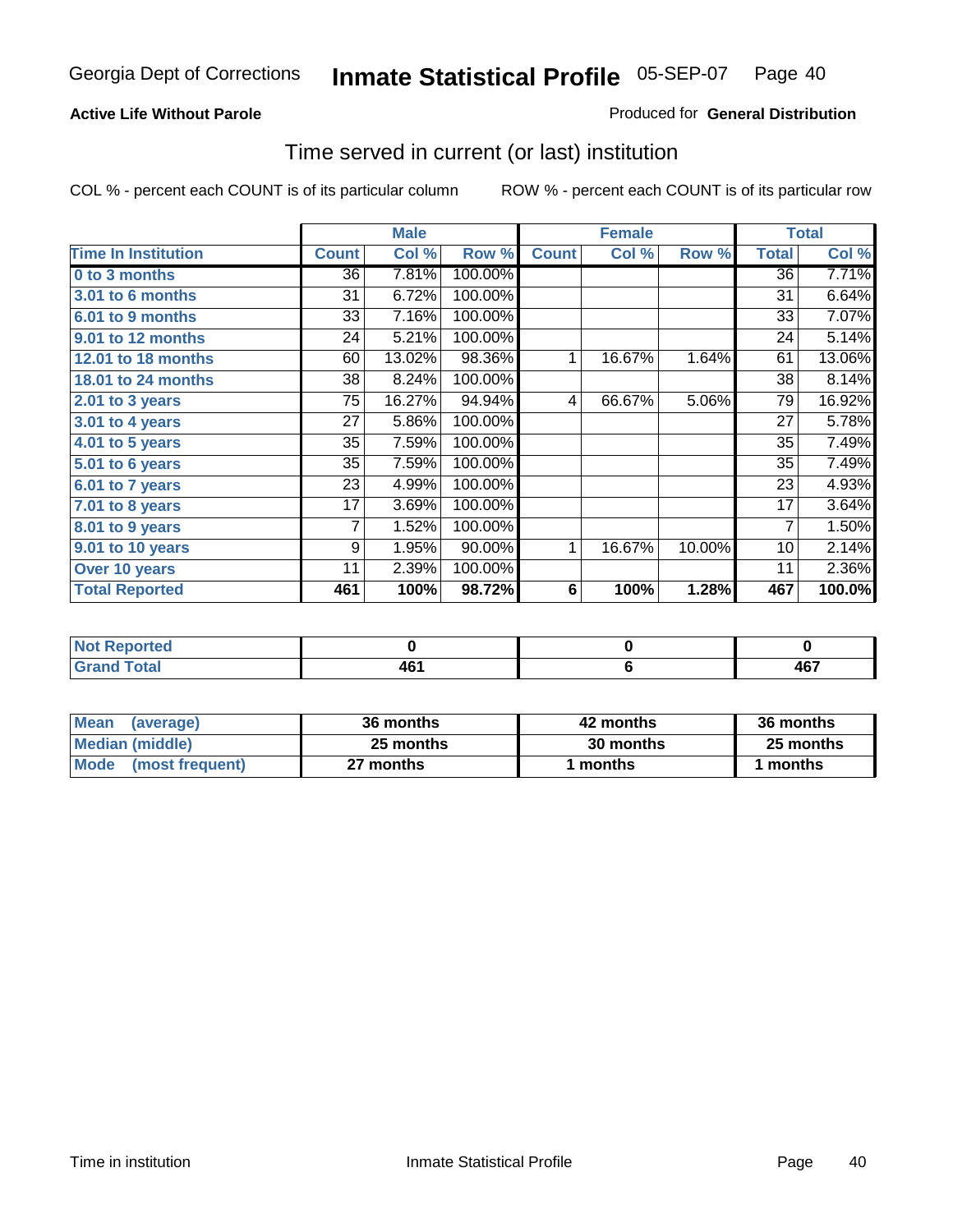#### **Active Life Without Parole**

#### Produced for **General Distribution**

### Highest grade level attained

|                              |                | <b>Male</b> |         |                | <b>Female</b> |       |                 | <b>Total</b> |
|------------------------------|----------------|-------------|---------|----------------|---------------|-------|-----------------|--------------|
| <b>Grade Level</b>           | <b>Count</b>   | Col %       | Row %   | <b>Count</b>   | Col %         | Row % | <b>Total</b>    | Col %        |
| <b>Grade 1</b>               | 1              | 0.22%       | 100.00% |                |               |       | 1               | 0.22%        |
| <b>Grade 4</b>               | 3              | 0.67%       | 100.00% |                |               |       | $\overline{3}$  | 0.66%        |
| Grade 5                      | 4              | 0.89%       | 100.00% |                |               |       | 4               | 0.88%        |
| Grade 6                      | 8              | 1.77%       | 100.00% |                |               |       | 8               | 1.75%        |
| <b>Grade 7</b>               | 19             | 4.21%       | 100.00% |                |               |       | $\overline{19}$ | 4.16%        |
| <b>Grade 8</b>               | 46             | 10.20%      | 100.00% |                |               |       | 46              | 10.07%       |
| <b>Grade 9</b>               | 61             | 13.53%      | 98.39%  | 1              | 16.67%        | 1.61% | 62              | 13.57%       |
| Grade 10                     | 89             | 19.73%      | 98.89%  | 1              | 16.67%        | 1.11% | 90              | 19.69%       |
| Grade 11                     | 67             | 14.86%      | 97.10%  | $\overline{2}$ | 33.33%        | 2.90% | 69              | 15.10%       |
| <b>Grade 12 or GED</b>       | 71             | 15.74%      | 98.61%  | 1              | 16.67%        | 1.39% | 72              | 15.75%       |
| <b>Some tech school</b>      | 12             | 2.66%       | 100.00% |                |               |       | 12              | 2.63%        |
| <b>Completed tech school</b> | 12             | 2.66%       | 100.00% |                |               |       | 12              | 2.63%        |
| College, 1 year              | 16             | 3.55%       | 100.00% |                |               |       | 16              | 3.50%        |
| College, 2 year              | 17             | 3.77%       | 94.44%  | 1              | 16.67%        | 5.56% | 18              | 3.94%        |
| College, 3 year              | 8              | 1.77%       | 100.00% |                |               |       | 8               | 1.75%        |
| <b>Bachelor's degree</b>     | 9              | 2.00%       | 100.00% |                |               |       | 9               | 1.97%        |
| <b>Master's degree</b>       | 5              | 1.11%       | 100.00% |                |               |       | $\overline{5}$  | 1.09%        |
| Ph.D. degree                 | 1              | 0.22%       | 100.00% |                |               |       | 1               | 0.22%        |
| Law degree                   | $\overline{2}$ | 0.44%       | 100.00% |                |               |       | $\overline{2}$  | 0.44%        |
| <b>Total Reported</b>        | 451            | 100%        | 98.69%  | 6              | 100.0%        | 1.31% | 457             | 100.0%       |

| n eo                            | . .<br>ט ו | w            |
|---------------------------------|------------|--------------|
| $f \wedge f \wedge f$<br>$\sim$ | .          | $\sim$<br>-- |

| <b>Mean</b><br>(average)       | 10.63    | 11.17    | 10.64    |
|--------------------------------|----------|----------|----------|
| Median (middle)                | Grade 10 | Grade 11 | Grade 10 |
| <b>Mode</b><br>(most frequent) | Grade 10 | Grade 11 | Grade 10 |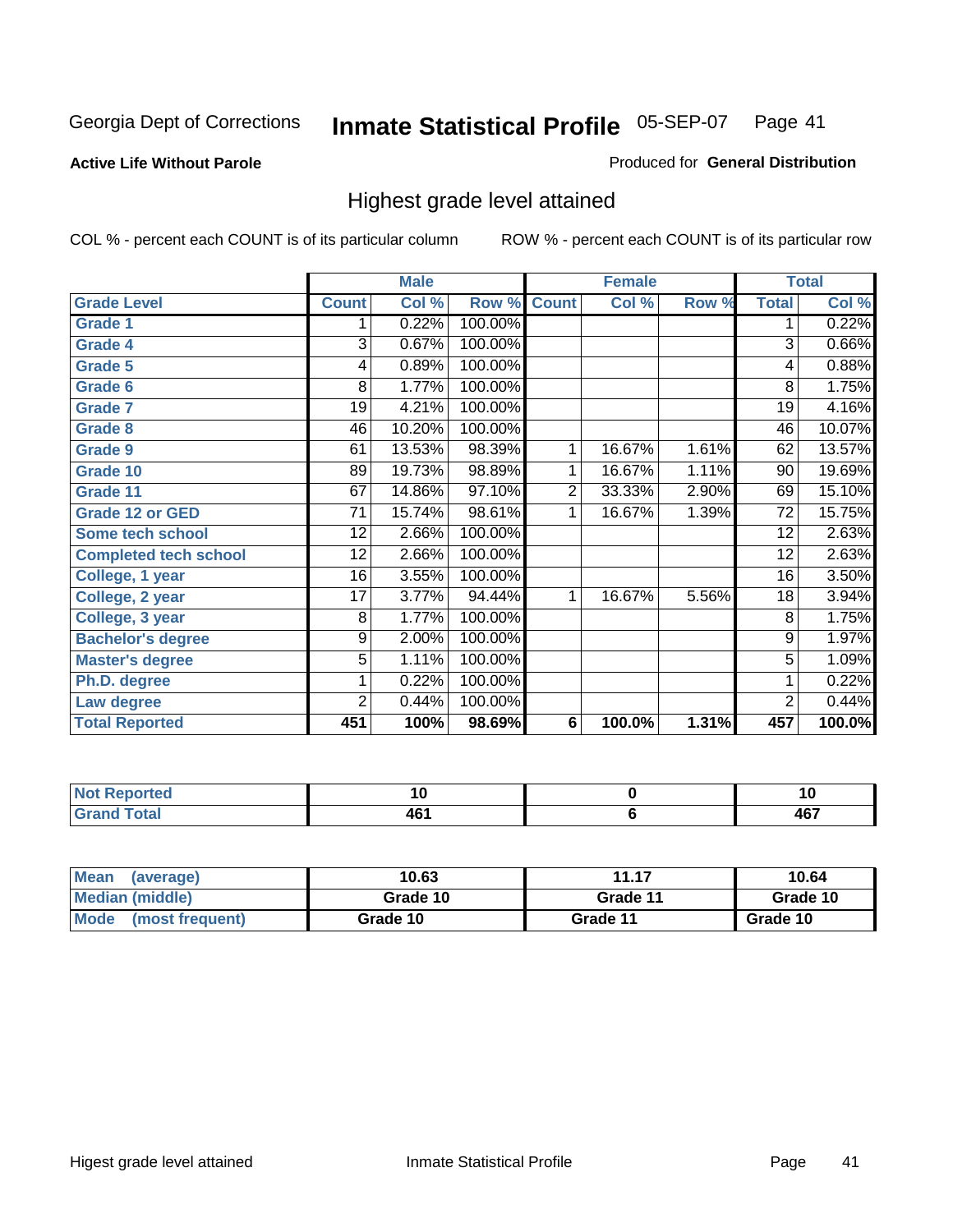**Active Life Without Parole** 

Produced for **General Distribution**

### Culture fair IQ scores

|                       |              | <b>Male</b> |                    |   | <b>Female</b> |          |              | <b>Total</b> |
|-----------------------|--------------|-------------|--------------------|---|---------------|----------|--------------|--------------|
| <b>IQ Scores</b>      | <b>Count</b> | Col %       | <b>Row % Count</b> |   | Col %         | Row %    | <b>Total</b> | Col %        |
| $60 - 69$             | 17           | 4.18%       | 100.00%            |   |               |          | 17           | 4.12%        |
| $70 - 79$             | 31           | 7.62%       | 100.00%            |   |               |          | 31           | 7.51%        |
| $80 - 89$             | 61           | 14.99%      | 98.39%             |   | 16.67%        | $1.61\%$ | 62           | 15.01%       |
| $90 - 99$             | 68           | 16.71%      | 97.14%             | 2 | 33.33%        | 2.86%    | 70           | 16.95%       |
| $100 - 109$           | 112          | 27.52%      | 99.12%             |   | 16.67%        | 0.88%    | 113          | 27.36%       |
| $110 - 119$           | 97           | 23.83%      | 98.98%             |   | 16.67%        | 1.02%    | 98           | 23.73%       |
| $120 - 129$           | 21           | 5.16%       | 95.45%             |   | 16.67%        | 4.55%    | 22           | 5.33%        |
| <b>Total Reported</b> | 407          | 100%        | 98.55%             | 6 | 100.0%        | 1.45%    | 413          | 100.0%       |

| <b>Not Reported</b>         |     |     |
|-----------------------------|-----|-----|
| <b>Not Valid (under 60)</b> |     |     |
| <b>Grand Total</b>          | 461 | 467 |

| <b>Mean</b><br>(average)       | 99  | 104 | 99  |
|--------------------------------|-----|-----|-----|
| <b>Median (middle)</b>         | 102 | 99  | 102 |
| <b>Mode</b><br>(most frequent) | 110 | 96  | 110 |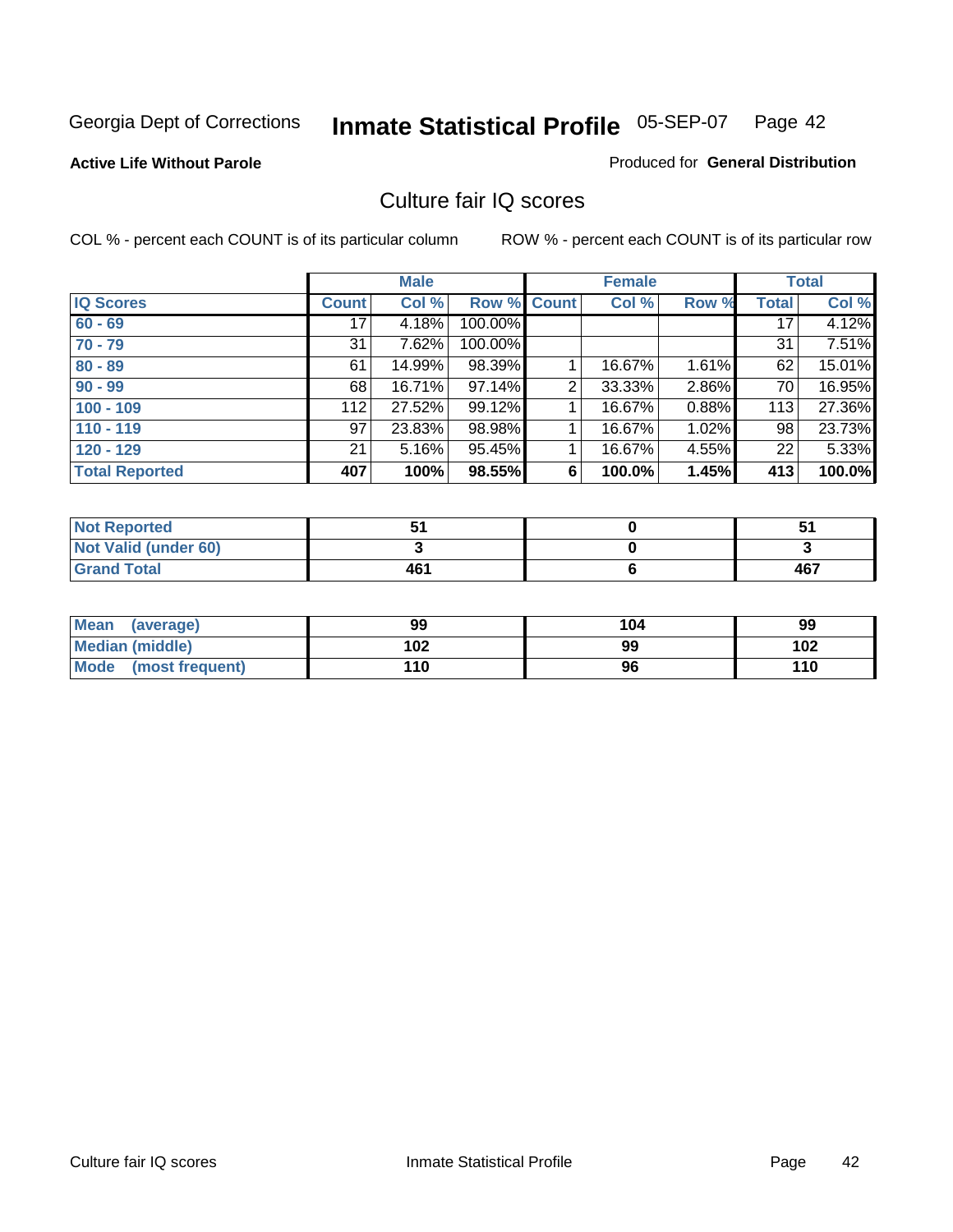#### **Active Life Without Parole**

#### Produced for **General Distribution**

### Wide Range Achievement Test (WRAT) reading score

|                           |              | <b>Male</b> |         |                | <b>Female</b> |       | <b>Total</b> |        |
|---------------------------|--------------|-------------|---------|----------------|---------------|-------|--------------|--------|
| <b>WRAT Reading Score</b> | <b>Count</b> | Col %       | Row %   | <b>Count</b>   | Col %         | Row % | <b>Total</b> | Col %  |
| 0.1 to 0.9                | 8            | 1.93%       | 100.00% |                |               |       | 8            | 1.90%  |
| 1.0 to 1.9                | 13           | 3.13%       | 100.00% |                |               |       | 13           | 3.09%  |
| 2.0 to 2.9                | 24           | 5.78%       | 96.00%  | 1              | 16.67%        | 4.00% | 25           | 5.94%  |
| 3.0 to 3.9                | 21           | 5.06%       | 100.00% |                |               |       | 21           | 4.99%  |
| 4.0 to 4.9                | 35           | 8.43%       | 100.00% |                |               |       | 35           | 8.31%  |
| 5.0 to 5.9                | 40           | 9.64%       | 97.56%  | 1              | 16.67%        | 2.44% | 41           | 9.74%  |
| 6.0 to 6.9                | 35           | 8.43%       | 100.00% |                |               |       | 35           | 8.31%  |
| 7.0 to 7.9                | 17           | 4.10%       | 100.00% |                |               |       | 17           | 4.04%  |
| 8.0 to 8.9                | 31           | 7.47%       | 100.00% |                |               |       | 31           | 7.36%  |
| 9.0 to 9.9                | 34           | 8.19%       | 97.14%  | 1              | 16.67%        | 2.86% | 35           | 8.31%  |
| 10.0 to 10.9              | 11           | 2.65%       | 100.00% |                |               |       | 11           | 2.61%  |
| 11.0 to 11.9              | 23           | 5.54%       | 100.00% |                |               |       | 23           | 5.46%  |
| 12.0 to 12.9              | 71           | 17.11%      | 100.00% |                |               |       | 71           | 16.86% |
| 13                        | 52           | 12.53%      | 94.55%  | $\overline{3}$ | 50.00%        | 5.45% | 55           | 13.06% |
| <b>Total Reported</b>     | 415          | 100%        | 98.57%  | 6              | 100.0%        | 1.43% | 421          | 100%   |
|                           |              |             |         |                |               |       |              |        |
| <b>Not Reported</b>       |              | 46          |         |                | $\pmb{0}$     |       |              | 46     |
| <b>Grand Total</b>        |              | 461         |         |                | 6             |       |              | 467    |

| <b>Mean</b><br>(average)       | 8.24       | 9.35    | 8.26 |
|--------------------------------|------------|---------|------|
| <b>Median (middle)</b>         | י ה<br>0.Z | 144     | ຽ.ວ  |
| <b>Mode</b><br>(most frequent) |            | $\cdot$ | IJ   |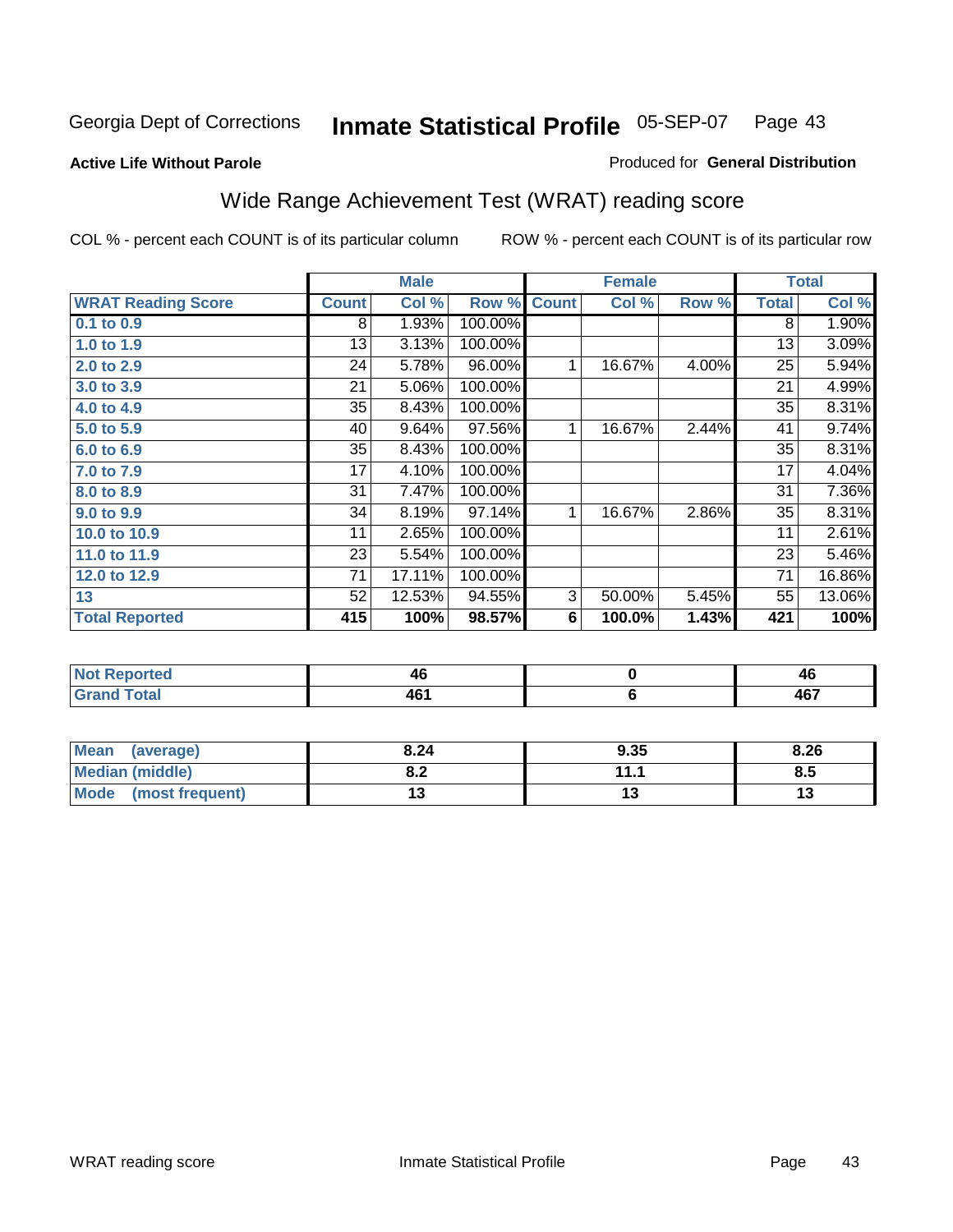#### **Active Life Without Parole**

#### Produced for **General Distribution**

### Wide Range Achievement Test (WRAT) math score

COL % - percent each COUNT is of its particular column ROW % - percent each COUNT is of its particular row

 **Mode (most frequent) 6.9**

 **6**

**7.8**

|                              |              | <b>Male</b> |         |                | <b>Female</b> |        |              | <b>Total</b> |
|------------------------------|--------------|-------------|---------|----------------|---------------|--------|--------------|--------------|
| <b>WRAT Mathematic Score</b> | <b>Count</b> | Col %       | Row %   | <b>Count</b>   | Col %         | Row %  | <b>Total</b> | Col %        |
| 0.1 to 0.9                   |              | 0.24%       | 100.00% |                |               |        | 1            | 0.24%        |
| 1.0 to 1.9                   | 4            | 0.96%       | 100.00% |                |               |        | 4            | 0.95%        |
| 2.0 to 2.9                   | 16           | 3.86%       | 100.00% |                |               |        | 16           | 3.80%        |
| 3.0 to 3.9                   | 29           | 6.99%       | 100.00% |                |               |        | 29           | 6.89%        |
| 4.0 to 4.9                   | 41           | 9.88%       | 97.62%  | $\mathbf{1}$   | 16.67%        | 2.38%  | 42           | 9.98%        |
| 5.0 to 5.9                   | 50           | 12.05%      | 100.00% |                |               |        | 50           | 11.88%       |
| 6.0 to 6.9                   | 93           | 22.41%      | 100.00% |                |               |        | 93           | 22.09%       |
| 7.0 to 7.9                   | 56           | 13.49%      | 98.25%  | $\mathbf{1}$   | 16.67%        | 1.75%  | 57           | 13.54%       |
| 8.0 to 8.9                   | 27           | 6.51%       | 96.43%  | $\mathbf{1}$   | 16.67%        | 3.57%  | 28           | 6.65%        |
| 9.0 to 9.9                   | 43           | 10.36%      | 95.56%  | $\overline{2}$ | 33.33%        | 4.44%  | 45           | 10.69%       |
| 10.0 to 10.9                 | 26           | 6.27%       | 100.00% |                |               |        | 26           | 6.18%        |
| 11.0 to 11.9                 | 12           | 2.89%       | 100.00% |                |               |        | 12           | 2.85%        |
| 12.0 to 12.9                 | 9            | 2.17%       | 100.00% |                |               |        | 9            | 2.14%        |
| 13                           | 8            | 1.93%       | 88.89%  | 1              | 16.67%        | 11.11% | 9            | 2.14%        |
| <b>Total Reported</b>        | 415          | 100%        | 98.57%  | 6              | 100.0%        | 1.43%  | 421          | 100.0%       |
|                              |              |             |         |                |               |        |              |              |
| <b>Not Reported</b>          |              | 46          |         |                | $\mathbf 0$   |        |              | 46           |

| <b>Grand Total</b> | 461  | 467  |      |
|--------------------|------|------|------|
|                    |      |      |      |
| Mean (average)     | 7.01 | 8.77 | 7.04 |
| Median (middle)    | 6.9  |      | 6.9  |

 **461**

 **467**

**6.9**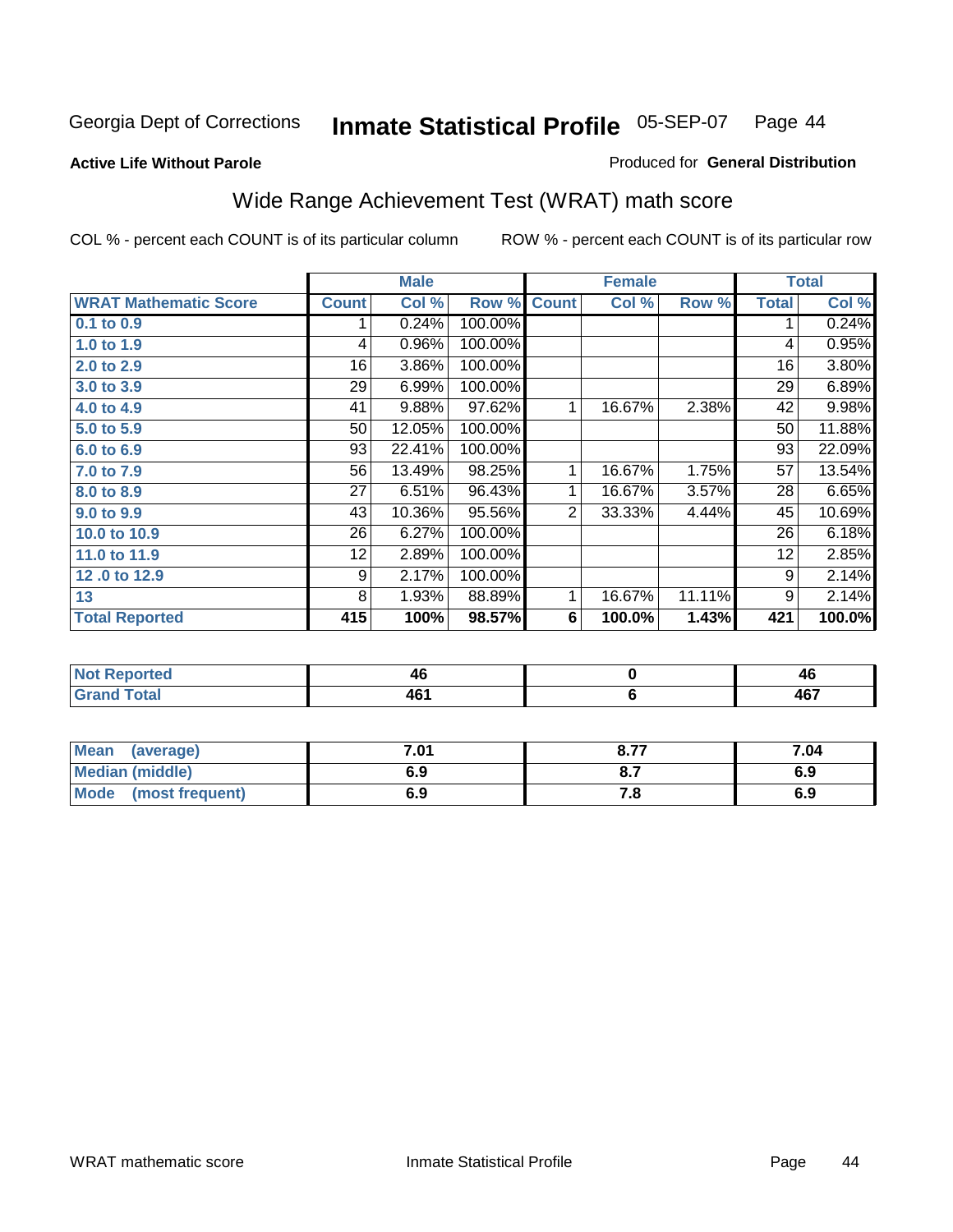#### **Active Life Without Parole**

#### Produced for **General Distribution**

# Wide Range Achievement Test (WRAT) spelling score

|                            |              | <b>Male</b> |         |                | <b>Female</b> |       |                | <b>Total</b> |  |
|----------------------------|--------------|-------------|---------|----------------|---------------|-------|----------------|--------------|--|
| <b>WRAT Spelling Score</b> | <b>Count</b> | Col %       | Row %   | <b>Count</b>   | Col %         | Row % | <b>Total</b>   | Col %        |  |
| 0.1 to 0.9                 | 3            | 0.72%       | 100.00% |                |               |       | $\overline{3}$ | 0.71%        |  |
| 1.0 to 1.9                 | 19           | 4.59%       | 100.00% |                |               |       | 19             | 4.52%        |  |
| 2.0 to 2.9                 | 34           | 8.21%       | 100.00% |                |               |       | 34             | 8.10%        |  |
| 3.0 to 3.9                 | 24           | 5.80%       | 100.00% |                |               |       | 24             | 5.71%        |  |
| 4.0 to 4.9                 | 39           | 9.42%       | 97.50%  | 1              | 16.67%        | 2.50% | 40             | 9.52%        |  |
| 5.0 to 5.9                 | 36           | 8.70%       | 100.00% |                |               |       | 36             | 8.57%        |  |
| 6.0 to 6.9                 | 47           | 11.35%      | 97.92%  | 1              | 16.67%        | 2.08% | 48             | 11.43%       |  |
| 7.0 to 7.9                 | 36           | 8.70%       | 100.00% |                |               |       | 36             | 8.57%        |  |
| 8.0 to 8.9                 | 32           | 7.73%       | 100.00% |                |               |       | 32             | 7.62%        |  |
| 9.0 to 9.9                 | 35           | 8.45%       | 100.00% |                |               |       | 35             | 8.33%        |  |
| 10.0 to 10.9               | 26           | 6.28%       | 100.00% |                |               |       | 26             | 6.19%        |  |
| 11.0 to 11.9               | 24           | 5.80%       | 96.00%  | 1              | 16.67%        | 4.00% | 25             | 5.95%        |  |
| 12.0 to 12.9               | 33           | 7.97%       | 94.29%  | $\overline{2}$ | 33.33%        | 5.71% | 35             | 8.33%        |  |
| 13                         | 26           | 6.28%       | 96.30%  | 1              | 16.67%        | 3.70% | 27             | 6.43%        |  |
| <b>Total Reported</b>      | 414          | 100%        | 98.57%  | 6              | 100.0%        | 1.43% | 420            | 100%         |  |
|                            |              |             |         |                |               |       |                |              |  |
| <b>Not Reported</b>        |              | 47          |         |                | $\pmb{0}$     |       |                | 47           |  |
| <b>Grand Total</b>         | 461          |             | $\bf 6$ |                |               | 467   |                |              |  |

| Mean<br>(average)              | 7.35 | 9.9  | 7.39 |
|--------------------------------|------|------|------|
| <b>Median (middle)</b>         | ں ،  | 11.8 | .    |
| <b>Mode</b><br>(most frequent) | ช.ว  | 12.3 | ၓ.ͻ  |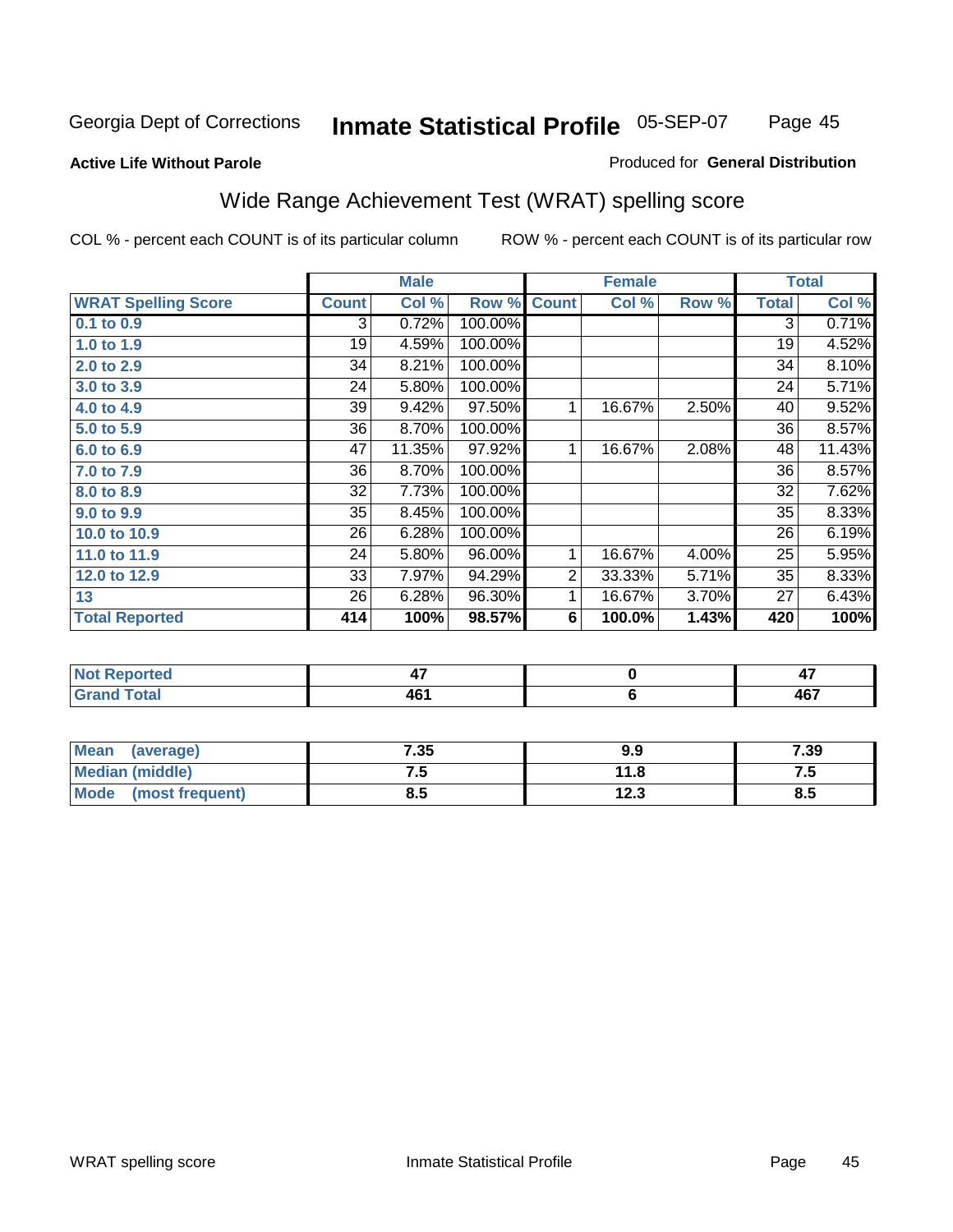### **Active Life Without Parole**

#### Produced for **General Distribution**

### Scope of substance abuse - summary

|                        |              | <b>Male</b> |           |              | <b>Female</b> |          |              | <b>Total</b> |
|------------------------|--------------|-------------|-----------|--------------|---------------|----------|--------------|--------------|
| <b>Substance Abuse</b> | <b>Count</b> | Col %       | Row %     | <b>Count</b> | Col %         | Row %    | <b>Total</b> | Col %        |
| <b>None</b>            | 152          | 32.97%      | 98.06%    | 3            | 50.00%        | 1.94%    | 155          | 33.19%       |
| Drugs only             | 175          | 37.96%      | $99.43\%$ |              | 16.67%        | $0.57\%$ | 176          | 37.69%       |
| <b>Alcohol only</b>    | 34           | 7.38%       | 100.00%   |              |               |          | 34           | 7.28%        |
| Drugs and alcohol      | 100          | 21.69%      | $98.04\%$ | າ            | 33.33%        | 1.96%    | 102          | 21.84%       |
| <b>Total Reported</b>  | 461          | 100%        | 98.72%    |              | 100%          | 1.28%    | 467          | 100%         |

| <b>Not</b><br>Reported   |             |                      |
|--------------------------|-------------|----------------------|
| <b>Total</b><br>' Gran⊾i | AF.<br>$ -$ | 1C7<br>r w<br>$\sim$ |

| ruas onlv<br>one<br>only<br>Pruas .<br>онеш. | Mode |  |  |  |
|----------------------------------------------|------|--|--|--|
|----------------------------------------------|------|--|--|--|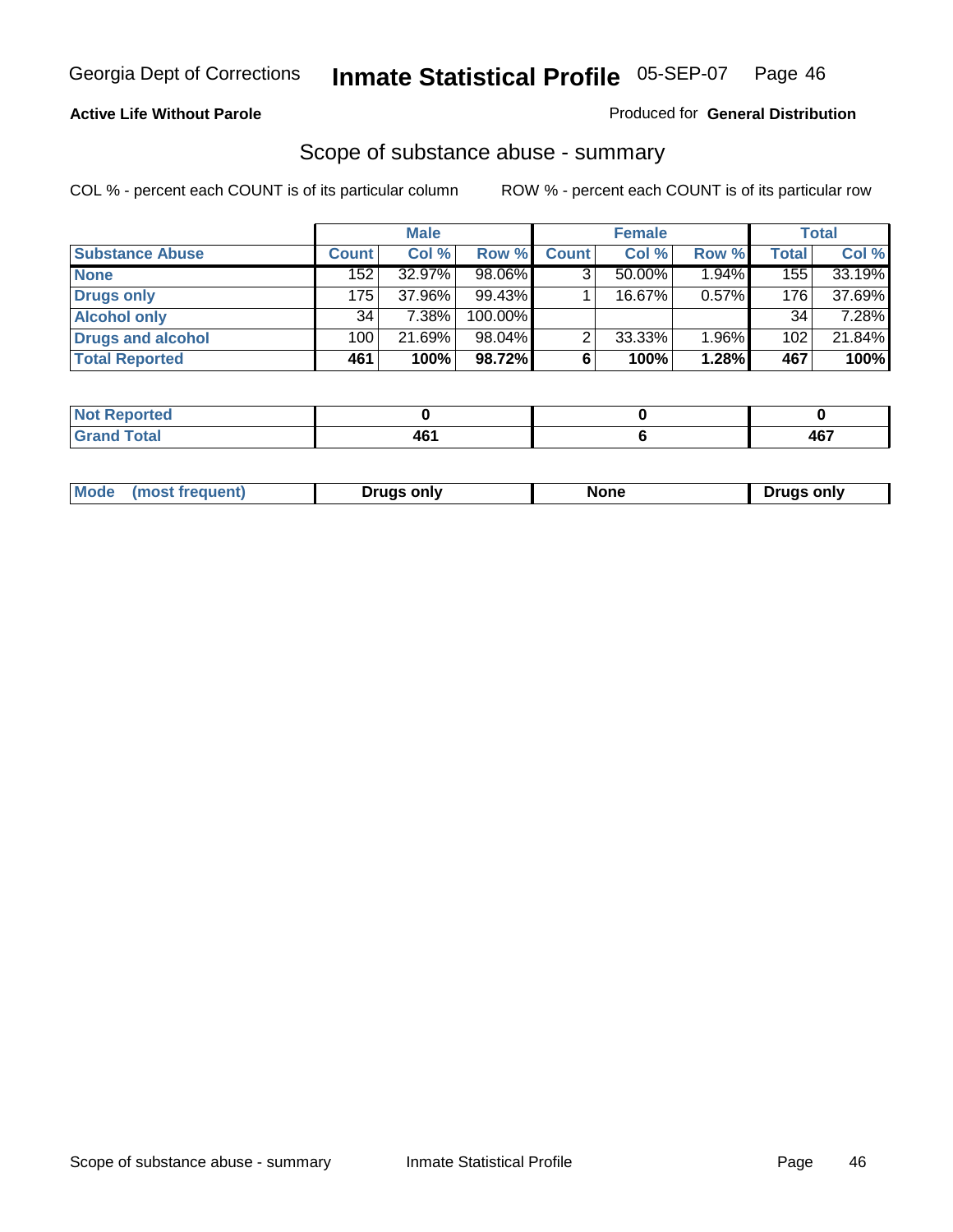### **Active Life Without Parole**

### Produced for **General Distribution**

### Scope of substance abuse - detail

|                                      |              | <b>Male</b> |         |              | <b>Female</b> |       |                | <b>Total</b> |
|--------------------------------------|--------------|-------------|---------|--------------|---------------|-------|----------------|--------------|
| <b>Substance Abuse</b>               | <b>Count</b> | Col %       | Row %   | <b>Count</b> | Col %         | Row % | <b>Total</b>   | Col %        |
| No drug or alcohol problems          | 152          | 32.97%      | 98.06%  | 3            | 50.00%        | 1.94% | 155            | 33.19%       |
| Drug addiction but no alcohol        | 3            | 0.65%       | 100.00% |              |               |       | 3              | 0.64%        |
| <b>Drug addiction and alcohol</b>    | 3            | 0.65%       | 100.00% |              |               |       | 3              | 0.64%        |
| abuse                                |              |             |         |              |               |       |                |              |
| <b>Drug addiction and alcoholism</b> | 2            | 0.43%       | 100.00% |              |               |       | $\overline{2}$ | 0.43%        |
| No drug problem but alcohol          | 28           | 6.07%       | 100.00% |              |               |       | 28             | $6.00\%$     |
| abuse                                |              |             |         |              |               |       |                |              |
| No drug problem but alcoholism       | 6            | 1.30%       | 100.00% |              |               |       | 6              | 1.28%        |
| Drug experiment but no alcohol       | 107          | 23.21%      | 99.07%  | 4            | 16.67%        | 0.93% | 108            | 23.13%       |
| <b>Drug experiment &amp; alcohol</b> | 13           | 2.82%       | 100.00% |              |               |       | 13             | 2.78%        |
| abuse                                |              |             |         |              |               |       |                |              |
| Drug experiment & alcoholism         | 8            | 1.74%       | 100.00% |              |               |       | 8              | 1.71%        |
| Drug abuse but no alcohol            | 65           | 14.10%      | 100.00% |              |               |       | 65             | 13.92%       |
| Drug abuse and alcohol abuse         | 61           | 13.23%      | 98.39%  |              | 16.67%        | 1.61% | 62             | 13.28%       |
| Drug abuse and alcoholism            | 13           | 2.82%       | 92.86%  |              | 16.67%        | 7.14% | 14             | $3.00\%$     |
| <b>Total Reported</b>                | 461          | 100%        | 98.72%  | 6            | 100%          | 1.28% | 467            | 100%         |

| Not Reported  |     |           |
|---------------|-----|-----------|
| <b>c</b> otal | 461 | 167<br>т. |

| Mode (most frequent) | No drug or alcohol problems No drug or alcohol problems No drug or alcohol |          |
|----------------------|----------------------------------------------------------------------------|----------|
|                      |                                                                            | problems |
|                      |                                                                            |          |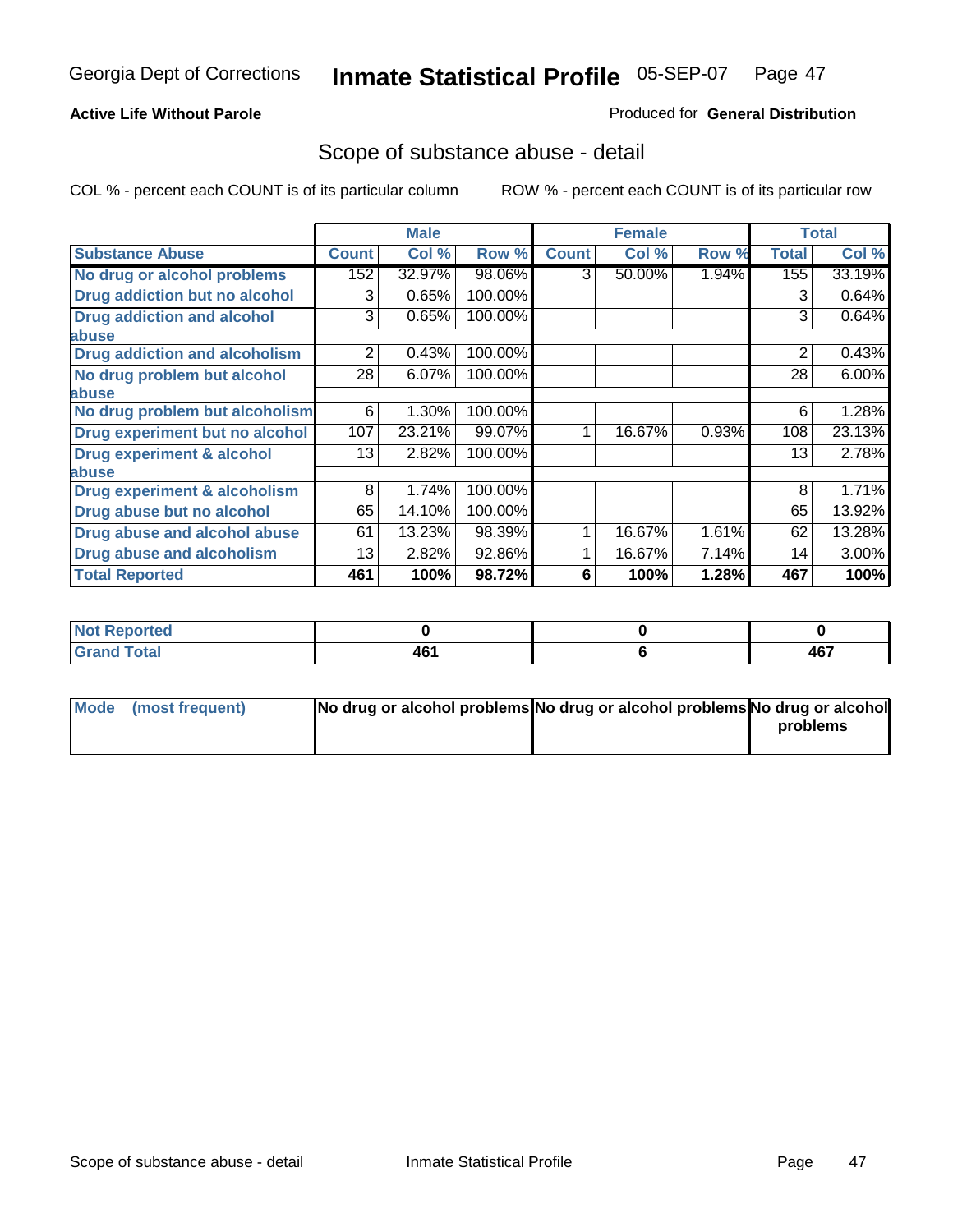#### **Active Life Without Parole**

#### Produced for **General Distribution**

### Current / last mental health treatment level

|                                    |              | <b>Male</b> |         |              | <b>Female</b> |       |              | <b>Total</b> |
|------------------------------------|--------------|-------------|---------|--------------|---------------|-------|--------------|--------------|
| <b>Mental Health Treatment Lev</b> | <b>Count</b> | Col %       | Row %   | <b>Count</b> | Col %         | Row % | <b>Total</b> | Col %        |
| 1 No problem at current time       | 75           | 44.12%      | 98.68%  |              | 20.00%        | 1.32% | 76           | 43.43%       |
| 2 Receiving outpatient             | 67           | 39.41%      | 94.37%  | 4            | 80.00%        | 5.63% | 71           | 40.57%       |
| treatment                          |              |             |         |              |               |       |              |              |
| 3 Inpatient, moderate              | 24           | 14.12%      | 100.00% |              |               |       | 24           | 13.71%       |
| treatment                          |              |             |         |              |               |       |              |              |
| 4 Inpatient, intensive             | 4            | 2.35%       | 100.00% |              |               |       | 4            | 2.29%        |
| treatment                          |              |             |         |              |               |       |              |              |
| <b>Total Evaluated</b>             | 170          | 100%        | 97.14%  | 5            | 100%          | 2.86% | 175          | 100%         |

| Never had MH evaluation | 291       | 292          |
|-------------------------|-----------|--------------|
| <b>Total</b>            | 46'<br>TV | $AC^-$<br>1υ |

| <b>Median (middle)</b> | <b>Receiving outpatient</b><br>treatment | <b>Receiving outpatient</b><br>treatment | <b>Receiving</b><br>outpatient<br>treatment |  |  |
|------------------------|------------------------------------------|------------------------------------------|---------------------------------------------|--|--|
| <b>Mode</b>            | No problem at current time               | <b>Receiving outpatient</b>              | No problem at                               |  |  |
| (most frequent)        |                                          | treatment                                | current time                                |  |  |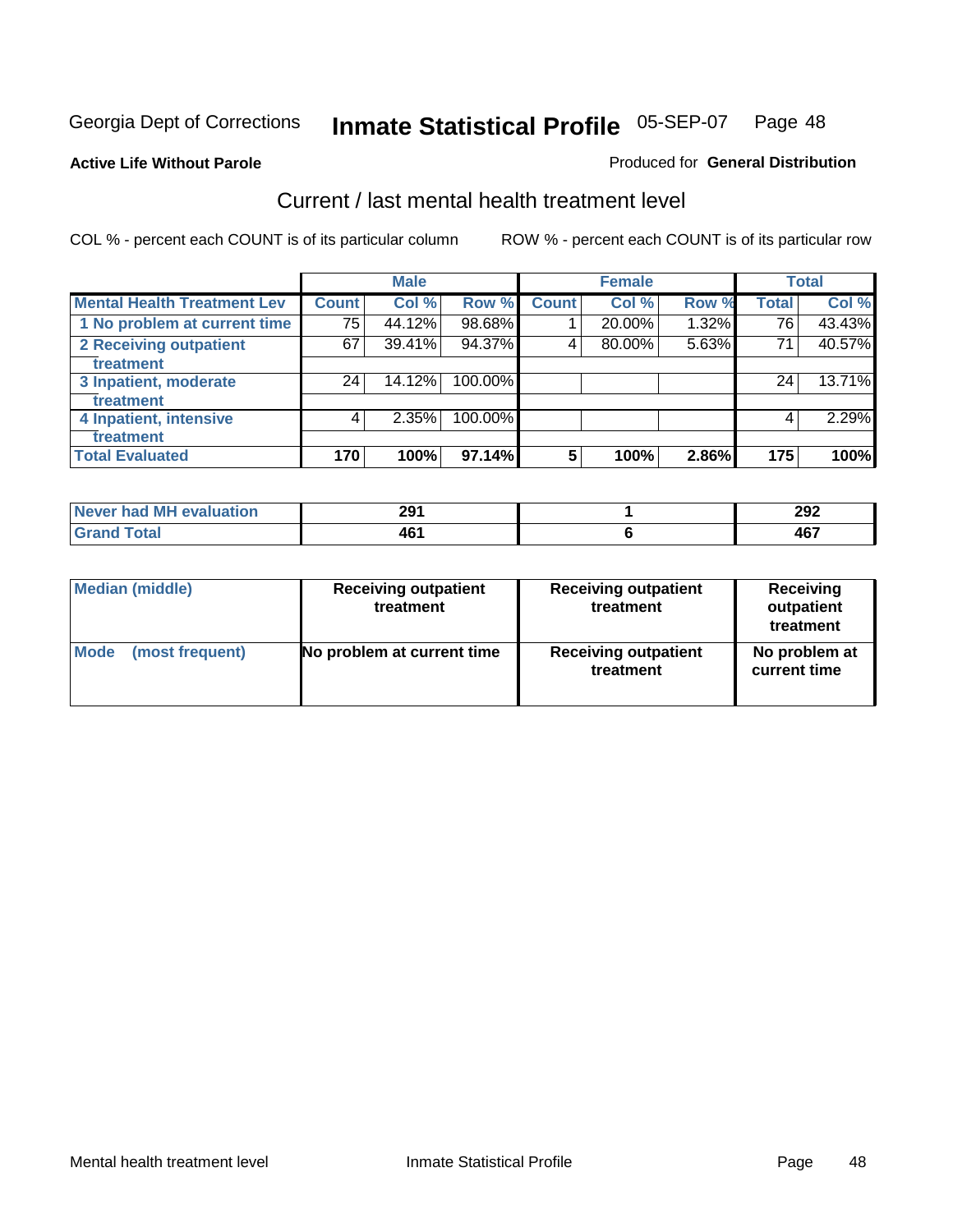### **Active Life Without Parole**

Produced for **General Distribution**

# PULHESDWIT medical scale - 'P' overall condition ('P'hysical)

|                                   |         | <b>Male</b> |             |   | <b>Female</b> |          |              | <b>Total</b> |
|-----------------------------------|---------|-------------|-------------|---|---------------|----------|--------------|--------------|
| 'P' Overall Condition             | Count l | Col %       | Row % Count |   | Col %         | Row %    | <b>Total</b> | Col %        |
| 1 No medical illness              | 312     | 67.97%      | 99.05%      |   | 50.00%        | $0.95\%$ | 315          | 67.74%       |
| 2 Well-controlled chronic illness | 89      | 19.39%      | 96.74%      | ◠ | 50.00%        | 3.26%    | 92           | 19.78%       |
| 3 Poorly-controlled chronic       | 57      | 12.42%      | 100.00%     |   |               |          | 57           | 12.26%       |
| <b>lillness</b>                   |         |             |             |   |               |          |              |              |
| 4 Significant problems requiring  |         | 0.22%       | 100.00%     |   |               |          |              | 0.22%        |
| special housing                   |         |             |             |   |               |          |              |              |
| <b>Total Reported</b>             | 459     | 100%        | 98.71%      |   | 100%          | 1.29%    | 465          | 100%         |

| Not Reported |                             |            |
|--------------|-----------------------------|------------|
| <b>otal</b>  | AC'<br>40.<br>$\sim$ $\sim$ | 107<br>ישר |

| Mode            | ' No medical illness | 2 Well-controlled chronic | 1 No medical |
|-----------------|----------------------|---------------------------|--------------|
| (most frequent) |                      | illness                   | illness      |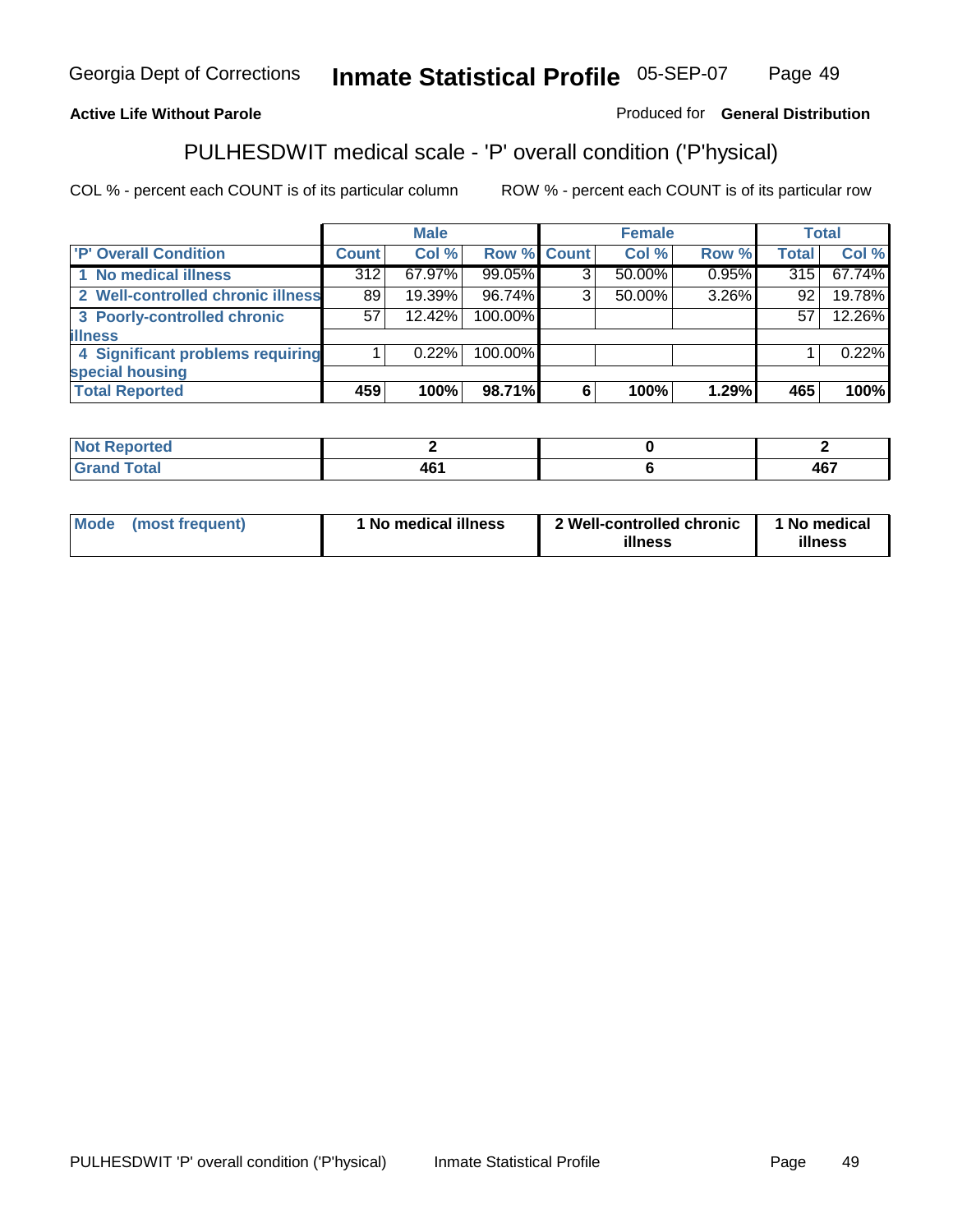### **Active Life Without Parole**

Produced for **General Distribution**

# PULHESDWIT medical scale - 'U' upper body

|                              |              | <b>Male</b> |         |              | <b>Female</b> |          |              | <b>Total</b> |
|------------------------------|--------------|-------------|---------|--------------|---------------|----------|--------------|--------------|
| <b>TU' Upper Body</b>        | <b>Count</b> | Col %       | Row %   | <b>Count</b> | Col %         | Row %    | <b>Total</b> | Col %        |
| 1 Upper bones, joints,       | 441          | 96.08%      | 98.66%  | 6            | 100.00%       | $1.34\%$ | 447          | 96.13%       |
| muscles all OK               |              |             |         |              |               |          |              |              |
| 2 One or both arms minimally | 12           | 2.61%       | 100.00% |              |               |          | 12           | 2.58%        |
| limited                      |              |             |         |              |               |          |              |              |
| 3 One or both arms           | 6            | $1.31\%$    | 100.00% |              |               |          | 6            | 1.29%        |
| moderately limited           |              |             |         |              |               |          |              |              |
| <b>Total Reported</b>        | 459          | 100%        | 98.71%  | 6            | 100%          | 1.29%    | 465          | 100%         |

| المتحدقين<br>orreol |                      |                   |
|---------------------|----------------------|-------------------|
| int                 | 1 C 1<br>TV.<br>$ -$ | <b>467</b><br>ישר |

| Mode | (most frequent) | 1 Upper bones, joints,<br>muscles all OK | 1 Upper bones, joints,<br>muscles all OK | 1 Upper bones,<br>joints, muscles all |
|------|-----------------|------------------------------------------|------------------------------------------|---------------------------------------|
|------|-----------------|------------------------------------------|------------------------------------------|---------------------------------------|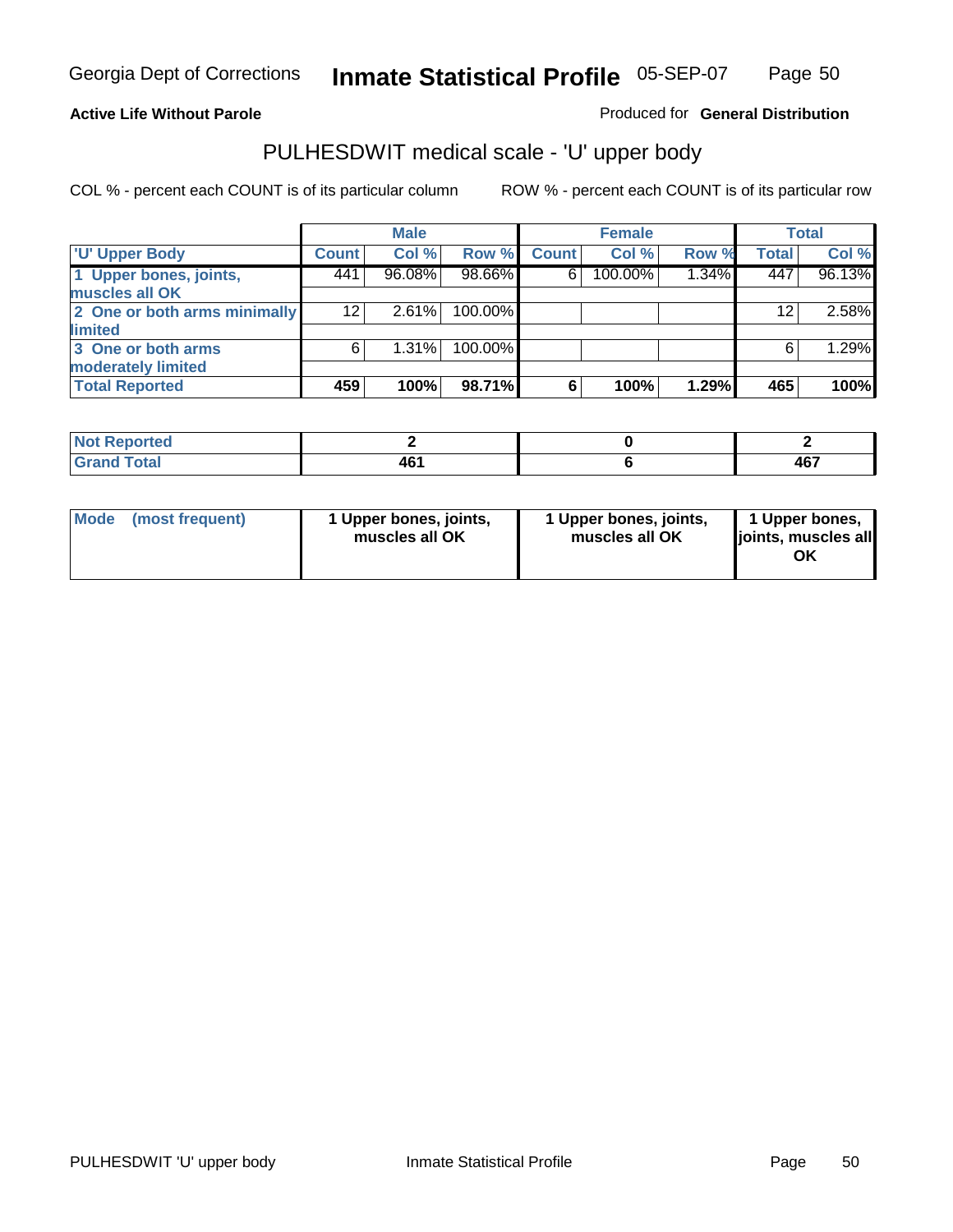#### **Active Life Without Parole**

#### Produced for **General Distribution**

### PULHESDWIT medical scale - 'L' lower body

|                                |              | <b>Male</b> |           |              | <b>Female</b> |       |              | <b>Total</b> |
|--------------------------------|--------------|-------------|-----------|--------------|---------------|-------|--------------|--------------|
| 'L' Lower Body                 | <b>Count</b> | Col %       | Row %     | <b>Count</b> | Col %         | Row % | <b>Total</b> | Col %        |
| 1 Lower bones, joints,         | 417          | 90.85%      | 98.82%    | 5            | 83.33%        | 1.18% | 422          | 90.75%       |
| muscles all OK                 |              |             |           |              |               |       |              |              |
| 2 One or both legs minimally   | 33           | 7.19%       | $97.06\%$ |              | 16.67%        | 2.94% | 34           | 7.31%        |
| limited                        |              |             |           |              |               |       |              |              |
| 3 One or both legs             | 8            | 1.74%       | 100.00%   |              |               |       | 8            | 1.72%        |
| moderately limited             |              |             |           |              |               |       |              |              |
| 4 One leg disabled, paralyzed, |              | 0.22%       | 100.00%   |              |               |       |              | 0.22%        |
| or amputated                   |              |             |           |              |               |       |              |              |
| <b>Total Reported</b>          | 459          | 100%        | 98.71%    | 6            | 100%          | 1.29% | 465          | 100%         |

| <b>rted</b><br>w     |           |           |
|----------------------|-----------|-----------|
| $C0+0$<br>TOldi<br>. | AF.<br>᠇៴ | "~<br>40. |

|  | Mode (most frequent) | 1 Lower bones, joints,<br>muscles all OK | 1 Lower bones, joints,<br>muscles all OK | 1 Lower bones,<br>joints, muscles all<br>OK |
|--|----------------------|------------------------------------------|------------------------------------------|---------------------------------------------|
|--|----------------------|------------------------------------------|------------------------------------------|---------------------------------------------|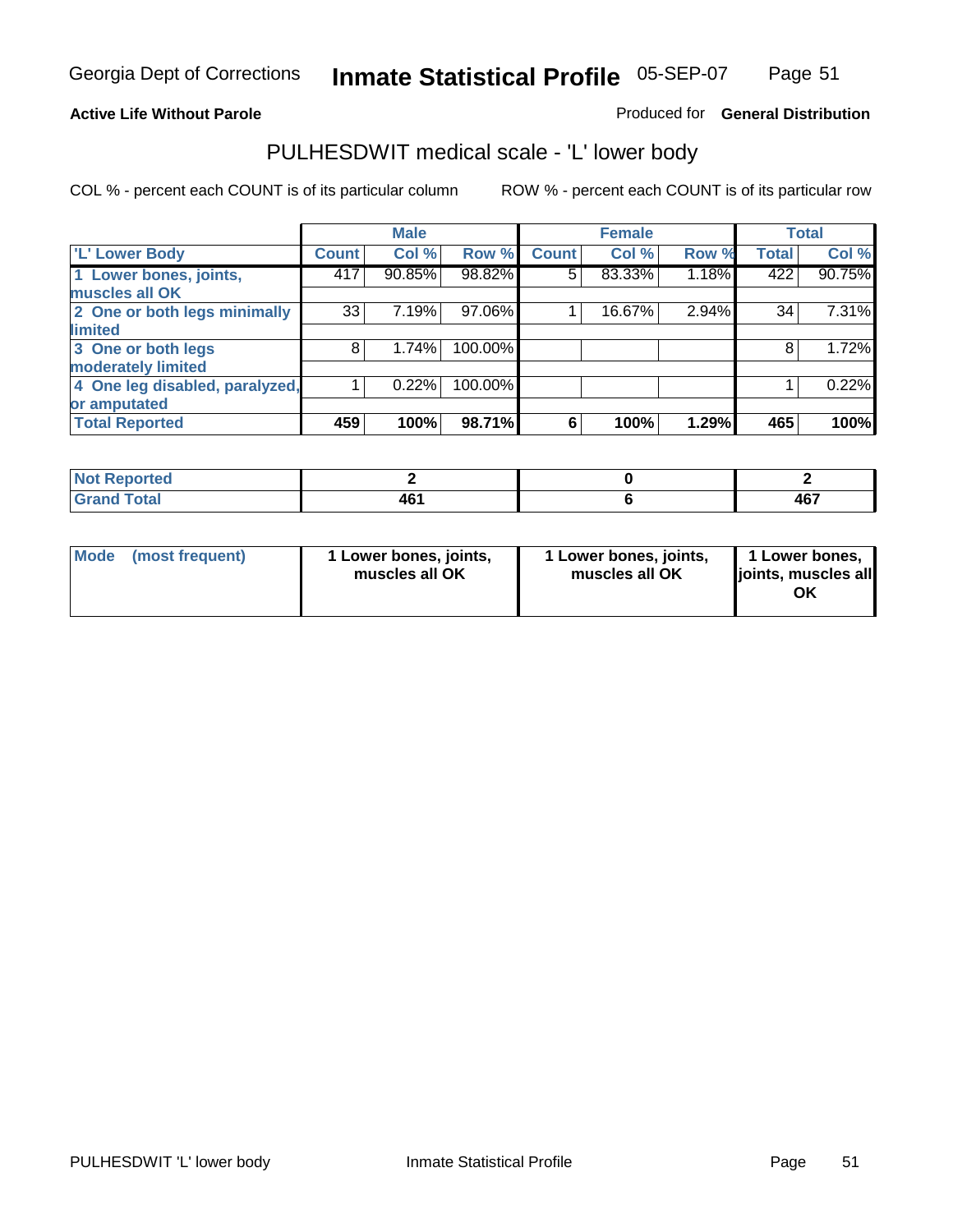#### **Active Life Without Parole**

Produced for **General Distribution**

### PULHESDWIT medical scale - 'H' hearing

|                                |              | <b>Male</b> |             |    | <b>Female</b> |       | Total        |        |
|--------------------------------|--------------|-------------|-------------|----|---------------|-------|--------------|--------|
| 'H' Hearing                    | <b>Count</b> | Col%        | Row % Count |    | Col%          | Row % | <b>Total</b> | Col %  |
| 1 Normal hearing both ears     | 4581         | 99.78%      | 98.71%      | 61 | 100.00%       | 1.29% | 464          | 99.78% |
| 2 Some loss in one ear with    |              | $0.22\%$    | 100.00%     |    |               |       |              | 0.22%  |
| other OK, or mild loss in both |              |             |             |    |               |       |              |        |
| <b>Total Reported</b>          | 459          | 100%        | 98.71%I     | 6  | 100%          | 1.29% | 465          | 100%   |

| тео                                                     |       |            |
|---------------------------------------------------------|-------|------------|
| ---<br>$\sim$ $\sim$ $\sim$ $\sim$ $\sim$ $\sim$ $\sim$ | $  -$ | 167<br>יט+ |

| Mode (most frequent) | 1 Normal hearing both ears 1 Normal hearing both ears 1 Normal hearing | both ears |
|----------------------|------------------------------------------------------------------------|-----------|
|                      |                                                                        |           |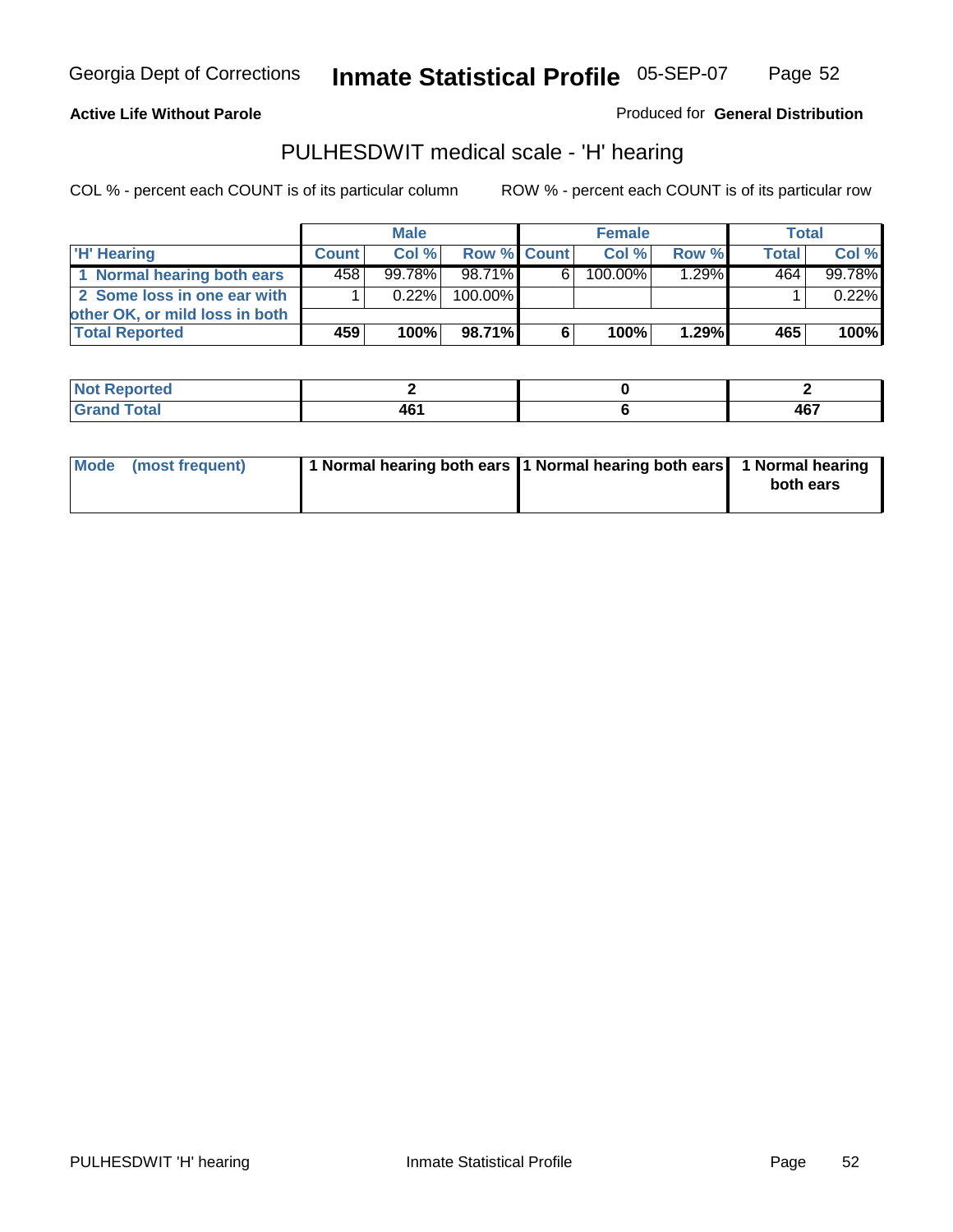### **Active Life Without Parole**

### Produced for **General Distribution**

### PULHESDWIT medical scale - 'E' vision

|                                 |              | <b>Male</b> |                    |   | <b>Female</b> |       |              | <b>Total</b> |
|---------------------------------|--------------|-------------|--------------------|---|---------------|-------|--------------|--------------|
| 'E' Vision                      | <b>Count</b> | Col %       | <b>Row % Count</b> |   | Col %         | Row % | <b>Total</b> | Col %        |
| 1 Correctable to 20/40 in both  | 385          | 83.88%      | 98.97%             | 4 | 66.67%        | 1.03% | 389          | 83.66%       |
| eyes                            |              |             |                    |   |               |       |              |              |
| 2 Correctable to 20/70 in one   | 66           | 14.38%      | 97.06%             | 2 | 33.33%        | 2.94% | 68           | 14.62%       |
| eye, may be blind in other      |              |             |                    |   |               |       |              |              |
| 3 Correctable to 20/200 in one  |              | 1.53%       | 100.00%            |   |               |       |              | 1.51%        |
| eye, may be blind in other      |              |             |                    |   |               |       |              |              |
| 5 Blind in both eyes, requiring |              | 0.22%       | 100.00%            |   |               |       |              | 0.22%        |
| special housing                 |              |             |                    |   |               |       |              |              |
| <b>Total Reported</b>           | 459          | 100%        | 98.71%             | 6 | 100%          | 1.29% | 465          | 100.0%       |

| <b>Reported</b><br>' NOT |          |                   |
|--------------------------|----------|-------------------|
| <b>Total</b>             | .<br>TV. | <b>AG7</b><br>TV. |

| Mode (most frequent) | 1 Correctable to 20/40 in<br>both eves | 1 Correctable to 20/40 in   1 Correctable to  <br>both eves | 20/40 in both eyes |
|----------------------|----------------------------------------|-------------------------------------------------------------|--------------------|
|----------------------|----------------------------------------|-------------------------------------------------------------|--------------------|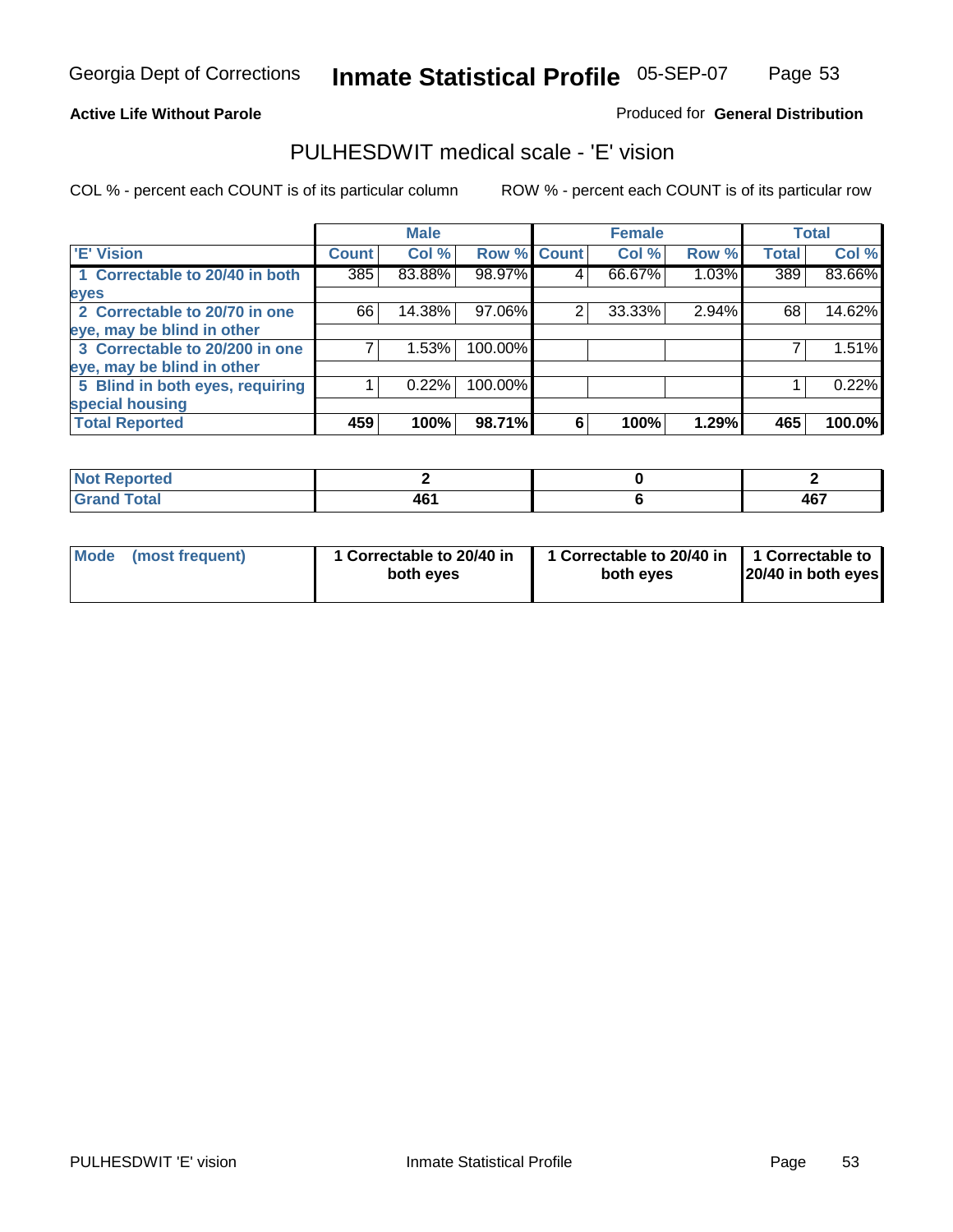#### **Active Life Without Parole**

#### Produced for **General Distribution**

### PULHESDWIT medical scale - 'S' pSychiatric

|                                |              | <b>Male</b> |             |   | <b>Female</b> |       |              | <b>Total</b> |
|--------------------------------|--------------|-------------|-------------|---|---------------|-------|--------------|--------------|
| 'S' pSychiatric                | <b>Count</b> | Col %       | Row % Count |   | Col %         | Row % | <b>Total</b> | Col %        |
| 1 No impairment or disorders   | 357          | 79.69%      | 99.44%      | 2 | 33.33%        | 0.56% | 359          | 79.07%       |
| 2 Stable, or in remission, or  | 75           | 16.74%      | 94.94%      | 4 | 66.67%        | 5.06% | 79           | 17.40%       |
| mild impairment or retardation |              |             |             |   |               |       |              |              |
| 3 Requires moderate inpatient  | 13           | $2.90\%$    | 100.00%     |   |               |       | 13           | 2.86%        |
| treatment                      |              |             |             |   |               |       |              |              |
| 4 Requires intensive inpatient | 3            | 0.67%       | 100.00%     |   |               |       | 3            | 0.66%        |
| treatment                      |              |             |             |   |               |       |              |              |
| <b>Total Reported</b>          | 448          | 100%        | 98.68%      | 6 | 100%          | 1.32% | 454          | 100%         |

| prtea        |         | w         |
|--------------|---------|-----------|
| <b>Total</b> | .<br>тv | A67<br>тv |

| Mode (most frequent) | 1 No impairment or disorders 2 Stable, or in remission, 11 No impairment or |                       |           |
|----------------------|-----------------------------------------------------------------------------|-----------------------|-----------|
|                      |                                                                             | or mild impairment or | disorders |
|                      |                                                                             | retardation           |           |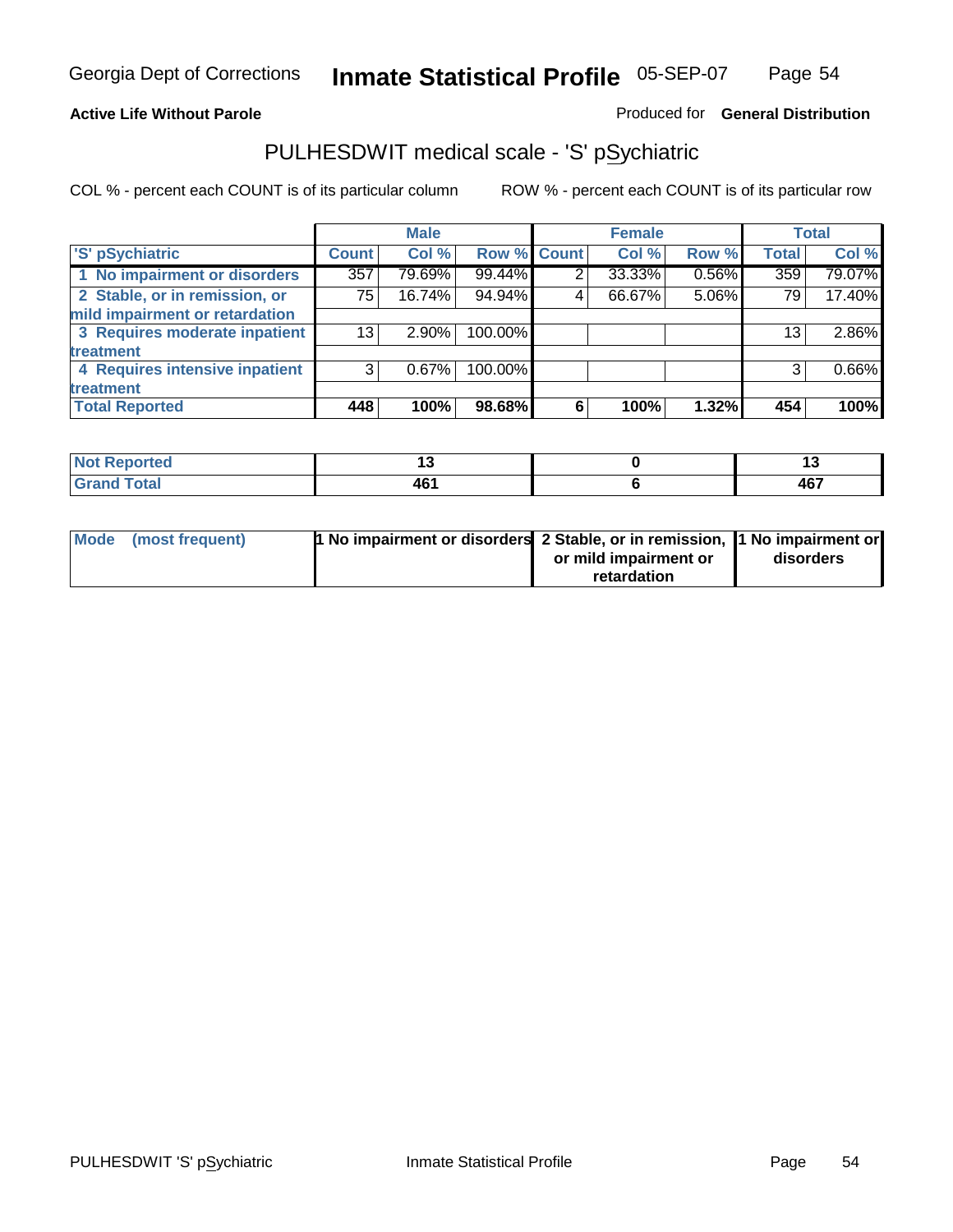### **Active Life Without Parole**

Produced for **General Distribution**

### PULHESDWIT medical scale - 'D' dental

|                                 |                 | <b>Male</b> |             |   | <b>Female</b> |       |              | <b>Total</b> |
|---------------------------------|-----------------|-------------|-------------|---|---------------|-------|--------------|--------------|
| <b>D'</b> Dental                | <b>Count</b>    | Col %       | Row % Count |   | Col %         | Row % | <b>Total</b> | Col %        |
| 1 Minimal routine dental health | 209             | 46.97%      | 98.12%      |   | 66.67%        | 1.88% | 213          | 47.23%       |
| <b>needs</b>                    |                 |             |             |   |               |       |              |              |
| 2 Moderate cavities and/or      | 203             | 45.62%      | 99.02%      |   | 33.33%        | 0.98% | 205          | 45.45%       |
| gum disease                     |                 |             |             |   |               |       |              |              |
| 3 Extensive gum disease         | 33 <sup>1</sup> | 7.42%       | 100.00%     |   |               |       | 33           | 7.32%        |
| and/or widespread decay         |                 |             |             |   |               |       |              |              |
| <b>Total Reported</b>           | 445             | 100%        | 98.67%      | 6 | 100%          | 1.33% | 451          | 100%         |

| <b><i>College Allen</i></b><br>тео | $\sim$         |            |
|------------------------------------|----------------|------------|
| <b>Total</b>                       | .<br>. .<br>70 | 167<br>ישד |

| Mode (most frequent) | <b>Minimal routine dental</b><br>health needs | 1 Minimal routine dental<br>health needs | 1 Minimal routine<br>dental health<br>needs |
|----------------------|-----------------------------------------------|------------------------------------------|---------------------------------------------|
|----------------------|-----------------------------------------------|------------------------------------------|---------------------------------------------|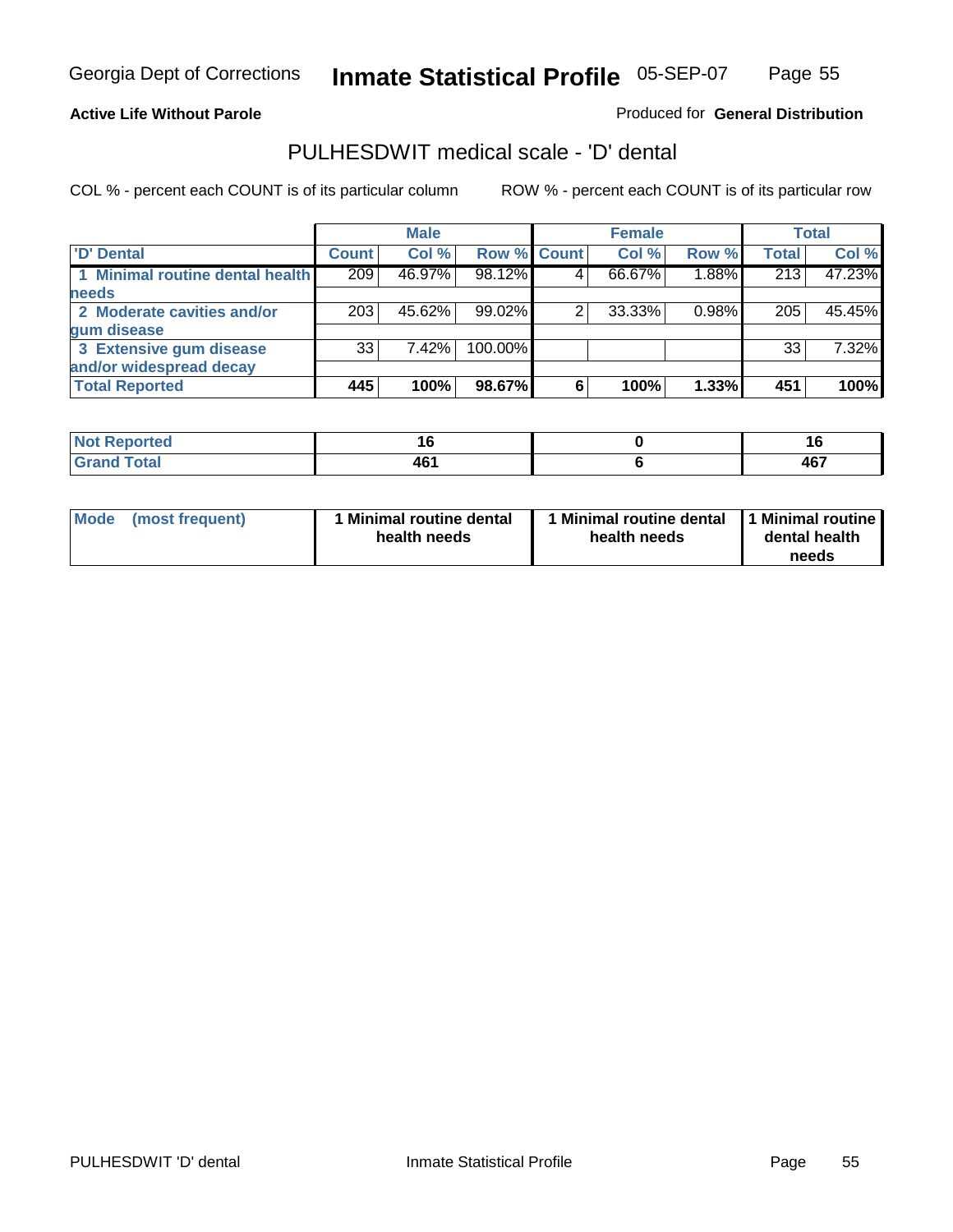### **Active Life Without Parole**

### Produced for **General Distribution**

### PULHESDWIT medical scale - 'W' work ability

|                                 |              | <b>Male</b> |             |   | <b>Female</b> |       |              | <b>Total</b> |
|---------------------------------|--------------|-------------|-------------|---|---------------|-------|--------------|--------------|
| <b>W' work ability</b>          | <b>Count</b> | Col %       | Row % Count |   | Col %         | Row % | <b>Total</b> | Col %        |
| 1 Unrestricted work or activity | 363          | 79.08%      | 98.64%      | 5 | 83.33%        | 1.36% | 368          | 79.14%       |
| 2 Minor restrictions on type of | 72           | 15.69%      | 98.63%      |   | 16.67%        | 1.37% | 73           | 15.70%       |
| <b>work</b>                     |              |             |             |   |               |       |              |              |
| 3 Moderate restrictions on type | 16           | 3.49%       | 100.00%     |   |               |       | 16           | 3.44%        |
| of work                         |              |             |             |   |               |       |              |              |
| 4 Major restrictions on type of | 8            | 1.74%       | 100.00%     |   |               |       | 8            | 1.72%        |
| <b>work</b>                     |              |             |             |   |               |       |              |              |
| <b>Total Reported</b>           | 459          | 100%        | 98.71%      | 6 | 100%          | 1.29% | 465          | 100%         |

| <b>Reported</b><br>. |         |     |
|----------------------|---------|-----|
| <b>Total</b><br>r.,  | <br>TV. | 467 |

| Mode            | 1 Unrestricted work or | 1 Unrestricted work or | 1 Unrestricted   |
|-----------------|------------------------|------------------------|------------------|
| (most frequent) | activity               | activity               | work or activity |
|                 |                        |                        |                  |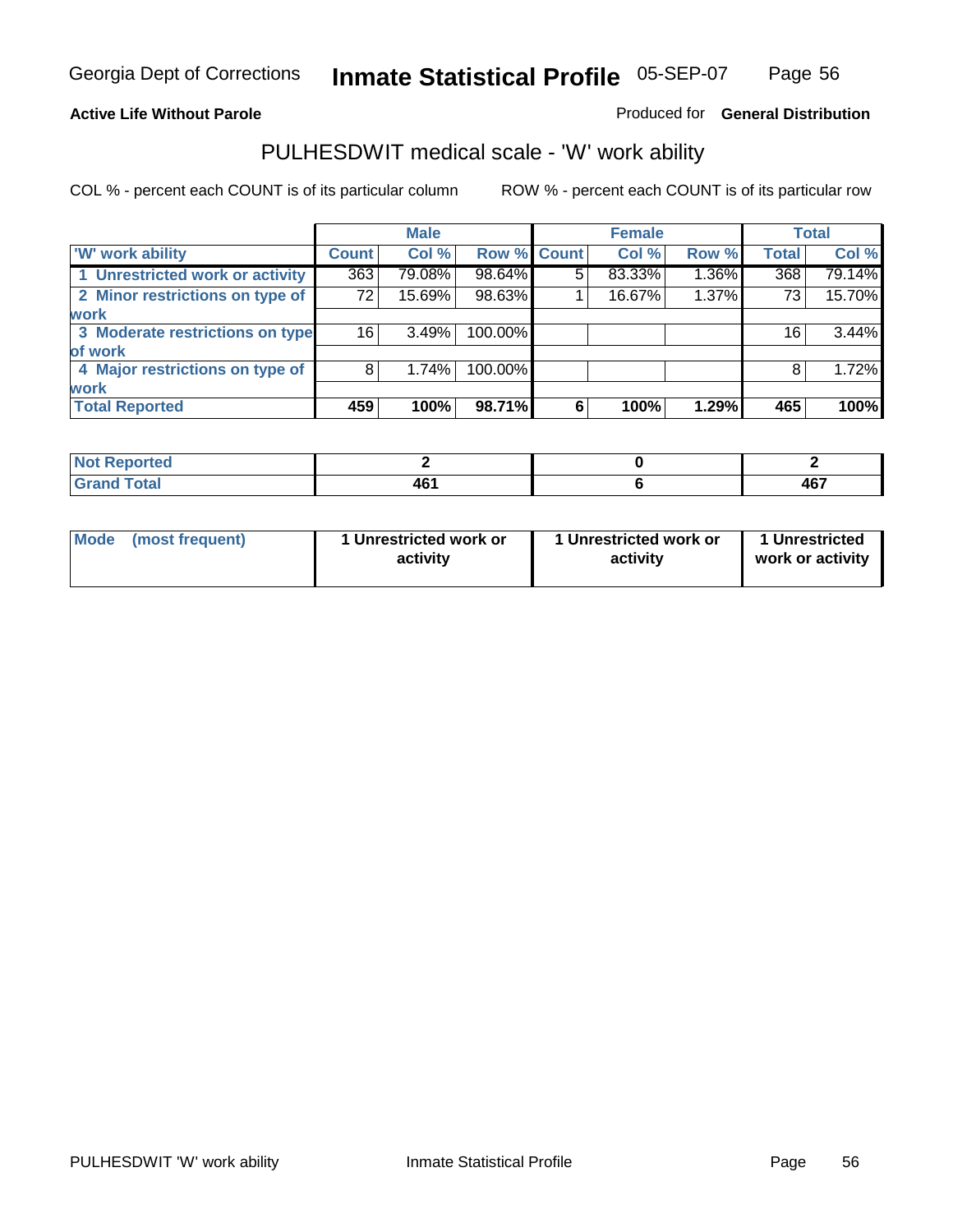### **Active Life Without Parole**

### Produced for **General Distribution**

### PULHESDWIT medical scale - 'I' impairment

|                                                       |              | <b>Male</b> |             |   | <b>Female</b> |       |              | <b>Total</b> |
|-------------------------------------------------------|--------------|-------------|-------------|---|---------------|-------|--------------|--------------|
| <b>T' Impairment</b>                                  | <b>Count</b> | Col %       | Row % Count |   | Col %         | Row % | <b>Total</b> | Col %        |
| 1 No impairments or<br><b>disabilities</b>            | 455          | 99.13%      | 98.70%      | 6 | 100.00%       | 1.30% | 461          | 99.14%       |
| 2 Wheelchair-bound but<br>otherwise OK                |              | 0.22%       | 100.00%     |   |               |       |              | 0.22%        |
| 4 Needs moderate Assisted<br><b>Living (level II)</b> |              | 0.22%       | 100.00%     |   |               |       |              | 0.22%        |
| 5 Needs maximal Assisted<br><b>Living (level III)</b> |              | $0.44\%$    | 100.00%     |   |               |       |              | 0.43%        |
| <b>Total Reported</b>                                 | 459          | 100%        | 98.71%      | 6 | 100%          | 1.29% | 465          | 100.0%       |

| Reported<br><b>NOT</b><br>. |     |                  |
|-----------------------------|-----|------------------|
| <b>Total</b><br>. Grar      | 461 | <b>AG7</b><br>TV |

| Mode | (most frequent) | 1 No impairments or<br>disabilities | 1 No impairments or<br>disabilities | 1 No impairments<br>or disabilities |
|------|-----------------|-------------------------------------|-------------------------------------|-------------------------------------|
|------|-----------------|-------------------------------------|-------------------------------------|-------------------------------------|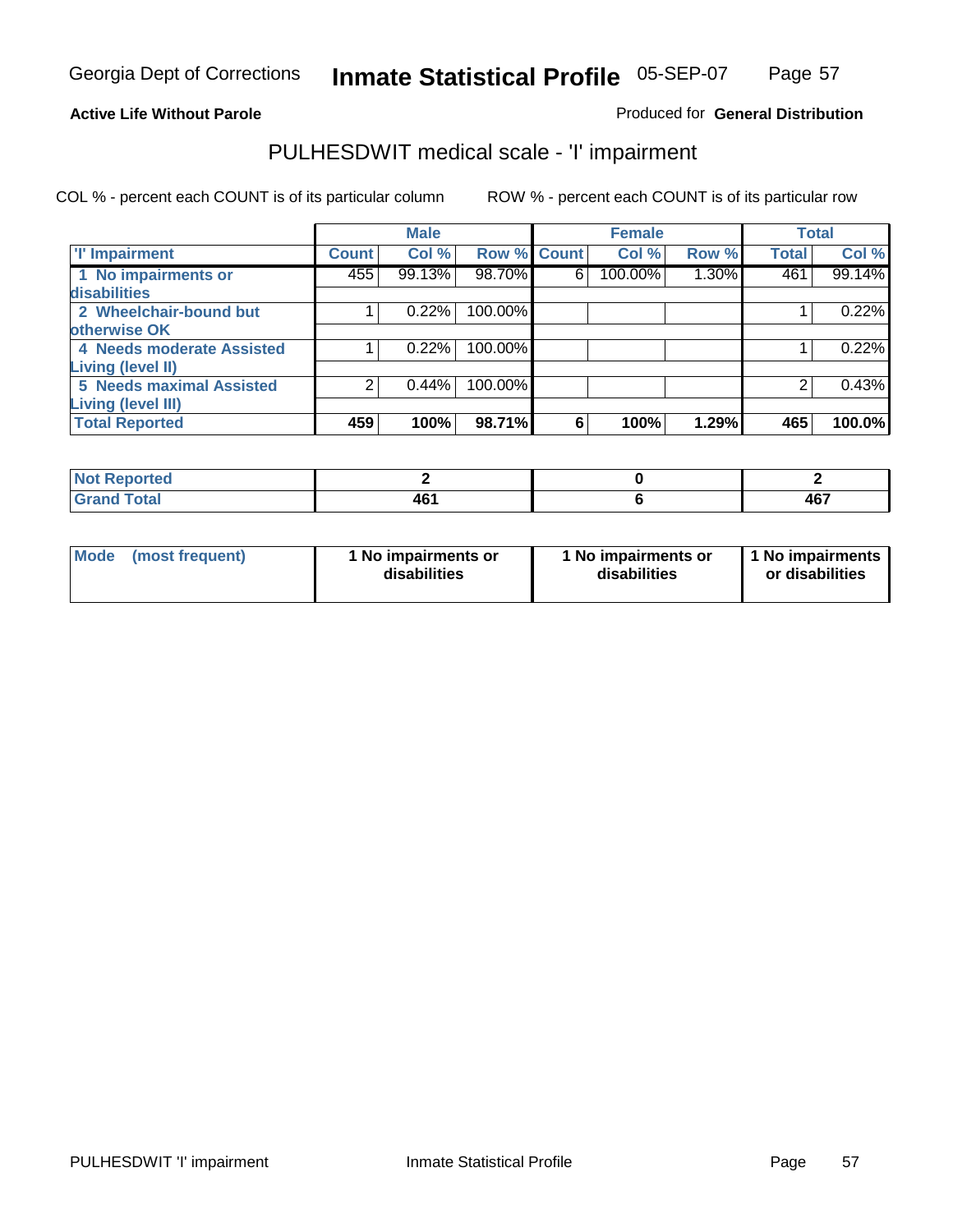#### **Inmate Statistical Profile** 05-SEP-07 Page Page 58

### **Active Life Without Parole Produced fo Seneral Distribution**

### PULHESDWIT medical scale - 'T' transportability

|                              |              | <b>Male</b> |         |             | <b>Female</b> |       |              | <b>Total</b> |
|------------------------------|--------------|-------------|---------|-------------|---------------|-------|--------------|--------------|
| <b>T' Transportability</b>   | <b>Count</b> | Col %       |         | Row % Count | Col %         | Row % | <b>Total</b> | Col %        |
| 1 Can be transported in any  | 457          | 99.56%      | 98.70%  | 6           | 100.00%       | 1.30% | 463          | 99.57%       |
| ordinary approved vehicle    |              |             |         |             |               |       |              |              |
| 2 Wheelchair-bound, not      |              | 0.22%       | 100.00% |             |               |       |              | 0.22%        |
| needing special vehicle      |              |             |         |             |               |       |              |              |
| 3 Wheelchair-bound, requires |              | 0.22%       | 100.00% |             |               |       |              | 0.22%        |
| special vehicle              |              |             |         |             |               |       |              |              |
| <b>Total Reported</b>        | 459          | 100%        | 98.71%  | 6           | 100%          | 1.29% | 465          | 100.0%       |

| <b>Reported</b><br><b>NOT</b><br>19V L |                      |     |
|----------------------------------------|----------------------|-----|
| <b>Cotal</b><br>$\sim$ 0.000 $\sim$    | . A F<br>- 16<br>$-$ | 167 |

| Mode (most frequent) | 1 Can be transported in any 1 Can be transported in any | ordinary approved vehicle   ordinary approved vehicle   transported in any | 1 Can be<br>  ordinary approved  <br>vehicle |
|----------------------|---------------------------------------------------------|----------------------------------------------------------------------------|----------------------------------------------|
|----------------------|---------------------------------------------------------|----------------------------------------------------------------------------|----------------------------------------------|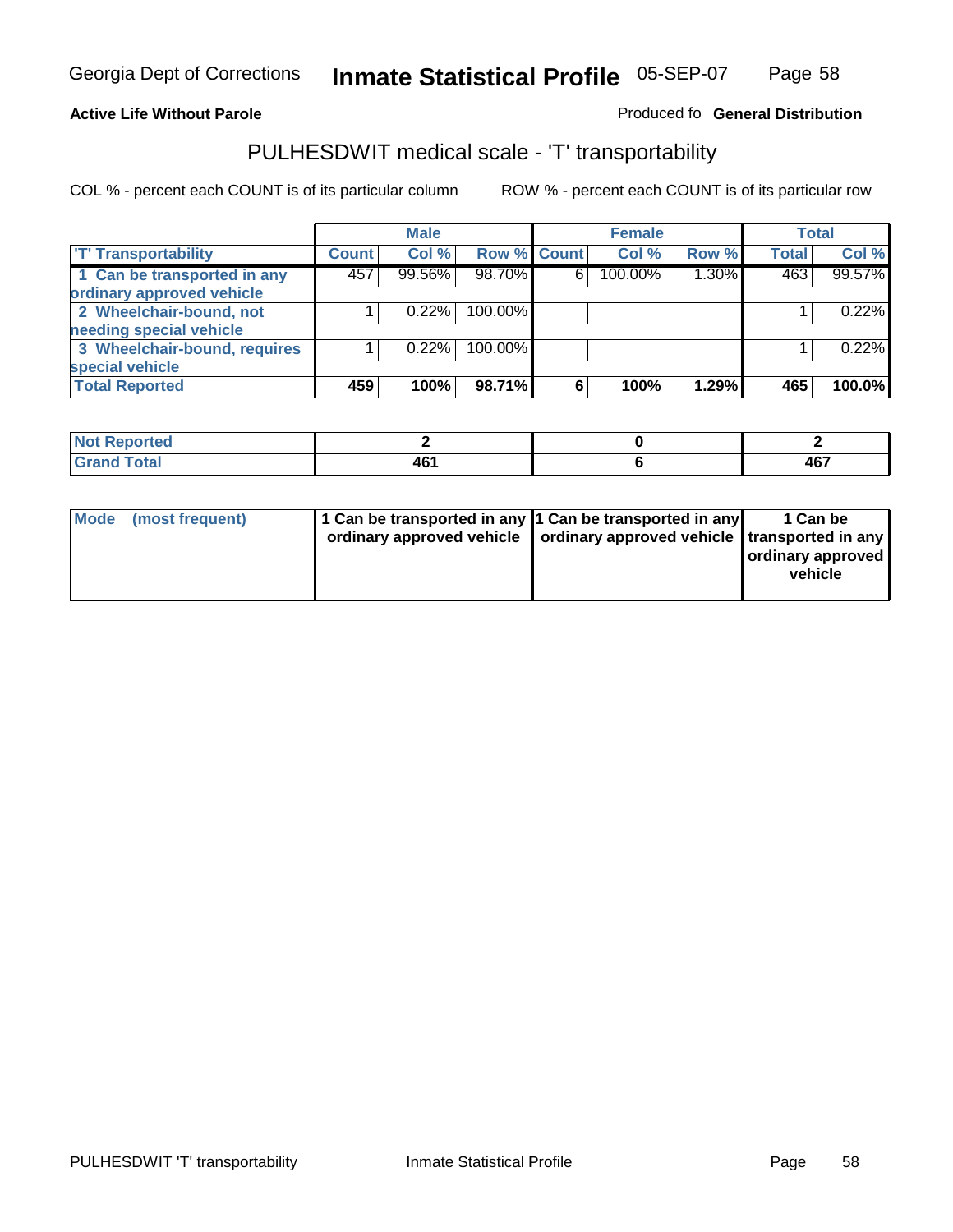### **Active Life Without Parole**

#### Produced for **General Distribution**

### Criminality in family, self-reported

|                              |                  | <b>Male</b> |              |                | <b>Female</b> |       |       | Total  |
|------------------------------|------------------|-------------|--------------|----------------|---------------|-------|-------|--------|
| <b>Criminality In Family</b> | <b>Count</b>     | Col %       | <b>Row %</b> | <b>Count</b>   | Col %         | Row % | Total | Col %  |
| Yes, criminality in family   | 1381             | 30.13%      | 97.87%       |                | 50.00%        | 2.13% | 141   | 30.39% |
| No criminality in family     | 320 <sub>1</sub> | 69.87%      | 99.07%       | 3 <sub>1</sub> | 50.00%        | 0.93% | 323   | 69.61% |
| <b>Total Reported</b>        | 458              | 100%        | 98.71%       | 6              | 100%          | 1.29% | 464   | 100%   |

| ported<br><b>NOT</b><br><b>IJCI</b> |                 |              |
|-------------------------------------|-----------------|--------------|
| $\sim$<br>Gran<br>---               | 46<br>тv<br>___ | $10-$<br>ישר |

| Mode (most frequent) | No criminality in family | Yes, criminality in family | No criminality in<br>family |
|----------------------|--------------------------|----------------------------|-----------------------------|
|----------------------|--------------------------|----------------------------|-----------------------------|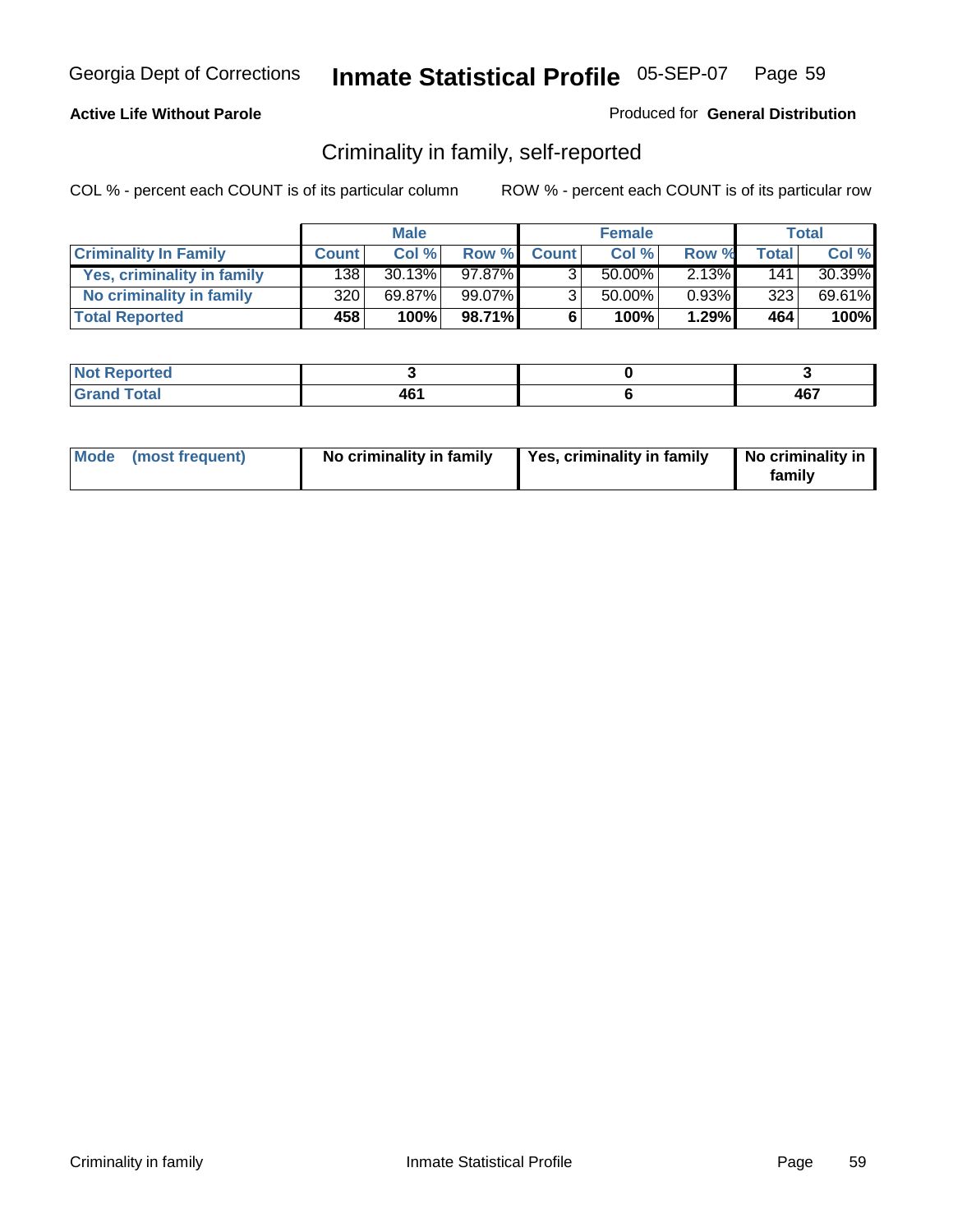### **Active Life Without Parole**

#### Produced for **General Distribution**

### Alcoholism in family, self-reported

|                             |              | <b>Male</b> |        |              | <b>Female</b> |          |       | Total     |
|-----------------------------|--------------|-------------|--------|--------------|---------------|----------|-------|-----------|
| <b>Alcoholism In Family</b> | <b>Count</b> | Col %       | Row %  | <b>Count</b> | Col %         | Row %    | Total | Col %     |
| Yes, alcoholism in family   | 92           | 20.09%      | 98.92% |              | $16.67\%$     | $1.08\%$ | 93    | $20.04\%$ |
| No alcoholism in family     | 366          | 79.91%      | 98.65% | 5            | 83.33%        | $1.35\%$ | 371   | 79.96%    |
| <b>Total Reported</b>       | 458          | 100%        | 98.71% | 6            | 100%          | 1.29%    | 464   | 100%      |

| oorted<br><b>NOT</b><br><b>IJCI</b>           |           |             |
|-----------------------------------------------|-----------|-------------|
| <b>c</b> otal<br>Gran<br>$\sim$ $\sim$ $\sim$ | 70<br>___ | A67<br>TV 1 |

|  | Mode (most frequent) | No alcoholism in family | No alcoholism in family | No alcoholism in<br>familv |
|--|----------------------|-------------------------|-------------------------|----------------------------|
|--|----------------------|-------------------------|-------------------------|----------------------------|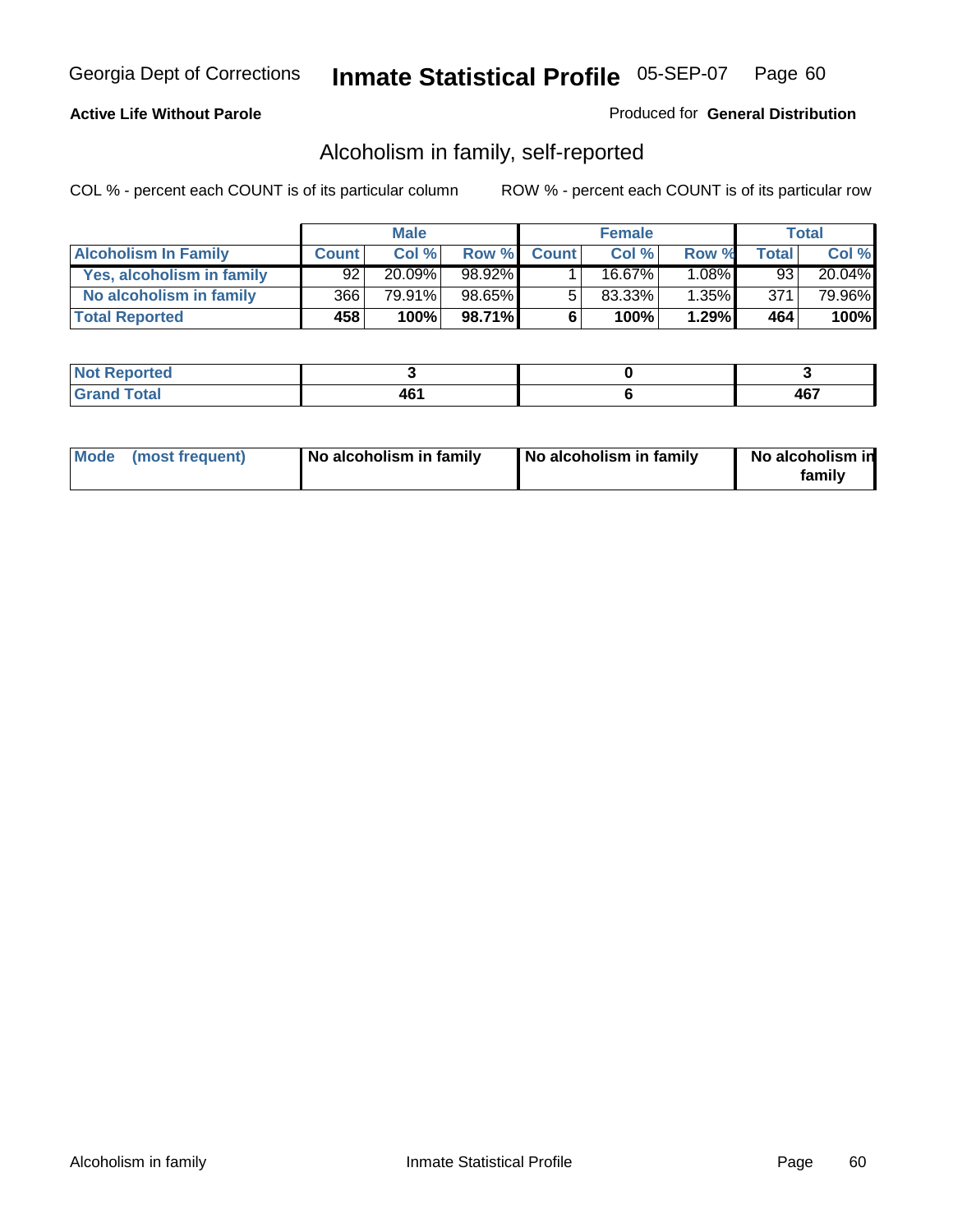### **Active Life Without Parole**

Produced for **General Distribution**

### Drug abuse in family, self-reported

|                           |              | <b>Male</b>          |           |              | <b>Female</b> |          |              | Total     |
|---------------------------|--------------|----------------------|-----------|--------------|---------------|----------|--------------|-----------|
| Drug Abuse In Family      | <b>Count</b> | Col %                | Row %     | <b>Count</b> | Col %         | Row %    | <b>Total</b> | Col %     |
| Yes, drug abuse in family | 55 I         | $12.\overline{01\%}$ | 96.49%    |              | $33.33\%$     | $3.51\%$ | 57           | $12.28\%$ |
| No drug abuse in family   | 4031         | 87.99%               | $99.02\%$ | 4            | 66.67%        | $0.98\%$ | 407          | 87.72%    |
| <b>Total Reported</b>     | 458          | 100%                 | 98.71%    | 6            | 100%          | 1.29%    | 464          | 100%      |

| <b>Not</b><br>oorted<br><b>IVGI</b> |                 |                |
|-------------------------------------|-----------------|----------------|
| $\sim$<br>Gran<br>---               | ໍ່<br>TV<br>___ | $\sim$<br>י טד |

|  | Mode (most frequent) | No drug abuse in family | No drug abuse in family | No drug abuse in<br>family |
|--|----------------------|-------------------------|-------------------------|----------------------------|
|--|----------------------|-------------------------|-------------------------|----------------------------|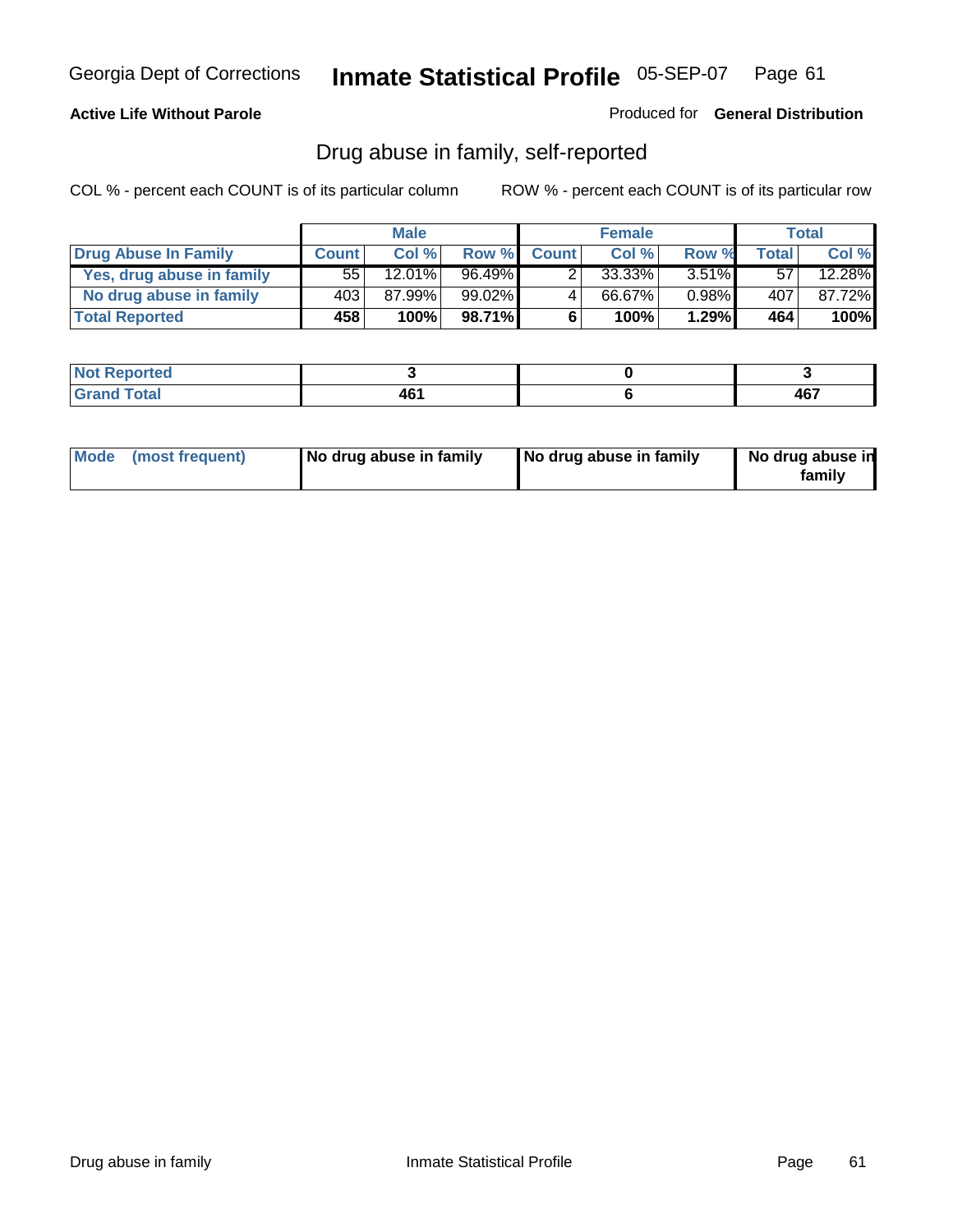### **Active Life Without Parole**

#### Produced for **General Distribution**

### Subjected to frequent beatings, self-reported

|                            |              | <b>Male</b> |           |              | <b>Female</b> |       |       | <b>Total</b> |
|----------------------------|--------------|-------------|-----------|--------------|---------------|-------|-------|--------------|
| <b>Frequent beatings</b>   | <b>Count</b> | Col%        | Row %     | <b>Count</b> | Col%          | Row % | Total | Col %        |
| Yes, subjected to frequent | 28           | $6.11\%$    | $96.55\%$ |              | 16.67%        | 3.45% | 29    | 6.25%        |
| <b>beatings</b>            |              |             |           |              |               |       |       |              |
| Not subjected to frequent  | 430          | $93.89\%$   | 98.85%    | 5            | 83.33%        | 1.15% | 435   | 93.75%       |
| <b>beatings</b>            |              |             |           |              |               |       |       |              |
| <b>Total Reported</b>      | 458          | 100%        | 98.71%    | 6            | 100%          | 1.29% | 464   | 100%         |

| Not Reported |   |            |
|--------------|---|------------|
| <b>Total</b> |   | <b>AG7</b> |
| Cron         | w | TV.        |

| Mode (most frequent) | Not subjected to frequent<br>beatings | Not subjected to frequent<br>beatings | Not subjected to<br><b>frequent beatings</b> |  |
|----------------------|---------------------------------------|---------------------------------------|----------------------------------------------|--|
|                      |                                       |                                       |                                              |  |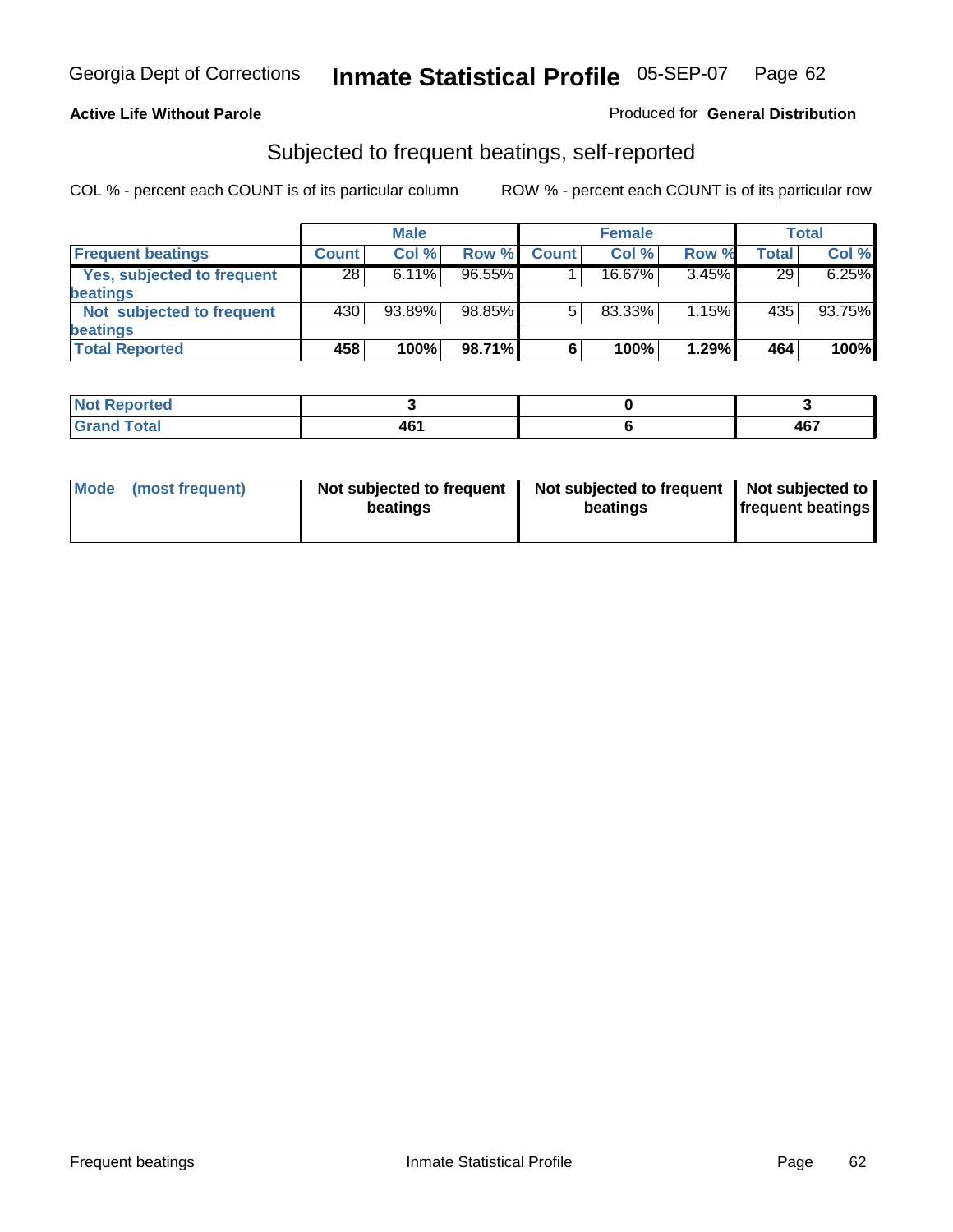### **Active Life Without Parole**

#### Produced for **General Distribution**

### Father absent during inmate's childhood

|                           |              | <b>Male</b> |          |              | <b>Female</b> |          |       | Total  |
|---------------------------|--------------|-------------|----------|--------------|---------------|----------|-------|--------|
| <b>Father Absent</b>      | <b>Count</b> | Col %       | Row %    | <b>Count</b> | Col %         | Row %    | Total | Col %  |
| Yes, father was absent    | 228          | 49.78%      | 99.13% Ⅰ |              | 33.33%        | $0.87\%$ | 230   | 49.57% |
| No, father was not absent | 230          | 50.22%      | 98.29%   |              | 66.67%        | $1.71\%$ | 234   | 50.43% |
| <b>Total Reported</b>     | 458          | 100%        | 98.71%   | 6            | 100%          | 1.29%    | 464   | 100%   |

| ported<br><b>NOT</b><br><b>IJCI</b> |                 |              |
|-------------------------------------|-----------------|--------------|
| $\sim$<br>Gran<br>---               | 46<br>тv<br>___ | $10-$<br>ישר |

| Mode (most frequent) |  | 「No, father was not absent ┃No, father was not absent ┃No, father was not | absent |
|----------------------|--|---------------------------------------------------------------------------|--------|
|----------------------|--|---------------------------------------------------------------------------|--------|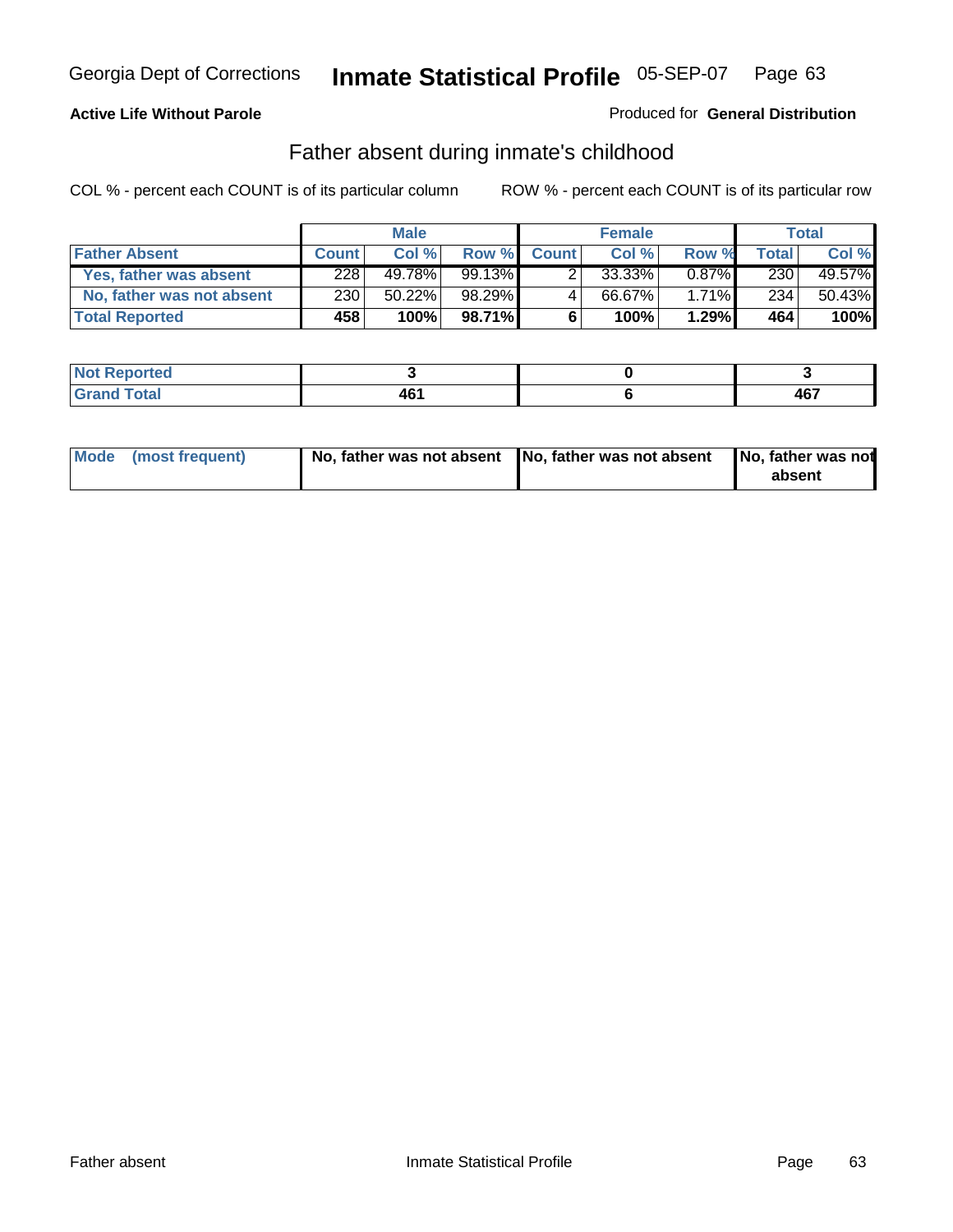### **Active Life Without Parole**

#### Produced for **General Distribution**

# Mother absent during inmate's childhood

|                           |              | <b>Male</b> |           |              | <b>Female</b> |          |       | Total  |
|---------------------------|--------------|-------------|-----------|--------------|---------------|----------|-------|--------|
| <b>Mother Absent</b>      | <b>Count</b> | Col %       | Row %     | <b>Count</b> | Col %         | Row %    | Total | Col %  |
| Yes, mother was absent    | 64           | 13.97%      | 98.46%    |              | 16.67%        | $.54\%$  | 65    | 14.01% |
| No, mother was not absent | 394          | 86.03%      | 98.75%    | 5            | 83.33%        | $1.25\%$ | 399   | 85.99% |
| <b>Total Reported</b>     | 458          | 100%        | $98.71\%$ | 6            | 100%          | 1.29%    | 464   | 100%   |

| <b>Not Reported</b>     |                  |     |
|-------------------------|------------------|-----|
| <b>Fotal</b><br>l Grani | AR'<br>тv<br>___ | 467 |

| Mode (most frequent) | No, mother was not absent $\vert$ No, mother was not absent $\vert$ No, mother was | not absent |
|----------------------|------------------------------------------------------------------------------------|------------|
|                      |                                                                                    |            |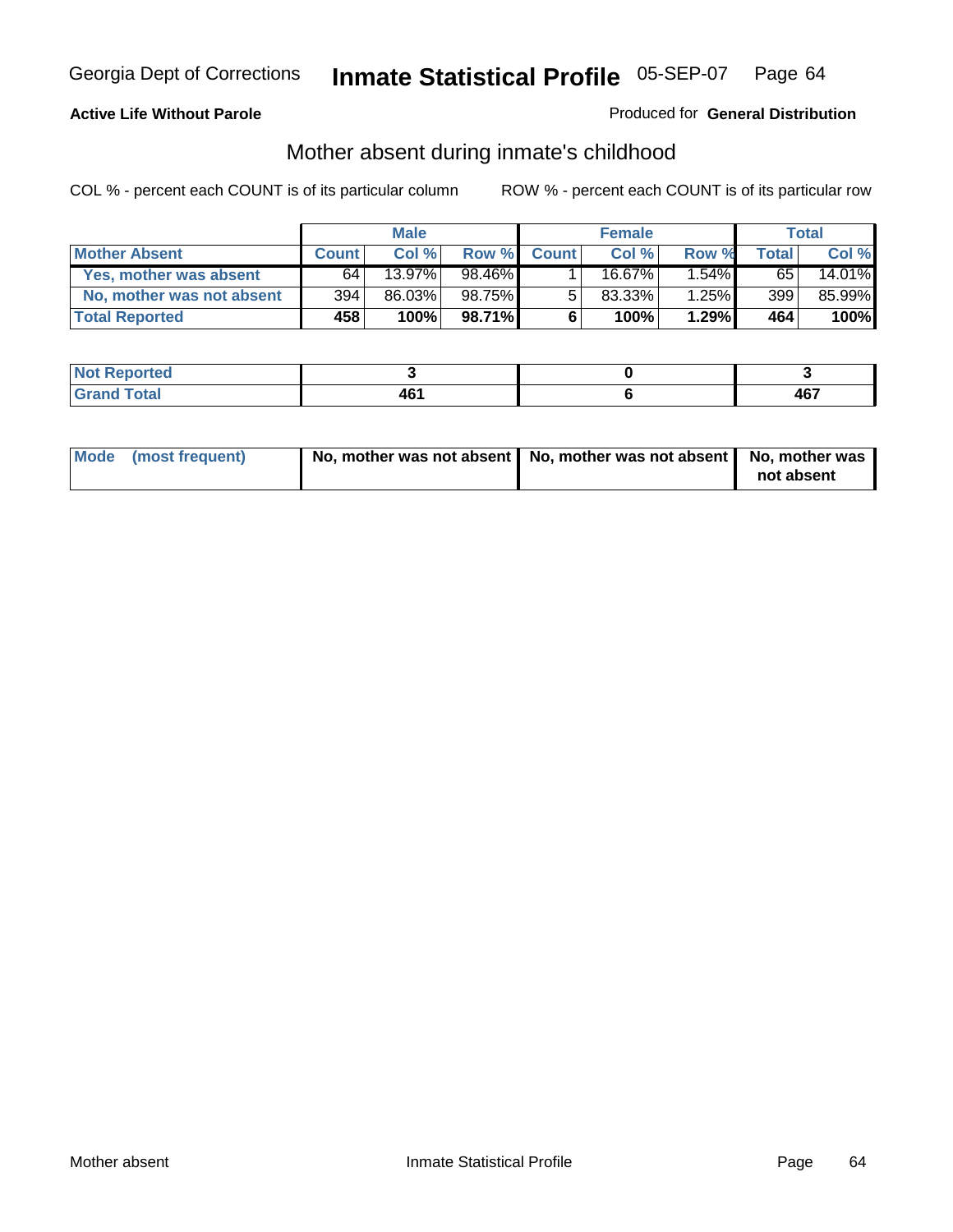**Active Life Without Parole** 

#### Produced for **General Distribution**

### Number of prior Georgia incarcerations

|                                       |                  | <b>Male</b> |                    |   | <b>Female</b> |       |       | <b>Total</b> |
|---------------------------------------|------------------|-------------|--------------------|---|---------------|-------|-------|--------------|
| <b>Num of Prior GA Incarcerations</b> | <b>Count</b>     | Col %       | <b>Row % Count</b> |   | Col %         | Row % | Total | Col %        |
|                                       | $\overline{220}$ | 47.72%      | 97.35%             | 6 | 100.00%       | 2.65% | 226   | 48.39%       |
|                                       | 90               | 19.52%      | 100.00%            |   |               |       | 90    | 19.27%       |
|                                       | 58               | 12.58%      | 100.00%            |   |               |       | 58    | 12.42%       |
|                                       | 46               | 9.98%       | 100.00%            |   |               |       | 46    | 9.85%        |
|                                       | 25               | 5.42%       | 100.00%            |   |               |       | 25    | 5.35%        |
|                                       | 12               | 2.60%       | 100.00%            |   |               |       | 12    | 2.57%        |
| <b>More Than 5</b>                    | 10 <sup>1</sup>  | 2.17%       | 100.00%            |   |               |       | 10    | 2.14%        |
| <b>Total Reported</b>                 | 461              | 100%        | 98.72%             | 6 | 100%          | 1.28% | 467   | 100%         |

| 4 - 1<br><b>Reported</b><br>NI. |  |             |
|---------------------------------|--|-------------|
| <b>otal</b><br>$\sim$ .         |  | 107<br>ו ט+ |

| Mean (average)       | 1.25 | 1.23 |
|----------------------|------|------|
| Median (middle)      |      |      |
| Mode (most frequent) |      |      |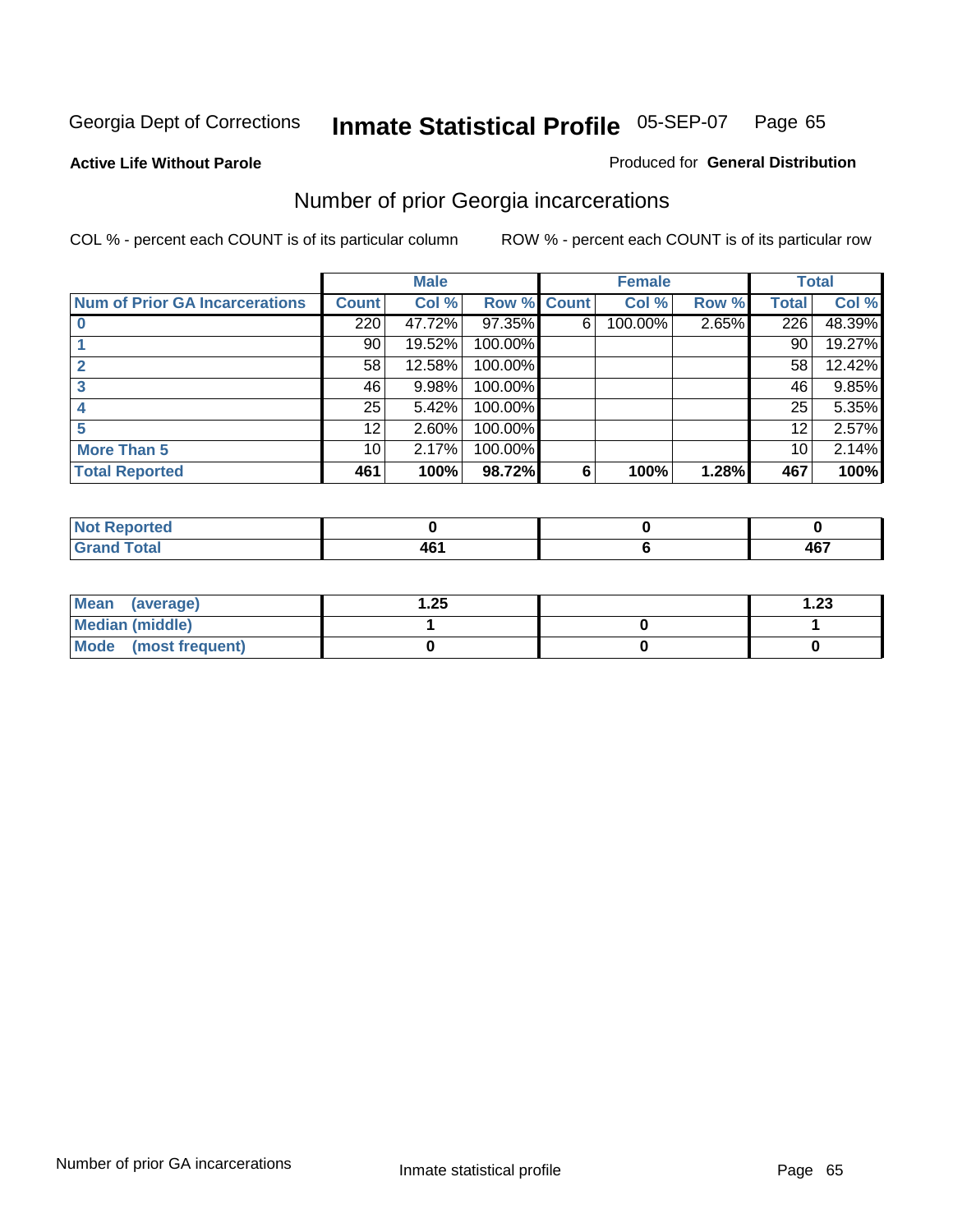**Active Life Without Parole** 

Produced for **General Distribution**

### Prison sentence in years

COL % - percent each COUNT is of its particular column ROW % - percent each COUNT is of its particular row

|                                 | Male    |            |                    | <b>Female</b> |            |       | Total       |         |
|---------------------------------|---------|------------|--------------------|---------------|------------|-------|-------------|---------|
| <b>Prison Sentence In Years</b> | Count l | Col %      | <b>Row % Count</b> |               | Col %      | Row % | $\tau$ otal | Col %   |
| <b>Life Without Parole</b>      | 461     | $100.00\%$ | 98.72%             |               | $100.00\%$ | .28%  | 467         | 100.00% |
| <b>Total Reported</b>           | 461     | 100%       | 98.72%             |               | 100%       | 1.28% | 467         | 100%    |

| <b>eported</b>                   |                    |          |
|----------------------------------|--------------------|----------|
| <b>Total</b><br>$\mathbf{v}$ and | .<br>$\sim$<br>TV. | AC7<br>┱ |

#### **Determinate (numeric) sentences only**

| <b>Mean</b> | (average) |  |  |
|-------------|-----------|--|--|

**All sentences (including determinate), with life, life without parole, and death sentences figured at 45 years**

| <b>Mean</b><br><b>AVARANA</b><br>- 1<br>$\cdots$<br>$\sim$ | -- | т. |
|------------------------------------------------------------|----|----|
|------------------------------------------------------------|----|----|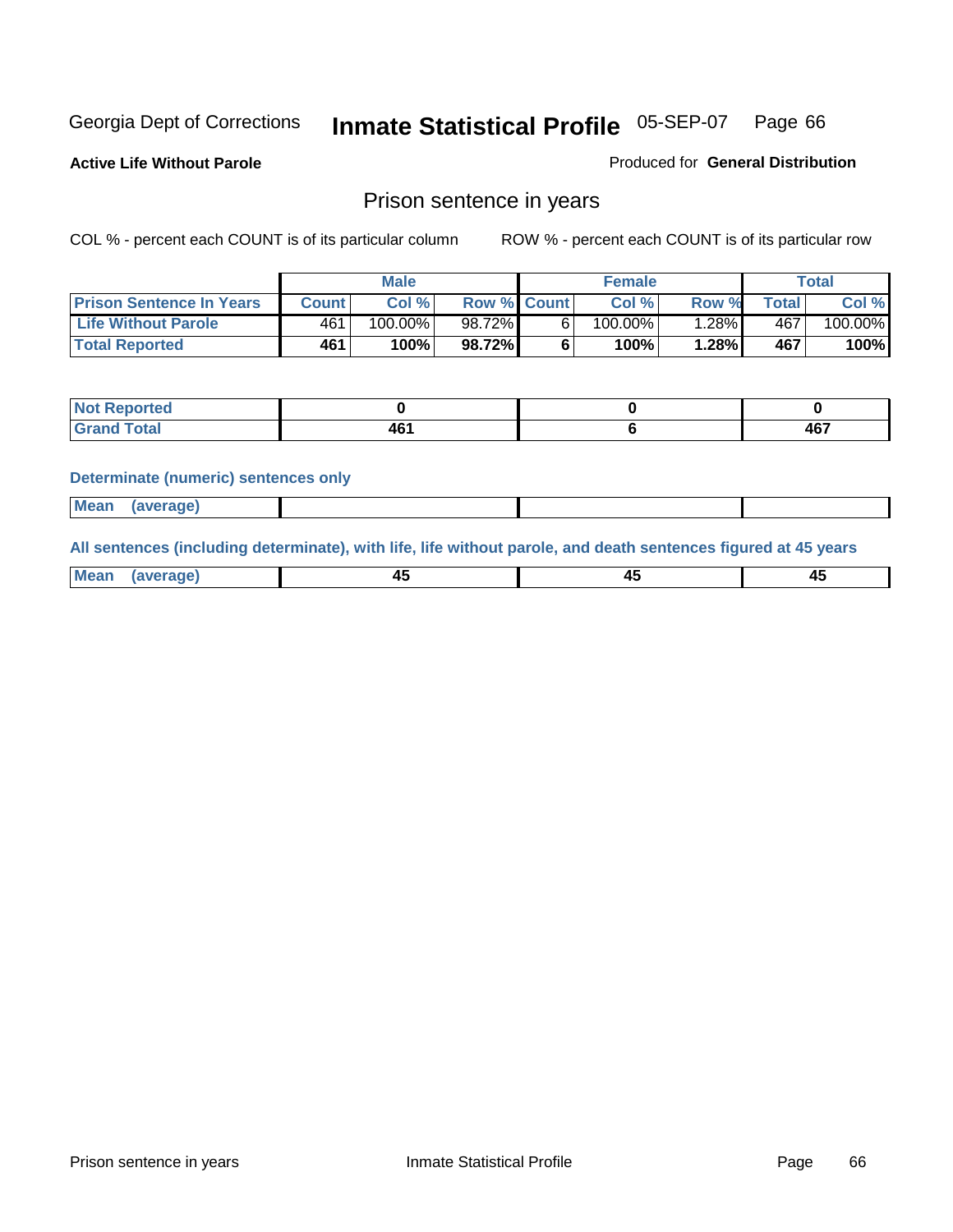### **Active Life Without Parole**

#### Produced for **General Distribution**

# Primary offense, broken out into felonies vs misdemeanors

|                                  | <b>Male</b>  |            |                    | <b>Female</b> |            |          | Total        |            |
|----------------------------------|--------------|------------|--------------------|---------------|------------|----------|--------------|------------|
| <b>Felonies and Misdemeanors</b> | <b>Count</b> | Col%       | <b>Row % Count</b> |               | Col%       | Row %    | <b>Total</b> | Col %      |
| <b>Felonies</b>                  | 461          | $100.00\%$ | 98.72%             | 61            | $100.00\%$ | $1.28\%$ | 467          | $100.00\%$ |
| <b>Total Reported</b>            | 461          | 100%       | 98.72%             |               | 100%       | .28%     | 467          | 100%       |

| rted<br>NO:<br>$\sim$ |     |             |     |
|-----------------------|-----|-------------|-----|
| $\sim$                | --- | AR'<br>. TV | 467 |

| M <sub>0</sub><br>. | צאור<br>. | . |
|---------------------|-----------|---|
|---------------------|-----------|---|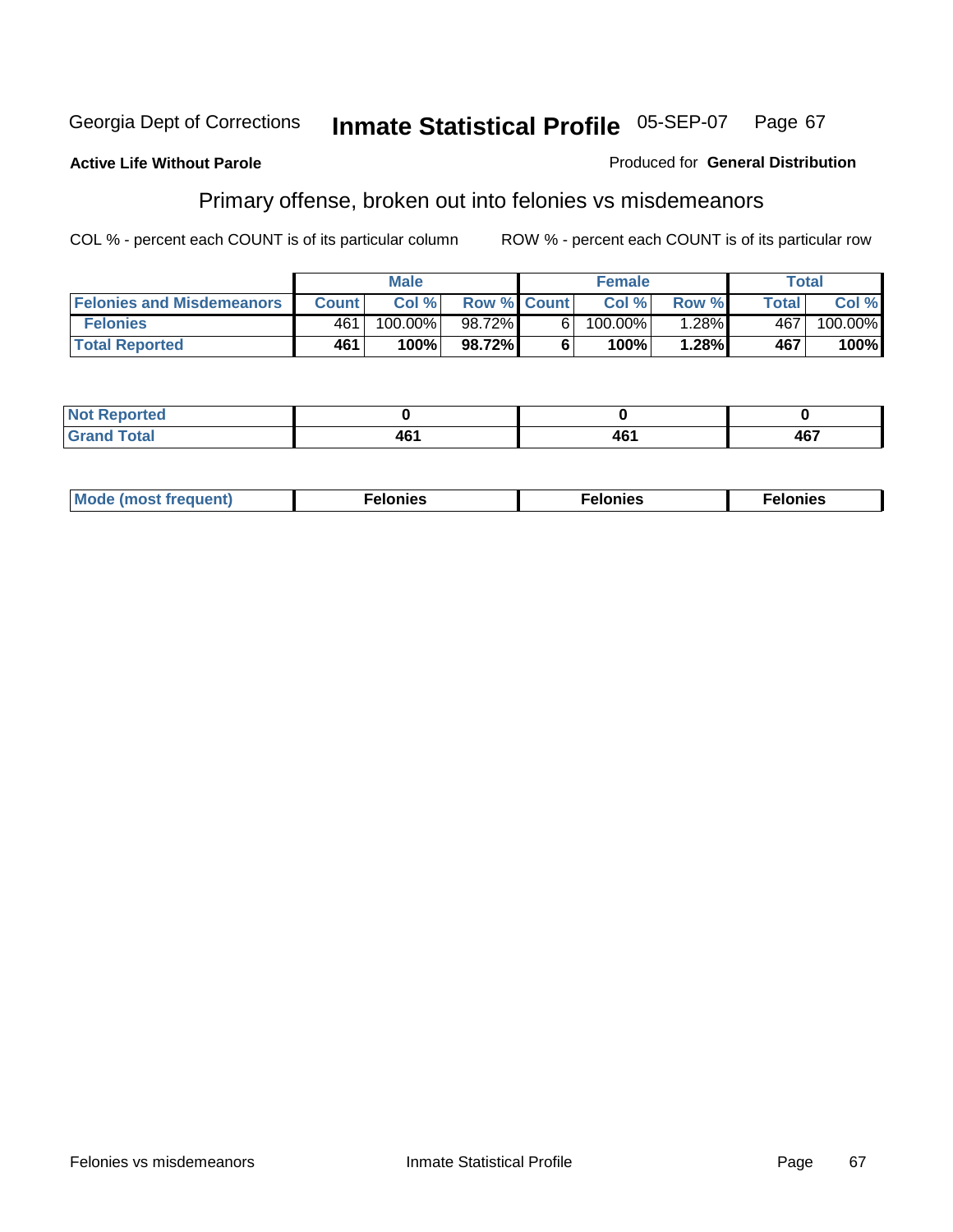#### **Active Life Without Parole**

#### Produced for **General Distribution**

### Primary offense, broken out into six broad crime categories

|                         |              | <b>Male</b> |                    |   | <b>Female</b> |       |                 | <b>Total</b> |  |
|-------------------------|--------------|-------------|--------------------|---|---------------|-------|-----------------|--------------|--|
| <b>Crime Categories</b> | <b>Count</b> | Col %       | <b>Row % Count</b> |   | Col %         | Row % | <b>Total</b>    | Col %        |  |
| <b>Violent</b>          | 383          | 83.08%      | 98.46%             | 6 | 100.00%       | ا54%. | 389             | 83.30%       |  |
| <b>Sex Crime</b>        | 65           | 14.10%      | 100.00%            |   | .00%          |       | 65              | 13.92%       |  |
| 3<br><b>Property</b>    | 2            | .43%        | 100.00%            |   | .00%          |       |                 | .43%         |  |
| <b>Drug</b><br>4        | 10           | 2.17%       | 100.00%            |   | .00%          |       | 10 <sub>1</sub> | 2.14%        |  |
| <b>Other</b><br>6       |              | .22%        | 100.00%            |   | .00%          |       |                 | .21%         |  |
| <b>Total Reported</b>   | 461          | 100%        | 98.72%             | 6 | 100%          | 1.28% | 467             | 100%         |  |

| <b>Reported</b><br>NOT<br>$\sim$ |                  |     |
|----------------------------------|------------------|-----|
| <b>Total</b><br>Grand            | <b>AG</b><br>TV. | 467 |

| Mc | - - | 'חםור |  |
|----|-----|-------|--|
|    |     |       |  |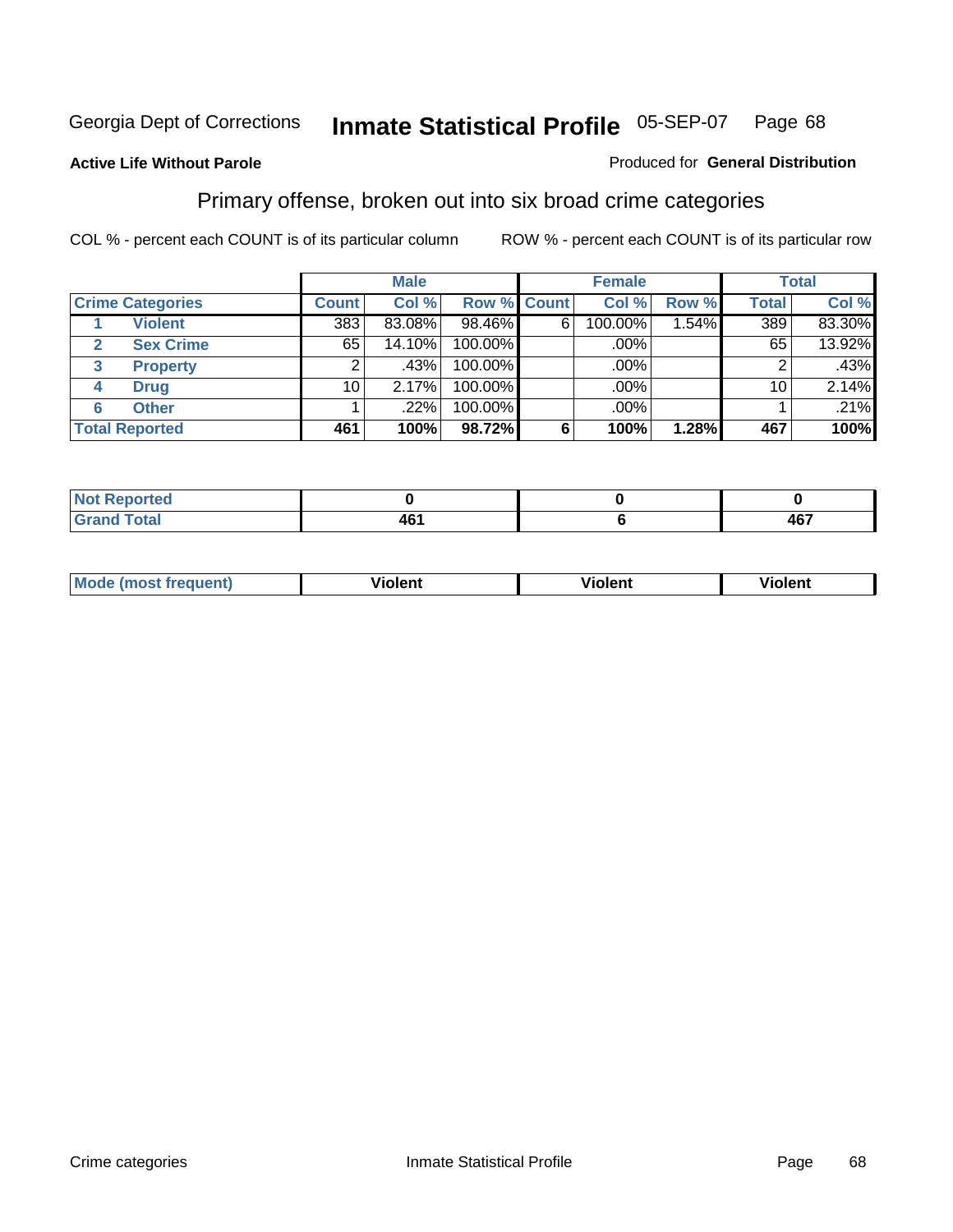#### **Active Life Without Parole**

#### Produced for **General Distribution**

# Primary offense, detailed offense code

|      |                                 |                | <b>Male</b> |             |   | <b>Female</b> |       |              | <b>Total</b> |
|------|---------------------------------|----------------|-------------|-------------|---|---------------|-------|--------------|--------------|
|      | <b>Primary Offense</b>          | <b>Count</b>   | Col %       | Row % Count |   | Col %         | Row % | <b>Total</b> | Col %        |
| 1101 | <b>Murder</b>                   | 268            | 58.13%      | 97.81%      | 6 | 100.00%       | 2.19% | 274          | 58.67%       |
| 1311 | <b>Kidnapping</b>               | 52             | 11.28%      | 100.00%     |   |               |       | 52           | 11.13%       |
| 1601 | <b>Burglary</b>                 | 2              | .43%        | 100.00%     |   |               |       | 2            | .43%         |
| 1902 | <b>Armed Robbery</b>            | 62             | 13.45%      | 100.00%     |   |               |       | 62           | 13.28%       |
| 1911 | <b>Hijacking Motor Vehicle</b>  |                | .22%        | 100.00%     |   |               |       |              | .21%         |
| 2001 | Rape                            | 48             | 10.41%      | 100.00%     |   |               |       | 48           | 10.28%       |
| 2003 | <b>Aggrav Sodomy</b>            | 2              | .43%        | 100.00%     |   |               |       | 2            | .43%         |
| 2009 | <b>Aggrav Sexual Battery</b>    | 4              | .87%        | 100.00%     |   |               |       | 4            | .86%         |
| 2019 | <b>Child Molestation</b>        | $\overline{2}$ | .43%        | 100.00%     |   |               |       | 2            | .43%         |
| 2021 | <b>Aggrav Child Molestation</b> | 9              | 1.95%       | 100.00%     |   |               |       | 9            | 1.93%        |
| 2912 | <b>Poss Of Certain</b>          |                | .22%        | 100.00%     |   |               |       |              | .21%         |
|      | <b>Weapons</b>                  |                |             |             |   |               |       |              |              |
| 4012 | <b>Viol Ga Cntrl Sbst Act</b>   |                | .22%        | 100.00%     |   |               |       |              | .21%         |
| 4018 | <b>S/D Cont Sub School</b>      | 1              | .22%        | 100.00%     |   |               |       |              | .21%         |
| 4021 | <b>S/D Cocaine</b>              | 3              | .65%        | 100.00%     |   |               |       | 3            | .64%         |
| 4022 | <b>Poss Of Cocaine</b>          | 4              | .87%        | 100.00%     |   |               |       | 4            | .86%         |
| 4134 | <b>Att/Consprcy Commt</b>       | 1              | .22%        | 100.00%     |   |               |       | 1            | .21%         |
|      | C/S/Of                          |                |             |             |   |               |       |              |              |
|      | <b>Total Rported</b>            | 461            | 100%        | 98.72%      | 6 | 100%          | 1.28% | 467          | 100%         |

| Reported<br>NOT  |        |        |
|------------------|--------|--------|
| <b>Total</b>     | $AB^c$ | $\sim$ |
| $\mathbf{v}$ and | 40     | י ט    |

| Mode (most frequent) | 1101 Murder | 1101 Murder | 1101 Murder |
|----------------------|-------------|-------------|-------------|
|----------------------|-------------|-------------|-------------|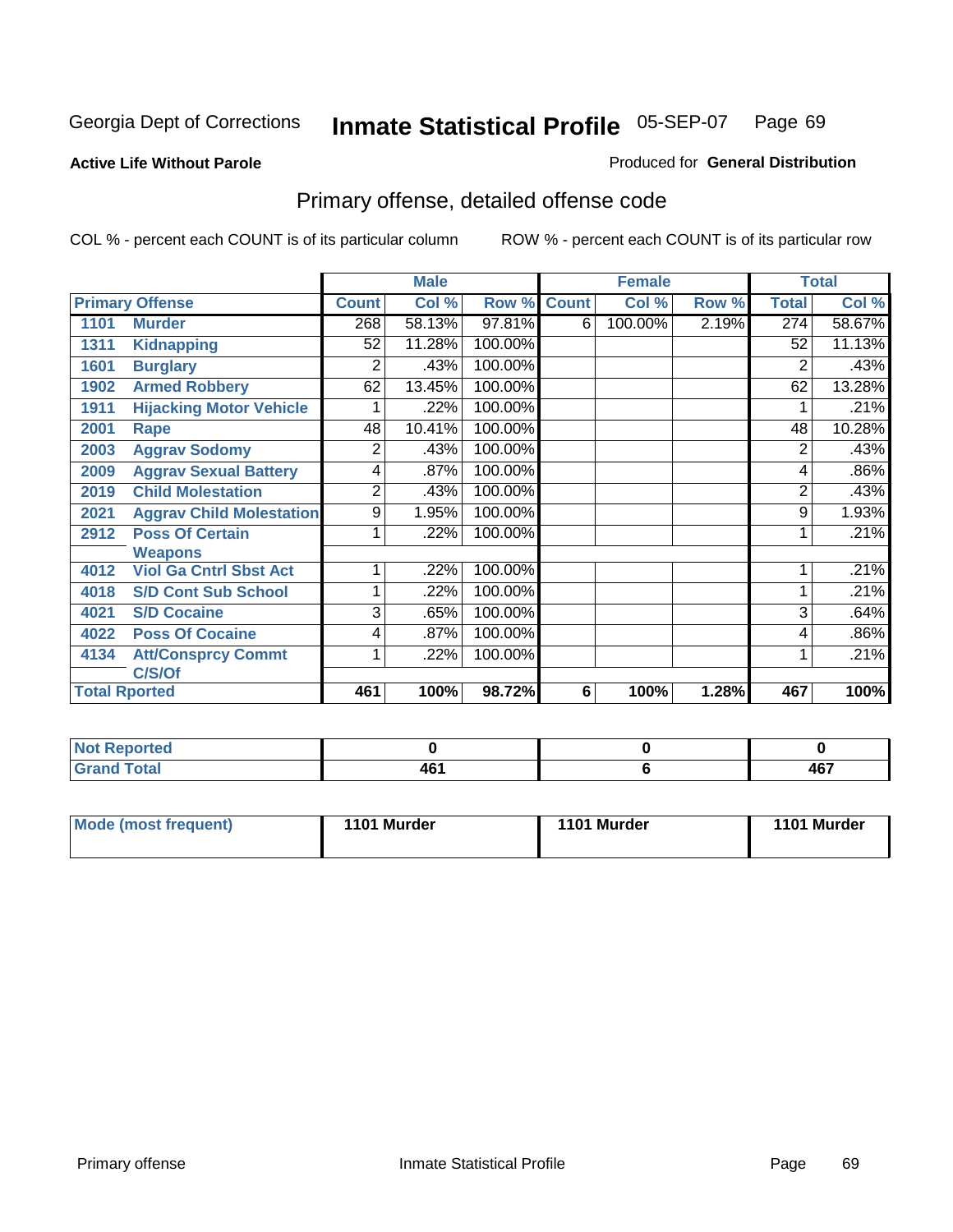### **Active Life Without Parole**

### Produced for **General Distribution**

# County of conviction of primary offense

|                         |                             |                 | <b>Male</b> |              | <b>Female</b> |        | <b>Total</b> |                 |       |
|-------------------------|-----------------------------|-----------------|-------------|--------------|---------------|--------|--------------|-----------------|-------|
|                         | <b>County of Conviction</b> | <b>Count</b>    | Col %       | Row %        | <b>Count</b>  | Col %  | Row %        | <b>Total</b>    | Col % |
| 1                       | <b>Appling</b>              | 2               | .43%        | 100.00%      |               |        |              | 2               | .43%  |
| $\overline{2}$          | <b>Atkinson</b>             | 1               | .22%        | 100.00%      |               |        |              | 1               | .21%  |
| $\overline{\mathbf{3}}$ | <b>Bacon</b>                | 1               | .22%        | 100.00%      |               |        |              | 1               | .21%  |
| 5                       | <b>Baldwin</b>              | $\overline{5}$  | 1.08%       | 100.00%      |               |        |              | $\overline{5}$  | 1.07% |
| 6                       | <b>Banks</b>                | $\overline{2}$  | .43%        | 100.00%      |               |        |              | $\overline{2}$  | .43%  |
| $\overline{7}$          | <b>Barrow</b>               | $\overline{3}$  | .65%        | 100.00%      |               |        |              | $\overline{3}$  | .64%  |
| 8                       | <b>Bartow</b>               | $\overline{2}$  | .43%        | 100.00%      |               |        |              | $\overline{2}$  | .43%  |
| 9                       | <b>Ben Hill</b>             | $\overline{3}$  | .65%        | 100.00%      |               |        |              | $\overline{3}$  | .64%  |
| 10                      | <b>Berrien</b>              | 1               | .22%        | 100.00%      |               |        |              | 1               | .21%  |
| 11                      | <b>Bibb</b>                 | $\overline{15}$ | 3.25%       | 100.00%      |               |        |              | $\overline{15}$ | 3.21% |
| 12                      | <b>Bleckley</b>             | 1               | .22%        | 100.00%      |               |        |              | 1               | .21%  |
| 13                      | <b>Brantley</b>             | $\overline{2}$  | .43%        | 100.00%      |               |        |              | $\overline{2}$  | .43%  |
| 14                      | <b>Brooks</b>               | 1               | .22%        | 100.00%      |               |        |              | 1               | .21%  |
| 16                      | <b>Bulloch</b>              | $\overline{2}$  | .43%        | 100.00%      |               |        |              | $\overline{2}$  | .43%  |
| 17                      | <b>Burke</b>                | $\overline{6}$  | 1.30%       | 100.00%      |               |        |              | 6               | 1.28% |
| 18                      | <b>Butts</b>                | $\overline{3}$  | .65%        | 100.00%      |               |        |              | $\overline{3}$  | .64%  |
| 20                      | <b>Camden</b>               | $\overline{2}$  | .43%        | 100.00%      |               |        |              | 2               | .43%  |
| 22                      | <b>Carroll</b>              | $\overline{2}$  | .43%        | 100.00%      |               |        |              | $\overline{2}$  | .43%  |
| 23                      | <b>Catoosa</b>              | 1               | .22%        | 100.00%      |               |        |              | 1               | .21%  |
| 24                      | <b>Charlton</b>             | 1               | .22%        | 100.00%      |               |        |              | 1               | .21%  |
| 25                      | <b>Chatham</b>              | 19              | 4.12%       | 100.00%      |               |        |              | 19              | 4.07% |
| 28                      | <b>Cherokee</b>             | $\overline{2}$  | .43%        | 100.00%      |               |        |              | $\overline{2}$  | .43%  |
| 29                      | <b>Clarke</b>               | $\overline{11}$ | 2.39%       | 100.00%      |               |        |              | $\overline{11}$ | 2.36% |
| 31                      | <b>Clayton</b>              | $\overline{16}$ | 3.47%       | 100.00%      |               |        |              | $\overline{16}$ | 3.43% |
| 33                      | <b>Cobb</b>                 | 14              | 3.04%       | 100.00%      |               |        |              | 14              | 3.00% |
| 34                      | <b>Coffee</b>               | 3               | .65%        | 100.00%      |               |        |              | $\overline{3}$  | .64%  |
| 35                      | <b>Colquitt</b>             | $\overline{3}$  | .65%        | 100.00%      |               |        |              | $\overline{3}$  | .64%  |
| 36                      | <b>Columbia</b>             | $\overline{5}$  | 1.08%       | 100.00%      |               |        |              | $\overline{5}$  | 1.07% |
| 37                      | <b>Cook</b>                 | 3               | .65%        | 100.00%      |               |        |              | $\overline{3}$  | .64%  |
| 38                      | <b>Coweta</b>               | $\overline{2}$  | .43%        | 100.00%      |               |        |              | $\overline{2}$  | .43%  |
| 40                      | <b>Crisp</b>                | 1               | .22%        | 100.00%      |               |        |              | 1               | .21%  |
| 41                      | <b>Dade</b>                 | 1               |             | .22% 100.00% |               |        |              | 1               | .21%  |
| 43                      | <b>Decatur</b>              | $\overline{2}$  | .43%        | 100.00%      |               |        |              | $\overline{2}$  | .43%  |
| 44                      | <b>Dekalb</b>               | $\overline{38}$ | 8.24%       | 97.44%       | 1             | 16.67% | 2.56%        | $\overline{39}$ | 8.35% |
| 45                      | <b>Dodge</b>                | 1               | .22%        | 100.00%      |               |        |              | 1               | .21%  |
| 46                      | <b>Dooly</b>                | $\overline{2}$  | .43%        | 100.00%      |               |        |              | $\overline{2}$  | .43%  |
| 47                      | <b>Dougherty</b>            | $\overline{16}$ | 3.47%       | 100.00%      |               |        |              | 16              | 3.43% |
| 48                      | <b>Douglas</b>              | $\overline{12}$ | 2.60%       | 92.31%       | 1             | 16.67% | 7.69%        | $\overline{13}$ | 2.78% |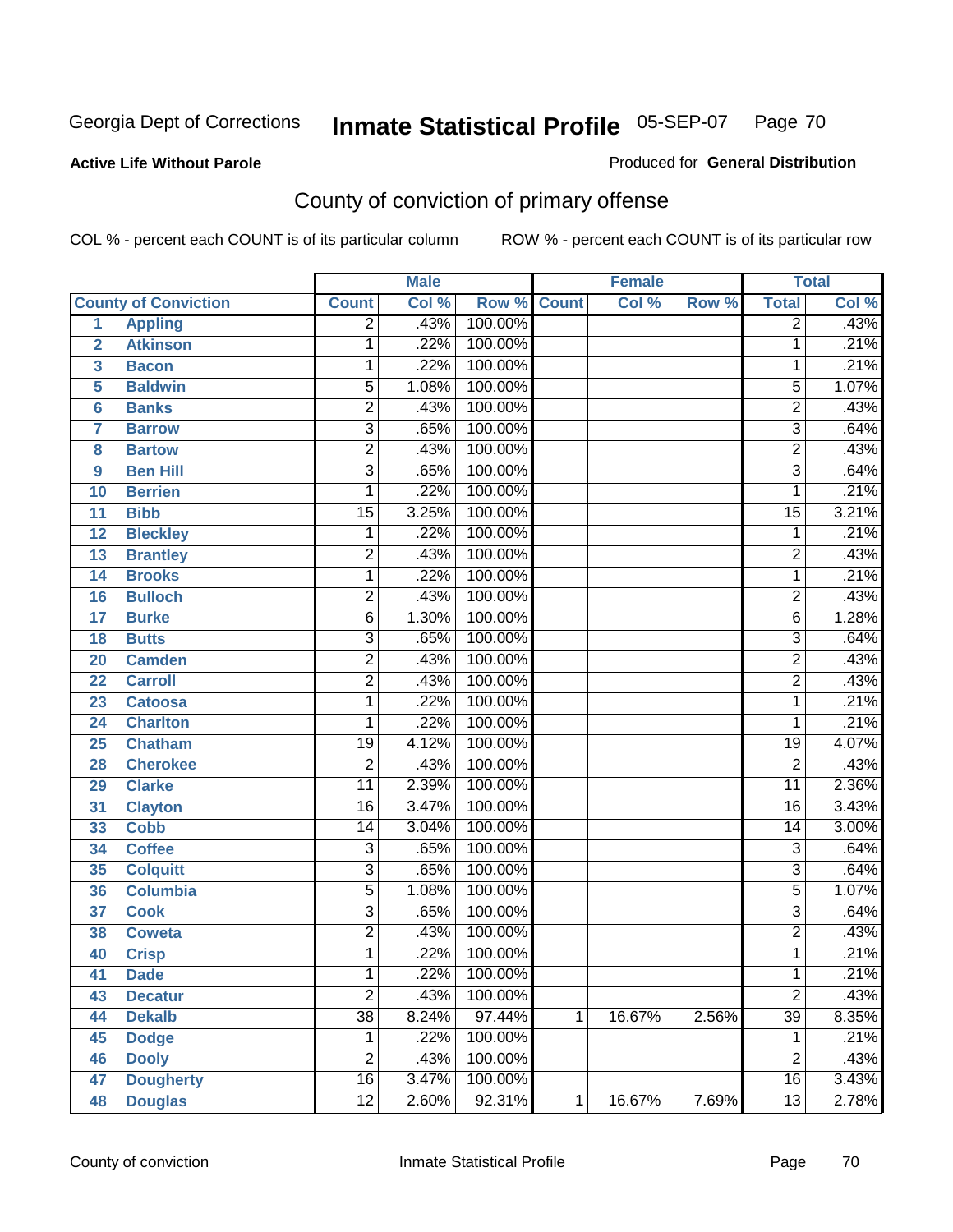Produced for **General Distribution**

#### **Active Life Without Parole**

# County of conviction of primary offense

|     |                             |                 | <b>Male</b> |                    |   | <b>Female</b> |        |                 | <b>Total</b> |
|-----|-----------------------------|-----------------|-------------|--------------------|---|---------------|--------|-----------------|--------------|
|     | <b>County of Conviction</b> | <b>Count</b>    | Col %       | <b>Row % Count</b> |   | Col %         | Row %  | <b>Total</b>    | Col %        |
| 49  | <b>Early</b>                | 1               | .22%        | 100.00%            |   |               |        | 1               | .21%         |
| 51  | <b>Effingham</b>            | $\overline{c}$  | .43%        | 100.00%            |   |               |        | $\overline{2}$  | .43%         |
| 52  | <b>Elbert</b>               | $\overline{2}$  | .43%        | 100.00%            |   |               |        | $\overline{2}$  | .43%         |
| 53  | <b>Emanuel</b>              | 1               | .22%        | 100.00%            |   |               |        | 1               | .21%         |
| 56  | <b>Fayette</b>              | 4               | .87%        | 100.00%            |   |               |        | 4               | .86%         |
| 57  | <b>Floyd</b>                | 4               | .87%        | 100.00%            |   |               |        | 4               | .86%         |
| 58  | <b>Forsyth</b>              | 1               | .22%        | 100.00%            |   |               |        | 1               | .21%         |
| 59  | <b>Franklin</b>             | 1               | .22%        | 100.00%            |   |               |        | 1               | .21%         |
| 60  | <b>Fulton</b>               | 46              | 9.98%       | 100.00%            |   |               |        | 46              | 9.85%        |
| 61  | <b>Gilmer</b>               | 1               | .22%        | 100.00%            |   |               |        | 1               | .21%         |
| 63  | <b>Glynn</b>                | $\overline{12}$ | 2.60%       | 100.00%            |   |               |        | $\overline{12}$ | 2.57%        |
| 65  | <b>Grady</b>                | 1               | .22%        | 100.00%            |   |               |        | 1               | .21%         |
| 66  | <b>Greene</b>               | 1               | .22%        | 100.00%            |   |               |        | 1               | .21%         |
| 67  | <b>Gwinnett</b>             | 8               | 1.74%       | 100.00%            |   |               |        | 8               | 1.71%        |
| 68  | <b>Habersham</b>            | $\overline{2}$  | .43%        | 100.00%            |   |               |        | $\overline{2}$  | .43%         |
| 69  | <b>Hall</b>                 | $\overline{7}$  | 1.52%       | 100.00%            |   |               |        | 7               | 1.50%        |
| 72  | <b>Harris</b>               | 1               | .22%        | 100.00%            |   |               |        | 1               | .21%         |
| 73  | <b>Hart</b>                 | 4               | .87%        | 100.00%            |   |               |        | 4               | .86%         |
| 75  | <b>Henry</b>                | $\overline{10}$ | 2.17%       | 100.00%            |   |               |        | $\overline{10}$ | 2.14%        |
| 76  | <b>Houston</b>              | 6               | 1.30%       | 100.00%            |   |               |        | 6               | 1.28%        |
| 78  | <b>Jackson</b>              | 8               | 1.74%       | 100.00%            |   |               |        | 8               | 1.71%        |
| 79  | <b>Jasper</b>               | 1               | .22%        | 100.00%            |   |               |        | 1               | .21%         |
| 80  | <b>Jeff Davis</b>           | 1               | .22%        | 100.00%            |   |               |        | 1               | .21%         |
| 84  | <b>Jones</b>                | 1               | .22%        | 100.00%            |   |               |        | 1               | .21%         |
| 87  | <b>Laurens</b>              | $\overline{c}$  | .43%        | 100.00%            |   |               |        | $\overline{2}$  | .43%         |
| 88  | Lee                         | 1               | .22%        | 100.00%            |   |               |        | 1               | .21%         |
| 89  | <b>Liberty</b>              | $\overline{5}$  | 1.08%       | 100.00%            |   |               |        | 5               | 1.07%        |
| 91  | Long                        | $\overline{3}$  | .65%        | 100.00%            |   |               |        | $\overline{3}$  | .64%         |
| 92  | <b>Lowndes</b>              | $\overline{5}$  | 1.08%       | 100.00%            |   |               |        | 5               | 1.07%        |
| 95  | <b>Madison</b>              | 1               | .22%        | 100.00%            |   |               |        | 1               | .21%         |
| 96  | <b>Marion</b>               | 1               | .22%        | 100.00%            |   |               |        | 1               | .21%         |
| 98  | <b>Mcintosh</b>             | 1               | .22%        | 100.00%            |   |               |        | 1               | .21%         |
| 100 | <b>Miller</b>               | 1               | .22%        | 100.00%            |   |               |        | 1               | .21%         |
| 102 | <b>Monroe</b>               | $\overline{2}$  | .43%        | 100.00%            |   |               |        | $\overline{2}$  | .43%         |
| 106 | <b>Muscogee</b>             | $\overline{15}$ | 3.25%       | 100.00%            |   |               |        | $\overline{15}$ | 3.21%        |
| 107 | <b>Newton</b>               | $\overline{3}$  | .65%        | 75.00%             | 1 | 16.67%        | 25.00% | 4               | .86%         |
| 109 | <b>Oglethorpe</b>           | 1               | .22%        | 100.00%            |   |               |        | 1               | .21%         |
| 110 | <b>Paulding</b>             | 1               | .22%        | 100.00%            |   |               |        | 1               | .21%         |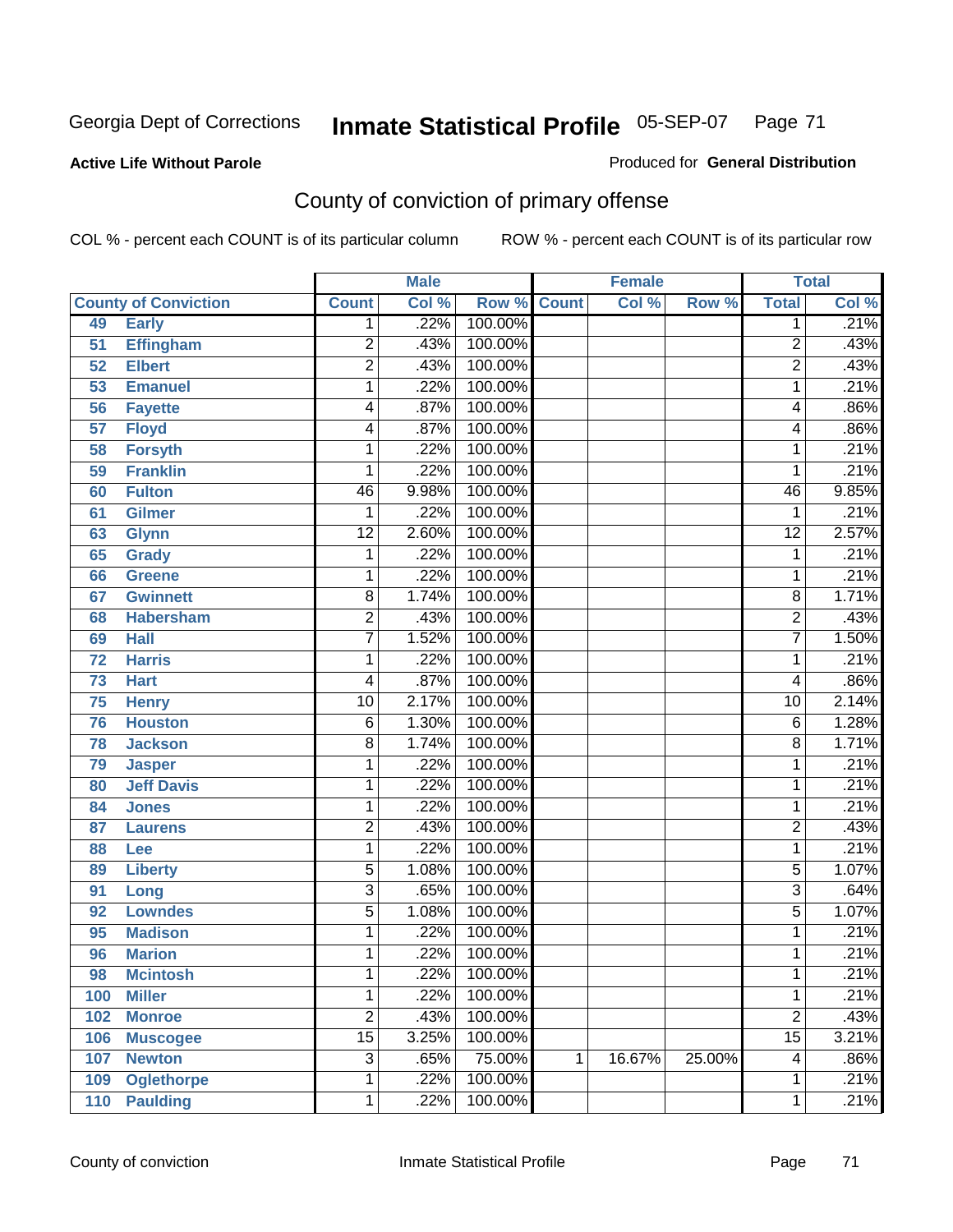### **Active Life Without Parole**

#### Produced for **General Distribution**

# County of conviction of primary offense

|                                 |                 | <b>Male</b> |                    |   | <b>Female</b> |        |                 | <b>Total</b> |
|---------------------------------|-----------------|-------------|--------------------|---|---------------|--------|-----------------|--------------|
| <b>County of Conviction</b>     | <b>Count</b>    | Col %       | <b>Row % Count</b> |   | Col %         | Row %  | <b>Total</b>    | Col %        |
| 113<br><b>Pierce</b>            | $\overline{2}$  | .43%        | 100.00%            |   |               |        | $\overline{2}$  | .43%         |
| <b>Pike</b><br>114              | $\overline{3}$  | .65%        | 75.00%             | 1 | 16.67%        | 25.00% | 4               | .86%         |
| $\overline{115}$<br><b>Polk</b> | 1               | .22%        | 100.00%            |   |               |        | 1               | .21%         |
| <b>Pulaski</b><br>116           | 1               | .22%        | 100.00%            |   |               |        | 1               | .21%         |
| 117<br>Putnam                   | 4               | .87%        | 100.00%            |   |               |        | 4               | .86%         |
| <b>Rabun</b><br>119             | 1               | .22%        | 100.00%            |   |               |        | 1               | .21%         |
| 120<br><b>Randolph</b>          | 1               | .22%        | 100.00%            |   |               |        | 1               | .21%         |
| <b>Richmond</b><br>121          | $\overline{21}$ | 4.56%       | 95.45%             | 1 | 16.67%        | 4.55%  | $\overline{22}$ | 4.71%        |
| <b>Rockdale</b><br>122          | 4               | .87%        | 100.00%            |   |               |        | 4               | .86%         |
| <b>Spalding</b><br>126          | 5               | 1.08%       | 100.00%            |   |               |        | 5               | 1.07%        |
| <b>Stephens</b><br>127          | $\overline{2}$  | .43%        | 100.00%            |   |               |        | $\overline{2}$  | .43%         |
| <b>Sumter</b><br>129            | 1               | .22%        | 100.00%            |   |               |        | 1               | .21%         |
| 132<br><b>Tattnall</b>          | 1               | .22%        | 100.00%            |   |               |        | 1               | .21%         |
| <b>Terrell</b><br>135           | 1               | .22%        | 100.00%            |   |               |        | 1               | .21%         |
| 136<br><b>Thomas</b>            | 3               | .65%        | 100.00%            |   |               |        | 3               | .64%         |
| <b>Tift</b><br>137              | $\overline{2}$  | .43%        | 100.00%            |   |               |        | $\overline{2}$  | .43%         |
| 138<br><b>Toombs</b>            | 3               | .65%        | 100.00%            |   |               |        | $\overline{3}$  | .64%         |
| 139<br><b>Towns</b>             | 1               | .22%        | 100.00%            |   |               |        | 1               | .21%         |
| 141<br><b>Troup</b>             | 1               | .22%        | 100.00%            |   |               |        | 1               | .21%         |
| <b>Union</b><br>144             | 1               | .22%        | 100.00%            |   |               |        | 1               | .21%         |
| 145<br><b>Upson</b>             | 1               | .22%        | 100.00%            |   |               |        | 1               | .21%         |
| <b>Walker</b><br>146            | $\overline{3}$  | .65%        | 75.00%             | 1 | 16.67%        | 25.00% | 4               | .86%         |
| <b>Walton</b><br>147            | $\overline{3}$  | .65%        | 100.00%            |   |               |        | $\overline{3}$  | .64%         |
| 148<br><b>Ware</b>              | $\overline{9}$  | 1.95%       | 100.00%            |   |               |        | $\overline{9}$  | 1.93%        |
| 150<br><b>Washington</b>        | $\overline{3}$  | .65%        | 100.00%            |   |               |        | $\overline{3}$  | .64%         |
| 151<br><b>Wayne</b>             | $\overline{2}$  | .43%        | 100.00%            |   |               |        | $\overline{2}$  | .43%         |
| <b>Whitfield</b><br>155         | $\overline{5}$  | 1.08%       | 100.00%            |   |               |        | $\overline{5}$  | 1.07%        |
| <b>Wilkes</b><br>157            | 1               | .22%        | 100.00%            |   |               |        | 1               | .21%         |
| <b>Total Rported</b>            | 461             | 100%        | 98.72%             | 6 | 100%          | 1.28%  | 467             | 100%         |

| <b>Reported</b><br>N. |     |     |
|-----------------------|-----|-----|
| int                   | AR. | 1C7 |
| _____                 | וטד | ישר |

| M. | MI- | 1ltr |
|----|-----|------|
|    |     |      |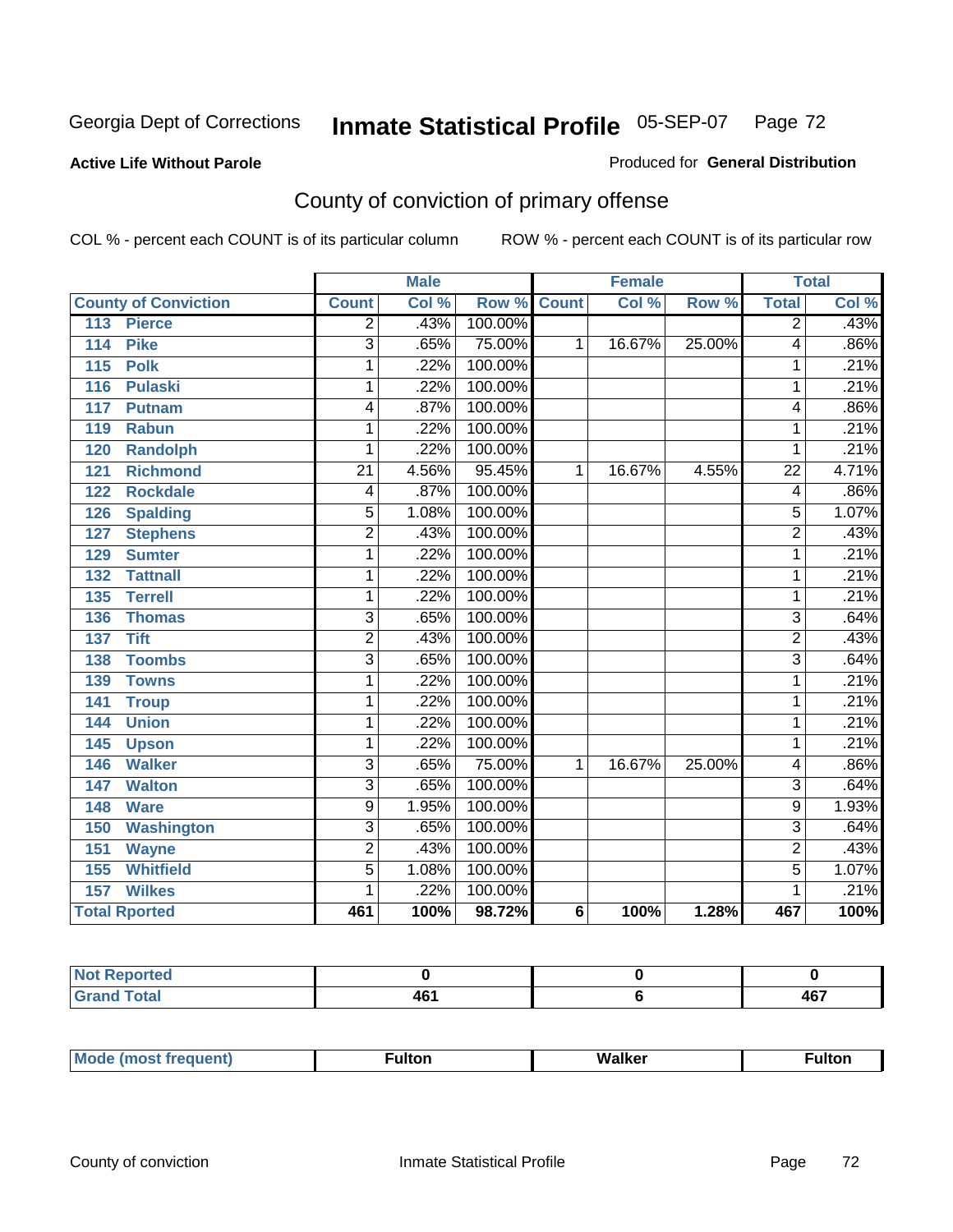#### **Active Life Without Parole**

#### Produced for **General Distribution**

# Circuit of conviction of primary offense

|                         |                                 |                 | <b>Male</b> |                    |   | <b>Female</b> |        |                 | <b>Total</b> |
|-------------------------|---------------------------------|-----------------|-------------|--------------------|---|---------------|--------|-----------------|--------------|
|                         | <b>Circuit of Conviction</b>    | <b>Count</b>    | Col %       | <b>Row % Count</b> |   | Col %         | Row %  | <b>Total</b>    | Col %        |
| 1                       | <b>Alapaha Circuit</b>          | 5               | 1.08%       | 100.00%            |   |               |        | $\overline{5}$  | 1.07%        |
| $\overline{2}$          | <b>Alcovy Circuit</b>           | $\overline{6}$  | 1.30%       | 85.71%             | 1 | 16.67%        | 14.29% | $\overline{7}$  | 1.50%        |
| $\overline{\mathbf{3}}$ | <b>Atlanta Circuit</b>          | $\overline{46}$ | 9.98%       | 100.00%            |   |               |        | 46              | 9.85%        |
| 4                       | <b>Atlantic Circuit</b>         | $\overline{10}$ | 2.17%       | 100.00%            |   |               |        | 10              | 2.14%        |
| 5                       | <b>Augusta Circuit</b>          | $\overline{32}$ | 6.94%       | 96.97%             | 1 | 16.67%        | 3.03%  | $\overline{33}$ | 7.07%        |
| $6\phantom{a}$          | <b>Blue Ridge Circuit</b>       | $\overline{2}$  | .43%        | 100.00%            |   |               |        | $\overline{2}$  | .43%         |
| $\overline{\mathbf{7}}$ | <b>Brunswick Circuit</b>        | $\overline{19}$ | 4.12%       | 100.00%            |   |               |        | $\overline{19}$ | 4.07%        |
| 8                       | <b>Chattahoochee Circuit</b>    | 17              | 3.69%       | 100.00%            |   |               |        | $\overline{17}$ | 3.64%        |
| 9                       | <b>Cherokee Circuit</b>         | $\overline{2}$  | .43%        | 100.00%            |   |               |        | $\overline{2}$  | .43%         |
| 10                      | <b>Clayton Circuit</b>          | $\overline{16}$ | 3.47%       | 100.00%            |   |               |        | $\overline{16}$ | 3.43%        |
| 11                      | <b>Cobb Circuit</b>             | 14              | 3.04%       | 100.00%            |   |               |        | 14              | 3.00%        |
| 12                      | <b>Conasauga Circuit</b>        | $\overline{5}$  | 1.08%       | 100.00%            |   |               |        | $\overline{5}$  | 1.07%        |
| 13                      | <b>Cordele Circuit</b>          | $\overline{6}$  | 1.30%       | 100.00%            |   |               |        | 6               | 1.28%        |
| 14                      | <b>Coweta Circuit</b>           | $\overline{5}$  | 1.08%       | 100.00%            |   |               |        | $\overline{5}$  | 1.07%        |
| 15                      | <b>Dougherty Circuit</b>        | $\overline{16}$ | 3.47%       | 100.00%            |   |               |        | $\overline{16}$ | 3.43%        |
| 16                      | <b>Dublin Circuit</b>           | $\overline{2}$  | .43%        | 100.00%            |   |               |        | $\overline{2}$  | .43%         |
| 17                      | <b>Eastern Circuit</b>          | $\overline{19}$ | 4.12%       | 100.00%            |   |               |        | 19              | 4.07%        |
| 18                      | <b>Flint Circuit</b>            | $\overline{10}$ | 2.17%       | 100.00%            |   |               |        | $\overline{10}$ | 2.14%        |
| 19                      | <b>Griffin Circuit</b>          | $\overline{13}$ | 2.82%       | 92.86%             | 1 | 16.67%        | 7.14%  | 14              | 3.00%        |
| 20                      | <b>Gwinnett Circuit</b>         | $\overline{8}$  | 1.74%       | 100.00%            |   |               |        | 8               | 1.71%        |
| 21                      | <b>Houston Circuit</b>          | $\overline{6}$  | 1.30%       | 100.00%            |   |               |        | 6               | 1.28%        |
| 22                      | <b>Lookout Mountain Circuit</b> | $\overline{5}$  | 1.08%       | 83.33%             | 1 | 16.67%        | 16.67% | 6               | 1.28%        |
| 23                      | <b>Macon Circuit</b>            | $\overline{15}$ | 3.25%       | 100.00%            |   |               |        | $\overline{15}$ | 3.21%        |
| 24                      | <b>Middle Circuit</b>           | $\overline{7}$  | 1.52%       | 100.00%            |   |               |        | $\overline{7}$  | 1.50%        |
| 25                      | <b>Mountain Circuit</b>         | $\overline{5}$  | 1.08%       | 100.00%            |   |               |        | 5               | 1.07%        |
| 26                      | <b>Northeastern Circuit</b>     | $\overline{7}$  | 1.52%       | 100.00%            |   |               |        | $\overline{7}$  | 1.50%        |
| 27                      | <b>Northern Circuit</b>         | $\overline{9}$  | 1.95%       | 100.00%            |   |               |        | $\overline{9}$  | 1.93%        |
| 28                      | <b>Ocmulgee Circuit</b>         | $\overline{12}$ | 2.60%       | 100.00%            |   |               |        | $\overline{12}$ | 2.57%        |
| 29                      | <b>Oconee Circuit</b>           | $\overline{3}$  | .65%        | 100.00%            |   |               |        | $\overline{3}$  | .64%         |
| 30                      | <b>Ogeechee Circuit</b>         | 4               | .87%        | 100.00%            |   |               |        | 4               | .86%         |
| $\overline{31}$         | <b>Pataula Circuit</b>          | 4               | .87%        | 100.00%            |   |               |        | 4               | .86%         |
| 32                      | <b>Piedmont Circuit</b>         | 13              | 2.82%       | 100.00%            |   |               |        | 13              | 2.78%        |
| 33                      | <b>Rome Circuit</b>             | $\overline{4}$  | .87%        | 100.00%            |   |               |        | 4               | $.86\%$      |
| 34                      | <b>South Georgia Circuit</b>    | $\overline{3}$  | .65%        | 100.00%            |   |               |        | $\overline{3}$  | .64%         |
| 35                      | <b>Southern Circuit</b>         | $\overline{12}$ | 2.60%       | 100.00%            |   |               |        | $\overline{12}$ | 2.57%        |
| 36                      | <b>Southwestern Circuit</b>     | $\overline{2}$  | .43%        | 100.00%            |   |               |        | $\overline{2}$  | .43%         |
| 37                      | <b>Stone Mountain Circuit</b>   | $\overline{38}$ | 8.24%       | 97.44%             | 1 | 16.67%        | 2.56%  | $\overline{39}$ | 8.35%        |
| 38                      | <b>Tallapoosa Circuit</b>       | $\mathbf 1$     | .22%        | 100.00%            |   |               |        | $\mathbf{1}$    | .21%         |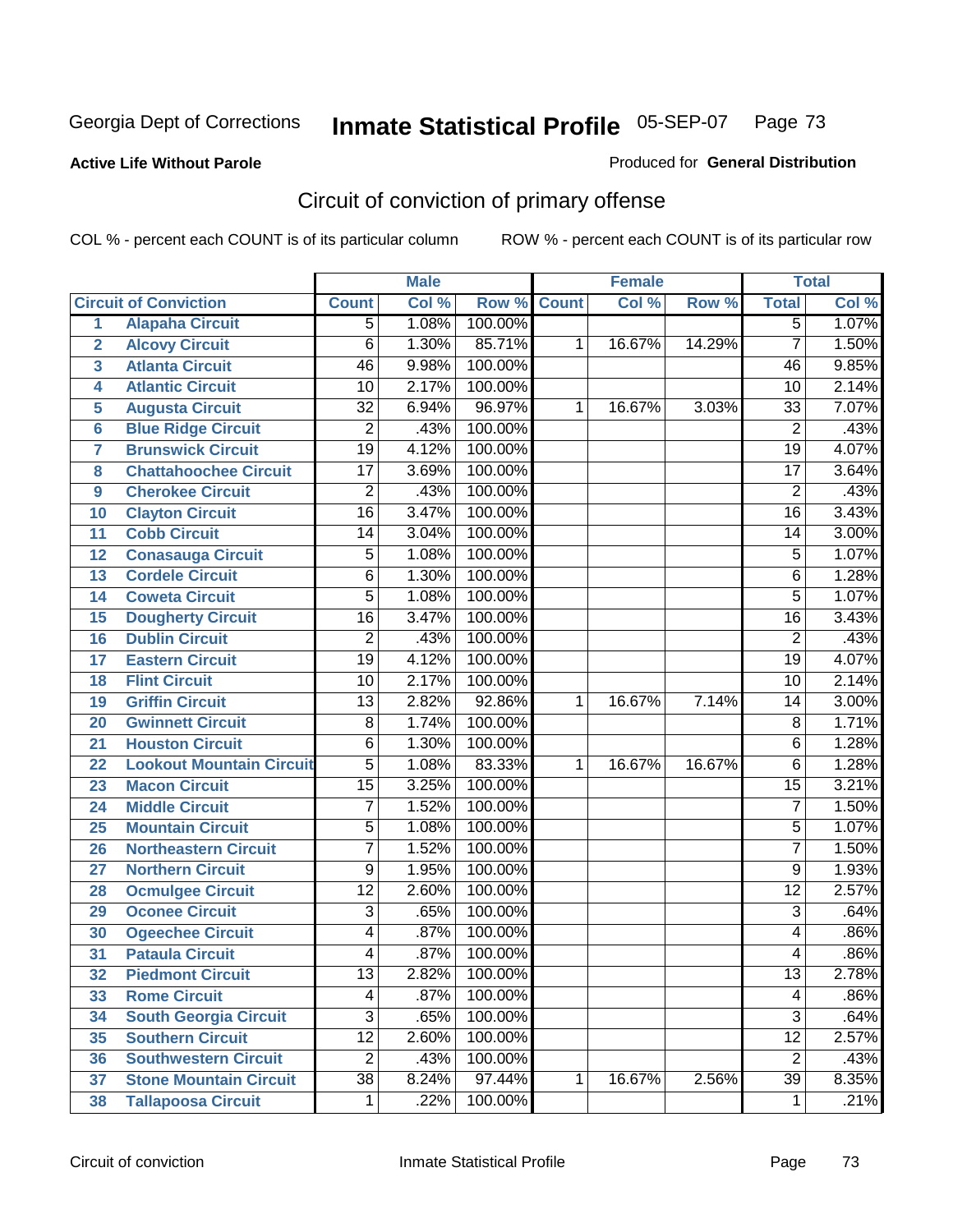**Active Life Without Parole** 

Produced for **General Distribution**

# Circuit of conviction of primary offense

|    |                              |              | <b>Male</b> |             |   | <b>Female</b> |       |              | <b>Total</b> |
|----|------------------------------|--------------|-------------|-------------|---|---------------|-------|--------------|--------------|
|    | <b>Circuit of Conviction</b> | <b>Count</b> | Col %       | Row % Count |   | Col %         | Row % | <b>Total</b> | Col %        |
| 39 | <b>Tifton Circuit</b>        | 2            | $.43\%$     | 100.00%     |   |               |       | 2            | .43%         |
| 40 | <b>Toombs Circuit</b>        |              | .22%        | 100.00%     |   |               |       |              | .21%         |
| 41 | <b>Waycross Circuit</b>      | 18           | 3.90%       | 100.00%     |   |               |       | 18           | 3.85%        |
| 42 | <b>Western Circuit</b>       | 11           | 2.39%       | 100.00%     |   |               |       | 11           | 2.36%        |
| 43 | <b>Rockdale Circuit</b>      | 4            | .87%        | 100.00%     |   |               |       | 4            | .86%         |
| 44 | <b>Douglas Circuit</b>       | 12           | 2.60%       | 92.31%      |   | 16.67%        | 7.69% | 13           | 2.78%        |
| 45 | <b>Appalachian Circuit</b>   |              | .22%        | 100.00%     |   |               |       |              | .21%         |
| 46 | <b>Enotah Circuit</b>        | 2            | .43%        | 100.00%     |   |               |       | 2            | .43%         |
| 47 | <b>Bell-Forsyth Circuit</b>  |              | .22%        | 100.00%     |   |               |       |              | .21%         |
| 48 | <b>Towaliga Circuit</b>      | 5            | 1.08%       | 100.00%     |   |               |       | 5            | 1.07%        |
| 49 | <b>Paulding Circuit</b>      |              | .22%        | 100.00%     |   |               |       |              | .21%         |
|    | <b>Total Rported</b>         | 461          | 100%        | 98.72%      | 6 | 100%          | 1.28% | 467          | 100%         |

| المستخلص والمنابذ<br>orted<br>. |     |          |
|---------------------------------|-----|----------|
| <b>Total</b><br><b></b><br>-    | 461 | 1C7<br>™ |

| īМ<br>----<br>taın<br>----<br>514<br>MOL<br>нс |
|------------------------------------------------|
|------------------------------------------------|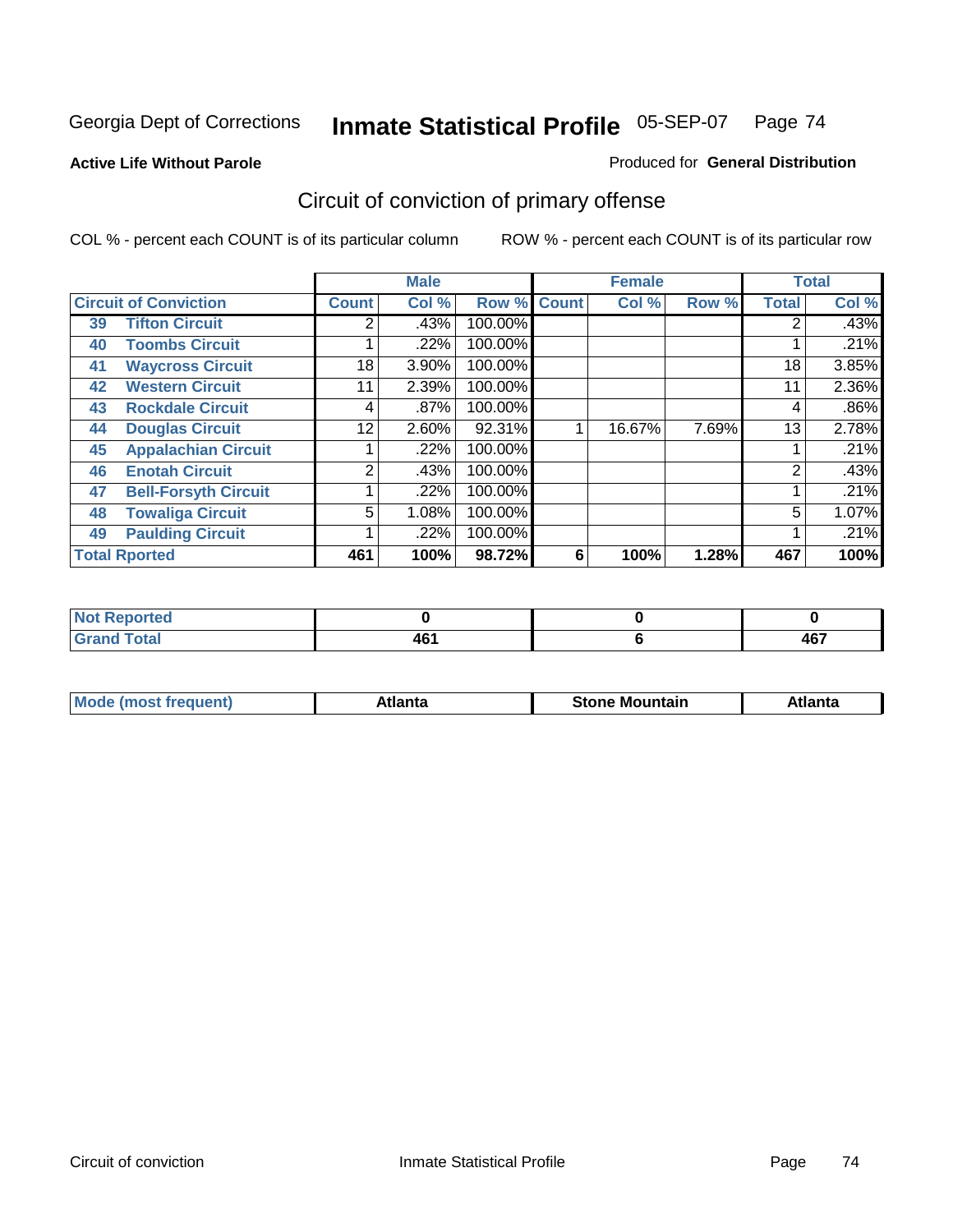#### **Active Life Without Parole**

#### Produced for **General Distribution**

## Years served (jail + prison) in this incarceration

|                       |                 | <b>Male</b> |         |                | <b>Female</b> |       |                 | <b>Total</b> |
|-----------------------|-----------------|-------------|---------|----------------|---------------|-------|-----------------|--------------|
| <b>Years Served</b>   | <b>Count</b>    | Col %       | Row %   | <b>Count</b>   | Col %         | Row % | <b>Total</b>    | Col %        |
| Less than one year    | 4               | 0.87%       | 100.00% |                |               |       | 4               | 0.86%        |
| 1 to 1.99 years       | 8               | 1.75%       | 100.00% |                |               |       | 8               | 1.72%        |
| 2 to 2.99 years       | $\overline{20}$ | 4.37%       | 100.00% |                |               |       | $\overline{20}$ | 4.31%        |
| 3 to 3.99 years       | 30              | 6.55%       | 100.00% |                |               |       | 30              | 6.47%        |
| 4 to 4.99 years       | 35              | 7.64%       | 94.59%  | $\overline{c}$ | 33.33%        | 5.41% | $\overline{37}$ | 7.97%        |
| 5 to 5.99 years       | $\overline{37}$ | 8.08%       | 94.87%  | $\overline{2}$ | 33.33%        | 5.13% | $\overline{39}$ | 8.41%        |
| 6 to 6.99 years       | 39              | 8.52%       | 100.00% |                |               |       | 39              | 8.41%        |
| 7 to 7.99 years       | 53              | 11.57%      | 100.00% |                |               |       | 53              | 11.42%       |
| 8 to 8.99 years       | $\overline{29}$ | 6.33%       | 96.67%  | $\mathbf{1}$   | 16.67%        | 3.33% | $\overline{30}$ | 6.47%        |
| 9 to 9.99 years       | 44              | 9.61%       | 100.00% |                |               |       | 44              | 9.48%        |
| 10 to 10.99 years     | 45              | 9.83%       | 97.83%  | 1              | 16.67%        | 2.17% | 46              | 9.91%        |
| 11 to 11.99 years     | $\overline{32}$ | 6.99%       | 100.00% |                |               |       | $\overline{32}$ | 6.90%        |
| 12 to 12.99 years     | 24              | 5.24%       | 100.00% |                |               |       | 24              | 5.17%        |
| 13 to 13.99 years     | $\overline{21}$ | 4.59%       | 100.00% |                |               |       | $\overline{21}$ | 4.53%        |
| 14 to 14.99 years     | $\overline{12}$ | 2.62%       | 100.00% |                |               |       | $\overline{12}$ | 2.59%        |
| 15 to 15.99 years     | 3               | 0.66%       | 100.00% |                |               |       | 3               | 0.65%        |
| 16 to 16.99 years     | 6               | 1.31%       | 100.00% |                |               |       | $\overline{6}$  | 1.29%        |
| 17 to 17.99 years     | 1               | 0.22%       | 100.00% |                |               |       | $\overline{1}$  | 0.22%        |
| 18 to 18.99 years     | 4               | 0.87%       | 100.00% |                |               |       | 4               | 0.86%        |
| 19 to 19.99 years     | 1               | 0.22%       | 100.00% |                |               |       | 1               | 0.22%        |
| 20 to 20.99 years     | 4               | 0.87%       | 100.00% |                |               |       | 4               | 0.86%        |
| 23 to 23.99 years     | 1               | 0.22%       | 100.00% |                |               |       | 1               | 0.22%        |
| 26 to 26.99 years     | 1               | 0.22%       | 100.00% |                |               |       | 1               | 0.22%        |
| 29 to 29.99 years     | 1               | 0.22%       | 100.00% |                |               |       | 1               | 0.22%        |
| Thirty + years        | $\overline{3}$  | 0.66%       | 100.00% |                |               |       | $\overline{3}$  | 0.65%        |
| <b>Total Reported</b> | 458             | 100%        | 98.71%  | 6              | 100%          | 1.29% | 464             | 100.0%       |

| <b>Not Reported</b> |       |      |      |
|---------------------|-------|------|------|
| <b>Grand Total</b>  | 461   |      | 467  |
|                     |       |      |      |
| Mean (average)      | 8.62  | 6.5  | 8.59 |
| Median (middle)     | 8 0 7 | 5155 | 805  |

| Iwean (average)        | 8.0Z              | ხ.ე             | ช.วษ            |
|------------------------|-------------------|-----------------|-----------------|
| <b>Median (middle)</b> | 8.07              | 5.155           | 8.05            |
| Mode (most frequent)   | 11 to 11.99 years | 4 to 4.99 years | 4 to 4.99 years |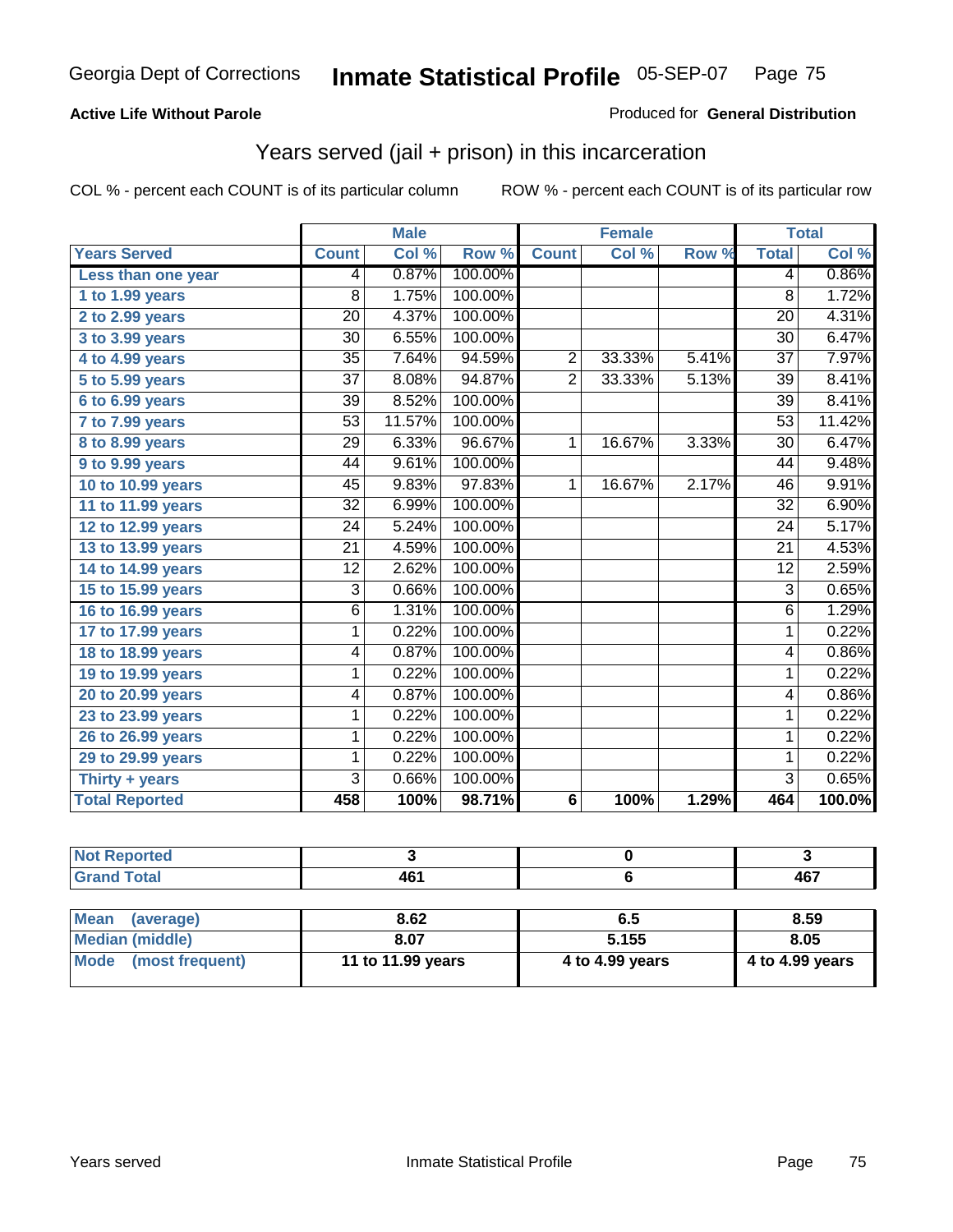### **Active Life Without Parole**

Produced for **General Distribution**

### Results of most recent HIV tests

|                         |              | <b>Male</b> |         |              | <b>Female</b> |       |       | Total      |
|-------------------------|--------------|-------------|---------|--------------|---------------|-------|-------|------------|
| <b>HIV Test Results</b> | <b>Count</b> | Col %       | Row %   | <b>Count</b> | Col %         | Row % | Total | Col %      |
| <b>Positive</b>         |              | 0.65%       | 100.00% |              |               |       |       | $0.65\%$ i |
| <b>Negative</b>         | 456          | 99.35%      | 98.70%  |              | 100.00%       | 1.30% | 462   | 99.35%     |
| <b>Total Reported</b>   | 459          | 100%        | 98.71%  |              | 100%          | 1.29% | 465   | 100%       |

| Not <b>R</b><br>Reported |      |     |
|--------------------------|------|-----|
| <b>Cotal</b>             | AC'  | A67 |
| Gerer                    | 70 L | ישד |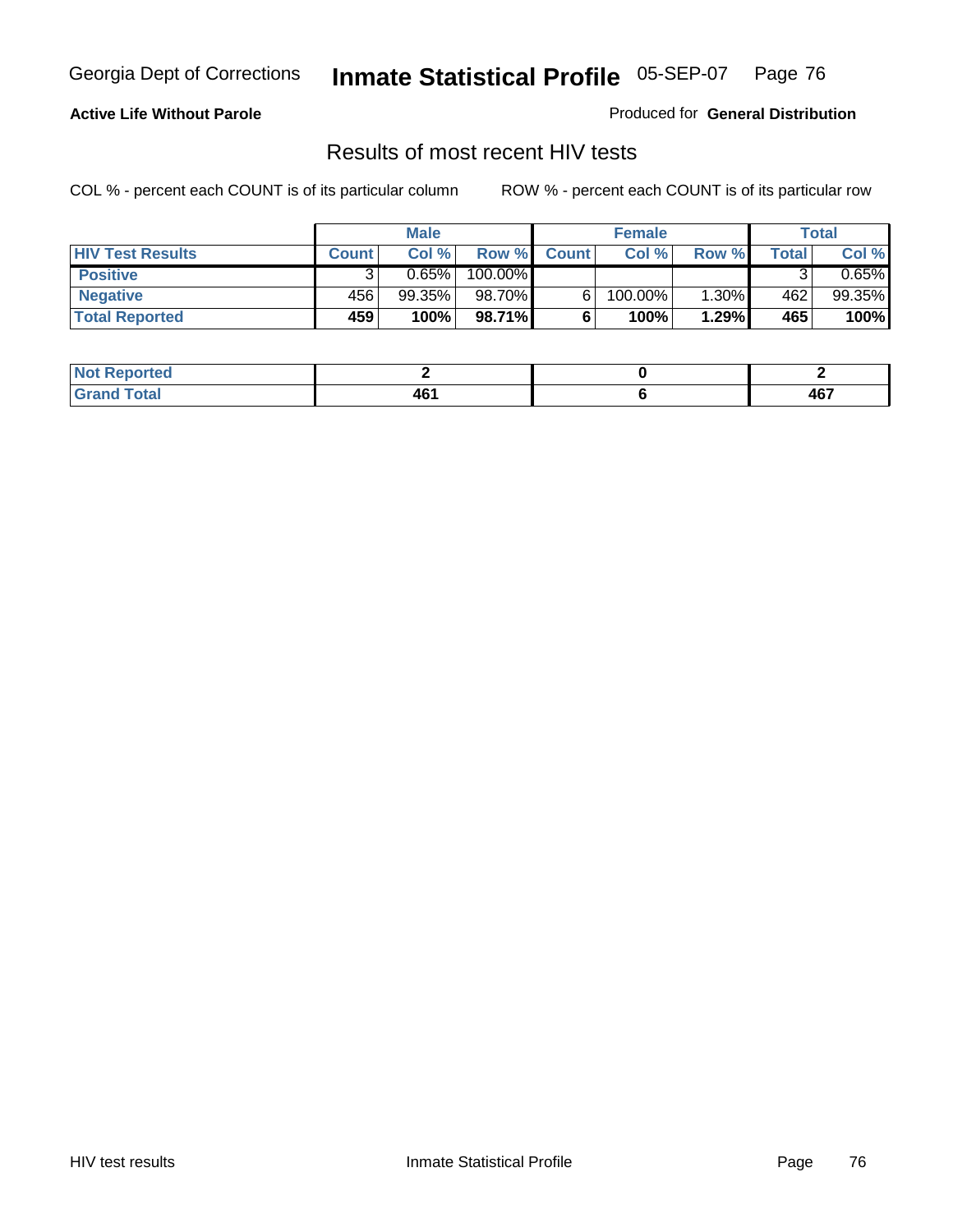#### **Active Life Without Parole**

#### Produced for **General Distribution**

### Results of most recent tuberculosis test

|                                  |              | <b>Male</b> |         |              | <b>Female</b> |       |       | Total  |
|----------------------------------|--------------|-------------|---------|--------------|---------------|-------|-------|--------|
| <b>Tuberculosis Test Results</b> | <b>Count</b> | Col%        | Row %   | <b>Count</b> | Col%          | Row % | Total | Col %  |
| <b>Positive on current test</b>  | 22           | 4.82%       | 100.00% |              |               |       | 22    | 4.76%  |
| <b>Positive on previous test</b> | 85           | 18.64%      | 100.00% |              |               |       | 85    | 18.40% |
| <b>Negative</b>                  | 349          | 76.54%      | 98.31%  | 6.           | 100.00%       | 1.69% | 355   | 76.84% |
| <b>Total Reported</b>            | 456          | 100%        | 98.70%I | 6            | 100%          | 1.30% | 462   | 100%   |

| <b>Not</b><br>. Reported |            |     |
|--------------------------|------------|-----|
| <b>Total</b>             | AC'<br>TVI | 467 |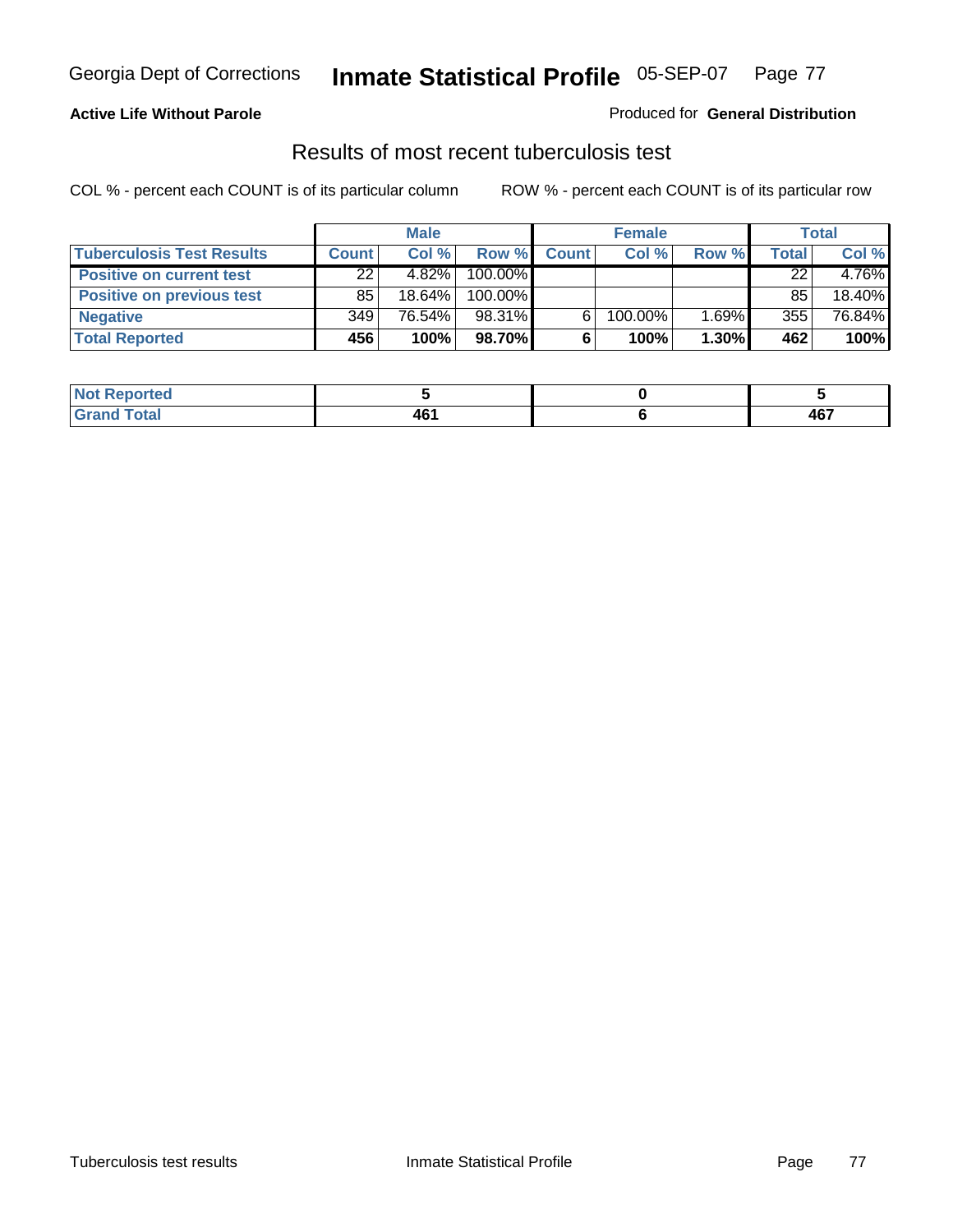### **Active Life Without Parole**

Produced for **General Distribution**

### Results of most recent syphilis test

|                                 | <b>Male</b>     |          | <b>Female</b> |              |            | Total |       |          |
|---------------------------------|-----------------|----------|---------------|--------------|------------|-------|-------|----------|
| <b>Syphilis Test Results</b>    | <b>Count</b>    | Col%     | Row %         | <b>Count</b> | Col%       | Row % | Total | Col %    |
| <b>Positive on current test</b> | 14 <sub>1</sub> | $3.08\%$ | 100.00%       |              |            |       | 14    | $3.04\%$ |
| <b>Negative</b>                 | 440             | 96.92%   | 98.65%        |              | $100.00\%$ | 1.35% | 446   | 96.96%   |
| <b>Total Reported</b>           | 454             | 100%     | 98.70%I       |              | 100%       | 1.30% | 460   | 100%     |

| <b>Not Reported</b> |             |     |
|---------------------|-------------|-----|
| <b>Grand Total</b>  | 46<br>$  -$ | 467 |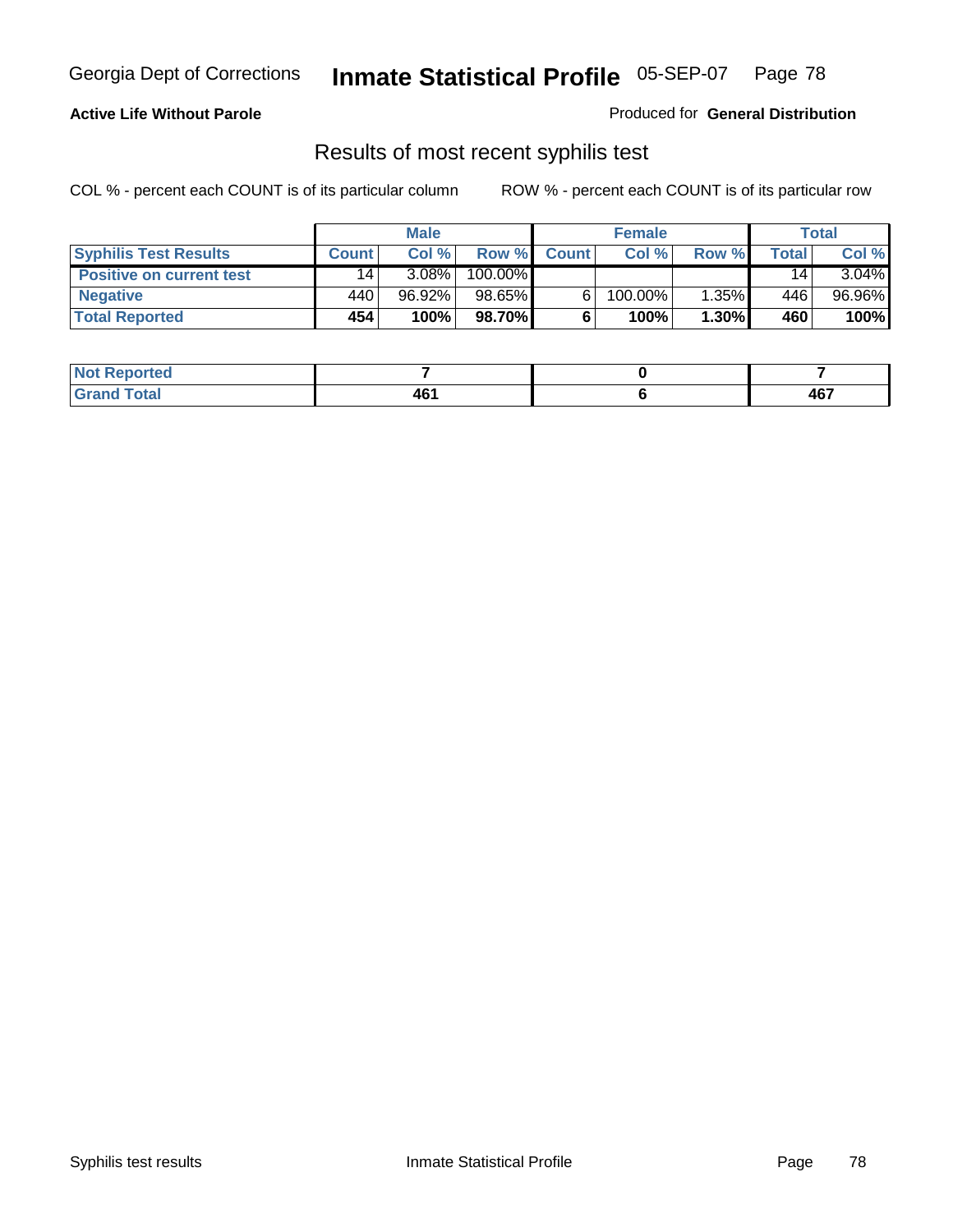### **Active Life Without Parole**

Produced for **General Distribution**

## Results of most recent Hepatitis-C test

|                                 | <b>Male</b>  |           |         | <b>Female</b> |         |           | Total |        |
|---------------------------------|--------------|-----------|---------|---------------|---------|-----------|-------|--------|
| <b>Hepatitis-C Test Results</b> | <b>Count</b> | Col %     | Row %   | <b>Count</b>  | Col %   | Row %     | Total | Col %  |
| <b>Positive on current test</b> |              | $50.00\%$ | 100.00% |               |         |           |       | 40.00% |
| <b>Negative</b>                 |              | $50.00\%$ | 66.67%  |               | 100.00% | 33.33%    |       | 60.00% |
| <b>Total Reported</b>           |              | 100%      | 80.00%I |               | 100%    | $20.00\%$ |       | 100%   |

| $Not$ F<br>Reported  | ---<br>л н<br>TV. | 462 |
|----------------------|-------------------|-----|
| <b>Cotal</b><br>cdot | AB'<br>TVI        | 467 |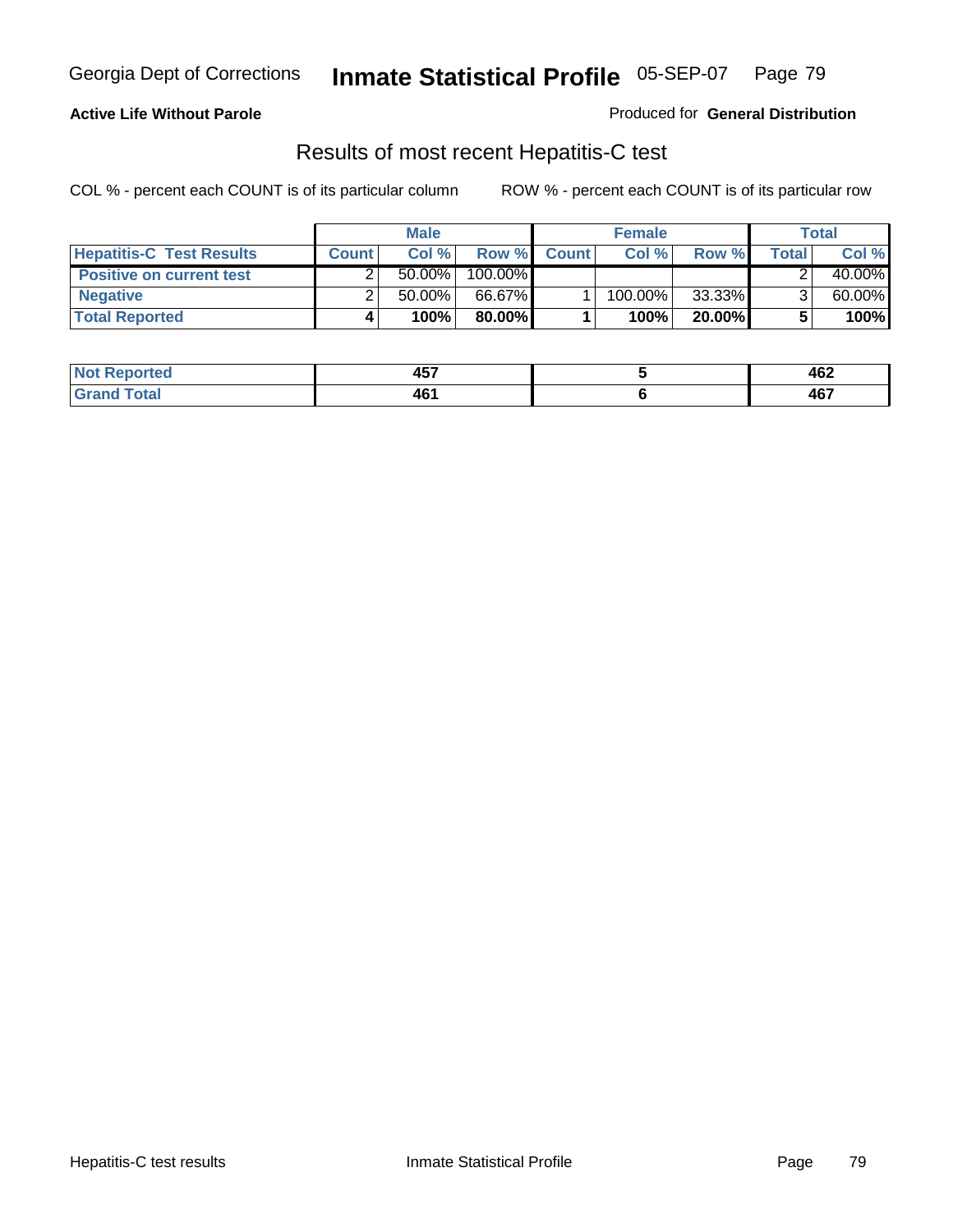**Active Life Without Parole** 

Produced for **General Distribution**

### Results of most recent pregnancy test

|                               | Male         |       |          | <b>Female</b> |         |            | Total        |         |
|-------------------------------|--------------|-------|----------|---------------|---------|------------|--------------|---------|
| <b>Pregnancy Test Results</b> | <b>Count</b> | Col % | Row %    | <b>Count</b>  | Col %   | Row %      | <b>Total</b> | Col %   |
| <b>Negative</b>               |              |       |          |               | 100.00% | $100.00\%$ |              | 100.00% |
| <b>Total Reported</b>         |              | %     | $0.00\%$ |               | 100%    | 100.00%    |              | 100%    |

| eported?     | 461<br>___  | AB'<br>90.<br>____ |
|--------------|-------------|--------------------|
| <b>Total</b> | AG.<br>40 L | 467                |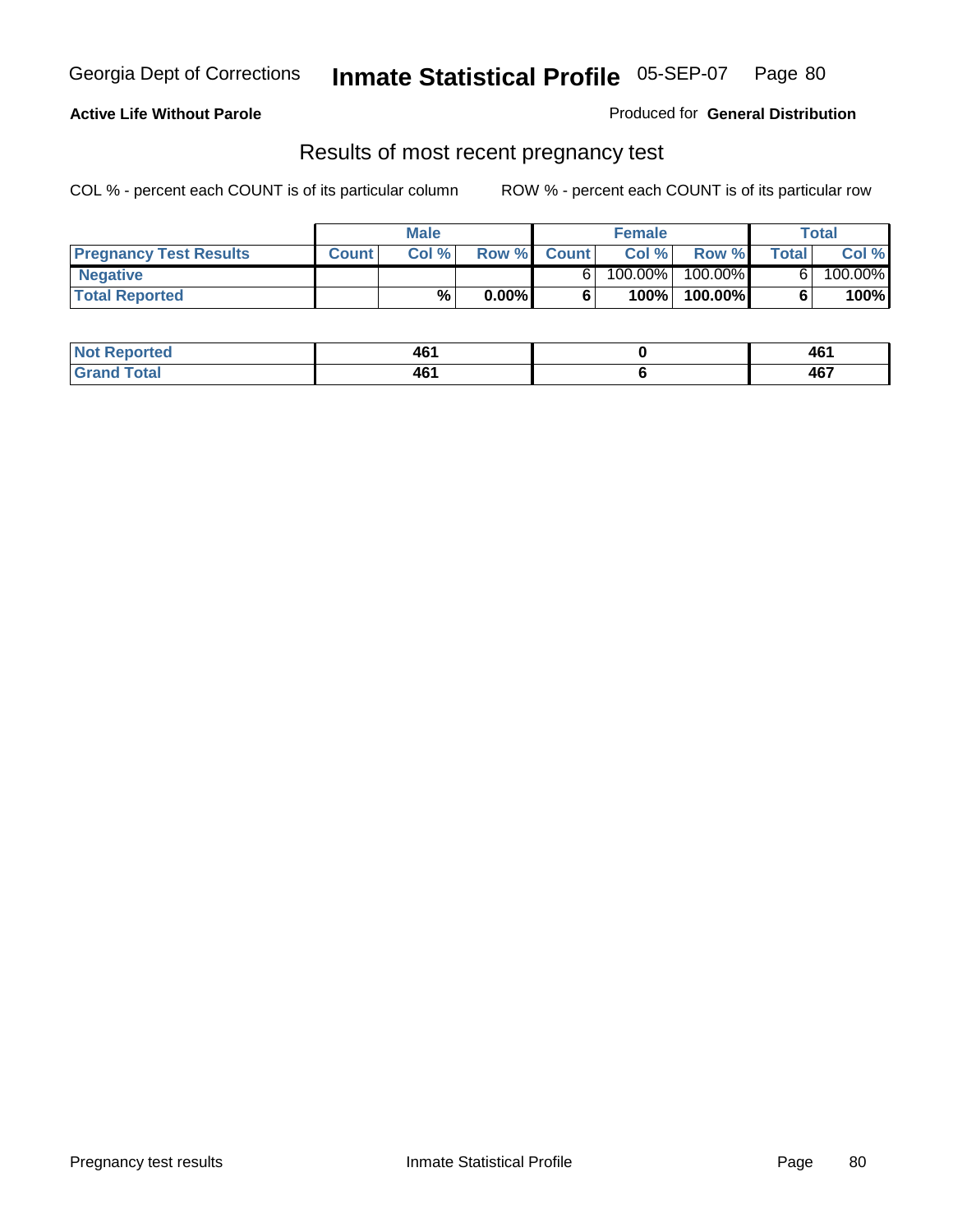### **Active Life Without Parole**

#### Produced for **General Distribution**

## Results of most recent diabetes test

|                                 |              | <b>Male</b> |            |             | <b>Female</b> |          |        | Total   |
|---------------------------------|--------------|-------------|------------|-------------|---------------|----------|--------|---------|
| <b>Diabetes Test Results</b>    | <b>Count</b> | Col %       |            | Row % Count | Col%          | Row %    | Totall | Col %   |
| <b>Positive on current test</b> |              | 100.00%     | $100.00\%$ |             |               |          |        | 100.00% |
| <b>Total Reported</b>           |              | 100%        | 100.00%    |             | %.            | $0.00\%$ |        | 100%    |

| orted        | 459           | 465 |
|--------------|---------------|-----|
| <b>Total</b> | ЛF.<br>$-0.1$ | 467 |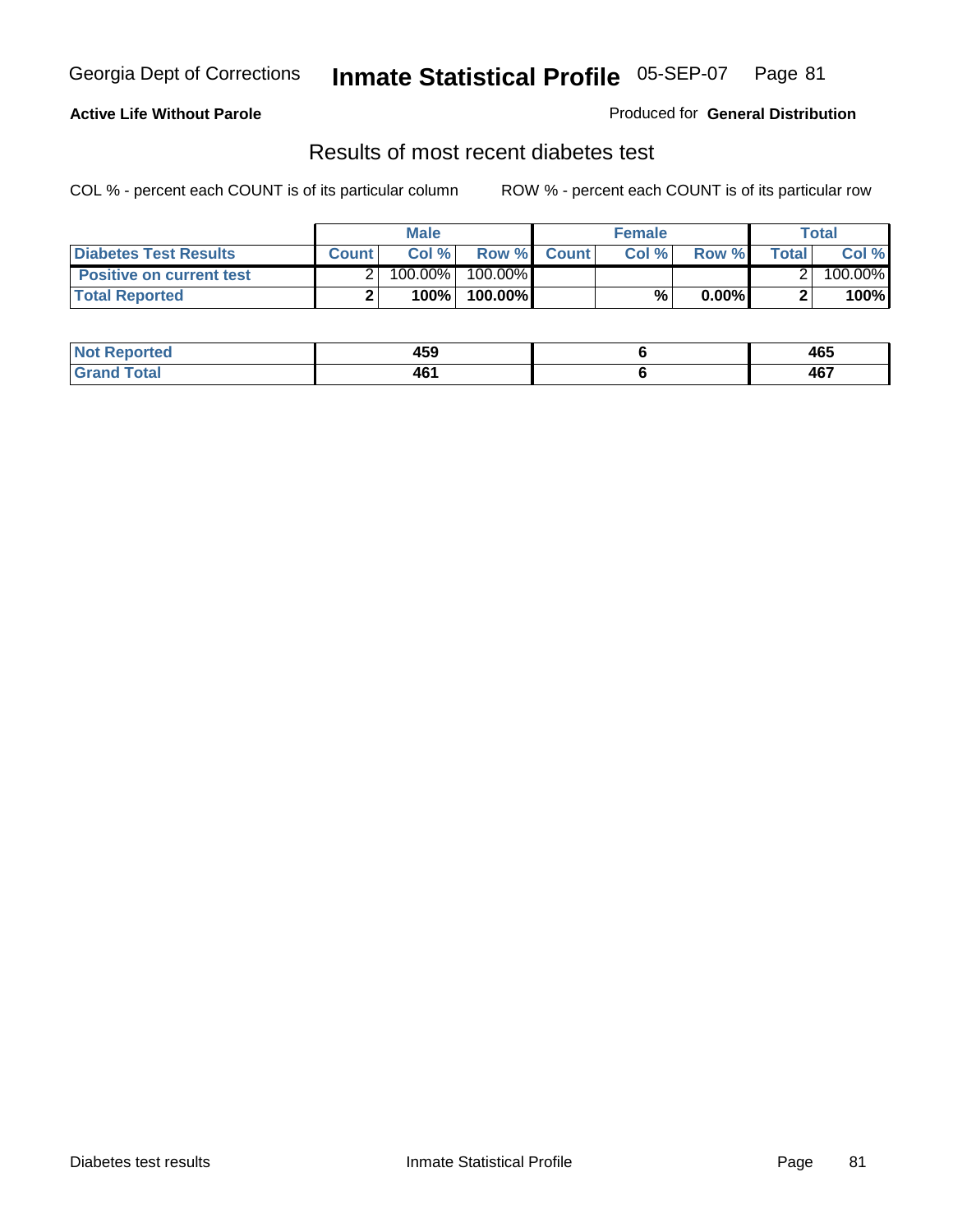### **Active Life Without Parole**

#### Produced for **General Distribution**

### Results of most recent hypertension test

|                                  |              | <b>Male</b> |            |             | <b>Female</b> |          |        | Total   |
|----------------------------------|--------------|-------------|------------|-------------|---------------|----------|--------|---------|
| <b>Hypertension Test Results</b> | <b>Count</b> | Col %       |            | Row % Count | Col%          | Row %    | Totall | Col %   |
| <b>Positive on current test</b>  |              | 100.00%     | $100.00\%$ |             |               |          |        | 100.00% |
| <b>Total Reported</b>            |              | 100%        | 100.00%    |             | %,            | $0.00\%$ |        | 100%    |

| Reported<br><b>NOT</b> | . .<br>454                                       | 460 |
|------------------------|--------------------------------------------------|-----|
| <b>otal</b><br>.       | 461<br>$\sim$ $\sim$ $\sim$ $\sim$ $\sim$ $\sim$ | 467 |